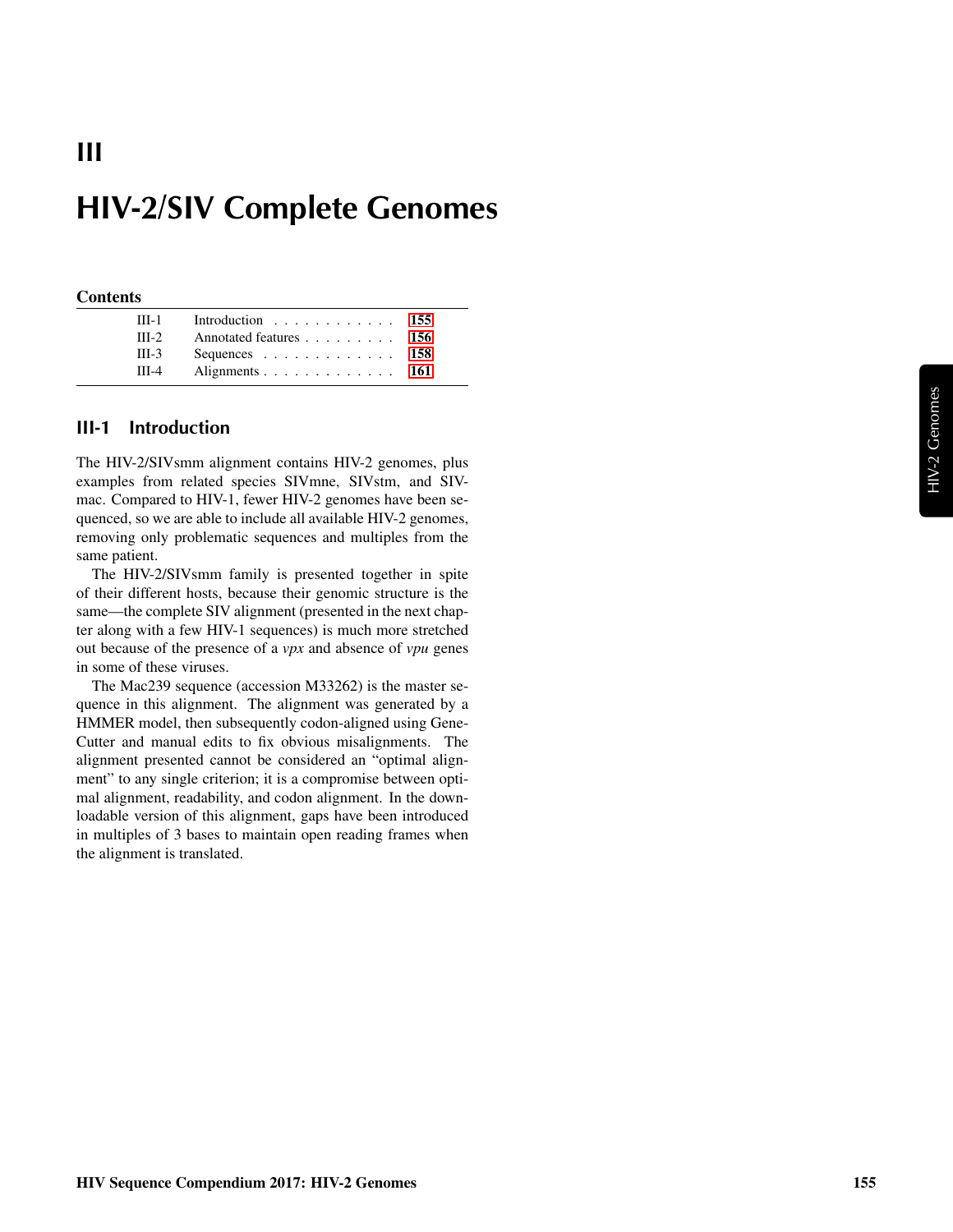## <span id="page-1-0"></span>**III-2 Annotated features**

Features of HIV-2 annotated in the alignment that follows.

| <b>Feature</b>                      | <b>Location</b> | Page |
|-------------------------------------|-----------------|------|
| 5' LTR U3 start                     | $\mathbf{1}$    | 161  |
| TCF-1 alpha                         | 309-324         | 162  |
| $NF-\kappa-B-\Pi$                   | 415-424         | 163  |
| $NF-\kappa-B-I$                     | 441-449         | 164  |
| <b>TATA Box</b>                     | 488-493         | 164  |
| TAR element start                   | 518             | 164  |
| 5' LTR U3 end                       | 520             | 164  |
| +1 mRNA start site                  | 521             | 164  |
| 5' LTR R repeat begin               | 521             | 164  |
| TAR element end                     | 642             | 165  |
| Poly-A signal                       | 671-676         | 165  |
| 5' LTR R repeat end                 | 694             | 165  |
| 5' LTR U5 start                     | 695             | 165  |
| 5' LTR U5 end                       | 818             | 166  |
| Lys tRNA primer binding site        | 821-839         | 166  |
| Gag and Gag-Pol start               | 1053            | 168  |
| Gag p17 Matrix end                  | 1457            | 170  |
| Gag p24 Capsid start                | 1458            | 170  |
| Gag p24 Capsid end                  | 2144            | 174  |
| Gag p2 Spacer start                 | 2145            | 174  |
| Gag p2 Spacer end                   | 2195            | 174  |
| Gag p8 Nucleocapsid start           | 2196            | 174  |
| Gag p8 Nucleocapsid end             | 2351            | 175  |
| Gag p1 Spacer start                 | 2352            | 175  |
| Gag-Pol -1 ribosomal slip site      | 2354            | 175  |
| Pol start                           | 2351            | 175  |
| Gag p1 spacer end                   | 2393            | 176  |
| Gag p6 start                        | 2394            | 176  |
| Pol Protease start                  | 2555            | 177  |
| Gag p6 end                          | 2585            | 177  |
| Gag end                             | 2585            | 177  |
| Pol Protease end                    | 2851            | 179  |
| Pol p66 and p51 RT start            | 2852            | 179  |
| Pol RT end                          | 4168            | 187  |
| Pol p15 RNAse H start               | 4169            | 187  |
| Pol RNAse H end                     | 4528            | 189  |
| Pol p31 Integrase start             | 4529            | 189  |
| Vif start                           | 5340            | 194  |
| Pol, Gag-Pol, and p31 Integrase end | 5410            | 194  |
| Vpx start                           | 5812            | 197  |
| Vif end                             | 5984            | 198  |
| Vpx end                             | 6150            | 199  |
| Vpr start                           | 6151            | 199  |
| Tat exon 1 start                    | 6302            | 200  |
| Vpr end                             | 6456            | 200  |
| Rev exon 1 start                    | 6528            | 201  |
| Tat Rev exon 1 end                  | 6597            | 201  |
| Tat Rev intron start                | 6598            | 201  |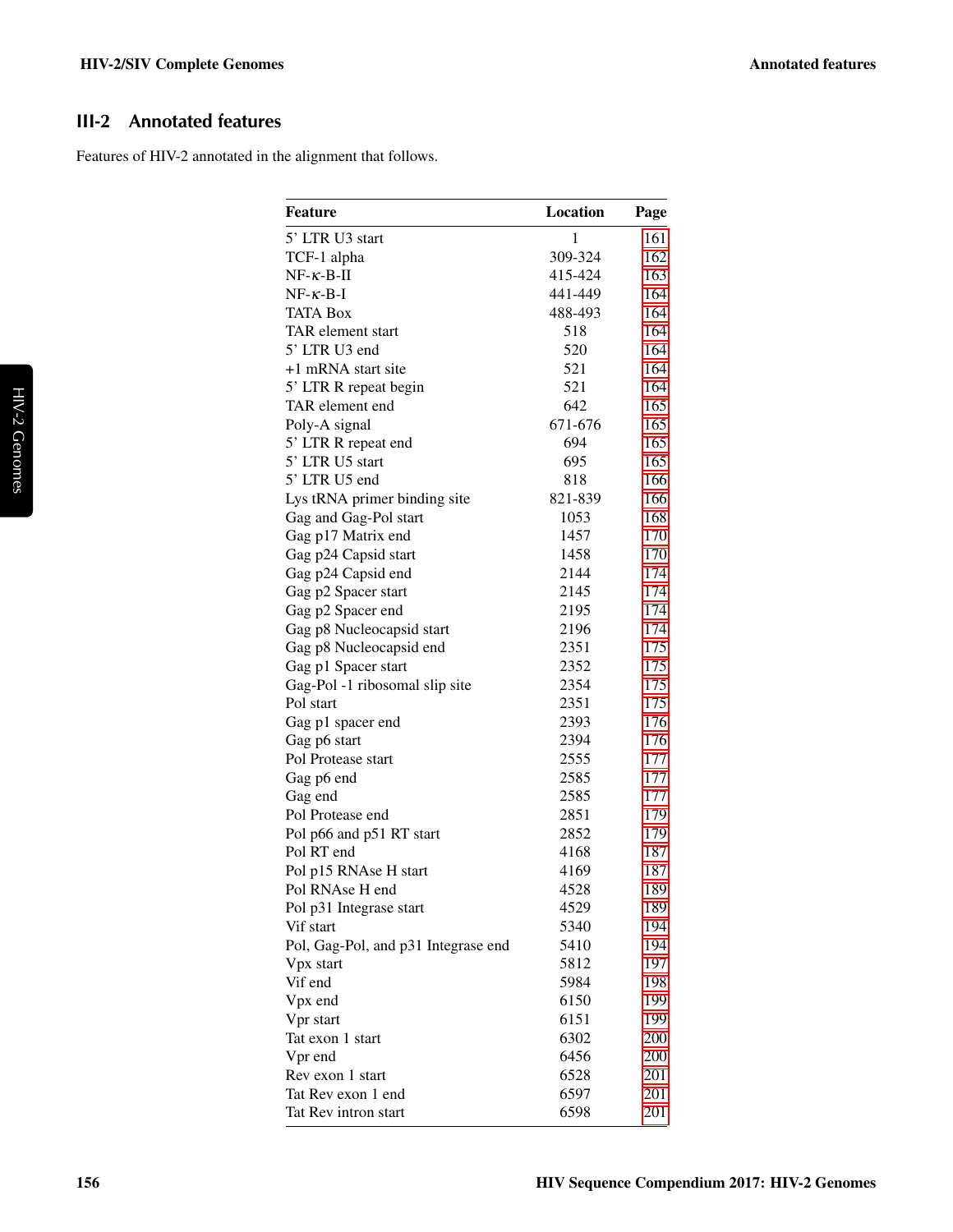| Feature                            | Location    | Page |
|------------------------------------|-------------|------|
| Env start                          | 6604        | 201  |
| Env signal peptide end             | 6669        | 202  |
| Env gp120 start                    | 6670        | 202  |
| V1 loop start                      | 6940        | 203  |
| V1 loop end                        | 7104        | 205  |
| V <sub>2</sub> loop start          | 7108        | 205  |
| V <sub>2</sub> loop end            | 7236        | 206  |
| V3 loop start                      | 7534        | 207  |
| V3 loop end                        | 7635        | 208  |
| V4 loop start                      | 7807        | 209  |
| V4 loop end                        | 7899        | 210  |
| V5 start                           | 8017        | 210  |
| V5 end                             | 8034        | 211  |
| Rev Responsive Element (RRE) start | 8123        | 211  |
| Env gp120 end                      | 8178        | 212  |
| Env gp41 start                     | 8179        | 212  |
| RRE end                            | 8479        | 213  |
| Tat Rev intron end                 | 8805        | 215  |
| Tat Rev exon 2 start               | 8806        | 215  |
| Tat end                            | 8902        | 216  |
| Rev end                            | 9059        | 217  |
| Nef start                          | 9077        | 217  |
| Env gp41, gp160 end                | 9243        | 218  |
| Premature stop in SMM239           | 9355        | 219  |
| 3' LTR U3 start                    | 9462        | 219  |
| TCF-1 alpha binding                | 9770-9785   | 221  |
| Nef end                            | 9868        | 222  |
| $NF-\kappa-B-\Pi$                  | 9876-9884   | 222  |
| $NF- \kappa - B-I$                 | 9891-9900   | 222  |
| <b>TATA</b> box                    | 9949-9955   | 223  |
| TAR element start                  | 9980        | 223  |
| 3' LTR U3 end                      | 9978        | 223  |
| 3' LTR repeat start                | 9979        | 223  |
| TAR element end                    | 10103       | 224  |
| Poly-A signal                      | 10132-10137 | 224  |
| 3' LTR R repeat end                | 10155       | 224  |
| 3' LTR U5 start                    | 10156       | 224  |
| 3' LTR U5 end                      | 10279       | 225  |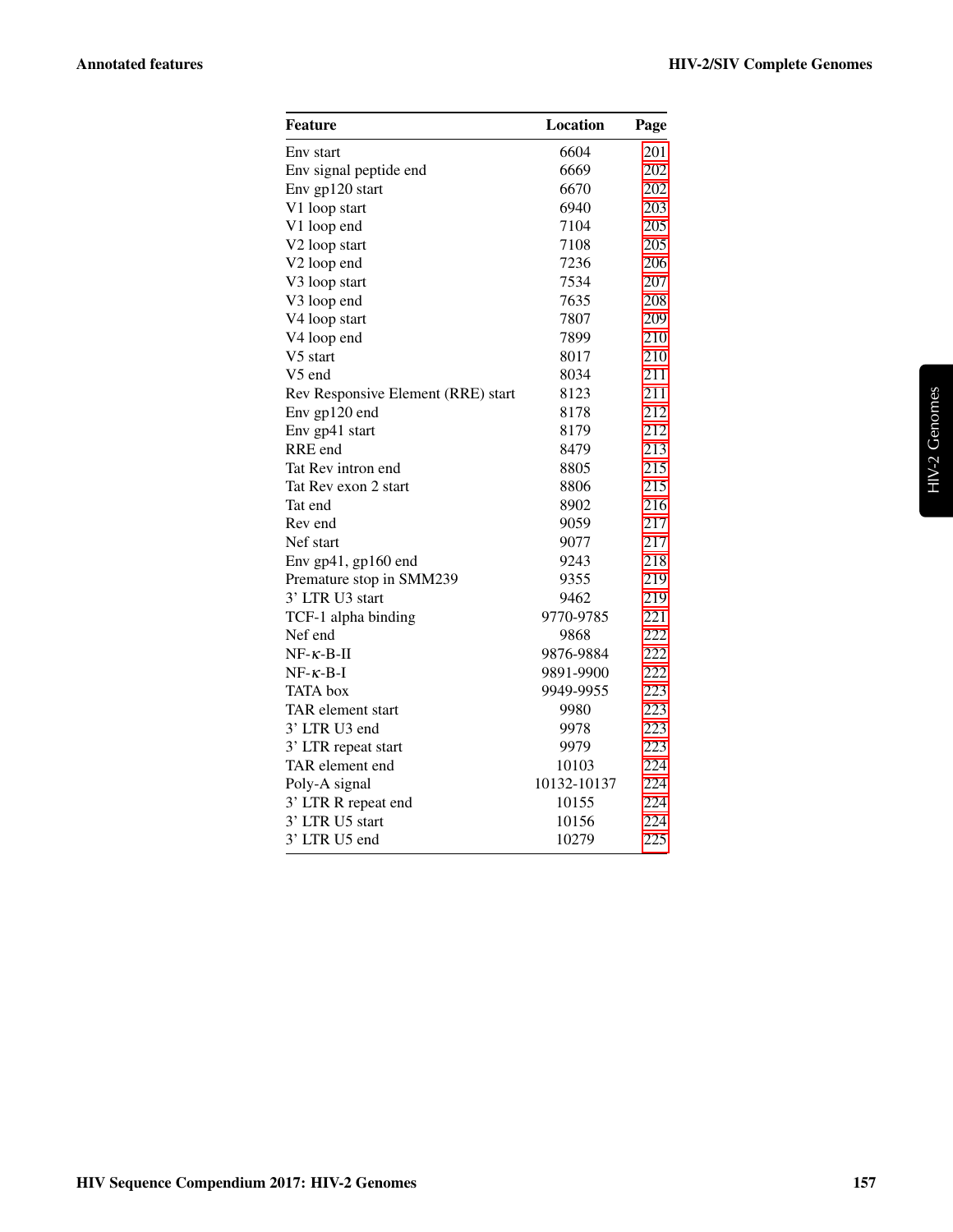## <span id="page-3-0"></span>**III-3 Sequences**

Sequences included in the HIV-2/SIV complete genome alignment.

| <b>Name</b>             | <b>Accession</b> | Country                  | <b>Author</b>         | Reference                             |
|-------------------------|------------------|--------------------------|-----------------------|---------------------------------------|
| <b>MAC.US.x.239</b>     | M33262           | <b>United States</b>     | Kestler, H.           | Science 248(4959):1109-1112<br>(1990) |
| A.CI.88.UC2             | U38293           | Cote<br>D'Ivoire         | Barnett, S.W.         | Virology 222(1); 257-61 (1996)        |
| A.DE.x.BEN              | M30502           | Germany                  | Kirchhoff, F.         | Virology 177(1):305-311 (1990)        |
| A.DE.x.PEI2_KR_KRCG     | U22047           | Germany                  | Kraus, G.             | ARHR 14(1); 65-77 (1998)              |
| A.FR.00.LA38            | KY025539         | France                   | Yamaguchi, J.         | <b>ARHR 2016 Nov 2</b>                |
| A.FR.01.LA42            | KY025543         | France                   | Yamaguchi, J.         | <b>ARHR 2016 Nov 2</b>                |
| A.FR.02.LA36GomM        | KU168287         | France                   | Berg, M.G.            | J Clin Microbiol 54(4); 868-82        |
|                         |                  |                          |                       | (2016)                                |
| A.FR.93.LA37            | KY025538         | France                   | Yamaguchi, J.         | <b>ARHR 2016 Nov 2</b>                |
| A.FR.96.LA40            | KY025541         | France                   | Yamaguchi, J.         | <b>ARHR 2016 Nov 2</b>                |
| A.FR.98.LA39            | KY025540         | France                   | Yamaguchi, J.         | <b>ARHR 2016 Nov 2</b>                |
| A.FR.98.LA41            | KY025542         | France                   | Yamaguchi, J.         | <b>ARHR 2016 Nov 2</b>                |
| A.GH.x.GH1              | M30895           | Ghana                    | Hasegawa, A.          | ARHR 5(6):593-604 (1989)              |
| A.GM.87.D194            | J04542           | Gambia                   | Kuehnel, H.           | Proc Natl Acad Sci USA                |
|                         |                  |                          |                       | 86(7):2383-2387 (1989)                |
| A.GM.x.ISY_SBL_6669_85  | J04498           | Gambia                   | Franchini, G.         | Proc Natl Acad Sci USA                |
|                         |                  |                          |                       | 86(7):2433-2437 (1989)                |
| A.GM.x.MCN13            | AY509259         | Gambia                   | Schmitz, C.           | J Virol 78(4):2006-2016 (2004)        |
| A.GW.86.FG_clone_NIHZ   | J03654           | Guinea-                  | Zagury, J.F.          | Proc Natl Acad Sci USA                |
|                         |                  | <b>Bissau</b>            |                       | 85(16):5941-5945 (1988)               |
| A.GW.87.CAM2CG          | D00835           | Guinea-                  | Tristem, M.           | J Gen Virol 72(PT 3):721-724          |
|                         |                  | <b>Bissau</b>            |                       | (1991)                                |
| A.GW.x.MDS              | Z48731           | Guinea-<br><b>Bissau</b> | Becker, M.            | Unpublished                           |
| A.IN.07.NNVA            | EU980602         | India                    | Gurjar, S.R.          | JAIDS 52(3); 329-35 (2009)            |
| A.IN.95.CRIK_147        | DQ307022         | India                    | Santhosh, C.V.        | ARHR 24(10); 1315-7 (2008)            |
| A.JP.08.NMC786_clone_41 | AB731742         | Japan                    | Umeki-Sakamoto,<br>Y. | Unpublished                           |
| A.PT.x.ALI              | AF082339         | Portugal                 | Reeves, J.D.          | J Virol 73(9); 7795-804 (1999)        |
| <b>A.SN.85.ROD</b>      | M15390           | Senegal                  | Clavel, F.            | Nature 324(6098):691-695 (1986)       |
| A.SN.86.ST JSP4 27      | M31113           | Senegal                  | Kumar, P.             | J Virol 64(2):890-901 (1990)          |
| <b>B.CI.88.UC1</b>      | L07625           | Cote<br>D'Ivoire         | Barnett, S.W.         | J Virol 67(2):1006-1014 (1993)        |
| B.CI.x.20_56            | AB485670         | Cote<br>D'Ivoire         | Takekawa, N.          | Unpublished                           |
| <b>B.CI.x.EHO</b>       | U27200           | Cote<br>D'Ivoire         | Rey-Cuille, M.A.      | Virology 202(1):471-476 (1994)        |
| <b>B.FR.00.LA44</b>     | KY025545         | France                   | Yamaguchi, J.         | <b>ARHR 2016 Nov 2</b>                |
| <b>B.FR.98.LA43</b>     | KY025544         | France                   | Yamaguchi, J.         | <b>ARHR 2016 Nov 2</b>                |
| B.GH.86.D205_ALT        | X61240           | Ghana                    | Dietrich, U.          | Nature 342(6252):948-950 (1989)       |
| B.JP.01.IMCJ_KR020_1    | AB100245         | Japan                    | Kusagawa, S.          | ARHR 19(11):1045-1049 (2003)          |
| G.CI.92.Abt96           | AF208027         | Cote                     | Brennan, C.A.         | ARHR 13(5):401-404 (1997)             |
|                         |                  | D'Ivoire                 |                       |                                       |
| AB.CM.03.03CM_510_03    | EU028345         | Cameroon                 | Yamaguchi, J.         | ARHR 24(1):86-91 (2008)               |
| H2_01_AB.CI.90.7312A    | L36874           | Cote                     | Gao, F.               | Unpublished                           |
|                         |                  | D'Ivoire                 |                       |                                       |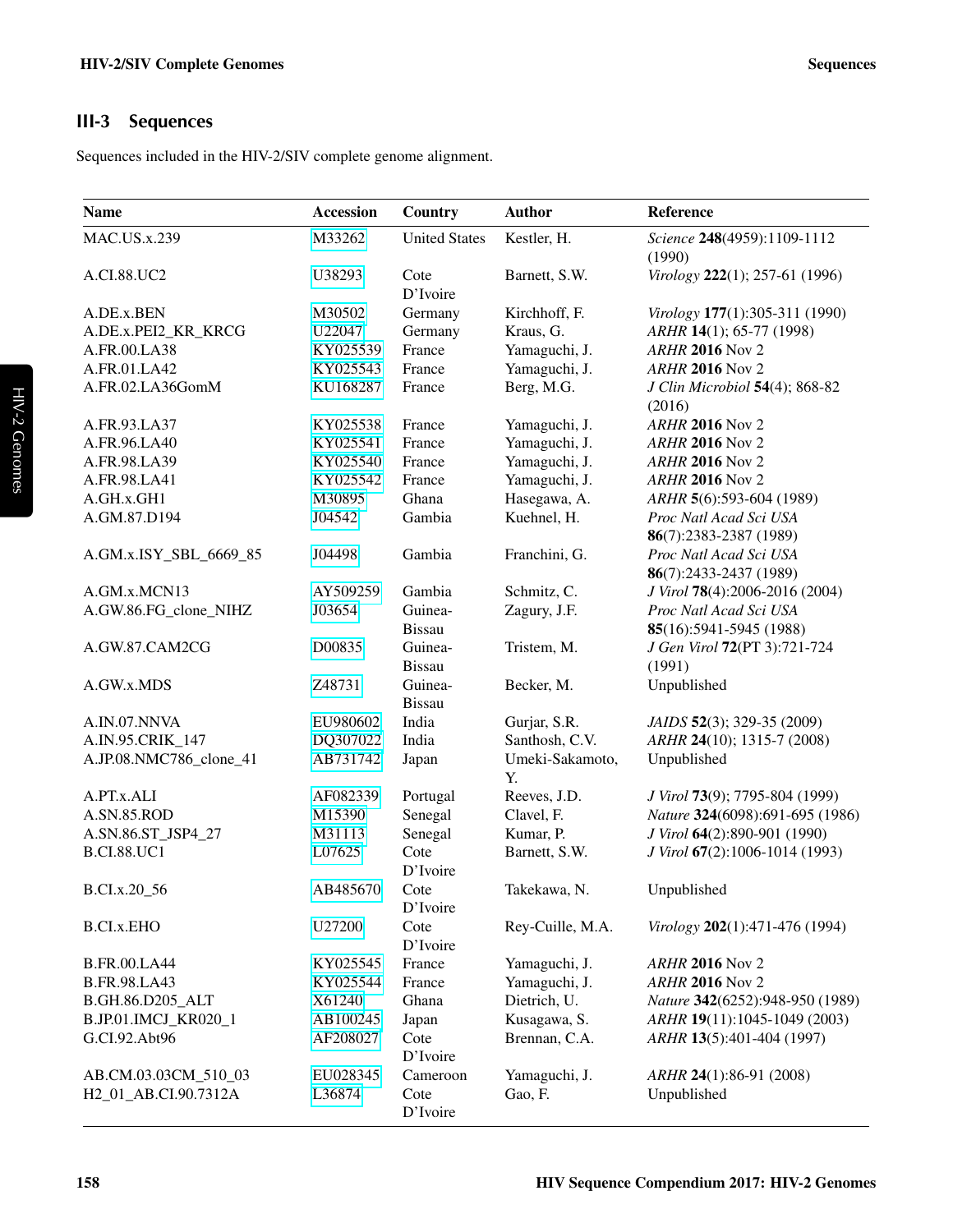| <b>Name</b>                           | <b>Accession</b> | Country              | <b>Author</b>         | Reference                                                                                                                                                                                                      |
|---------------------------------------|------------------|----------------------|-----------------------|----------------------------------------------------------------------------------------------------------------------------------------------------------------------------------------------------------------|
| H2 01 AB.JP.04.NMC307 20              | AB731738         | Japan                | Umeki-Sakamoto,<br>Υ. | Unpublished                                                                                                                                                                                                    |
| H <sub>2_01_AB</sub> .JP.07.NMC716_01 | AB731740         | Japan                | Umeki-Sakamoto,<br>Y. | Unpublished                                                                                                                                                                                                    |
| H2_01_AB.JP.08.NMC842_10              | AB731744         | Japan                | Umeki-Sakamoto,<br>Y. | Unpublished                                                                                                                                                                                                    |
| <b>U.CI.07.07IC TNP3</b>              | KC693505         | Cote<br>D'Ivoire     | Ayouba, A.            | AIDS 27(15):2488-2491 (2013)                                                                                                                                                                                   |
| U.FR.96.12034                         | AY530889         | France               | Damond, F.            | ARHR 20(6):666-672 (2004)                                                                                                                                                                                      |
| <b>U.US.08.NWK08</b>                  | KP890355         | <b>United States</b> | Bond, N.G.            | Unpublished                                                                                                                                                                                                    |
| MAC.US.x.17EC1                        | AY033233         | <b>United States</b> | Anderson, M.G.        | Virology 195(2):616-626 (1993)                                                                                                                                                                                 |
| MAC.US.x.251_1A11                     | M76764           | <b>United States</b> | Marthas, M.L.         | J Med Primatol 18(3-4):311-9<br>(1989)                                                                                                                                                                         |
| MAC.US.x.251_32H_PJ5                  | D01065           | <b>United States</b> | Rud, E.W.             | (in) Brown, F, Chanock, RM and<br>Ginsberg, HS(Eds); VACCINES 92:<br>MODERN APPROACHES TO<br>NEW VACCINES INCLUDING<br>PREVENTION OF AIDS:<br>229-235; Cold Spring Harbor<br>Laboratory Press, New York (1992) |
| MAC.US.x.251 BK28                     | M19499           | <b>United States</b> | Hirsch, V.            | Cell 49(3):307-319 (1987)                                                                                                                                                                                      |
| MAC.US.x.MM142_IVMXX                  | Y00277           | <b>United States</b> | Chakrabarti, L.       | Nature 328(6130):543-547 (1987)                                                                                                                                                                                |
| MNE.US.82.MNE_8                       | M32741           | <b>United States</b> | Kimata, J.T.          | J Virol 72(1):245-256 (1998)                                                                                                                                                                                   |
| MNE.US.x.MNE027                       | U79412           | <b>United States</b> | Kimata, J.T.          | J Virol 72(1):245-256 (1998)                                                                                                                                                                                   |
| SMM.CI.79.SIVsmCI2                    | JX860430         | Cote<br>D'Ivoire     | Fischer, W.           | J Virol 86(24):13217-13231 (2012)                                                                                                                                                                              |
| SMM.LR.89.SIVsmLIB1                   | JX860431         | Liberia              | Fischer, W.           | J Virol 86(24):13217-13231 (2012)                                                                                                                                                                              |
| SMM.SL.92.SIVsmSL92A                  | JX860432         | Sierra Leone         | Fischer, W.           | J Virol 86(24):13217-13231 (2012)                                                                                                                                                                              |
| SMM.SL.92.SL92B                       | AF334679         | Sierra Leone         | Chen, Z.              | J Virol 70(6):3617-3627 (1996)                                                                                                                                                                                 |
| SMM.US.04.G078                        | JX860415         | <b>United States</b> | Fischer, W.           | J Virol 86(24):13217-13231 (2012)                                                                                                                                                                              |
| SMM.US.04.G932                        | JX860416         | <b>United States</b> | Fischer, W.           | J Virol 86(24):13217-13231 (2012)                                                                                                                                                                              |
| SMM.US.04.M919                        | JX860417         | <b>United States</b> | Fischer, W.           | J Virol 86(24):13217-13231 (2012)                                                                                                                                                                              |
| SMM.US.04.M922                        | JX860418         | <b>United States</b> | Fischer, W.           | J Virol 86(24):13217-13231 (2012)                                                                                                                                                                              |
| SMM.US.04.M923                        | JX860419         | <b>United States</b> | Fischer, W.           | J Virol 86(24):13217-13231 (2012)                                                                                                                                                                              |
| SMM.US.04.M926                        | JX860420         | <b>United States</b> | Fischer, W.           | J Virol 86(24):13217-13231 (2012)                                                                                                                                                                              |
| SMM.US.04.M934                        | JX860421         | <b>United States</b> | Fischer, W.           | J Virol 86(24):13217-13231 (2012)                                                                                                                                                                              |
| SMM.US.04.M935                        | JX860422         | <b>United States</b> | Fischer, W.           | J Virol 86(24):13217-13231 (2012)                                                                                                                                                                              |
| SMM.US.04.M940                        | JX860423         | <b>United States</b> | Fischer, W.           | J Virol 86(24):13217-13231 (2012)                                                                                                                                                                              |
| SMM.US.04.M946                        | JX860424         | <b>United States</b> | Fischer, W.           | J Virol 86(24):13217-13231 (2012)                                                                                                                                                                              |
| SMM.US.04.M947                        | JX860425         | <b>United States</b> | Fischer, W.           | J Virol 86(24):13217-13231 (2012)                                                                                                                                                                              |
| SMM.US.04.M949                        | JX860426         | <b>United States</b> | Fischer, W.           | J Virol 86(24):13217-13231 (2012)                                                                                                                                                                              |
| SMM.US.04.M950                        | JX860427         | <b>United States</b> | Fischer, W.           | J Virol 86(24):13217-13231 (2012)                                                                                                                                                                              |
| SMM.US.04.M951                        | JX860428         | <b>United States</b> | Fischer, W.           | J Virol 86(24):13217-13231 (2012)                                                                                                                                                                              |
| SMM.US.04.M952                        | JX860429         | <b>United States</b> | Fischer, W.           | J Virol 86(24):13217-13231 (2012)                                                                                                                                                                              |
| SMM.US.05.D215                        | JX860413         | <b>United States</b> | Fischer, W.           | J Virol 86(24):13217-13231 (2012)                                                                                                                                                                              |
| SMM.US.06.FTq                         | JX860414         | <b>United States</b> | Fischer, W.           | J Virol 86(24):13217-13231 (2012)                                                                                                                                                                              |
| SMM.US.11.SIVsmE660_FL10              | JQ864084         | <b>United States</b> | Wu, F.                | J Virol 86(16); 8835-47 (2012)                                                                                                                                                                                 |
| <b>SMM.US.86.CFU212</b>               | JX860407         | <b>United States</b> | Fischer, W.           | J Virol 86(24):13217-13231 (2012)                                                                                                                                                                              |
| SMM.US.x.F236_H4                      | X14307           | <b>United States</b> | Hirsch, V.M.          | Nature 339(6223); 389-92 (1989)                                                                                                                                                                                |
| SMM.US.x.H9                           | M80194           | <b>United States</b> | Courgnaud, V.         | J Virol 66(1):414-419 (1992)                                                                                                                                                                                   |
| SMM.US.x.PBJA                         | M31325           | <b>United States</b> | Dewhurst, S.          | Nature 345(6276):636-640 (1990)                                                                                                                                                                                |
| SMM.US.x.PGM53                        | AF077017         | <b>United States</b> | Novembre, F.J.        | J Virol 72(11):8841-8851 (1998)                                                                                                                                                                                |
| SMM.US.x.SME543                       | U72748           | <b>United States</b> | Hirsch, V.            | J Virol 71(2):1608-1620 (1997)                                                                                                                                                                                 |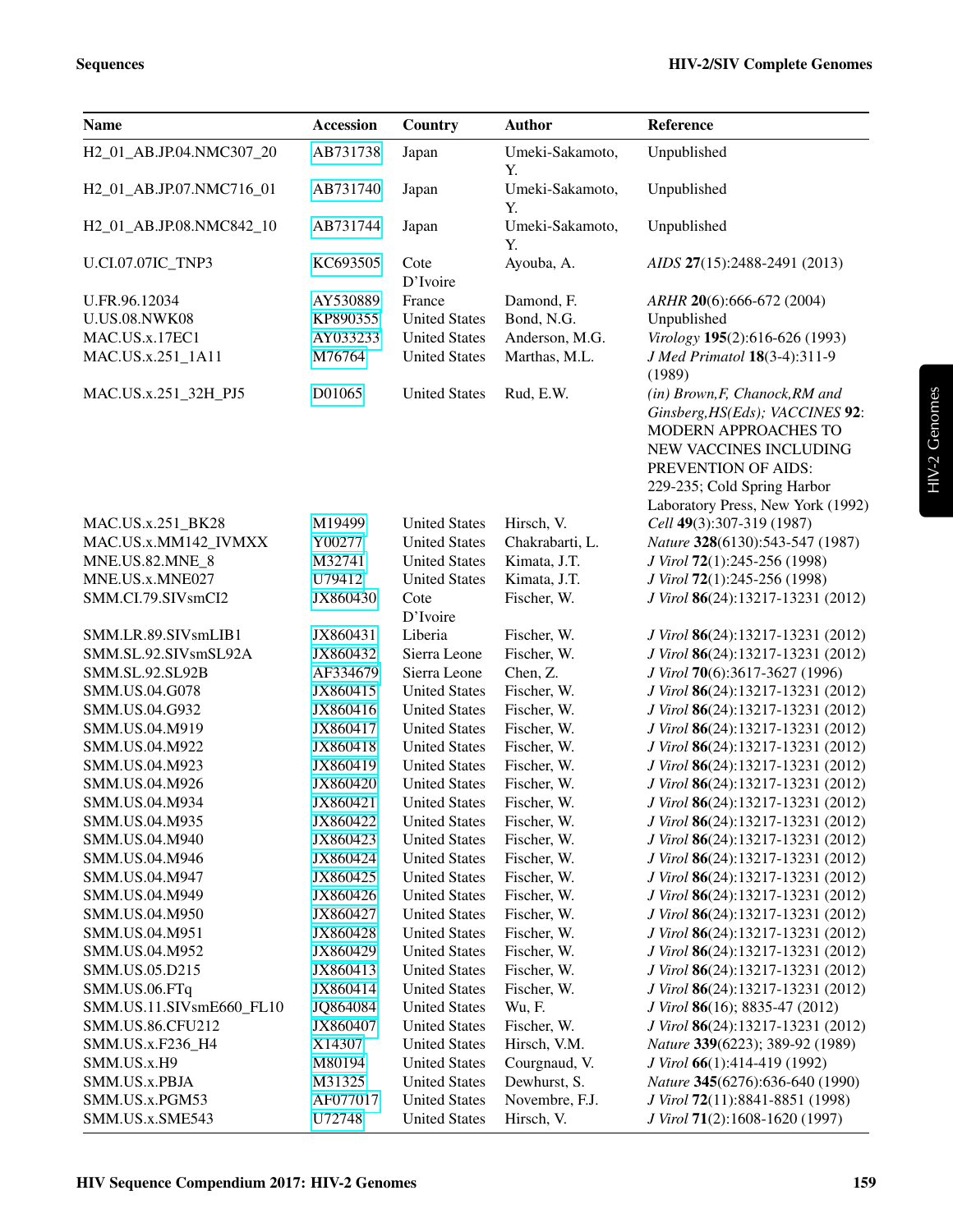| <b>Name</b>                                 | Accession          | Country                  | Author                       | Reference                                                                                      |
|---------------------------------------------|--------------------|--------------------------|------------------------------|------------------------------------------------------------------------------------------------|
| SMM. US.x.pE660.CG7G<br>STM.US.89.STM 37 16 | JX648292<br>M83293 | United States Lopker, M. | United States Novembre, F.J. | <i>J Virol</i> <b>87</b> (10); 5477-92 (2013)<br><i>Virology</i> <b>186</b> (2):783-787 (1992) |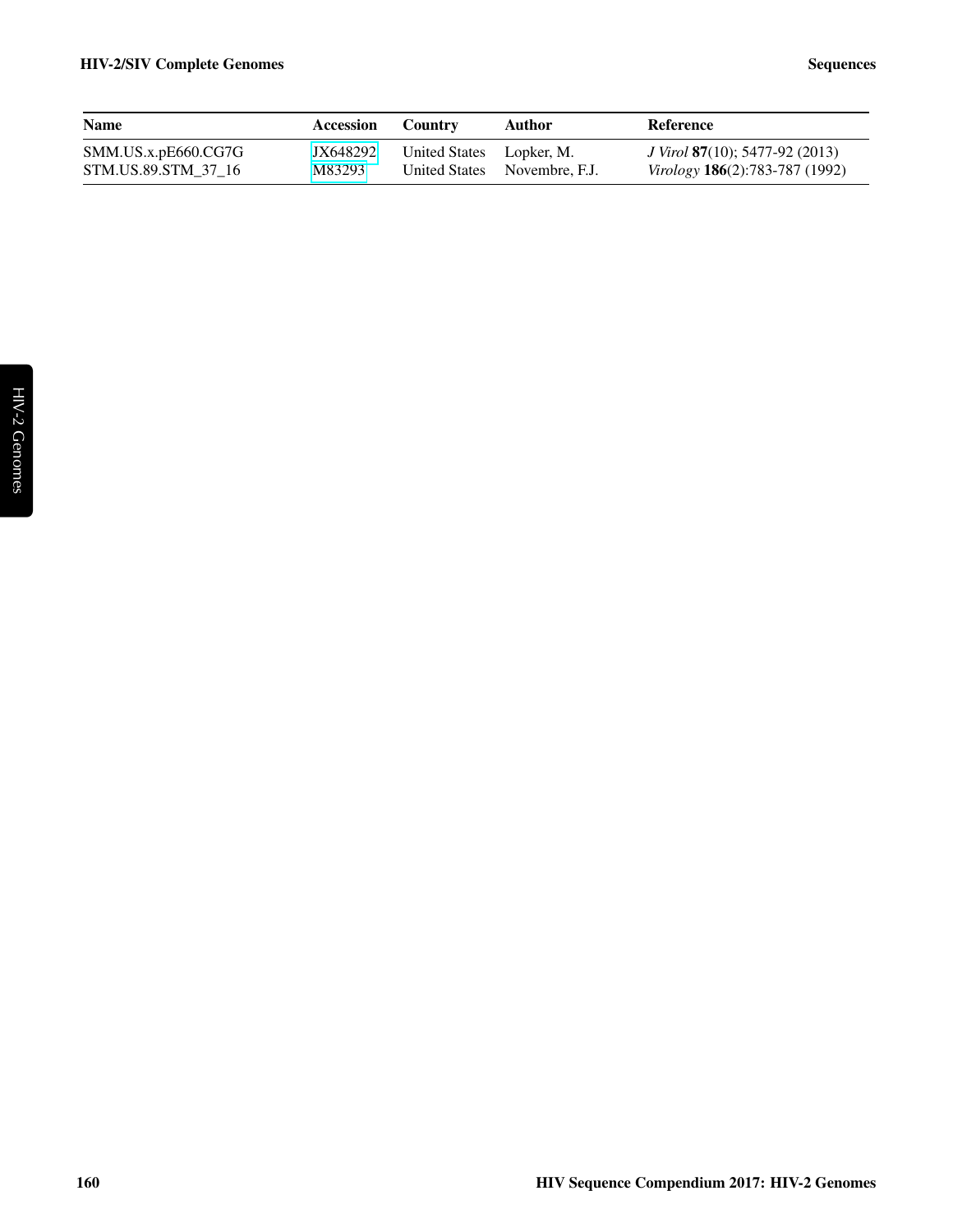<span id="page-6-1"></span><span id="page-6-0"></span>

|                                                                 | 5' LTR U3 start |             |
|-----------------------------------------------------------------|-----------------|-------------|
| MAC.US.x.239                                                    |                 |             |
| A.CI.88.UC2                                                     |                 |             |
| A.DE.x.BEN                                                      |                 |             |
| A.DE.x.PEI2 KR KRCG                                             |                 |             |
| A.FR.00.LA38                                                    |                 |             |
| A.FR.01.LA42<br>A.FR.02.LA36GomM                                |                 | 166         |
| A. FR. 93. LA37                                                 |                 |             |
| A.FR.96.LA40                                                    |                 | 169         |
| A.FR.98.LA39                                                    |                 |             |
| A.FR.98.LA41                                                    |                 | 169         |
| A.GH.x.GH1<br>A.GM.87.D194                                      |                 |             |
| A.GM.x.ISY SBL 6669 85                                          |                 |             |
| A.GM.x.MCNI3                                                    |                 |             |
| A.GW.86.FG clone NIHZ                                           |                 |             |
| A.GW.87.CAM2CG<br>A.GW.x.MDS                                    |                 |             |
| A.IN.07.NNVA                                                    |                 | 169         |
| A.IN.95.CRIK 147                                                |                 |             |
| A.JP.08.NMC786_clone_41                                         |                 | 169         |
| A.PT.x.ALI<br>A.SN.85.ROD                                       |                 |             |
| A.SN.86.ST JSP4 27                                              |                 |             |
| B.CI.88.UC1                                                     |                 |             |
| B.CI.x.20 56                                                    |                 | 168         |
| B.CI.x.EHO                                                      |                 | 169         |
| B.FR.00.LA44<br>B.FR.98.LA43                                    |                 | -169<br>169 |
| B.GH.86.D205 ALT                                                |                 | 169         |
| B.JP.01.IMCJ KR020 1                                            |                 |             |
| G.CI.92.Abt96                                                   |                 |             |
| AB.CM.03.03CM 510 03                                            |                 |             |
| H2 01 AB.CI.90.7312A                                            |                 |             |
| H2 <sup>-01-AB.JP.04.NMC307 20</sup>                            |                 |             |
| H2 <sup>-</sup> 01 <sup>-</sup> AB.JP.07.NMC716 <sup>-</sup> 01 |                 |             |
| H2 <sup>-01-AB.JP.08.NMC842<sup>-10</sup></sup>                 |                 |             |
| U.CI.07.07IC TNP3<br>U.FR.96.12034                              |                 |             |
| U.US.08.NWK08                                                   |                 |             |
| MAC.US.x.17EC1                                                  |                 |             |
| MAC.US.x.251 1A11                                               |                 |             |
| MAC.US.x.251 32H PJ5                                            |                 | 169         |
| MAC.US.x.251 <sup>-</sup> BK28<br>MAC.US.x.MM142 IVMXX          |                 | 169         |
| MNE.US.82.MNE 8                                                 |                 |             |
| MNE.US.x.MNE027                                                 |                 |             |
| SMM.CI.79.SIVsmCI2                                              |                 |             |
| SMM.LR.89.SIVsmLIB1                                             |                 |             |
| SMM.SL.92.SIVsmSL92A                                            |                 |             |
| SMM.SL.92.SL92B<br>SMM.US.04.G078                               |                 |             |
| SMM.US.04.G932                                                  |                 |             |
| SMM.US.04.M919                                                  |                 |             |
| SMM.US.04.M922                                                  |                 |             |
| SMM.US.04.M923<br>SMM.US.04.M926                                |                 |             |
| SMM IIS 04 M934                                                 |                 |             |
| SMM US 04 M935                                                  |                 |             |
|                                                                 |                 |             |
| SMM.US.04.M940                                                  |                 |             |
| SMM.US.04.M946                                                  |                 |             |
| SMM.US.04.M947                                                  |                 |             |
| SMM.US.04.M949                                                  |                 |             |
| SMM.US.04.M950<br>SMM.US.04.M951                                |                 |             |
| SMM. U.S. 04. M952                                              |                 |             |
| SMM.US.05.D215                                                  |                 |             |
| SMM.US.06.FTa<br>SMM.US.11.SIVsmE660 FL10                       |                 |             |
| SMM.US.86.CFU212                                                | $\frac{1}{2}$   |             |
| SMM.US.x.F236 H4                                                | 169             |             |
| SMM.US.x.H9                                                     |                 |             |
| SMM.US.x.PBJA<br>SMM.US.x.PGM53                                 |                 |             |
| SMM.US.x.SME543                                                 |                 |             |
| SMM.US.x.pE660.CG7G<br>STM.US.89.STM 37 16                      |                 |             |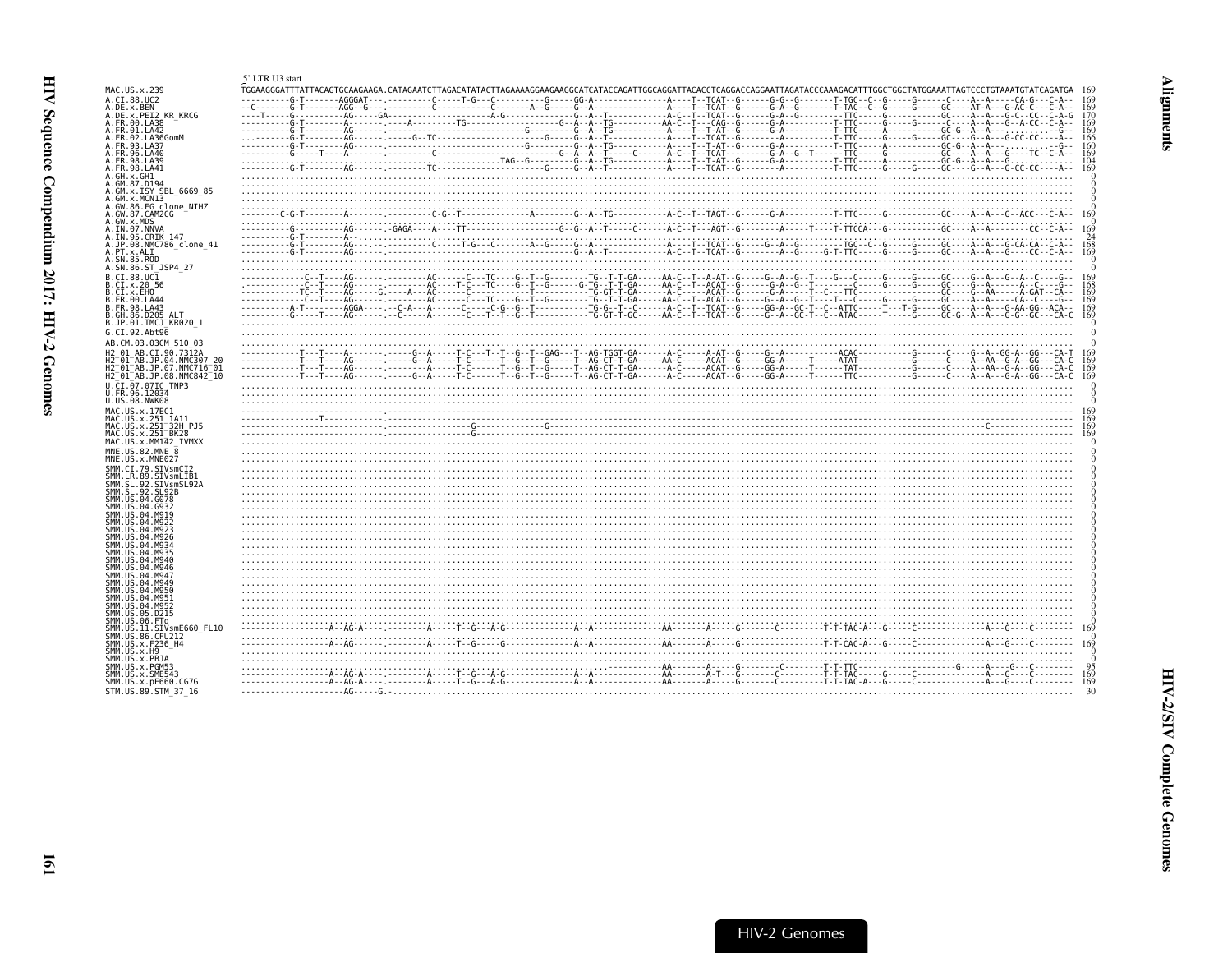<span id="page-7-0"></span>

| Ş<br>ŗ                |  |
|-----------------------|--|
| ì<br>ì<br>ì<br>ة<br>م |  |
| <b>ATTE</b><br>i<br>! |  |

|                                                       | TCF-1 alpha |                                               |
|-------------------------------------------------------|-------------|-----------------------------------------------|
| MAC.US.x.239                                          |             |                                               |
| A.CI.88.UC2                                           |             |                                               |
| A.DE.x.BEN<br>A.DE.x.PEI2 KR KRCG                     |             | $\overline{3}\overline{2}\overline{7}$<br>319 |
| A.FR.00.LA38                                          |             | 327                                           |
| A.FR.01.LA42<br>A.FR.02.LA36GomM                      |             | $\frac{318}{318}$<br>318                      |
| A.FR.93.LA37                                          |             |                                               |
| A.FR.96.LA40<br>A.FR.98.LA39                          |             | 327<br>199                                    |
| A.FR.98.LA41                                          |             | 321                                           |
| A.GH.X.GH1<br>A.GM.87.D194                            |             |                                               |
| A.GM.x.ISY SBL 6669 85                                |             |                                               |
| A.GM.x.MCNI3<br>A.GW.86.FG clone NIHZ                 |             |                                               |
| A.GW.87.CAM2CG                                        |             |                                               |
| A.GW.x.MDS<br>A.IN.07.NNVA                            |             | 327                                           |
| A. IN. 95. CRIK 147                                   |             | $\frac{73}{326}$                              |
| A.JP.08.NMC786 clone 41<br>A.PT.x.ALI                 |             | 327                                           |
| A.SN.85.ROD                                           |             |                                               |
| A.SN.86.ST JSP4 27<br>B.CI.88.UC1                     |             |                                               |
| B.CI.x.20 56                                          |             |                                               |
| B.CI.X.EHO<br>B.FR.00.LA44                            |             | 327                                           |
| B.FR.98.LA43                                          |             | $\frac{327}{327}$                             |
| B.GH.86.D205 ALT<br>B.JP.01.IMCJ KR020 1              |             | 330                                           |
| G.CI.92.Abt96                                         |             |                                               |
| AB.CM.03.03CM 510 03                                  |             |                                               |
| H2 01 AB.CI.90.7312A<br>H2 01 AB.JP.04.NMC307 20      |             | 329<br>330                                    |
| H2 <sup>-01-AB.JP.07.NMC716-01</sup>                  |             | 330                                           |
| H2 <sup>-01-AB.JP.08.NMC842<sup>-10</sup></sup>       |             |                                               |
| U.CI.07.07IC TNP3                                     |             |                                               |
| U.FR.96.12034<br>U.US.08.NWK08                        |             |                                               |
| MAC.US.x.17EC1<br>MAC.US.x.251 1A11                   |             |                                               |
| MAC.US.x.251 <sup>-</sup> 32H PJ5                     |             | $\frac{327}{326}$                             |
| MAC.US.x.251 <sup>-BK28</sup><br>MAC.US.x.MM142 IVMXX |             |                                               |
| MNE.US.82.MNE 8                                       |             |                                               |
| MNE.US.x.MNE027                                       |             |                                               |
| SMM.CI.79.SIVsmCI2<br>SMM.LR.89.SIVsmLIB1             |             |                                               |
| SMM.SL.92.SIVsmSL92A                                  |             |                                               |
| SMM. SL. 92. SL92B<br>SMM.US.04.G078                  |             |                                               |
| SMM.US.04.G932                                        |             |                                               |
| SMM.US.04.M919<br>SMM. US. 04. M922                   |             |                                               |
| SMM.US.04.M923<br>SMM.US.04.M926                      |             |                                               |
| SMM.US.04.M934                                        |             |                                               |
| SMM.US.04.M935<br>SMM. US. 04. M940                   |             |                                               |
| SMM.US.04.M946                                        |             |                                               |
| SMM. U.S. 04. M947<br>SMM. US. 04. M949               |             |                                               |
| SMM.US.04.M950                                        |             |                                               |
| SMM.US.04.M951<br>SMM.US.04.M952                      |             |                                               |
| SMM. US. 05. D215                                     |             |                                               |
| SMM.US.06.FTa<br>SMM.US.11.SIVsmE660 FL10             |             |                                               |
| SMM.US.86.CFU212<br>SMM.US.x.F236 H4                  |             |                                               |
| SMM.US.x.H9                                           |             | $\bf{0}$                                      |
| SMM.US.x.PBJA<br>SMM.US.x.PGM53                       |             | $\frac{82}{327}$<br>$\frac{327}{327}$         |
| SMM.US.x.SME543                                       |             |                                               |
| SMM. US. x. pE660. CG7G                               |             |                                               |
| STM.US.89.STM 37 16                                   |             |                                               |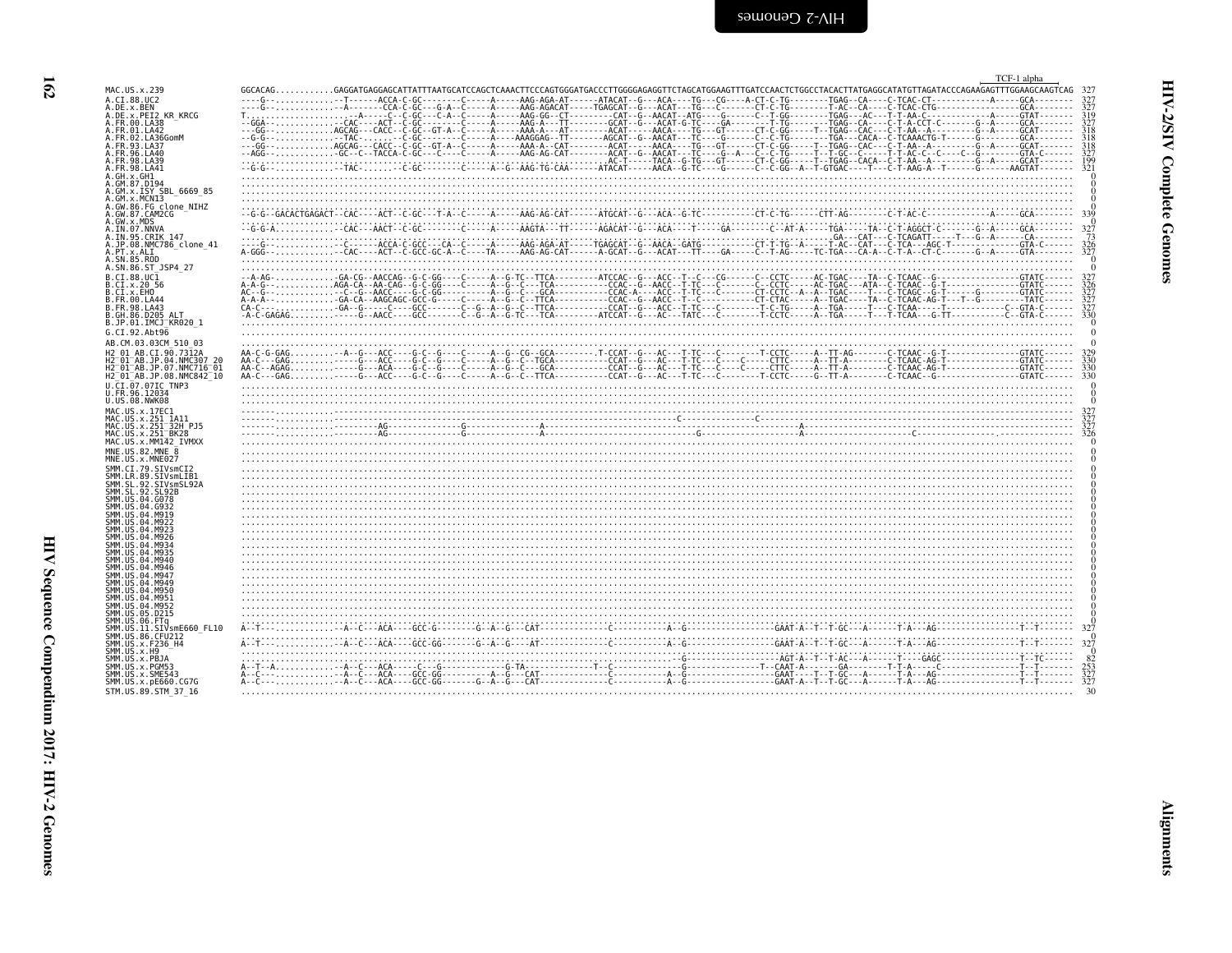<span id="page-8-0"></span>

|                                                                                                                                                                                                                  | $NF - \kappa - B - II$                                                                                                                                                                                                                                                                                                                                                                                                                                                                  |  |
|------------------------------------------------------------------------------------------------------------------------------------------------------------------------------------------------------------------|-----------------------------------------------------------------------------------------------------------------------------------------------------------------------------------------------------------------------------------------------------------------------------------------------------------------------------------------------------------------------------------------------------------------------------------------------------------------------------------------|--|
| MAC.US.x.239<br>A.CI.88.UC2<br>.DE.x.BEN                                                                                                                                                                         |                                                                                                                                                                                                                                                                                                                                                                                                                                                                                         |  |
| A.FR.01.LA42<br>A.FR.02.LA36GomM                                                                                                                                                                                 | CONTRIGUENTER AGARGAREN (1988) - A CONSIDER CONSIDER THE CONSIDER CONSIDER A CONSIDER CONSIDERATIVE CONSIDERAT<br>CALL: CONSIDER A CONSIDERAT CONSIDERAT CONSIDERAT CONSIDERAT CONSIDERAT CONSIDERAT CONSIDERAT CONSIDERAT CONSI                                                                                                                                                                                                                                                        |  |
| FR.93.LA37<br>FR.96.LA40<br>FR.98.LA39<br>4.FR.98.LA41                                                                                                                                                           |                                                                                                                                                                                                                                                                                                                                                                                                                                                                                         |  |
| .GH.x.GH1<br>GM.87.D194<br>.GM.x.ISY SBL 6669 85<br>GM.x.MCN13                                                                                                                                                   |                                                                                                                                                                                                                                                                                                                                                                                                                                                                                         |  |
| A.GW.86.FG clone_NIHZ<br>A.GW.87.CAM2CG                                                                                                                                                                          |                                                                                                                                                                                                                                                                                                                                                                                                                                                                                         |  |
| .GW.X.MDS<br>.IN.07.NNVA<br>.IN.95.CRIK 147<br>.JP.08.NMC786 clone 41<br>A.PT.x.ALI                                                                                                                              |                                                                                                                                                                                                                                                                                                                                                                                                                                                                                         |  |
| C1.88.0C1                                                                                                                                                                                                        |                                                                                                                                                                                                                                                                                                                                                                                                                                                                                         |  |
| B.CI.X.20 56<br>B.CI.X.EHO<br>B.FR.00.LA44<br>B.FR.98.LA43<br>GH.86.D205 ALT.                                                                                                                                    |                                                                                                                                                                                                                                                                                                                                                                                                                                                                                         |  |
| B.JP.01.IMCJ KR020 1<br>G.CI.92.Abt96<br>AB.CM.03.03CM 510 03                                                                                                                                                    |                                                                                                                                                                                                                                                                                                                                                                                                                                                                                         |  |
| H2 01 AB.CI.90.7312A<br>H2 <sup>-</sup> 01 <sup>-</sup> AB.JP.04.NMC307 20<br>H2 <sup>-</sup> 01 <sup>-</sup> AB.JP.07.NMC716 <sup>-</sup> 01<br>H2 <sup>-</sup> 01 <sup>-</sup> AB.JP.08.NMC842 <sup>-</sup> 10 |                                                                                                                                                                                                                                                                                                                                                                                                                                                                                         |  |
| U.CI.07.07IC TNP3<br>U.FR.96.12034<br>U.US.08.NWK08                                                                                                                                                              |                                                                                                                                                                                                                                                                                                                                                                                                                                                                                         |  |
| MAC.US.x.17EC1<br>MAČ.ŪŠ.x.251 1A11<br>MAC.US.x.251 <sup>-</sup> 32H PJ5<br>MAC.US.x.251 <sup>-</sup> BK28<br>MAC.US.x.MM142 IVMXX                                                                               | $\begin{minipage}{0.5\textwidth} \begin{tabular}{c} \textbf{0.013} \end{tabular} \end{minipage} \begin{minipage}{0.5\textwidth} \begin{tabular}{c} \textbf{0.013} \end{tabular} \end{minipage} \begin{minipage}{0.5\textwidth} \begin{tabular}{c} \textbf{0.013} \end{tabular} \end{minipage} \end{minipage} \begin{minipage}{0.5\textwidth} \begin{tabular}{c} \textbf{0.013} \end{tabular} \end{minipage} \end{minipage} \begin{minipage}{0.5\textwidth} \begin{tabular}{c} \textbf{$ |  |
| MNE.US.82.MNE 8<br>MNE.US.x.MNE027                                                                                                                                                                               |                                                                                                                                                                                                                                                                                                                                                                                                                                                                                         |  |
| SMM.CI.79.SIVsmCI2<br>SMM.LR.89.SIVsmLIB1<br>SMM.SL.92.SIVsmSL92A                                                                                                                                                | <u> 1999 - Andrea Stadt Barbon, Amerikaansk politik (f. 1989)</u>                                                                                                                                                                                                                                                                                                                                                                                                                       |  |
| SMM.SL.92.SL92B<br>SMM.US.04.G078                                                                                                                                                                                |                                                                                                                                                                                                                                                                                                                                                                                                                                                                                         |  |
|                                                                                                                                                                                                                  |                                                                                                                                                                                                                                                                                                                                                                                                                                                                                         |  |
|                                                                                                                                                                                                                  |                                                                                                                                                                                                                                                                                                                                                                                                                                                                                         |  |
|                                                                                                                                                                                                                  |                                                                                                                                                                                                                                                                                                                                                                                                                                                                                         |  |
| SMM.US.11.SIVsmE660 FL10<br>SMM.US.86.CFU212                                                                                                                                                                     |                                                                                                                                                                                                                                                                                                                                                                                                                                                                                         |  |
| SMM.US.x.F236 H4<br>SMM.US.x.H9<br>SMM.US.x.PBJA                                                                                                                                                                 |                                                                                                                                                                                                                                                                                                                                                                                                                                                                                         |  |
| SMM.US.x.PGM53<br>SMM.US.x.SME543<br>SMM.US.x.pE660.CG7G<br>STM.US.89.STM 37 16                                                                                                                                  |                                                                                                                                                                                                                                                                                                                                                                                                                                                                                         |  |
|                                                                                                                                                                                                                  |                                                                                                                                                                                                                                                                                                                                                                                                                                                                                         |  |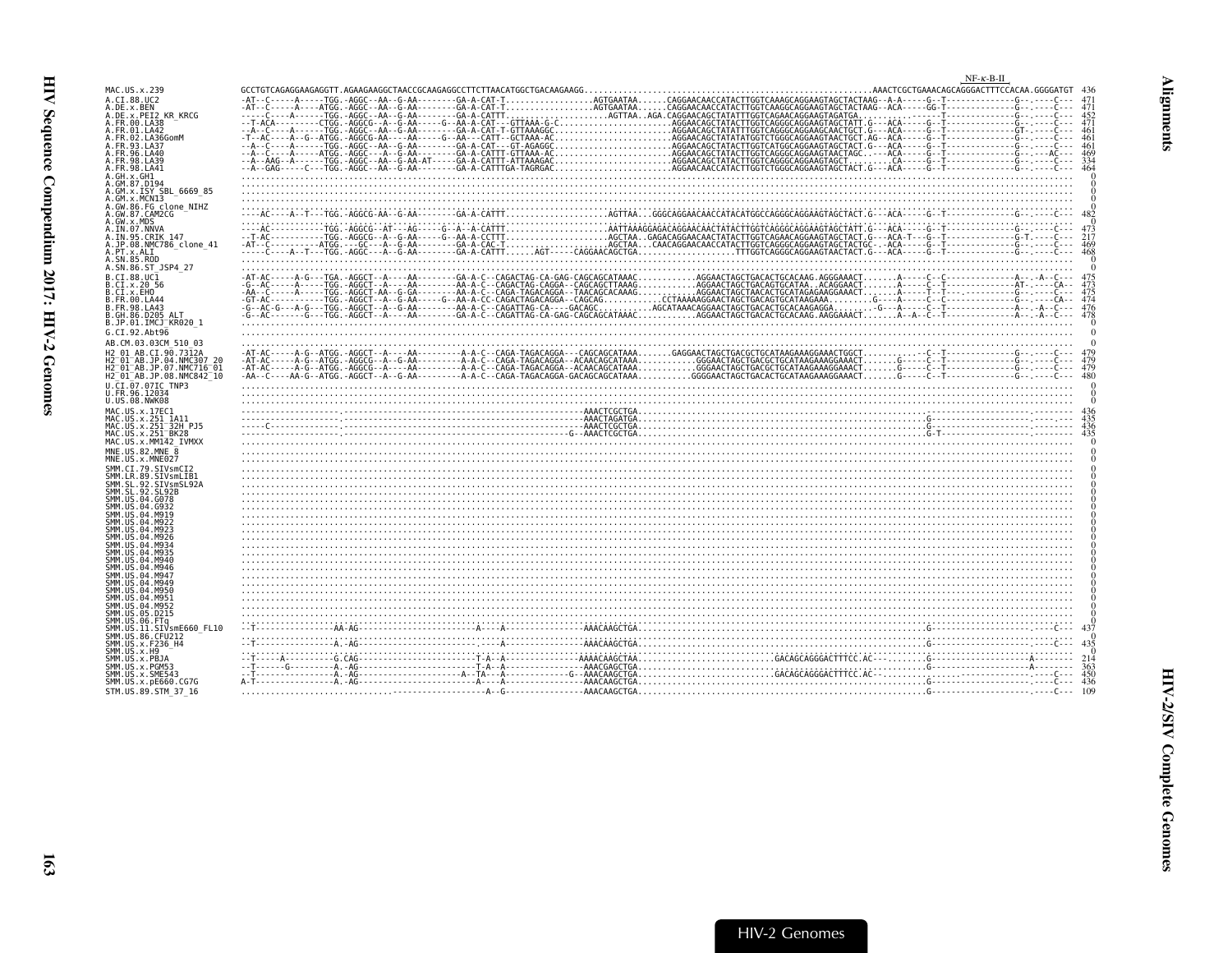|                                                                                      |  | +1 mRNA start site<br>TAR element start                                                                                                                                                                                                                                                                                                                                                                                                                         |               |
|--------------------------------------------------------------------------------------|--|-----------------------------------------------------------------------------------------------------------------------------------------------------------------------------------------------------------------------------------------------------------------------------------------------------------------------------------------------------------------------------------------------------------------------------------------------------------------|---------------|
|                                                                                      |  |                                                                                                                                                                                                                                                                                                                                                                                                                                                                 |               |
| MAC.US.x.239                                                                         |  | NF-K-B-I_ THE OGGAGGTACTOCOGAGGERER THE THE BOX 5' LTR U3 End_5' LTR R repeat begin exercing COST CHE ENGINEER THE REPEART OF CHERRICAL THE REPEART OF CHERRICAL CHERRICAL GENERAL ART CONTRIGETION THE MEDIA OGGAGAGGET AND R                                                                                                                                                                                                                                  |               |
| A.CT.88.UC2                                                                          |  |                                                                                                                                                                                                                                                                                                                                                                                                                                                                 |               |
| A.DE.x.BEN<br>A.DE.X.PEI2 KR_KRCG<br>A.FR.00.LA38                                    |  |                                                                                                                                                                                                                                                                                                                                                                                                                                                                 |               |
| A.FR.01.LA42                                                                         |  |                                                                                                                                                                                                                                                                                                                                                                                                                                                                 |               |
| A.FR.02.LA36GomM                                                                     |  |                                                                                                                                                                                                                                                                                                                                                                                                                                                                 |               |
| A.FR.93.LA37<br>A.FR.96.LA40                                                         |  |                                                                                                                                                                                                                                                                                                                                                                                                                                                                 |               |
| A.FR.98.LA39                                                                         |  | $A - CAA - \cdots - G - AT - \cdots - T - T - G - \cdots - T - T - A - A - \cdots - G - AC - C - T - C - T - A - A - \cdots - G - AT - \cdots - G - AT - \cdots - G - AT - \cdots - T - G - AT - \cdots - T - G - AT - \cdots - T - A + \cdots - T - G - AT - \cdots - G - AT - \cdots - T - A + \cdots - T - G - AT - \cdots - G - AT - \cdots - T - A + \cdots - T - G - AT - \cdots - G - AT - \cdots - T - G - AT - \cdots - T - A + \cdots - T - G - AT -$ |               |
| A.FR.98.LA41<br>A.GH.x.GH1                                                           |  |                                                                                                                                                                                                                                                                                                                                                                                                                                                                 | $rac{85}{85}$ |
| A.GM.87.D194<br>A.GM.X.ISY SBL 6669 85                                               |  |                                                                                                                                                                                                                                                                                                                                                                                                                                                                 |               |
| A.GM.x.MCNI3                                                                         |  |                                                                                                                                                                                                                                                                                                                                                                                                                                                                 |               |
| A.GW.86.FG clone NIHZ<br>A.GW.87.CAM2CG                                              |  |                                                                                                                                                                                                                                                                                                                                                                                                                                                                 |               |
| A.GW.x.MDS                                                                           |  | $A - CA$<br>$A - CA$<br>$A - CA$<br>$A - CA$<br>$A - CA$<br>$A - CA$<br>$A - CA$<br>$A - CA$<br>$A - CA$<br>$A - CA$<br>$A - CA$<br>$A - CA$<br>$A - CA$<br>$A - CA$<br>$A - CA$<br>$A - CA$<br>$A - CA$<br>$A - CA$<br>$A - CA$<br>$A - CA$<br>$A - CA$<br>$A - CA$<br>$A - CA$<br>$A - CA$<br>$A - CA$<br>$A - CA$<br>$A - CA$<br>$A - CA$<br>$A - CA$<br>$A - CA$<br>$A - CA$<br>$A - CA$                                                                    |               |
| A.IN.07.NNVA<br>A.IN.95.CRIK 147                                                     |  |                                                                                                                                                                                                                                                                                                                                                                                                                                                                 |               |
| A.JP.08.NMC786 clone 41<br>A.PT.x.ALI                                                |  |                                                                                                                                                                                                                                                                                                                                                                                                                                                                 |               |
| A.SN.85.ROD                                                                          |  |                                                                                                                                                                                                                                                                                                                                                                                                                                                                 |               |
| A.SN.86.ST JSP4 27                                                                   |  |                                                                                                                                                                                                                                                                                                                                                                                                                                                                 |               |
| B.CI.88.UC1<br>B.CI.x.20 56                                                          |  | $A - A1$ $A - A1$ $A - A2$ $A - A3$ $A - A4$ $A - A5$ $A - A6$ $A - A7$ $A - A8$ $A - A9$ $A - A1$ $A - A2$ $A - A3$ $A - A4$ $A - A5$ $A - A6$ $A - A7$ $A - A7$ $A - A8$ $A - A9$ $A - A1$ $A - A2$ $A - A3$ $A - A4$ $A - A5$ $A - A6$ $A - A7$ $A - A7$ $A - A8$ $A - A9$ $A - A9$ $A - A$                                                                                                                                                                  |               |
| B.CI.x.EHO<br>B. FR. 00. LA44                                                        |  |                                                                                                                                                                                                                                                                                                                                                                                                                                                                 |               |
| B. FR. 98. LA43                                                                      |  |                                                                                                                                                                                                                                                                                                                                                                                                                                                                 |               |
| B.GH.86.D205 ALT<br>B.JP.01.IMCJ <sup>-</sup> KR020 1                                |  |                                                                                                                                                                                                                                                                                                                                                                                                                                                                 |               |
| G.CI.92.Abt96                                                                        |  |                                                                                                                                                                                                                                                                                                                                                                                                                                                                 |               |
| AB.CM.03.03CM 510 03                                                                 |  |                                                                                                                                                                                                                                                                                                                                                                                                                                                                 |               |
| H2 01 AB.CI.90.7312A<br>H2 01 AB.JP.04.NMC307 20                                     |  |                                                                                                                                                                                                                                                                                                                                                                                                                                                                 |               |
| H2 01 AB.JP.07.NMC716 01                                                             |  |                                                                                                                                                                                                                                                                                                                                                                                                                                                                 |               |
| H2 <sup>-</sup> 01 <sup>-</sup> AB.JP.08.NMC842 <sup>-</sup> 10<br>U.CI.07.07IC TNP3 |  |                                                                                                                                                                                                                                                                                                                                                                                                                                                                 |               |
| U.FR.96.12034                                                                        |  | $A - AG$<br>$A - AG$<br>$A - AG$<br>$A - AG$<br>$A - AG$<br>$A - AG$<br>$A - AG$<br>$A - AG$<br>$A - AG$<br>$A - AG$<br>$A - AG$<br>$A - AG$<br>$A - AG$<br>$A - AG$<br>$A - AG$<br>$A - AG$<br>$A - AG$<br>$A - AG$<br>$A - AG$<br>$A - AG$<br>$A - AG$<br>$A - AG$<br>$A - AG$<br>$A - AG$<br>$A - AG$<br>$A - AG$<br>$A - AG$<br>$A - AG$                                                                                                                    |               |
| U.US.08.NWK08<br>MAC.US.x.17EC1                                                      |  |                                                                                                                                                                                                                                                                                                                                                                                                                                                                 |               |
| MAC.US.x.251 1A11                                                                    |  |                                                                                                                                                                                                                                                                                                                                                                                                                                                                 |               |
| MAC.US.x.251 <sup>-</sup> 32H PJ5<br>MAC.US.x.251 BK28                               |  |                                                                                                                                                                                                                                                                                                                                                                                                                                                                 |               |
| MAC.US.x.MM142 IVMXX                                                                 |  |                                                                                                                                                                                                                                                                                                                                                                                                                                                                 |               |
| MNE.US.82.MNE 8<br>MNE.US.x.MNE027                                                   |  |                                                                                                                                                                                                                                                                                                                                                                                                                                                                 |               |
| SMM.CI.79.SIVsmCI2                                                                   |  |                                                                                                                                                                                                                                                                                                                                                                                                                                                                 |               |
| SMM.LR.89.SIVsmLIB1<br>SMM.SL.92.SIVsmSL92A                                          |  |                                                                                                                                                                                                                                                                                                                                                                                                                                                                 |               |
| SMM.SL.92.SL92B                                                                      |  |                                                                                                                                                                                                                                                                                                                                                                                                                                                                 |               |
| SMM.US.04.G078                                                                       |  |                                                                                                                                                                                                                                                                                                                                                                                                                                                                 |               |
|                                                                                      |  |                                                                                                                                                                                                                                                                                                                                                                                                                                                                 |               |
|                                                                                      |  |                                                                                                                                                                                                                                                                                                                                                                                                                                                                 |               |
|                                                                                      |  |                                                                                                                                                                                                                                                                                                                                                                                                                                                                 |               |
|                                                                                      |  |                                                                                                                                                                                                                                                                                                                                                                                                                                                                 |               |
|                                                                                      |  |                                                                                                                                                                                                                                                                                                                                                                                                                                                                 |               |
|                                                                                      |  |                                                                                                                                                                                                                                                                                                                                                                                                                                                                 |               |
|                                                                                      |  |                                                                                                                                                                                                                                                                                                                                                                                                                                                                 |               |
|                                                                                      |  |                                                                                                                                                                                                                                                                                                                                                                                                                                                                 |               |
|                                                                                      |  |                                                                                                                                                                                                                                                                                                                                                                                                                                                                 |               |
| .11.SIVsmE660 FL10                                                                   |  |                                                                                                                                                                                                                                                                                                                                                                                                                                                                 |               |
| SMM.US.86.CFU212<br>SMM. US. x. F236 H4                                              |  |                                                                                                                                                                                                                                                                                                                                                                                                                                                                 |               |
| SMM.US.x.H9<br>SMM.US.x.PBJA                                                         |  |                                                                                                                                                                                                                                                                                                                                                                                                                                                                 |               |
| SMM.US.x.PGM53                                                                       |  |                                                                                                                                                                                                                                                                                                                                                                                                                                                                 |               |
| SMM.US.x.SME543<br>SMM.US.x.pE660.CG7G                                               |  |                                                                                                                                                                                                                                                                                                                                                                                                                                                                 |               |
| STM.US.89.STM 37 16                                                                  |  |                                                                                                                                                                                                                                                                                                                                                                                                                                                                 |               |

<span id="page-9-0"></span>HIV-2/SIV Complete Genomes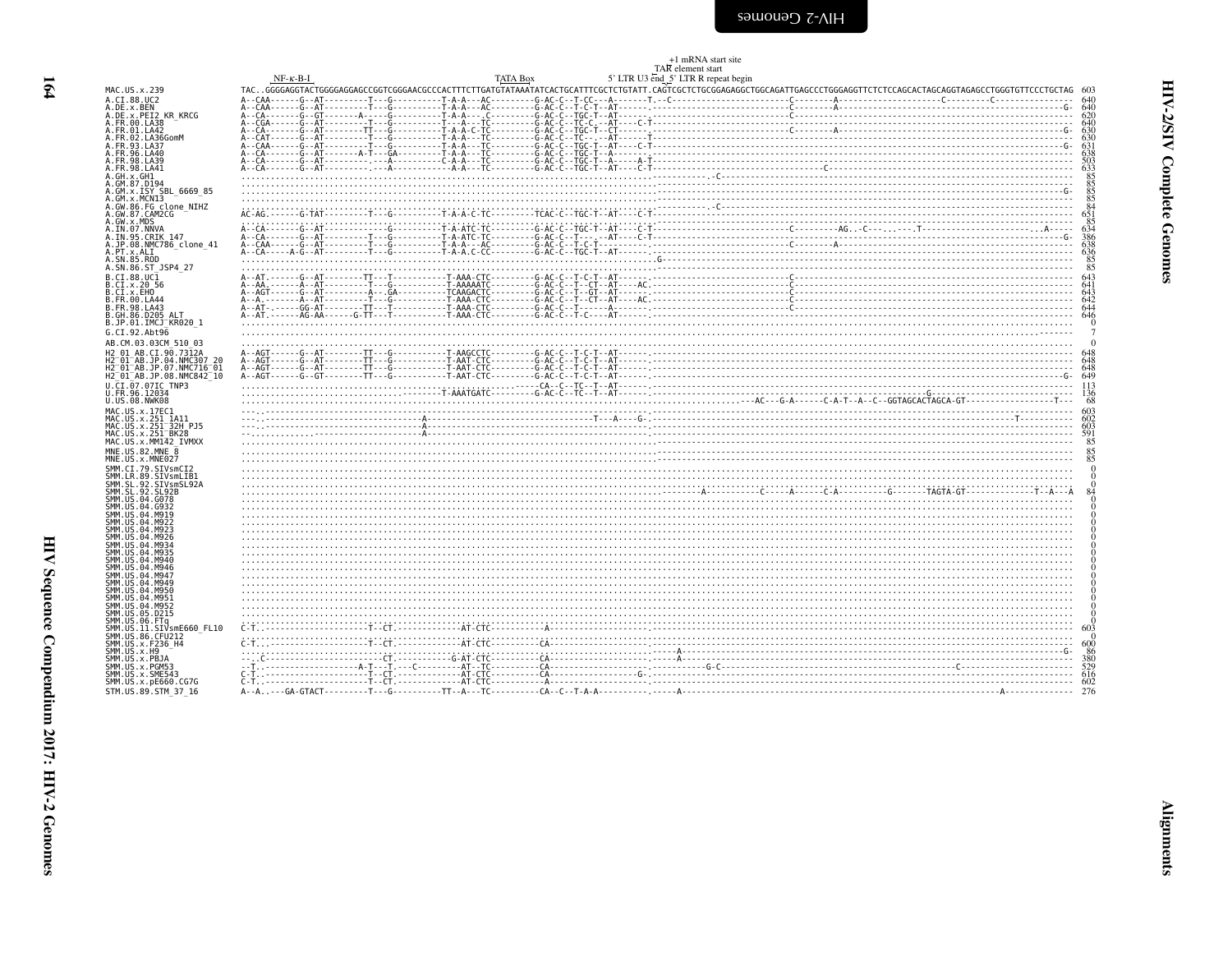<span id="page-10-0"></span>

|                                                                      | TAR element end | Poly-A signal 5' LTR R repeat end_5' LTR U5 start |                                                                                                                                                                  |                                                                |
|----------------------------------------------------------------------|-----------------|---------------------------------------------------|------------------------------------------------------------------------------------------------------------------------------------------------------------------|----------------------------------------------------------------|
| MAC.US.x.239                                                         |                 |                                                   | $ACTCTCACCAGCACTTGGCCGGTGCTGGGCAGGGAGTGACTCCAGGCTTGCTTGCTT 0.1.2014CACCCGTTTTAGAAGTAAGTAAGCTA. .GTGTGTTTCCCATCTCCCTAGCCGGCCGCCCTGGTC. AACTCGGTACTCAATAAT. AAGA.$ |                                                                |
| A.CI.88.UC2<br>A.DE.x.BEN                                            |                 |                                                   |                                                                                                                                                                  |                                                                |
| A.DE.x.PEI2 KR KRCG                                                  |                 |                                                   |                                                                                                                                                                  | $\frac{795}{774}$                                              |
| A.FR.00.LA38<br>A.FR.01.LA42                                         |                 |                                                   |                                                                                                                                                                  | 794                                                            |
| A.FR.02.LA36GomM                                                     |                 |                                                   |                                                                                                                                                                  | 783<br>783<br>784                                              |
| FR.93.LA37                                                           |                 |                                                   |                                                                                                                                                                  | 791                                                            |
| FR.96.LA40.<br>4.FR.98.LA39                                          |                 |                                                   |                                                                                                                                                                  | 656                                                            |
| A.⊦R.98.LA41                                                         |                 |                                                   |                                                                                                                                                                  | 786<br>239<br>239<br>239<br>240                                |
| A.GH.x.GH1<br>A.GM.87.D194                                           |                 |                                                   |                                                                                                                                                                  |                                                                |
| A.GM.X.ISY SBL_6669_85<br>A.GM.x.MCN13                               |                 |                                                   |                                                                                                                                                                  |                                                                |
|                                                                      |                 |                                                   |                                                                                                                                                                  | 240<br>240<br>238<br>805<br>239<br>239                         |
| A.GW.86.FG_clone_NIHZ<br>A.GW.86.FG_clone_NIHZ<br>A.GW.x.MDS         |                 |                                                   |                                                                                                                                                                  |                                                                |
| A.IN.07.NNVA                                                         |                 |                                                   |                                                                                                                                                                  |                                                                |
| A.IN.95.CRIK 147                                                     |                 |                                                   |                                                                                                                                                                  | 540                                                            |
| A.JP.08.NMC786 clone 41<br>A.PT.x.ALI                                |                 |                                                   |                                                                                                                                                                  | 792<br>790                                                     |
| A.SN.85.ROD                                                          |                 |                                                   |                                                                                                                                                                  | $\frac{239}{241}$                                              |
| A.SN.86.ST JSP4 27                                                   |                 |                                                   |                                                                                                                                                                  |                                                                |
| B.CI.88.UC1<br>B.CI.x.20 56                                          |                 |                                                   |                                                                                                                                                                  | 795<br>793<br>791                                              |
| B.CI.x.EHO                                                           |                 |                                                   |                                                                                                                                                                  |                                                                |
| B.FR.00.LA44<br>B.FR.98.LA43                                         |                 |                                                   |                                                                                                                                                                  | 793<br>793                                                     |
| B.GH.86.D205 ALT                                                     |                 |                                                   |                                                                                                                                                                  | 792                                                            |
| B.JP.01.IMCJ KR020 1                                                 |                 |                                                   |                                                                                                                                                                  |                                                                |
| G.CI.92.Abt96                                                        |                 |                                                   |                                                                                                                                                                  | 163                                                            |
| AB.CM.03.03CM 510 03<br>H2 01 AB.CI.90.7312A                         |                 |                                                   |                                                                                                                                                                  |                                                                |
| H2 01 AB. JP.04. NMC307                                              |                 |                                                   |                                                                                                                                                                  |                                                                |
| H2 <sup>-01-AB.JP.07.NMC716-01</sup>                                 |                 |                                                   |                                                                                                                                                                  | 798                                                            |
| H2 <sup>-01-AB.JP.08.NMC842<sup>-10</sup></sup><br>U.CI.07.07IC TNP3 |                 |                                                   |                                                                                                                                                                  |                                                                |
| U.FR.96.12034<br>U.US.08.NWK08                                       |                 |                                                   |                                                                                                                                                                  |                                                                |
|                                                                      |                 |                                                   |                                                                                                                                                                  | $\overline{2}\overline{2}\overline{5}$                         |
| MAC.US.x.17EC1<br>MAC.US.x.251 1A11                                  |                 |                                                   |                                                                                                                                                                  | 758<br>757<br>758                                              |
| MAC.US.x.251 <sup>-</sup> 32H PJ5                                    |                 |                                                   |                                                                                                                                                                  |                                                                |
| MAC.US.x.251 <sup>-</sup> BK28<br>MAC.US.x.MM142 IVMXX               |                 |                                                   |                                                                                                                                                                  | 746<br>246                                                     |
| MNE.US.82.MNE 8                                                      |                 |                                                   |                                                                                                                                                                  | 239                                                            |
| MNE.US.x.MNE027                                                      |                 |                                                   |                                                                                                                                                                  | 239                                                            |
| SMM.CI.79.SIVsmCI2<br>SMM.LR.89.SIVsmLIB1                            |                 |                                                   |                                                                                                                                                                  |                                                                |
| SMM.SL.92.SIVsmSL92A                                                 |                 |                                                   |                                                                                                                                                                  |                                                                |
| SMM.SL.92.SL92B<br>SMM.US.04.G078                                    |                 |                                                   |                                                                                                                                                                  |                                                                |
| SMM.US.04.G932                                                       |                 |                                                   |                                                                                                                                                                  |                                                                |
| SMM IIS 04 M919<br>SMM IIS 04 M922                                   |                 |                                                   |                                                                                                                                                                  |                                                                |
| MM.US.04.M923                                                        |                 |                                                   |                                                                                                                                                                  |                                                                |
| SMM.US.04.M926<br>SMM.US.04.M934                                     |                 |                                                   |                                                                                                                                                                  |                                                                |
|                                                                      |                 |                                                   |                                                                                                                                                                  |                                                                |
| SMM.US.04.M940                                                       |                 |                                                   |                                                                                                                                                                  |                                                                |
| SMM.US.04.M946<br>SMM.US.04.M947                                     |                 |                                                   |                                                                                                                                                                  |                                                                |
| SMM US 04 M949                                                       |                 |                                                   |                                                                                                                                                                  |                                                                |
| SMM.US.04.M950<br>SMM.US.04.M951                                     |                 |                                                   |                                                                                                                                                                  |                                                                |
| SMM.US.04.M952                                                       |                 |                                                   |                                                                                                                                                                  | 232<br>25 16 223<br>2222223<br>2222223<br>2223<br>2223<br>2223 |
| SMM.US.05.D215<br>SMM.US.06.FTq                                      |                 |                                                   |                                                                                                                                                                  |                                                                |
| SMM.US.11.SIVsmE660 FL10                                             |                 |                                                   |                                                                                                                                                                  | 758<br>21                                                      |
| SMM.US.86.CFU212<br>SMM.US.x.F236 H4                                 |                 |                                                   |                                                                                                                                                                  |                                                                |
| SMM.US.x.H9                                                          |                 |                                                   |                                                                                                                                                                  | $7\bar{5}5$<br>$241$<br>$534$                                  |
| SMM.US.x.PBJA<br>SMM.US.x.PGM53                                      |                 |                                                   |                                                                                                                                                                  | 684                                                            |
| SMM.US.x.SME543                                                      |                 |                                                   |                                                                                                                                                                  | $\frac{772}{757}$                                              |
| SMM.US.x.pE660.CG7G                                                  |                 |                                                   |                                                                                                                                                                  |                                                                |
| STM.US.89.STM 37 16                                                  |                 |                                                   |                                                                                                                                                                  |                                                                |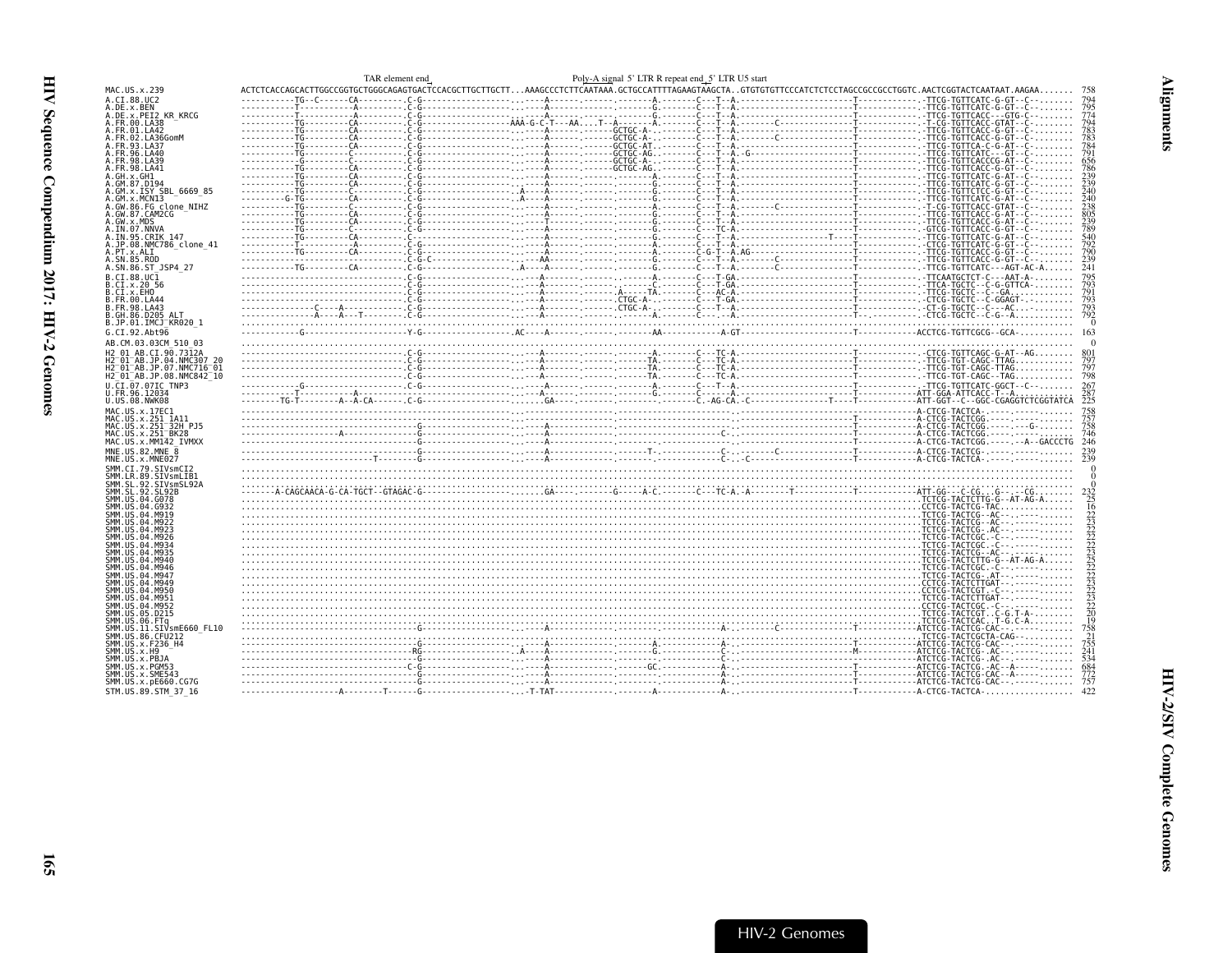| MAC.US.x.239                                                                                                                                                                                                                                                                      |                                |  |      |              |                 |   |
|-----------------------------------------------------------------------------------------------------------------------------------------------------------------------------------------------------------------------------------------------------------------------------------|--------------------------------|--|------|--------------|-----------------|---|
| MAC.US.x.239<br>A.DE.x.8BLUC2<br>A.DE.x.BEN<br>A.DE.x.BEN<br>A.FR.00.LA38<br>A.FR.00.LA38<br>A.FR.00.LA38<br>A.FR.01.LA42<br>A.FR.02.LA466<br>A.FR.93.LA39<br>A.FR.95.LA44<br>A.GM.37.D194<br>A.GM.37.D194<br>A.GM.37.D194<br>A.GM.37.D194<br>A.GM.37.D194<br>A.GM.37.D194<br>A.G |                                |  |      |              |                 |   |
|                                                                                                                                                                                                                                                                                   |                                |  |      |              |                 |   |
|                                                                                                                                                                                                                                                                                   |                                |  |      |              |                 |   |
|                                                                                                                                                                                                                                                                                   |                                |  |      |              | 6669 85<br>NIHZ |   |
|                                                                                                                                                                                                                                                                                   |                                |  |      |              |                 |   |
|                                                                                                                                                                                                                                                                                   |                                |  |      |              |                 | 4 |
|                                                                                                                                                                                                                                                                                   |                                |  |      |              |                 |   |
|                                                                                                                                                                                                                                                                                   |                                |  |      |              |                 |   |
| G.CI.92.Abt96<br>AB.CM.03.03CM                                                                                                                                                                                                                                                    |                                |  |      | 510 03       | 1               |   |
| H2_01_AB.CI.90.7312A<br>H2_01_AB.JP.04.NMC307<br>H2_01_AB.JP.07.NMC716<br>H2_01_AB.JP.08.NMC842                                                                                                                                                                                   |                                |  |      |              |                 |   |
| U.CI.07.07IC<br>U.FR.96.12034<br>U.US.08.NWK09<br>U.US.08.NWK08                                                                                                                                                                                                                   |                                |  | TNP3 |              |                 |   |
| MAC.US.x.17EC1<br>MAC.US.x.251 1A11<br>MAC.US.x.251 32H<br>MAC.US.x.251 BK28<br>MAC.US.x.MM142 IV<br>MAC.US.x.MM142 IV                                                                                                                                                            |                                |  |      |              | P.15            |   |
|                                                                                                                                                                                                                                                                                   |                                |  |      | <b>IVMXX</b> |                 |   |
|                                                                                                                                                                                                                                                                                   |                                |  |      |              |                 |   |
| MNE. US. x. mwcrz /<br>SMM . CI. 79 . STV smCT2<br>SMM . IR. 89 . STV smLTB1<br>SMM . SL . 92 . STV smLTB1<br>SMM . SL . 92 . STV smB<br>SMM . US. 04 . 0072<br>SMM . US. 04 . 0932<br>SMM . US. 04 . M922<br>SMM . US. 04 . M922<br>SMM . US. 04 . M922<br>                      |                                |  |      |              |                 |   |
|                                                                                                                                                                                                                                                                                   |                                |  |      |              |                 |   |
| SMM. US. 04. M926<br>SMM. US. 04. M934<br>SMM. US. 04. M935<br>SMM. US. 04. M946<br>SMM. US. 04. M946<br>SMM. US. 04. M946                                                                                                                                                        |                                |  |      |              |                 |   |
| SMM.US.04.M947<br>SMM. US. 04. M949                                                                                                                                                                                                                                               |                                |  |      |              |                 |   |
|                                                                                                                                                                                                                                                                                   |                                |  |      |              |                 |   |
|                                                                                                                                                                                                                                                                                   |                                |  |      |              |                 |   |
| SMM. US. 04. M949<br>SMM. US. 04. M951<br>SMM. US. 04. M951<br>SMM. US. 04. M951<br>SMM. US. 05. D215<br>SMM. US. 06. FTq<br>SMM. US. 11. STV.<br>SMM. US. X. P290_H4<br>SMM. US. X. P290_H4<br>SMM. US. X. P290_H4<br>SMM. US. X. P290_H4<br>SMM. US. X. P290                    | $\frac{2}{3}$ MM. US. x. PGM53 |  |      |              |                 |   |
| ŠMM.ŪŠ.x.SME543<br>SMM.US.x.pE660.CG7G<br>STM.US.89.STM 37 16                                                                                                                                                                                                                     |                                |  |      |              |                 |   |
|                                                                                                                                                                                                                                                                                   |                                |  |      |              |                 |   |

|                                       |  |  |  |  |  |  |  |  |  |  |  |  | . - - - - - - - - - - - - - - - - - -   |  |  |
|---------------------------------------|--|--|--|--|--|--|--|--|--|--|--|--|-----------------------------------------|--|--|
|                                       |  |  |  |  |  |  |  |  |  |  |  |  | . - - - - - - - - - - - - - - - - - -   |  |  |
|                                       |  |  |  |  |  |  |  |  |  |  |  |  |                                         |  |  |
| . - - - - - - - - - - - - - - - - - - |  |  |  |  |  |  |  |  |  |  |  |  |                                         |  |  |
|                                       |  |  |  |  |  |  |  |  |  |  |  |  |                                         |  |  |
| A. -T-------A.ACTG-CA--A-             |  |  |  |  |  |  |  |  |  |  |  |  |                                         |  |  |
|                                       |  |  |  |  |  |  |  |  |  |  |  |  |                                         |  |  |
|                                       |  |  |  |  |  |  |  |  |  |  |  |  |                                         |  |  |
|                                       |  |  |  |  |  |  |  |  |  |  |  |  |                                         |  |  |
|                                       |  |  |  |  |  |  |  |  |  |  |  |  |                                         |  |  |
|                                       |  |  |  |  |  |  |  |  |  |  |  |  |                                         |  |  |
|                                       |  |  |  |  |  |  |  |  |  |  |  |  |                                         |  |  |
|                                       |  |  |  |  |  |  |  |  |  |  |  |  |                                         |  |  |
|                                       |  |  |  |  |  |  |  |  |  |  |  |  |                                         |  |  |
|                                       |  |  |  |  |  |  |  |  |  |  |  |  |                                         |  |  |
|                                       |  |  |  |  |  |  |  |  |  |  |  |  |                                         |  |  |
|                                       |  |  |  |  |  |  |  |  |  |  |  |  |                                         |  |  |
|                                       |  |  |  |  |  |  |  |  |  |  |  |  |                                         |  |  |
|                                       |  |  |  |  |  |  |  |  |  |  |  |  |                                         |  |  |
|                                       |  |  |  |  |  |  |  |  |  |  |  |  | $\ldots \ldots \ldots$                  |  |  |
|                                       |  |  |  |  |  |  |  |  |  |  |  |  |                                         |  |  |
|                                       |  |  |  |  |  |  |  |  |  |  |  |  |                                         |  |  |
|                                       |  |  |  |  |  |  |  |  |  |  |  |  |                                         |  |  |
|                                       |  |  |  |  |  |  |  |  |  |  |  |  |                                         |  |  |
|                                       |  |  |  |  |  |  |  |  |  |  |  |  |                                         |  |  |
|                                       |  |  |  |  |  |  |  |  |  |  |  |  | . - . - - - - - - - - - - - - - - - -   |  |  |
|                                       |  |  |  |  |  |  |  |  |  |  |  |  |                                         |  |  |
|                                       |  |  |  |  |  |  |  |  |  |  |  |  |                                         |  |  |
|                                       |  |  |  |  |  |  |  |  |  |  |  |  |                                         |  |  |
|                                       |  |  |  |  |  |  |  |  |  |  |  |  |                                         |  |  |
|                                       |  |  |  |  |  |  |  |  |  |  |  |  |                                         |  |  |
|                                       |  |  |  |  |  |  |  |  |  |  |  |  | . - - - - - - - - - - - - - - - - - -   |  |  |
|                                       |  |  |  |  |  |  |  |  |  |  |  |  |                                         |  |  |
|                                       |  |  |  |  |  |  |  |  |  |  |  |  |                                         |  |  |
|                                       |  |  |  |  |  |  |  |  |  |  |  |  |                                         |  |  |
|                                       |  |  |  |  |  |  |  |  |  |  |  |  |                                         |  |  |
|                                       |  |  |  |  |  |  |  |  |  |  |  |  |                                         |  |  |
|                                       |  |  |  |  |  |  |  |  |  |  |  |  |                                         |  |  |
|                                       |  |  |  |  |  |  |  |  |  |  |  |  |                                         |  |  |
|                                       |  |  |  |  |  |  |  |  |  |  |  |  |                                         |  |  |
|                                       |  |  |  |  |  |  |  |  |  |  |  |  |                                         |  |  |
|                                       |  |  |  |  |  |  |  |  |  |  |  |  |                                         |  |  |
|                                       |  |  |  |  |  |  |  |  |  |  |  |  | . - - - - - - - - - - - - - - - - - -   |  |  |
|                                       |  |  |  |  |  |  |  |  |  |  |  |  |                                         |  |  |
|                                       |  |  |  |  |  |  |  |  |  |  |  |  |                                         |  |  |
|                                       |  |  |  |  |  |  |  |  |  |  |  |  |                                         |  |  |
|                                       |  |  |  |  |  |  |  |  |  |  |  |  |                                         |  |  |
|                                       |  |  |  |  |  |  |  |  |  |  |  |  |                                         |  |  |
|                                       |  |  |  |  |  |  |  |  |  |  |  |  | . - - - - - - - - - - - - - - - - - -   |  |  |
|                                       |  |  |  |  |  |  |  |  |  |  |  |  | . - - - - - - - - - - - - - - - - - -   |  |  |
|                                       |  |  |  |  |  |  |  |  |  |  |  |  | . - - - - - - - - - - - - - - - - - - - |  |  |
|                                       |  |  |  |  |  |  |  |  |  |  |  |  |                                         |  |  |
|                                       |  |  |  |  |  |  |  |  |  |  |  |  |                                         |  |  |
|                                       |  |  |  |  |  |  |  |  |  |  |  |  |                                         |  |  |
|                                       |  |  |  |  |  |  |  |  |  |  |  |  |                                         |  |  |
|                                       |  |  |  |  |  |  |  |  |  |  |  |  |                                         |  |  |
|                                       |  |  |  |  |  |  |  |  |  |  |  |  |                                         |  |  |

 $-0 7 0 7 1 0 0 1 0 0 0 7$ 

 $000 - 1100011001$ 

<span id="page-11-0"></span>

|  |  |  | 5' LTR U5 end Lys tRNA primer binding site |  |
|--|--|--|--------------------------------------------|--|
|  |  |  | CAAAATCCCTACCACATTCCCCCCTCAACACCCACTTC     |  |

|  | . AGA - - CT - GT - - - - - - - - - - - - - - - CT        |  |  |  |  |  |  |
|--|-----------------------------------------------------------|--|--|--|--|--|--|
|  |                                                           |  |  |  |  |  |  |
|  |                                                           |  |  |  |  |  |  |
|  |                                                           |  |  |  |  |  |  |
|  |                                                           |  |  |  |  |  |  |
|  |                                                           |  |  |  |  |  |  |
|  |                                                           |  |  |  |  |  |  |
|  | . - - - - - - - - - . - - - - - - - - - - - - - - CT- - - |  |  |  |  |  |  |
|  |                                                           |  |  |  |  |  |  |
|  |                                                           |  |  |  |  |  |  |
|  |                                                           |  |  |  |  |  |  |
|  |                                                           |  |  |  |  |  |  |
|  |                                                           |  |  |  |  |  |  |
|  |                                                           |  |  |  |  |  |  |
|  |                                                           |  |  |  |  |  |  |
|  |                                                           |  |  |  |  |  |  |
|  |                                                           |  |  |  |  |  |  |
|  |                                                           |  |  |  |  |  |  |
|  |                                                           |  |  |  |  |  |  |
|  |                                                           |  |  |  |  |  |  |
|  |                                                           |  |  |  |  |  |  |
|  |                                                           |  |  |  |  |  |  |
|  |                                                           |  |  |  |  |  |  |
|  |                                                           |  |  |  |  |  |  |
|  |                                                           |  |  |  |  |  |  |
|  |                                                           |  |  |  |  |  |  |
|  |                                                           |  |  |  |  |  |  |
|  |                                                           |  |  |  |  |  |  |
|  |                                                           |  |  |  |  |  |  |
|  |                                                           |  |  |  |  |  |  |
|  |                                                           |  |  |  |  |  |  |
|  |                                                           |  |  |  |  |  |  |
|  |                                                           |  |  |  |  |  |  |
|  |                                                           |  |  |  |  |  |  |
|  |                                                           |  |  |  |  |  |  |
|  |                                                           |  |  |  |  |  |  |
|  |                                                           |  |  |  |  |  |  |
|  |                                                           |  |  |  |  |  |  |
|  |                                                           |  |  |  |  |  |  |
|  |                                                           |  |  |  |  |  |  |
|  |                                                           |  |  |  |  |  |  |
|  |                                                           |  |  |  |  |  |  |
|  |                                                           |  |  |  |  |  |  |
|  |                                                           |  |  |  |  |  |  |
|  |                                                           |  |  |  |  |  |  |
|  |                                                           |  |  |  |  |  |  |
|  |                                                           |  |  |  |  |  |  |
|  |                                                           |  |  |  |  |  |  |
|  |                                                           |  |  |  |  |  |  |
|  |                                                           |  |  |  |  |  |  |
|  |                                                           |  |  |  |  |  |  |
|  |                                                           |  |  |  |  |  |  |
|  |                                                           |  |  |  |  |  |  |
|  |                                                           |  |  |  |  |  |  |
|  |                                                           |  |  |  |  |  |  |
|  |                                                           |  |  |  |  |  |  |
|  |                                                           |  |  |  |  |  |  |
|  |                                                           |  |  |  |  |  |  |
|  |                                                           |  |  |  |  |  |  |
|  |                                                           |  |  |  |  |  |  |
|  |                                                           |  |  |  |  |  |  |
|  |                                                           |  |  |  |  |  |  |
|  |                                                           |  |  |  |  |  |  |
|  |                                                           |  |  |  |  |  |  |
|  |                                                           |  |  |  |  |  |  |
|  |                                                           |  |  |  |  |  |  |
|  |                                                           |  |  |  |  |  |  |
|  |                                                           |  |  |  |  |  |  |
|  |                                                           |  |  |  |  |  |  |
|  |                                                           |  |  |  |  |  |  |
|  |                                                           |  |  |  |  |  |  |
|  |                                                           |  |  |  |  |  |  |
|  |                                                           |  |  |  |  |  |  |
|  |                                                           |  |  |  |  |  |  |
|  |                                                           |  |  |  |  |  |  |
|  |                                                           |  |  |  |  |  |  |
|  |                                                           |  |  |  |  |  |  |
|  |                                                           |  |  |  |  |  |  |
|  |                                                           |  |  |  |  |  |  |
|  |                                                           |  |  |  |  |  |  |

 $701100010711000000010011001100100100000$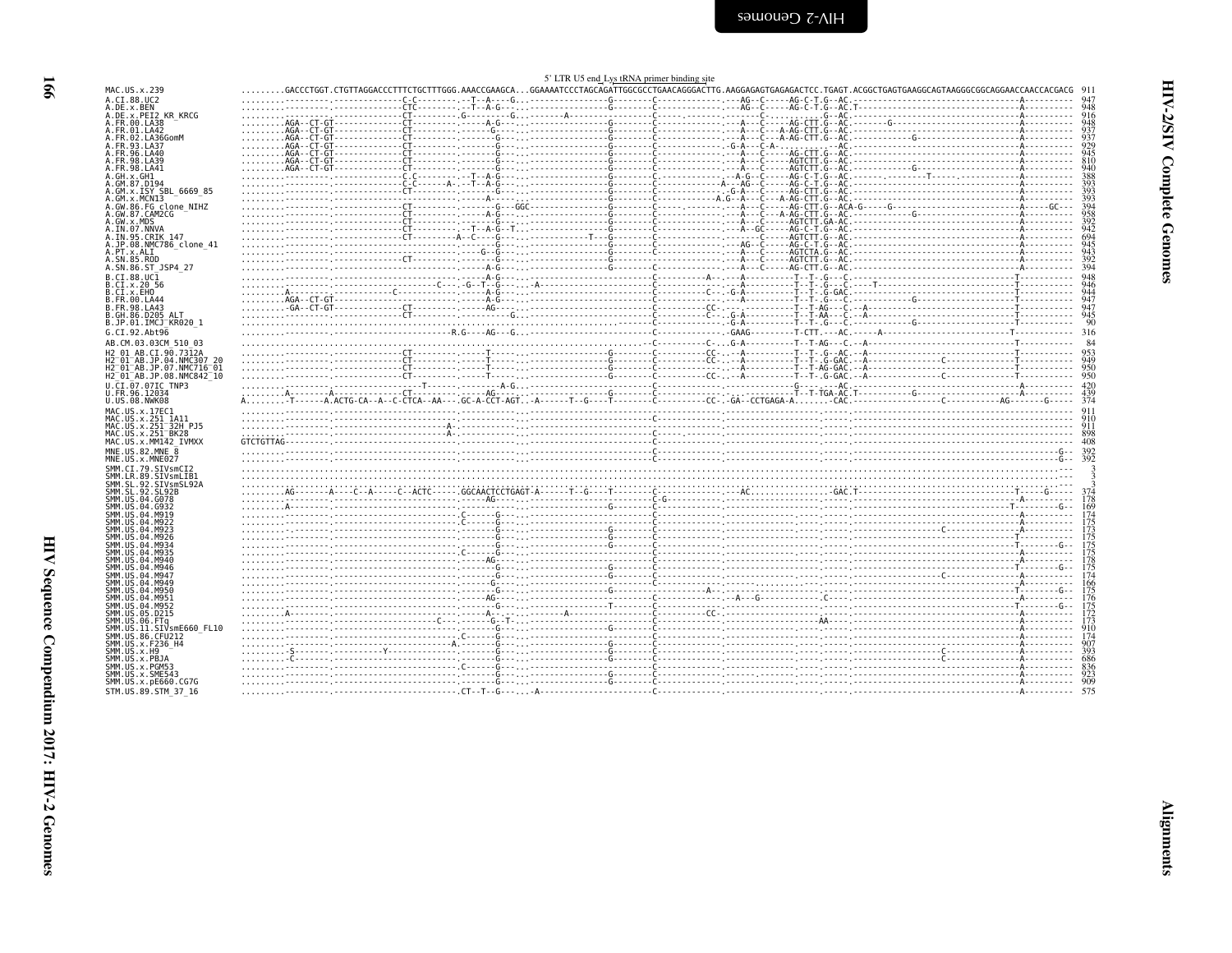| MAC.US.x.239                                                     | GAGTGCTCCTATAAA.GGCGCGGGTCGGTACCAGACGGCGTGAGGAGC.GGGAGAGGAGGACGCCTCCGGT.TGCAGGTAAGTGCAACACAAAAAAGAAA.TAGCTGTCTT.TTA.TCCAGGAAGGGGTAATAAG 104( |  |  |  |  |          |
|------------------------------------------------------------------|----------------------------------------------------------------------------------------------------------------------------------------------|--|--|--|--|----------|
| A.CI.88.UC2<br>A.DE.x.BEN                                        |                                                                                                                                              |  |  |  |  |          |
| A.DE.x.PEI2 KR KRCG                                              |                                                                                                                                              |  |  |  |  |          |
| A.FR.00.LA38<br>A.FR.01.LA42                                     |                                                                                                                                              |  |  |  |  |          |
| A.FR.02.LA36GomM<br>A.FR.93.LA37                                 |                                                                                                                                              |  |  |  |  |          |
| A.FR.96.LA40                                                     |                                                                                                                                              |  |  |  |  |          |
| 4.FR.98.LA39<br>A.FR.98.LA41                                     |                                                                                                                                              |  |  |  |  |          |
| A.GH.x.GH1<br>A.GM.87.D194                                       |                                                                                                                                              |  |  |  |  |          |
| A.GM.x.ISY SBL 6669 85                                           |                                                                                                                                              |  |  |  |  |          |
| A.GM.x.MCNI3<br>A.GW.86.FG_clone NIHZ                            |                                                                                                                                              |  |  |  |  |          |
| A.GW.87.CAM2CG<br>A.GW.x.MDS                                     |                                                                                                                                              |  |  |  |  |          |
| A.IN.07.NNVA                                                     |                                                                                                                                              |  |  |  |  |          |
| A.IN.95.CRIK 147<br>A.JP.08.NMC786 clone 41                      |                                                                                                                                              |  |  |  |  |          |
| A.PT.x.ALI                                                       |                                                                                                                                              |  |  |  |  |          |
| A.SN.85.ROD<br>A.SN.86.ST JSP4 27                                |                                                                                                                                              |  |  |  |  |          |
| B.CI.88.UC1                                                      |                                                                                                                                              |  |  |  |  |          |
| B.CI.x.20 56<br>B.CI.x.EHO                                       |                                                                                                                                              |  |  |  |  |          |
| B.FR.00.LA44<br>B.FR.98.LA43                                     |                                                                                                                                              |  |  |  |  |          |
| B.GH.86.D205 ALT                                                 |                                                                                                                                              |  |  |  |  |          |
| B.JP.01.IMCJ <sup>-</sup> KR020 1<br>G.CI.92.Abt96               |                                                                                                                                              |  |  |  |  |          |
| AB.CM.03.03CM 510 03                                             |                                                                                                                                              |  |  |  |  |          |
| H <sub>2</sub> 01 AB.CI.90.7312A                                 |                                                                                                                                              |  |  |  |  |          |
| H2 01 AB.JP.04.NMC307 20<br>H2 <sup>-01-AB.JP.07.NMC716-01</sup> |                                                                                                                                              |  |  |  |  |          |
| H2 01 AB.JP.08.NMC842 10                                         |                                                                                                                                              |  |  |  |  |          |
| U.CI.07.07IC TNP3                                                |                                                                                                                                              |  |  |  |  |          |
| U.FR.96.12034                                                    |                                                                                                                                              |  |  |  |  |          |
| U.US.08.NWK08                                                    |                                                                                                                                              |  |  |  |  |          |
| MAC.US.x.17EC1                                                   |                                                                                                                                              |  |  |  |  |          |
| MAC.US.x.251 1A11<br>MAC.US.x.251 <sup>-</sup> 32H PJ5           |                                                                                                                                              |  |  |  |  |          |
| MAC.US.x.251 <sup>-</sup> BK28<br>MAC.US.x.MM142 IVMXX           |                                                                                                                                              |  |  |  |  |          |
| MNE.US.82.MNE                                                    |                                                                                                                                              |  |  |  |  |          |
| MNE.US.x.MNE027<br>SMM.CI.79.SIVsmCI2                            |                                                                                                                                              |  |  |  |  |          |
| SMM.LR.89.<br>SIVsmLIB                                           |                                                                                                                                              |  |  |  |  |          |
| SMM.SL.92.<br>SIVsmSL92A<br>SMM.SL.92.SL92B                      |                                                                                                                                              |  |  |  |  |          |
| SMM.US.04.G078<br>SMM IIS A4 GQ33                                |                                                                                                                                              |  |  |  |  |          |
| SMM IIS 04 MQ10                                                  |                                                                                                                                              |  |  |  |  |          |
|                                                                  |                                                                                                                                              |  |  |  |  |          |
| SMM IIS 04 M926<br>SMM.US.04.M934                                |                                                                                                                                              |  |  |  |  |          |
| SMM.US.04.M935                                                   |                                                                                                                                              |  |  |  |  |          |
| SMM.US.04.M940<br>SMM.US.04.M946                                 |                                                                                                                                              |  |  |  |  |          |
| SMM.US.04.M947<br>SMM. U.S. 04. M949                             |                                                                                                                                              |  |  |  |  |          |
| SMM.US.04.M950                                                   |                                                                                                                                              |  |  |  |  |          |
| SMM.US.04.M951<br>SMM.US.04.M952                                 |                                                                                                                                              |  |  |  |  |          |
| SMM.US.05.D215<br>SMM.US.06.FTa                                  |                                                                                                                                              |  |  |  |  |          |
| SMM.US.11.SIVsmE660 FL10                                         |                                                                                                                                              |  |  |  |  |          |
| SMM.US.86.CFU212<br>SMM.US.x.F236 H4                             |                                                                                                                                              |  |  |  |  | 1038     |
| SMM.US.x.H9                                                      |                                                                                                                                              |  |  |  |  |          |
| SMM.US.x.PBJA<br>SMM.US.x.PGM53                                  |                                                                                                                                              |  |  |  |  |          |
| SMM.US.x.SME543<br>SMM.US.x.pE660.CG7G                           |                                                                                                                                              |  |  |  |  | -G- 1054 |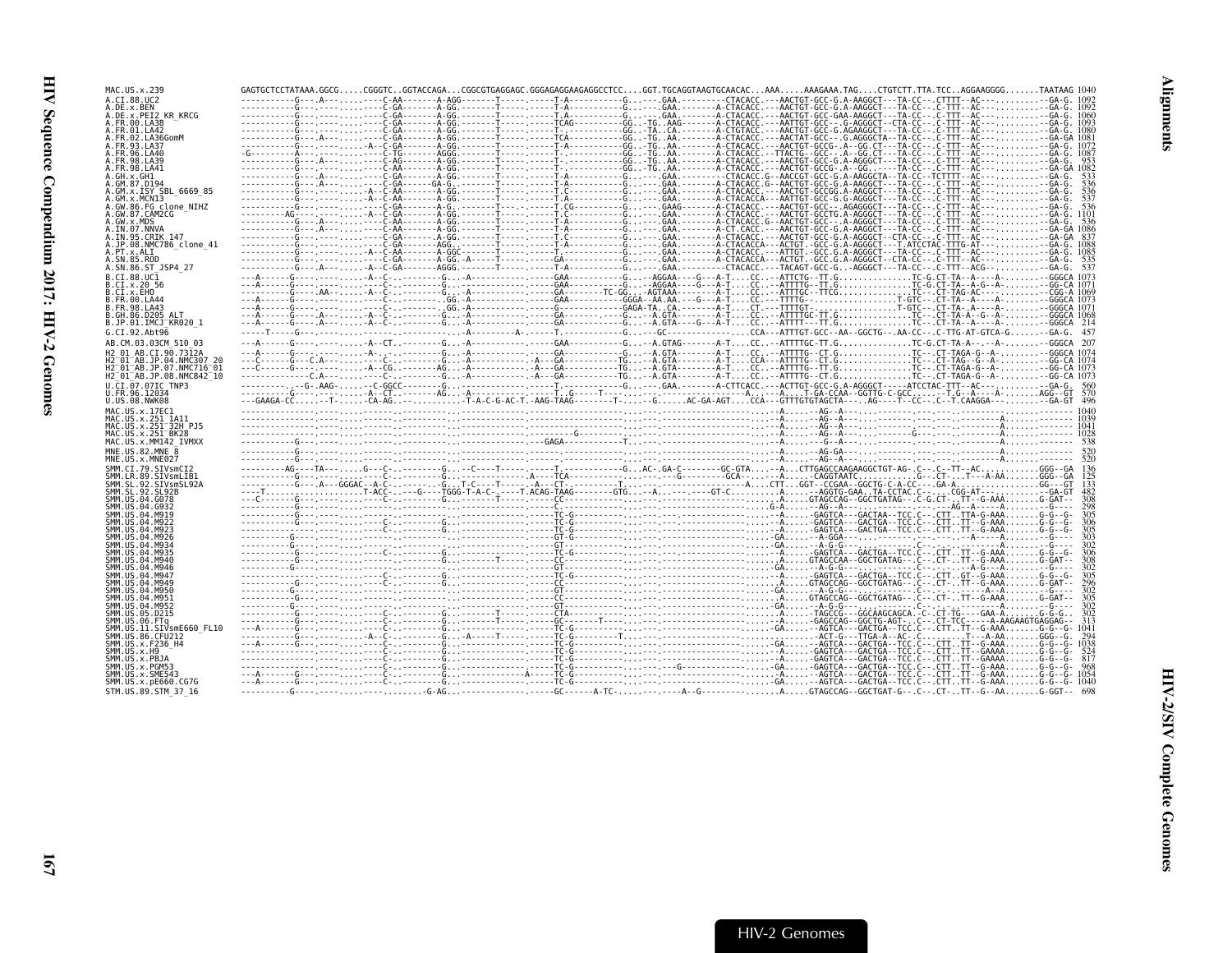<span id="page-13-0"></span>

| !<br>}      |
|-------------|
| I<br>ļ<br>i |
| ĵ           |

| Ξ |  |
|---|--|
|   |  |

|                                                                             | Gag and Gag-Pol start                                                                                                                                                                                                                                                                                                                                                                               |  |  |  |  |
|-----------------------------------------------------------------------------|-----------------------------------------------------------------------------------------------------------------------------------------------------------------------------------------------------------------------------------------------------------------------------------------------------------------------------------------------------------------------------------------------------|--|--|--|--|
| MAC.US.x.239<br>Gag                                                         | ATAGAGTGGGGGGGGGGGGAAAACTCCGTCTTGTCAGGGAAAAAGCAGATGAATAGAAAAATTAGGCTACGGAAAGAAGAAAAAGTATGAGTATGGGCAAGATTAGATTTAGGAAAAGCCTGTTGGAGAA 1210<br>M_G_V_R_N_S_V_L_S_G_K_K_K_A_D_E_L_E_K_I_R_L_R_P_N_G_K_K_K_Y_M_L_K_H_V_V_W_A_A_N_E_L_D_                                                                                                                                                                   |  |  |  |  |
| A.CI.88.UC2<br>A.DE.x.BEN                                                   |                                                                                                                                                                                                                                                                                                                                                                                                     |  |  |  |  |
| A.DE.X.PEI2 KR KRCG                                                         |                                                                                                                                                                                                                                                                                                                                                                                                     |  |  |  |  |
| A.FR.00.LA38<br>A. FR. 01. LA42                                             |                                                                                                                                                                                                                                                                                                                                                                                                     |  |  |  |  |
| A.FR.02.LA36GomM<br>A.FR.93.LA37                                            |                                                                                                                                                                                                                                                                                                                                                                                                     |  |  |  |  |
| A.FR.96.LA40                                                                |                                                                                                                                                                                                                                                                                                                                                                                                     |  |  |  |  |
| A.FR.98.LA39<br>A FR 98 I A41                                               |                                                                                                                                                                                                                                                                                                                                                                                                     |  |  |  |  |
| A GM 87 D194                                                                |                                                                                                                                                                                                                                                                                                                                                                                                     |  |  |  |  |
| A.GM.x.ISY SBL 6669 85                                                      |                                                                                                                                                                                                                                                                                                                                                                                                     |  |  |  |  |
| A.GM.X.MCNI3<br>A.GW.86.FG clone NIHZ                                       |                                                                                                                                                                                                                                                                                                                                                                                                     |  |  |  |  |
| A.GW.87.CAM2CG<br>A.GW.x.MDS                                                |                                                                                                                                                                                                                                                                                                                                                                                                     |  |  |  |  |
| A.IN.07.NNVA<br>A.IN.95.CRIK 147                                            |                                                                                                                                                                                                                                                                                                                                                                                                     |  |  |  |  |
| A.JP.08.NMC786 clone 41                                                     |                                                                                                                                                                                                                                                                                                                                                                                                     |  |  |  |  |
| A.PT.x.ALI<br>A.SN.85.ROD                                                   |                                                                                                                                                                                                                                                                                                                                                                                                     |  |  |  |  |
| A.SN.86.ST JSP4 27                                                          |                                                                                                                                                                                                                                                                                                                                                                                                     |  |  |  |  |
| B.CI.88.UC1<br>B.CI.X.20 56                                                 |                                                                                                                                                                                                                                                                                                                                                                                                     |  |  |  |  |
| B.CI.X.EHO<br><b>B.FR.00.LA44</b>                                           |                                                                                                                                                                                                                                                                                                                                                                                                     |  |  |  |  |
| B. FR. 98. LA43<br>B.GH.86.D205 ALT                                         |                                                                                                                                                                                                                                                                                                                                                                                                     |  |  |  |  |
| B.JP.01.IMCJ <sup>-</sup> KR020 1                                           |                                                                                                                                                                                                                                                                                                                                                                                                     |  |  |  |  |
| G.CI.92.Abt96                                                               |                                                                                                                                                                                                                                                                                                                                                                                                     |  |  |  |  |
| AB.CM.03.03CM 510 03<br>H <sub>2</sub> 01 AB.CT.90.7312A                    |                                                                                                                                                                                                                                                                                                                                                                                                     |  |  |  |  |
| H2 01 AB.JP.04.NMC307                                                       |                                                                                                                                                                                                                                                                                                                                                                                                     |  |  |  |  |
| H2 01 AB.JP.07.NMC716 01<br>H2 <sup>-01-AB.JP.08.NMC842<sup>-10</sup></sup> |                                                                                                                                                                                                                                                                                                                                                                                                     |  |  |  |  |
| U.CI.07.07IC TNP3<br>U.FR.96.12034                                          |                                                                                                                                                                                                                                                                                                                                                                                                     |  |  |  |  |
| U.US.08.NWK08                                                               |                                                                                                                                                                                                                                                                                                                                                                                                     |  |  |  |  |
| MAC.US.x.17EC1<br>MAC.US.x.251 1A11                                         |                                                                                                                                                                                                                                                                                                                                                                                                     |  |  |  |  |
| MAC.US.x.251 <sup>-32H</sup> PJ5<br>MAC.US.x.251 <sup>-</sup> BK28          |                                                                                                                                                                                                                                                                                                                                                                                                     |  |  |  |  |
| MAC.US.x.MM142 IVMXX                                                        |                                                                                                                                                                                                                                                                                                                                                                                                     |  |  |  |  |
| MNE.US.82.MNE 8<br>MNE.US.x.MNE027                                          |                                                                                                                                                                                                                                                                                                                                                                                                     |  |  |  |  |
| SMM.CI.79.SIVsmCI2                                                          |                                                                                                                                                                                                                                                                                                                                                                                                     |  |  |  |  |
| SMM.LR.89.SIVsmLIB1<br>SMM.SL.92.SIVsmSL92A                                 |                                                                                                                                                                                                                                                                                                                                                                                                     |  |  |  |  |
| SMM.SL.92.SL92B<br>SMM.US.04.G078                                           |                                                                                                                                                                                                                                                                                                                                                                                                     |  |  |  |  |
| SMM IIS 04 G932                                                             |                                                                                                                                                                                                                                                                                                                                                                                                     |  |  |  |  |
| SMM.US.04.M919                                                              |                                                                                                                                                                                                                                                                                                                                                                                                     |  |  |  |  |
|                                                                             | $\begin{minipage}[t]{0.55\textwidth} {\footnotesize{ \begin{tabular}{ c c c } \hline \textbf{0.5} & \textbf{0.5} & \textbf{0.5} & \textbf{0.5} & \textbf{0.5} & \textbf{0.5} & \textbf{0.5} & \textbf{0.5} & \textbf{0.5} & \textbf{0.5} & \textbf{0.5} & \textbf{0.5} & \textbf{0.5} & \textbf{0.5} & \textbf{0.5} & \textbf{0.5} & \textbf{0.5} & \textbf{0.5} & \textbf{0.5} & \textbf{0.5} & \$ |  |  |  |  |
| 04                                                                          |                                                                                                                                                                                                                                                                                                                                                                                                     |  |  |  |  |
|                                                                             |                                                                                                                                                                                                                                                                                                                                                                                                     |  |  |  |  |
| SMM.US.04.M946                                                              |                                                                                                                                                                                                                                                                                                                                                                                                     |  |  |  |  |
| .04 M949                                                                    |                                                                                                                                                                                                                                                                                                                                                                                                     |  |  |  |  |
| SMM IIS 04 M951                                                             |                                                                                                                                                                                                                                                                                                                                                                                                     |  |  |  |  |
| SMM.US.04.M952<br>MM.US.05.D215                                             |                                                                                                                                                                                                                                                                                                                                                                                                     |  |  |  |  |
| SMM.US.06.FTa<br>SMM.US.11.SIVsmE660 FL10                                   |                                                                                                                                                                                                                                                                                                                                                                                                     |  |  |  |  |
| SMM.US.86.CFU212                                                            |                                                                                                                                                                                                                                                                                                                                                                                                     |  |  |  |  |
| SMM.US.x.F236 H4<br>SMM.US.x.H9                                             |                                                                                                                                                                                                                                                                                                                                                                                                     |  |  |  |  |
| SMM.US.x.PBJA<br>SMM.US.x.PGM53                                             |                                                                                                                                                                                                                                                                                                                                                                                                     |  |  |  |  |
| SMM.US.x.SME543<br>SMM. US. x. pE660. CG7G                                  |                                                                                                                                                                                                                                                                                                                                                                                                     |  |  |  |  |
| STM.US.89.STM 37 16                                                         |                                                                                                                                                                                                                                                                                                                                                                                                     |  |  |  |  |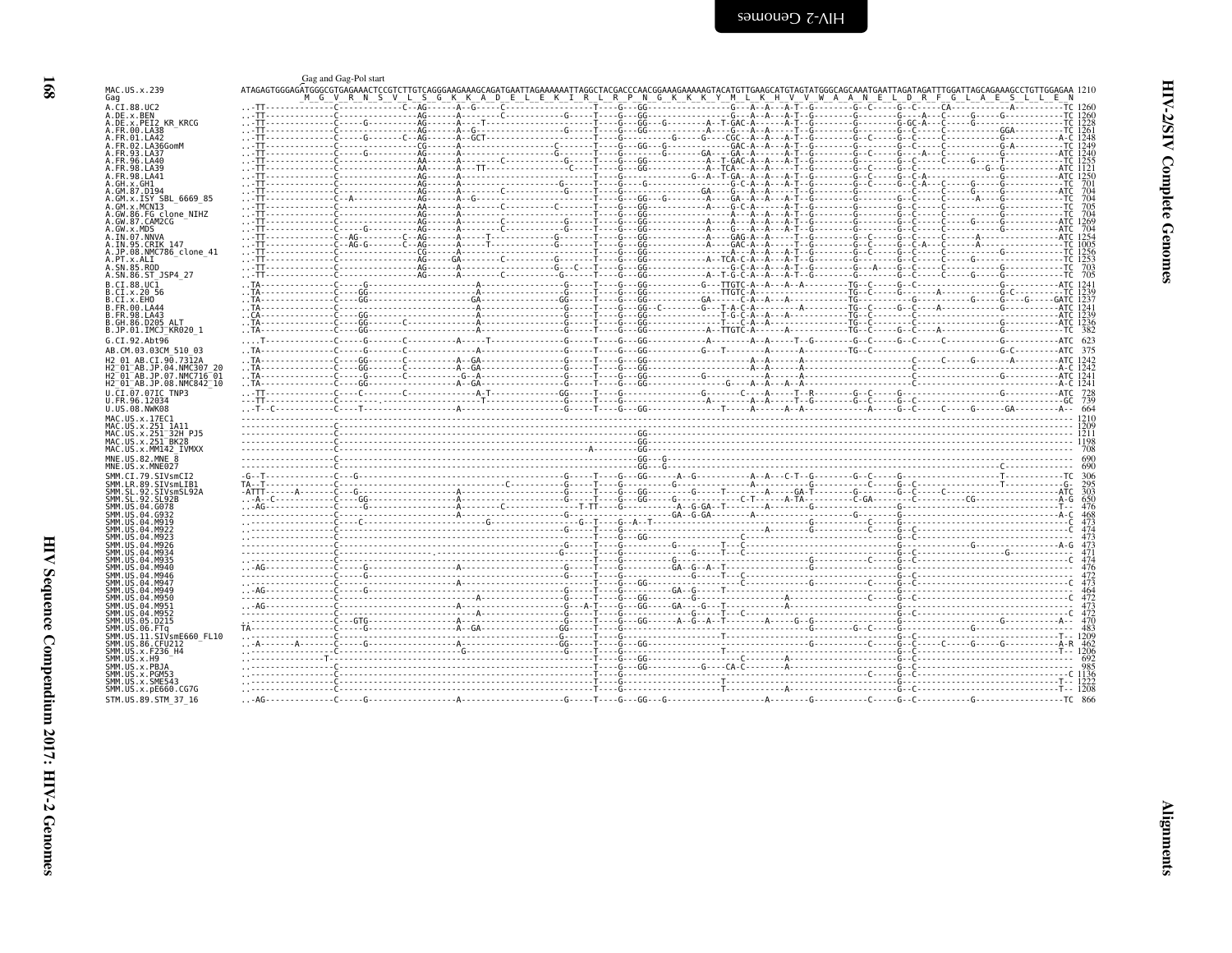| MAC.US.x.239<br>Gag                                                                                                |                                                                                                                                                                                                                                                                                                               |  |  |  |                                                                                                                                                                                                                                                                                                                                                                                                                                                                                                  |  |  |  |
|--------------------------------------------------------------------------------------------------------------------|---------------------------------------------------------------------------------------------------------------------------------------------------------------------------------------------------------------------------------------------------------------------------------------------------------------|--|--|--|--------------------------------------------------------------------------------------------------------------------------------------------------------------------------------------------------------------------------------------------------------------------------------------------------------------------------------------------------------------------------------------------------------------------------------------------------------------------------------------------------|--|--|--|
| A.CI.88.UC2                                                                                                        |                                                                                                                                                                                                                                                                                                               |  |  |  |                                                                                                                                                                                                                                                                                                                                                                                                                                                                                                  |  |  |  |
| A.DE.x.BEN<br>A.DE.x.PEI2 KR KRCG                                                                                  |                                                                                                                                                                                                                                                                                                               |  |  |  |                                                                                                                                                                                                                                                                                                                                                                                                                                                                                                  |  |  |  |
| A.FR.00.LA38<br>A.FR.01.LA42                                                                                       |                                                                                                                                                                                                                                                                                                               |  |  |  |                                                                                                                                                                                                                                                                                                                                                                                                                                                                                                  |  |  |  |
| A.FR.02.LA36GomM                                                                                                   |                                                                                                                                                                                                                                                                                                               |  |  |  |                                                                                                                                                                                                                                                                                                                                                                                                                                                                                                  |  |  |  |
| A.FR.93.LA37<br>A FR 96 IA40                                                                                       |                                                                                                                                                                                                                                                                                                               |  |  |  |                                                                                                                                                                                                                                                                                                                                                                                                                                                                                                  |  |  |  |
| A. FR. 98. LA39<br>A.FR.98.LA41                                                                                    |                                                                                                                                                                                                                                                                                                               |  |  |  |                                                                                                                                                                                                                                                                                                                                                                                                                                                                                                  |  |  |  |
| A.GH.x.GH1                                                                                                         |                                                                                                                                                                                                                                                                                                               |  |  |  |                                                                                                                                                                                                                                                                                                                                                                                                                                                                                                  |  |  |  |
| A.GM.87.D194<br>A.GM.x.ISY SBL 6669 85                                                                             |                                                                                                                                                                                                                                                                                                               |  |  |  |                                                                                                                                                                                                                                                                                                                                                                                                                                                                                                  |  |  |  |
| A.GM.x.MCNI3                                                                                                       |                                                                                                                                                                                                                                                                                                               |  |  |  |                                                                                                                                                                                                                                                                                                                                                                                                                                                                                                  |  |  |  |
| A.GW.86.FG clone NIHZ<br>A.GW.87.CAM2CG                                                                            |                                                                                                                                                                                                                                                                                                               |  |  |  |                                                                                                                                                                                                                                                                                                                                                                                                                                                                                                  |  |  |  |
| A.GW.x.MDS<br>A.IN.07.NNVA                                                                                         |                                                                                                                                                                                                                                                                                                               |  |  |  |                                                                                                                                                                                                                                                                                                                                                                                                                                                                                                  |  |  |  |
| A.IN.95.CRIK 147                                                                                                   |                                                                                                                                                                                                                                                                                                               |  |  |  |                                                                                                                                                                                                                                                                                                                                                                                                                                                                                                  |  |  |  |
| A.JP.08.NMC786 clone 41<br>A.PT.X.ALT                                                                              |                                                                                                                                                                                                                                                                                                               |  |  |  |                                                                                                                                                                                                                                                                                                                                                                                                                                                                                                  |  |  |  |
| A.SN.85.ROD                                                                                                        |                                                                                                                                                                                                                                                                                                               |  |  |  |                                                                                                                                                                                                                                                                                                                                                                                                                                                                                                  |  |  |  |
| A.SN.86.ST JSP4 27<br>B.CT.88.UC1                                                                                  |                                                                                                                                                                                                                                                                                                               |  |  |  | $\overbrace{A\cdot\ldots C\cdot\ldots C\cdot\ldots C\cdot\ldots C\cdot\ldots C\cdot\ldots C\cdot\ldots C\cdot\ldots C\cdot\ldots C\cdot\ldots C\cdot\ldots C\cdot\ldots C\cdot\ldots C\cdot\ldots C\cdot\ldots C\cdot\ldots C\cdot\ldots C\cdot\ldots C\cdot\ldots C\cdot\ldots C\cdot\ldots C\cdot\ldots C\cdot\ldots C\cdot\ldots C\cdot\ldots C\cdot\ldots C\cdot\ldots C\cdot\ldots C\cdot\ldots C\cdot\ldots C\cdot\ldots C\cdot\ldots C\cdot\ldots C\cdot\ldots C\cdot\ldots C\cdot\ldots$ |  |  |  |
| B.CI.X.20 56                                                                                                       |                                                                                                                                                                                                                                                                                                               |  |  |  |                                                                                                                                                                                                                                                                                                                                                                                                                                                                                                  |  |  |  |
| B.CI.x.EHO<br>B.FR.00.LA44                                                                                         |                                                                                                                                                                                                                                                                                                               |  |  |  |                                                                                                                                                                                                                                                                                                                                                                                                                                                                                                  |  |  |  |
| B. FR. 98. LA43                                                                                                    |                                                                                                                                                                                                                                                                                                               |  |  |  |                                                                                                                                                                                                                                                                                                                                                                                                                                                                                                  |  |  |  |
| B.GH.86.D205 ALT<br>B.JP.01.IMCJ <sup>-</sup> KR020 1                                                              |                                                                                                                                                                                                                                                                                                               |  |  |  |                                                                                                                                                                                                                                                                                                                                                                                                                                                                                                  |  |  |  |
| G.CI.92.Abt96                                                                                                      |                                                                                                                                                                                                                                                                                                               |  |  |  |                                                                                                                                                                                                                                                                                                                                                                                                                                                                                                  |  |  |  |
| AB.CM.03.03CM 510 03                                                                                               |                                                                                                                                                                                                                                                                                                               |  |  |  |                                                                                                                                                                                                                                                                                                                                                                                                                                                                                                  |  |  |  |
| H2 01 AB.CI.90.7312A<br>H2 01 AB.JP.04.NMC307 20                                                                   |                                                                                                                                                                                                                                                                                                               |  |  |  |                                                                                                                                                                                                                                                                                                                                                                                                                                                                                                  |  |  |  |
| H2 <sup>-</sup> 01 <sup>-</sup> AB.JP.07.NMC716 <sup>-</sup> 01<br>H2 <sup>-01-AB.JP.08.NMC842<sup>-10</sup></sup> |                                                                                                                                                                                                                                                                                                               |  |  |  |                                                                                                                                                                                                                                                                                                                                                                                                                                                                                                  |  |  |  |
| U.CI.07.07IC TNP3                                                                                                  |                                                                                                                                                                                                                                                                                                               |  |  |  |                                                                                                                                                                                                                                                                                                                                                                                                                                                                                                  |  |  |  |
| U.FR.96.12034<br>U.US.08.NWK08                                                                                     |                                                                                                                                                                                                                                                                                                               |  |  |  |                                                                                                                                                                                                                                                                                                                                                                                                                                                                                                  |  |  |  |
| MAC.US.x.17EC1                                                                                                     |                                                                                                                                                                                                                                                                                                               |  |  |  |                                                                                                                                                                                                                                                                                                                                                                                                                                                                                                  |  |  |  |
| MAC.US.x.251 1A11                                                                                                  |                                                                                                                                                                                                                                                                                                               |  |  |  |                                                                                                                                                                                                                                                                                                                                                                                                                                                                                                  |  |  |  |
| MAC.US.x.251 <sup>-</sup> 32H PJ5<br>MAC.US.x.251 <sup>-</sup> BK28                                                |                                                                                                                                                                                                                                                                                                               |  |  |  |                                                                                                                                                                                                                                                                                                                                                                                                                                                                                                  |  |  |  |
| MAC.US.x.MM142 IVMXX<br>MNE.US.82.MNE 8                                                                            |                                                                                                                                                                                                                                                                                                               |  |  |  |                                                                                                                                                                                                                                                                                                                                                                                                                                                                                                  |  |  |  |
| MNE.US.x.MNE027                                                                                                    |                                                                                                                                                                                                                                                                                                               |  |  |  |                                                                                                                                                                                                                                                                                                                                                                                                                                                                                                  |  |  |  |
| SMM.CI.79.SIVsmCI2                                                                                                 |                                                                                                                                                                                                                                                                                                               |  |  |  |                                                                                                                                                                                                                                                                                                                                                                                                                                                                                                  |  |  |  |
| SMM.LR.89.SIVsmLIB1<br>SMM.SL.92.SIVsmSL92A                                                                        |                                                                                                                                                                                                                                                                                                               |  |  |  |                                                                                                                                                                                                                                                                                                                                                                                                                                                                                                  |  |  |  |
| SMM.SL.92.SL92B<br>SMM. US.04.G078                                                                                 |                                                                                                                                                                                                                                                                                                               |  |  |  |                                                                                                                                                                                                                                                                                                                                                                                                                                                                                                  |  |  |  |
|                                                                                                                    |                                                                                                                                                                                                                                                                                                               |  |  |  |                                                                                                                                                                                                                                                                                                                                                                                                                                                                                                  |  |  |  |
|                                                                                                                    |                                                                                                                                                                                                                                                                                                               |  |  |  |                                                                                                                                                                                                                                                                                                                                                                                                                                                                                                  |  |  |  |
|                                                                                                                    |                                                                                                                                                                                                                                                                                                               |  |  |  |                                                                                                                                                                                                                                                                                                                                                                                                                                                                                                  |  |  |  |
|                                                                                                                    |                                                                                                                                                                                                                                                                                                               |  |  |  |                                                                                                                                                                                                                                                                                                                                                                                                                                                                                                  |  |  |  |
| SMM.US.04.M940                                                                                                     |                                                                                                                                                                                                                                                                                                               |  |  |  |                                                                                                                                                                                                                                                                                                                                                                                                                                                                                                  |  |  |  |
| SMM.US.04.M946                                                                                                     |                                                                                                                                                                                                                                                                                                               |  |  |  |                                                                                                                                                                                                                                                                                                                                                                                                                                                                                                  |  |  |  |
| SMM. U.S. 04. M947<br>SMM.US.04.M949                                                                               |                                                                                                                                                                                                                                                                                                               |  |  |  |                                                                                                                                                                                                                                                                                                                                                                                                                                                                                                  |  |  |  |
| SMM.US.04.M950                                                                                                     |                                                                                                                                                                                                                                                                                                               |  |  |  |                                                                                                                                                                                                                                                                                                                                                                                                                                                                                                  |  |  |  |
|                                                                                                                    |                                                                                                                                                                                                                                                                                                               |  |  |  |                                                                                                                                                                                                                                                                                                                                                                                                                                                                                                  |  |  |  |
|                                                                                                                    |                                                                                                                                                                                                                                                                                                               |  |  |  |                                                                                                                                                                                                                                                                                                                                                                                                                                                                                                  |  |  |  |
| SMM.US.11.SIVsmE660 FL10                                                                                           |                                                                                                                                                                                                                                                                                                               |  |  |  |                                                                                                                                                                                                                                                                                                                                                                                                                                                                                                  |  |  |  |
| SMM.US.86.CFU212<br>SMM IIS x F236 H4                                                                              |                                                                                                                                                                                                                                                                                                               |  |  |  |                                                                                                                                                                                                                                                                                                                                                                                                                                                                                                  |  |  |  |
| SMM.US.x.H9                                                                                                        |                                                                                                                                                                                                                                                                                                               |  |  |  |                                                                                                                                                                                                                                                                                                                                                                                                                                                                                                  |  |  |  |
|                                                                                                                    |                                                                                                                                                                                                                                                                                                               |  |  |  |                                                                                                                                                                                                                                                                                                                                                                                                                                                                                                  |  |  |  |
| SMM.US.x.PBJA<br>SMM.US.x.PGM53                                                                                    |                                                                                                                                                                                                                                                                                                               |  |  |  |                                                                                                                                                                                                                                                                                                                                                                                                                                                                                                  |  |  |  |
| SMM.US.x.SME543                                                                                                    |                                                                                                                                                                                                                                                                                                               |  |  |  |                                                                                                                                                                                                                                                                                                                                                                                                                                                                                                  |  |  |  |
| SMM.US.x.pE660.CG7G<br>STM.US.89.STM 37 16                                                                         | $\begin{tabular}{ c c c c c c c c } \hline & $16.4 & $16.4 & $16.4 & $16.4 & $16.4 & $16.4 & $16.4 & $16.4 & $16.4 & $16.4 & $16.4 & $16.4 & $16.4 & $16.4 & $16.4 & $16.4 & $16.4 & $16.4 & $16.4 & $16.4 & $16.4 & $16.4 & $16.4 & $16.4 & $16.4 & $16.4 & $16.4 & $16.4 & $16.4 & $16.4 & $16.4 & $16.4 &$ |  |  |  |                                                                                                                                                                                                                                                                                                                                                                                                                                                                                                  |  |  |  |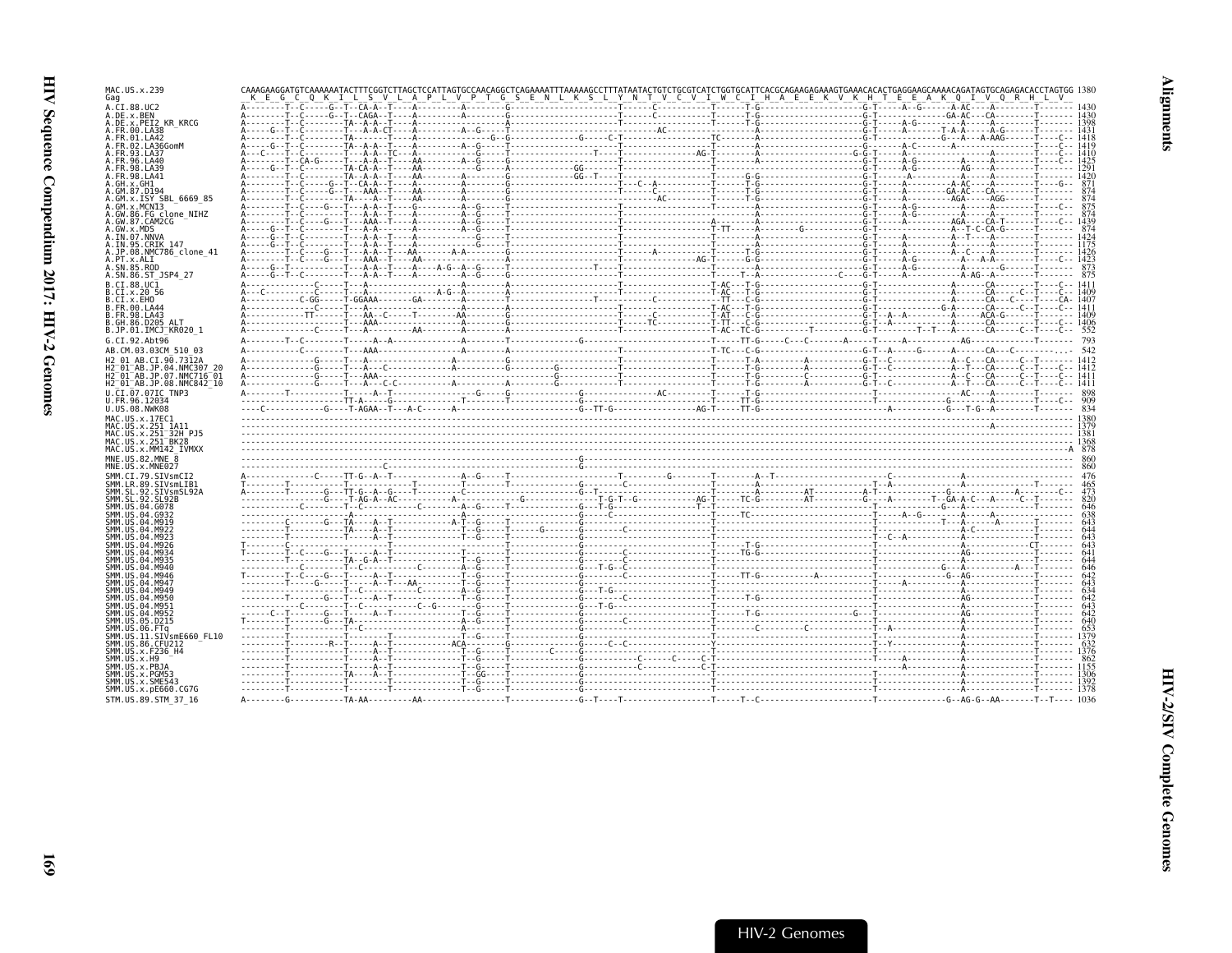| v | ٠<br>۰.<br>v |
|---|--------------|

<span id="page-15-0"></span>

| MAC.US.x.239                                                                                                                              |  |                                                                                                                                                                                                                                                                                                                                                                                                                                      |  | Gag p17 Matrix end Gag p24 Capsid start |  |  |  |  |  |  |
|-------------------------------------------------------------------------------------------------------------------------------------------|--|--------------------------------------------------------------------------------------------------------------------------------------------------------------------------------------------------------------------------------------------------------------------------------------------------------------------------------------------------------------------------------------------------------------------------------------|--|-----------------------------------------|--|--|--|--|--|--|
| Gag                                                                                                                                       |  |                                                                                                                                                                                                                                                                                                                                                                                                                                      |  |                                         |  |  |  |  |  |  |
| A.CI.88.UC2                                                                                                                               |  |                                                                                                                                                                                                                                                                                                                                                                                                                                      |  |                                         |  |  |  |  |  |  |
| A.DE.x.BEN<br>A.DE.x.PEI2 KR KRCG                                                                                                         |  |                                                                                                                                                                                                                                                                                                                                                                                                                                      |  |                                         |  |  |  |  |  |  |
| A.FR.00.LA38                                                                                                                              |  |                                                                                                                                                                                                                                                                                                                                                                                                                                      |  |                                         |  |  |  |  |  |  |
| A.FR.01.LA42<br>A.FR.02.LA36GomM                                                                                                          |  |                                                                                                                                                                                                                                                                                                                                                                                                                                      |  |                                         |  |  |  |  |  |  |
| A.FR.93.LA37                                                                                                                              |  |                                                                                                                                                                                                                                                                                                                                                                                                                                      |  |                                         |  |  |  |  |  |  |
| A.FR.96.LA40<br>A.FR.98.LA39                                                                                                              |  |                                                                                                                                                                                                                                                                                                                                                                                                                                      |  |                                         |  |  |  |  |  |  |
| 4.FR.98.LA41<br>A GH x GH1                                                                                                                |  |                                                                                                                                                                                                                                                                                                                                                                                                                                      |  |                                         |  |  |  |  |  |  |
|                                                                                                                                           |  |                                                                                                                                                                                                                                                                                                                                                                                                                                      |  |                                         |  |  |  |  |  |  |
| A.GM.X.ISY SBL 6669 85                                                                                                                    |  |                                                                                                                                                                                                                                                                                                                                                                                                                                      |  |                                         |  |  |  |  |  |  |
| A.GM.x.MCN13<br>A.GW.86.FG clone NIHZ                                                                                                     |  |                                                                                                                                                                                                                                                                                                                                                                                                                                      |  |                                         |  |  |  |  |  |  |
| A.GW.87.CAM2CG                                                                                                                            |  |                                                                                                                                                                                                                                                                                                                                                                                                                                      |  |                                         |  |  |  |  |  |  |
| A.GW.x.MDS<br>A.IN.07.NNVA                                                                                                                |  |                                                                                                                                                                                                                                                                                                                                                                                                                                      |  |                                         |  |  |  |  |  |  |
| A.IN.95.CRIK 147                                                                                                                          |  |                                                                                                                                                                                                                                                                                                                                                                                                                                      |  |                                         |  |  |  |  |  |  |
| A.JP.08.NMC786 clone 41<br>A.PT.x.ALI                                                                                                     |  | $\begin{bmatrix} \begin{bmatrix} \mathbf{0} & \mathbf{0} & \mathbf{0} & \mathbf{0} & \mathbf{0} & \mathbf{0} & \mathbf{0} & \mathbf{0} & \mathbf{0} & \mathbf{0} & \mathbf{0} & \mathbf{0} & \mathbf{0} & \mathbf{0} & \mathbf{0} & \mathbf{0} & \mathbf{0} & \mathbf{0} & \mathbf{0} & \mathbf{0} & \mathbf{0} & \mathbf{0} & \mathbf{0} & \mathbf{0} & \mathbf{0} & \mathbf{0} & \mathbf{0} & \mathbf{0} & \mathbf{0} & \mathbf{0$ |  |                                         |  |  |  |  |  |  |
| A.SN.85.ROD                                                                                                                               |  |                                                                                                                                                                                                                                                                                                                                                                                                                                      |  |                                         |  |  |  |  |  |  |
| A.SN.86.ST JSP4 27                                                                                                                        |  |                                                                                                                                                                                                                                                                                                                                                                                                                                      |  |                                         |  |  |  |  |  |  |
| B.CT.88.UC1<br>B.CI.X.20 56                                                                                                               |  |                                                                                                                                                                                                                                                                                                                                                                                                                                      |  |                                         |  |  |  |  |  |  |
| B.CI.X.EHO                                                                                                                                |  |                                                                                                                                                                                                                                                                                                                                                                                                                                      |  |                                         |  |  |  |  |  |  |
| B.FR.00.LA44<br>B.FR.98.LA43                                                                                                              |  |                                                                                                                                                                                                                                                                                                                                                                                                                                      |  |                                         |  |  |  |  |  |  |
| B.GH.86.D205 ALT                                                                                                                          |  |                                                                                                                                                                                                                                                                                                                                                                                                                                      |  |                                         |  |  |  |  |  |  |
| B.JP.01.IMCJ KR020 1                                                                                                                      |  |                                                                                                                                                                                                                                                                                                                                                                                                                                      |  |                                         |  |  |  |  |  |  |
| G.CI.92.Abt96                                                                                                                             |  |                                                                                                                                                                                                                                                                                                                                                                                                                                      |  |                                         |  |  |  |  |  |  |
| AB.CM.03.03CM 510 03                                                                                                                      |  |                                                                                                                                                                                                                                                                                                                                                                                                                                      |  |                                         |  |  |  |  |  |  |
| H2 01 AB.CI.90.7312A<br>H2-01-AB.JP.04.NMC307 20                                                                                          |  |                                                                                                                                                                                                                                                                                                                                                                                                                                      |  |                                         |  |  |  |  |  |  |
| H2 <sup>-</sup> 01 <sup>-</sup> AB.JP.07.NMC716 <sup>-</sup> 01                                                                           |  |                                                                                                                                                                                                                                                                                                                                                                                                                                      |  |                                         |  |  |  |  |  |  |
| H2 01 AB.JP.08.NMC842 10                                                                                                                  |  |                                                                                                                                                                                                                                                                                                                                                                                                                                      |  |                                         |  |  |  |  |  |  |
| U.CI.07.07IC TNP3<br>U.FR.96.12034                                                                                                        |  |                                                                                                                                                                                                                                                                                                                                                                                                                                      |  |                                         |  |  |  |  |  |  |
| U.US.08.NWK08                                                                                                                             |  |                                                                                                                                                                                                                                                                                                                                                                                                                                      |  |                                         |  |  |  |  |  |  |
| MAC.US.x.17EC1                                                                                                                            |  |                                                                                                                                                                                                                                                                                                                                                                                                                                      |  |                                         |  |  |  |  |  |  |
| MAC.US.x.251 1A11<br>MAC.US.x.251 32H PJ5                                                                                                 |  |                                                                                                                                                                                                                                                                                                                                                                                                                                      |  |                                         |  |  |  |  |  |  |
| MAC.US.x.251 <sup>-</sup> BK28                                                                                                            |  |                                                                                                                                                                                                                                                                                                                                                                                                                                      |  |                                         |  |  |  |  |  |  |
| MAC.US.x.MM142 IVMXX                                                                                                                      |  |                                                                                                                                                                                                                                                                                                                                                                                                                                      |  |                                         |  |  |  |  |  |  |
| MNE.US.82.MNE 8<br>MNE.US.x.MNE027                                                                                                        |  |                                                                                                                                                                                                                                                                                                                                                                                                                                      |  |                                         |  |  |  |  |  |  |
| SMM.CI.79.SIVsmCI2                                                                                                                        |  |                                                                                                                                                                                                                                                                                                                                                                                                                                      |  |                                         |  |  |  |  |  |  |
| SMM.LR.89.SIVsmLIB1                                                                                                                       |  |                                                                                                                                                                                                                                                                                                                                                                                                                                      |  |                                         |  |  |  |  |  |  |
|                                                                                                                                           |  |                                                                                                                                                                                                                                                                                                                                                                                                                                      |  |                                         |  |  |  |  |  |  |
|                                                                                                                                           |  |                                                                                                                                                                                                                                                                                                                                                                                                                                      |  |                                         |  |  |  |  |  |  |
| SMM.US.04.G078                                                                                                                            |  |                                                                                                                                                                                                                                                                                                                                                                                                                                      |  |                                         |  |  |  |  |  |  |
|                                                                                                                                           |  |                                                                                                                                                                                                                                                                                                                                                                                                                                      |  |                                         |  |  |  |  |  |  |
|                                                                                                                                           |  |                                                                                                                                                                                                                                                                                                                                                                                                                                      |  |                                         |  |  |  |  |  |  |
| 04.M926                                                                                                                                   |  |                                                                                                                                                                                                                                                                                                                                                                                                                                      |  |                                         |  |  |  |  |  |  |
|                                                                                                                                           |  |                                                                                                                                                                                                                                                                                                                                                                                                                                      |  |                                         |  |  |  |  |  |  |
|                                                                                                                                           |  |                                                                                                                                                                                                                                                                                                                                                                                                                                      |  |                                         |  |  |  |  |  |  |
| .04.M946                                                                                                                                  |  |                                                                                                                                                                                                                                                                                                                                                                                                                                      |  |                                         |  |  |  |  |  |  |
|                                                                                                                                           |  |                                                                                                                                                                                                                                                                                                                                                                                                                                      |  |                                         |  |  |  |  |  |  |
|                                                                                                                                           |  |                                                                                                                                                                                                                                                                                                                                                                                                                                      |  |                                         |  |  |  |  |  |  |
|                                                                                                                                           |  |                                                                                                                                                                                                                                                                                                                                                                                                                                      |  |                                         |  |  |  |  |  |  |
| .04.M952                                                                                                                                  |  |                                                                                                                                                                                                                                                                                                                                                                                                                                      |  |                                         |  |  |  |  |  |  |
| SMM.US.06.FTq                                                                                                                             |  |                                                                                                                                                                                                                                                                                                                                                                                                                                      |  |                                         |  |  |  |  |  |  |
|                                                                                                                                           |  |                                                                                                                                                                                                                                                                                                                                                                                                                                      |  |                                         |  |  |  |  |  |  |
|                                                                                                                                           |  |                                                                                                                                                                                                                                                                                                                                                                                                                                      |  |                                         |  |  |  |  |  |  |
|                                                                                                                                           |  |                                                                                                                                                                                                                                                                                                                                                                                                                                      |  |                                         |  |  |  |  |  |  |
| SMM. SL.92. SL92B<br>SMM.US.04.G932<br>SMM.US.04.M919<br>SMM IIS 04 M940<br>SMM IIS 04 M947<br>SMM.US.04.M951<br>SMM.US.<br>SMM.US.x.PBJA |  |                                                                                                                                                                                                                                                                                                                                                                                                                                      |  |                                         |  |  |  |  |  |  |
| SMM.US.x.PGM53<br>SMM.US.x.SME543                                                                                                         |  |                                                                                                                                                                                                                                                                                                                                                                                                                                      |  |                                         |  |  |  |  |  |  |
| SMM.SL.92.SIVsmSL92A<br>SMM.US.86.CFU212<br>SMM.US.x.F236 H4<br>SMM.US.x.H9<br>SMM.US.x.pE660.CG7G<br>STM.US.89.STM 37 16                 |  |                                                                                                                                                                                                                                                                                                                                                                                                                                      |  |                                         |  |  |  |  |  |  |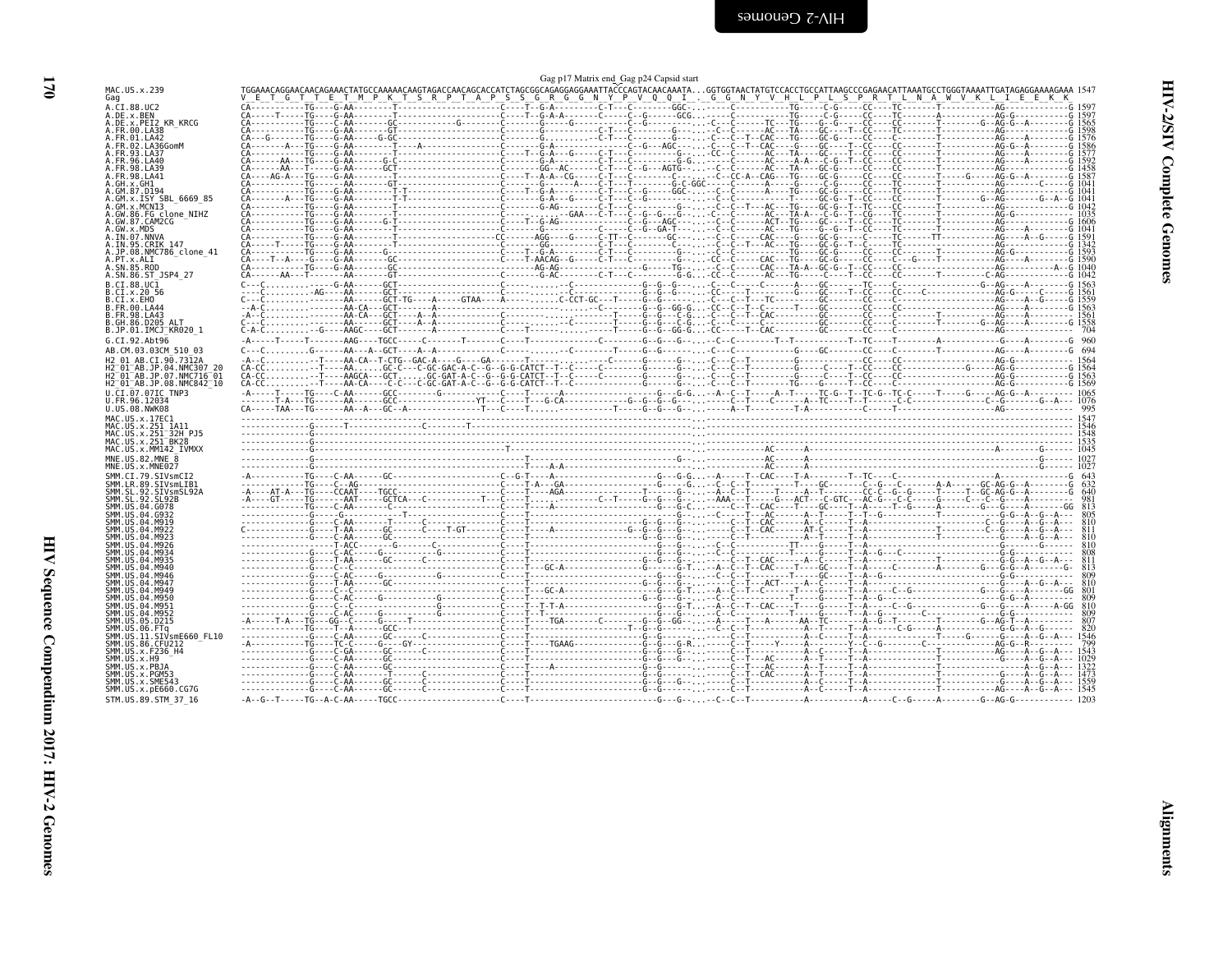| MAC.US.x.239<br>Gag                                                                         | TTTGGAGCAGAAGTAGTGCCAGGATTTCAGGCACTGTCAGAAGGTTGCACCCCCTATGACATTAATCAGATGTTAAATTGTGTGGGAGACCATCAAGCGGCTATGCAGATTATCAGAGATATTATAAACGAGGAGGCTGCAGGATTGGGACTTGCAGCTCCACCCACA_171<br>- F_G_A_E_V_V_P_G_F_Q_A_L_S_E_G_C_T_P_Y_D_T_M_Q_M_L_M_C_V_G_D_H_Q_A_A_A_M_Q_T_T_R_D_I_T_M_E_E_A_A_D_W_D_L_Q_H_P_____Q<br>- F_G_A_E_V_V_P_G_F_Q_A_L_S_E_G_C_T_P_Y_D_T_N_Q_M_L_M_C_V_G_D_H_Q_A_A_A_M_Q_T_T_R_D_I_T_M_C_T_A__A__A_D_                                                                                                   |  |  |  |  |  |  |  |  |  |
|---------------------------------------------------------------------------------------------|---------------------------------------------------------------------------------------------------------------------------------------------------------------------------------------------------------------------------------------------------------------------------------------------------------------------------------------------------------------------------------------------------------------------------------------------------------------------------------------------------------------------|--|--|--|--|--|--|--|--|--|
| A.CI.88.UC2                                                                                 |                                                                                                                                                                                                                                                                                                                                                                                                                                                                                                                     |  |  |  |  |  |  |  |  |  |
| A.DE.x.BEN<br>A.DE.x.PEI2 KR KRCG                                                           |                                                                                                                                                                                                                                                                                                                                                                                                                                                                                                                     |  |  |  |  |  |  |  |  |  |
| A.FR.00.LA38                                                                                |                                                                                                                                                                                                                                                                                                                                                                                                                                                                                                                     |  |  |  |  |  |  |  |  |  |
| A.FR.01.LA42                                                                                |                                                                                                                                                                                                                                                                                                                                                                                                                                                                                                                     |  |  |  |  |  |  |  |  |  |
| A.FR.02.LA36GomM<br>A.FR.93.LA37                                                            |                                                                                                                                                                                                                                                                                                                                                                                                                                                                                                                     |  |  |  |  |  |  |  |  |  |
| A. FR. 96. LA40                                                                             |                                                                                                                                                                                                                                                                                                                                                                                                                                                                                                                     |  |  |  |  |  |  |  |  |  |
| A FR 98 1 439<br>A.FR.98.LA41                                                               |                                                                                                                                                                                                                                                                                                                                                                                                                                                                                                                     |  |  |  |  |  |  |  |  |  |
| A.GH.x.GH1                                                                                  |                                                                                                                                                                                                                                                                                                                                                                                                                                                                                                                     |  |  |  |  |  |  |  |  |  |
| A.GM.87.D194                                                                                |                                                                                                                                                                                                                                                                                                                                                                                                                                                                                                                     |  |  |  |  |  |  |  |  |  |
| A.GM.X.ISY SBL 6669 85<br>A.GM.x.MCNI3                                                      |                                                                                                                                                                                                                                                                                                                                                                                                                                                                                                                     |  |  |  |  |  |  |  |  |  |
| A.GW.86.FG clone NIHZ                                                                       |                                                                                                                                                                                                                                                                                                                                                                                                                                                                                                                     |  |  |  |  |  |  |  |  |  |
| A.GW.87.CAM2CG                                                                              |                                                                                                                                                                                                                                                                                                                                                                                                                                                                                                                     |  |  |  |  |  |  |  |  |  |
| A.GW.x.MDS<br>A.IN.07.NNVA                                                                  |                                                                                                                                                                                                                                                                                                                                                                                                                                                                                                                     |  |  |  |  |  |  |  |  |  |
| A.IN.95.CRIK 147                                                                            |                                                                                                                                                                                                                                                                                                                                                                                                                                                                                                                     |  |  |  |  |  |  |  |  |  |
| A.JP.08.NMC786 clone 41<br>A.PT.x.ALI                                                       |                                                                                                                                                                                                                                                                                                                                                                                                                                                                                                                     |  |  |  |  |  |  |  |  |  |
| A.SN.85.ROD                                                                                 |                                                                                                                                                                                                                                                                                                                                                                                                                                                                                                                     |  |  |  |  |  |  |  |  |  |
| A.SN.86.ST JSP4 27                                                                          |                                                                                                                                                                                                                                                                                                                                                                                                                                                                                                                     |  |  |  |  |  |  |  |  |  |
| B.CT.88.UC1                                                                                 |                                                                                                                                                                                                                                                                                                                                                                                                                                                                                                                     |  |  |  |  |  |  |  |  |  |
| B.CI.X.20 56<br>B.CI.X.EHO                                                                  |                                                                                                                                                                                                                                                                                                                                                                                                                                                                                                                     |  |  |  |  |  |  |  |  |  |
| B.FR.00.LA44                                                                                |                                                                                                                                                                                                                                                                                                                                                                                                                                                                                                                     |  |  |  |  |  |  |  |  |  |
| B. FR. 98. LA43                                                                             |                                                                                                                                                                                                                                                                                                                                                                                                                                                                                                                     |  |  |  |  |  |  |  |  |  |
| B.GH.86.D205 ALT<br>B.JP.01.IMCJ KR020 1                                                    |                                                                                                                                                                                                                                                                                                                                                                                                                                                                                                                     |  |  |  |  |  |  |  |  |  |
| G.CI.92.Abt96                                                                               |                                                                                                                                                                                                                                                                                                                                                                                                                                                                                                                     |  |  |  |  |  |  |  |  |  |
| AB.CM.03.03CM 510 03                                                                        |                                                                                                                                                                                                                                                                                                                                                                                                                                                                                                                     |  |  |  |  |  |  |  |  |  |
| H2 01 AB.CI.90.7312A                                                                        |                                                                                                                                                                                                                                                                                                                                                                                                                                                                                                                     |  |  |  |  |  |  |  |  |  |
| H2 01 AB.JP.04.NMC307                                                                       |                                                                                                                                                                                                                                                                                                                                                                                                                                                                                                                     |  |  |  |  |  |  |  |  |  |
| H2 <sup>-</sup> 01 <sup>-</sup> AB.JP.07.NMC716 <sup>-</sup> 01<br>H2 01 AB.JP.08.NMC842 10 |                                                                                                                                                                                                                                                                                                                                                                                                                                                                                                                     |  |  |  |  |  |  |  |  |  |
| U.CI.07.07IC TNP3                                                                           |                                                                                                                                                                                                                                                                                                                                                                                                                                                                                                                     |  |  |  |  |  |  |  |  |  |
| U.FR.96.12034                                                                               |                                                                                                                                                                                                                                                                                                                                                                                                                                                                                                                     |  |  |  |  |  |  |  |  |  |
| U.US.08.NWK08                                                                               |                                                                                                                                                                                                                                                                                                                                                                                                                                                                                                                     |  |  |  |  |  |  |  |  |  |
|                                                                                             |                                                                                                                                                                                                                                                                                                                                                                                                                                                                                                                     |  |  |  |  |  |  |  |  |  |
| MAC.US.x.17EC1                                                                              |                                                                                                                                                                                                                                                                                                                                                                                                                                                                                                                     |  |  |  |  |  |  |  |  |  |
| MAC.US.x.251 1A11<br>MAC.US.x.251 <sup>-</sup> 32H PJ5                                      |                                                                                                                                                                                                                                                                                                                                                                                                                                                                                                                     |  |  |  |  |  |  |  |  |  |
| MAC.US.x.251 <sup>-</sup> BK28                                                              |                                                                                                                                                                                                                                                                                                                                                                                                                                                                                                                     |  |  |  |  |  |  |  |  |  |
| MAC.US.x.MM142 IVMXX                                                                        |                                                                                                                                                                                                                                                                                                                                                                                                                                                                                                                     |  |  |  |  |  |  |  |  |  |
| MNE.US.82.MNE 8<br>MNE.US.x.MNE027                                                          |                                                                                                                                                                                                                                                                                                                                                                                                                                                                                                                     |  |  |  |  |  |  |  |  |  |
| SMM. CT. 79. STVsmCT2                                                                       |                                                                                                                                                                                                                                                                                                                                                                                                                                                                                                                     |  |  |  |  |  |  |  |  |  |
| SMM.LR.89.SIVsmLIB1                                                                         |                                                                                                                                                                                                                                                                                                                                                                                                                                                                                                                     |  |  |  |  |  |  |  |  |  |
| SMM.SL.92.STVsmSL92A<br>SMM SL 92 SL 92R                                                    |                                                                                                                                                                                                                                                                                                                                                                                                                                                                                                                     |  |  |  |  |  |  |  |  |  |
| SMM US 04 G078                                                                              |                                                                                                                                                                                                                                                                                                                                                                                                                                                                                                                     |  |  |  |  |  |  |  |  |  |
| SMM. U.S. 04. G932<br><b>SMM IIS</b><br>A4 MQ10                                             |                                                                                                                                                                                                                                                                                                                                                                                                                                                                                                                     |  |  |  |  |  |  |  |  |  |
|                                                                                             |                                                                                                                                                                                                                                                                                                                                                                                                                                                                                                                     |  |  |  |  |  |  |  |  |  |
| SMM IIS<br>AA MQJ                                                                           |                                                                                                                                                                                                                                                                                                                                                                                                                                                                                                                     |  |  |  |  |  |  |  |  |  |
|                                                                                             |                                                                                                                                                                                                                                                                                                                                                                                                                                                                                                                     |  |  |  |  |  |  |  |  |  |
| SMM IIS A4 MQ35                                                                             |                                                                                                                                                                                                                                                                                                                                                                                                                                                                                                                     |  |  |  |  |  |  |  |  |  |
| SMM.US.04.M940                                                                              |                                                                                                                                                                                                                                                                                                                                                                                                                                                                                                                     |  |  |  |  |  |  |  |  |  |
| SMM.US.04.M946<br>SMM IIS 04 MQ47                                                           |                                                                                                                                                                                                                                                                                                                                                                                                                                                                                                                     |  |  |  |  |  |  |  |  |  |
| SMM IIS 04 M949                                                                             |                                                                                                                                                                                                                                                                                                                                                                                                                                                                                                                     |  |  |  |  |  |  |  |  |  |
| SMM US 04 M956<br>SMM. U.S. 04. M951                                                        |                                                                                                                                                                                                                                                                                                                                                                                                                                                                                                                     |  |  |  |  |  |  |  |  |  |
| SMM. U.S. 04. M952                                                                          | $\begin{minipage}[t]{.05\textwidth}\begin{minipage}[t]{.05\textwidth}\begin{minipage}[t]{.05\textwidth}\begin{minipage}[t]{.05\textwidth}\begin{minipage}[t]{.05\textwidth}\begin{minipage}[t]{.05\textwidth}\begin{minipage}[t]{.05\textwidth}\begin{minipage}[t]{.05\textwidth}\begin{minipage}[t]{.05\textwidth}\begin{minipage}[t]{.05\textwidth}\begin{minipage}[t]{.05\textwidth}\begin{minipage}[t]{.05\textwidth}\begin{minipage}[t]{.05\textwidth}\begin{minipage}[t]{.05\textwidth}\begin{minipage}[t]{.$ |  |  |  |  |  |  |  |  |  |
| SMM.US.05.D215<br>SMM.US.06.FTa                                                             |                                                                                                                                                                                                                                                                                                                                                                                                                                                                                                                     |  |  |  |  |  |  |  |  |  |
| SMM.US.11.SIVsmE660 FL10                                                                    |                                                                                                                                                                                                                                                                                                                                                                                                                                                                                                                     |  |  |  |  |  |  |  |  |  |
| SMM.US.86.CFU212                                                                            |                                                                                                                                                                                                                                                                                                                                                                                                                                                                                                                     |  |  |  |  |  |  |  |  |  |
| SMM.US.x.F236 H4                                                                            |                                                                                                                                                                                                                                                                                                                                                                                                                                                                                                                     |  |  |  |  |  |  |  |  |  |
| MM.US.x.H9<br>SMM.US.x.PBJA                                                                 |                                                                                                                                                                                                                                                                                                                                                                                                                                                                                                                     |  |  |  |  |  |  |  |  |  |
| SMM IIS x PGM53                                                                             |                                                                                                                                                                                                                                                                                                                                                                                                                                                                                                                     |  |  |  |  |  |  |  |  |  |
| SMM.US.x.SME543<br>SMM. US. x. pE660. CG7G<br>STM.US.89.STM 37 16                           |                                                                                                                                                                                                                                                                                                                                                                                                                                                                                                                     |  |  |  |  |  |  |  |  |  |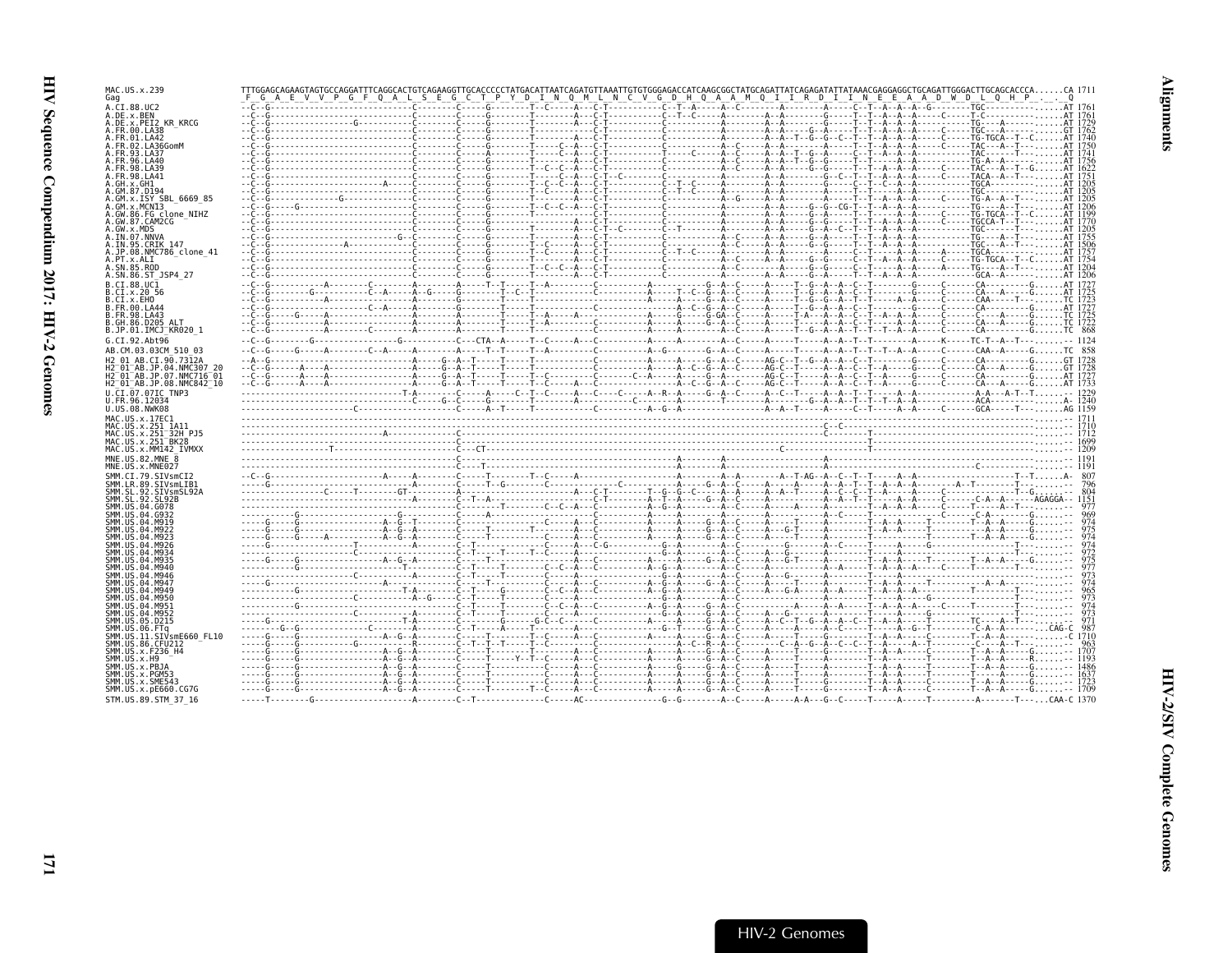| MAC.US.x.239<br>Gag                                                                                                |  |  |  |  | ACCAGCTCCACAACAAGGACAACTTAGGGAGCCGTCAGGATCAGATATTGCAGGAACAACTAGTTCAGTAGATGAACAATCCAGTGGATGTACAGACAACAGAACCCCATACCAGTAGGCAACATTTACAGGAGATCCAACTGGGGTTGCAAAAATGTGTCA 1878                                                                                                                                                                                                                                        |
|--------------------------------------------------------------------------------------------------------------------|--|--|--|--|----------------------------------------------------------------------------------------------------------------------------------------------------------------------------------------------------------------------------------------------------------------------------------------------------------------------------------------------------------------------------------------------------------------|
| A.CI.88.UC2<br>A.DE.x.BEN                                                                                          |  |  |  |  |                                                                                                                                                                                                                                                                                                                                                                                                                |
| A.DE.x.PEI2 KR KRCG<br>FR.00.LA38                                                                                  |  |  |  |  |                                                                                                                                                                                                                                                                                                                                                                                                                |
| FR 01 1 A42                                                                                                        |  |  |  |  |                                                                                                                                                                                                                                                                                                                                                                                                                |
| FR.02.LA36GomM<br>FR 93 1 A37                                                                                      |  |  |  |  |                                                                                                                                                                                                                                                                                                                                                                                                                |
|                                                                                                                    |  |  |  |  |                                                                                                                                                                                                                                                                                                                                                                                                                |
| 98.IA39                                                                                                            |  |  |  |  |                                                                                                                                                                                                                                                                                                                                                                                                                |
| GM.87.D194                                                                                                         |  |  |  |  |                                                                                                                                                                                                                                                                                                                                                                                                                |
| GM.x.ISY SBL 6669 85                                                                                               |  |  |  |  |                                                                                                                                                                                                                                                                                                                                                                                                                |
| GM.x.MCNI3<br>GW.86.FG clone NIHZ                                                                                  |  |  |  |  |                                                                                                                                                                                                                                                                                                                                                                                                                |
| GW.87.CAM2CG                                                                                                       |  |  |  |  |                                                                                                                                                                                                                                                                                                                                                                                                                |
| .GW.x.MDS<br><b>IN.07.NNVA</b>                                                                                     |  |  |  |  | $\begin{tabular}{cccccccc} \hline & \textbf{66} & \textbf{67} & \textbf{68} & \textbf{69} & \textbf{60} & \textbf{60} & \textbf{60} & \textbf{60} & \textbf{60} & \textbf{60} & \textbf{60} & \textbf{60} & \textbf{60} & \textbf{60} & \textbf{60} & \textbf{60} & \textbf{60} & \textbf{60} & \textbf{60} & \textbf{60} & \textbf{60} & \textbf{60} & \textbf{60} & \textbf{60} & \textbf{60} & \textbf{60}$ |
| IN.95.CRIK 147<br>JP.08.NMC786 clone 41                                                                            |  |  |  |  |                                                                                                                                                                                                                                                                                                                                                                                                                |
| PT.x.ALI                                                                                                           |  |  |  |  |                                                                                                                                                                                                                                                                                                                                                                                                                |
| SN.85.ROD<br>A.SN.86.ST JSP4 27                                                                                    |  |  |  |  |                                                                                                                                                                                                                                                                                                                                                                                                                |
| B.CI.88.UC1                                                                                                        |  |  |  |  |                                                                                                                                                                                                                                                                                                                                                                                                                |
| CI.x.2056<br>CI.X.EHO                                                                                              |  |  |  |  |                                                                                                                                                                                                                                                                                                                                                                                                                |
| FR.00.LA44                                                                                                         |  |  |  |  |                                                                                                                                                                                                                                                                                                                                                                                                                |
| FR.98.LA43<br>GH.86.D205 ALT                                                                                       |  |  |  |  |                                                                                                                                                                                                                                                                                                                                                                                                                |
| B.JP.01.IMCJ <sup>-</sup> KR020 1                                                                                  |  |  |  |  |                                                                                                                                                                                                                                                                                                                                                                                                                |
| G.CI.92.Abt96<br>AB.CM.03.03CM 510 03                                                                              |  |  |  |  |                                                                                                                                                                                                                                                                                                                                                                                                                |
| 12 01 AB.CI.90.7312A                                                                                               |  |  |  |  |                                                                                                                                                                                                                                                                                                                                                                                                                |
| 12 <sup>-</sup> 01 <sup>-</sup> AB.JP.04.NMC307<br>H2 <sup>-</sup> 01 <sup>-</sup> AB.JP.07.NMC716 <sup>-</sup> 01 |  |  |  |  |                                                                                                                                                                                                                                                                                                                                                                                                                |
| H2 <sup>-</sup> 01 <sup>-</sup> AB.JP.08.NMC842 <sup>-</sup> 10                                                    |  |  |  |  |                                                                                                                                                                                                                                                                                                                                                                                                                |
| U.CI.07.07IC TNP3<br>U.FR.96.12034                                                                                 |  |  |  |  |                                                                                                                                                                                                                                                                                                                                                                                                                |
| U.US.08.NWK08                                                                                                      |  |  |  |  |                                                                                                                                                                                                                                                                                                                                                                                                                |
| MAC IIS x 17FC1                                                                                                    |  |  |  |  |                                                                                                                                                                                                                                                                                                                                                                                                                |
| MAC.US.x.251 1A11<br>MAC.US.x.251 <sup>-</sup> 32H PJ5                                                             |  |  |  |  |                                                                                                                                                                                                                                                                                                                                                                                                                |
| MAC.US.x.251 <sup>-</sup> BK28<br>MAC.US.x.MM142 IVMXX                                                             |  |  |  |  |                                                                                                                                                                                                                                                                                                                                                                                                                |
| MNE.US.82.MNE 8                                                                                                    |  |  |  |  |                                                                                                                                                                                                                                                                                                                                                                                                                |
| MNE.US.x.MNE027                                                                                                    |  |  |  |  |                                                                                                                                                                                                                                                                                                                                                                                                                |
|                                                                                                                    |  |  |  |  |                                                                                                                                                                                                                                                                                                                                                                                                                |
|                                                                                                                    |  |  |  |  |                                                                                                                                                                                                                                                                                                                                                                                                                |
|                                                                                                                    |  |  |  |  |                                                                                                                                                                                                                                                                                                                                                                                                                |
|                                                                                                                    |  |  |  |  |                                                                                                                                                                                                                                                                                                                                                                                                                |
|                                                                                                                    |  |  |  |  |                                                                                                                                                                                                                                                                                                                                                                                                                |
|                                                                                                                    |  |  |  |  |                                                                                                                                                                                                                                                                                                                                                                                                                |
|                                                                                                                    |  |  |  |  |                                                                                                                                                                                                                                                                                                                                                                                                                |
|                                                                                                                    |  |  |  |  |                                                                                                                                                                                                                                                                                                                                                                                                                |
|                                                                                                                    |  |  |  |  |                                                                                                                                                                                                                                                                                                                                                                                                                |
|                                                                                                                    |  |  |  |  |                                                                                                                                                                                                                                                                                                                                                                                                                |
|                                                                                                                    |  |  |  |  |                                                                                                                                                                                                                                                                                                                                                                                                                |
|                                                                                                                    |  |  |  |  |                                                                                                                                                                                                                                                                                                                                                                                                                |
|                                                                                                                    |  |  |  |  |                                                                                                                                                                                                                                                                                                                                                                                                                |
| 86.CFU212                                                                                                          |  |  |  |  |                                                                                                                                                                                                                                                                                                                                                                                                                |
|                                                                                                                    |  |  |  |  |                                                                                                                                                                                                                                                                                                                                                                                                                |
|                                                                                                                    |  |  |  |  |                                                                                                                                                                                                                                                                                                                                                                                                                |
| SMM.US.x.SME543                                                                                                    |  |  |  |  |                                                                                                                                                                                                                                                                                                                                                                                                                |
| SMM.US.x.pE660.CG7G                                                                                                |  |  |  |  |                                                                                                                                                                                                                                                                                                                                                                                                                |
| STM.US.89.STM 37 16                                                                                                |  |  |  |  |                                                                                                                                                                                                                                                                                                                                                                                                                |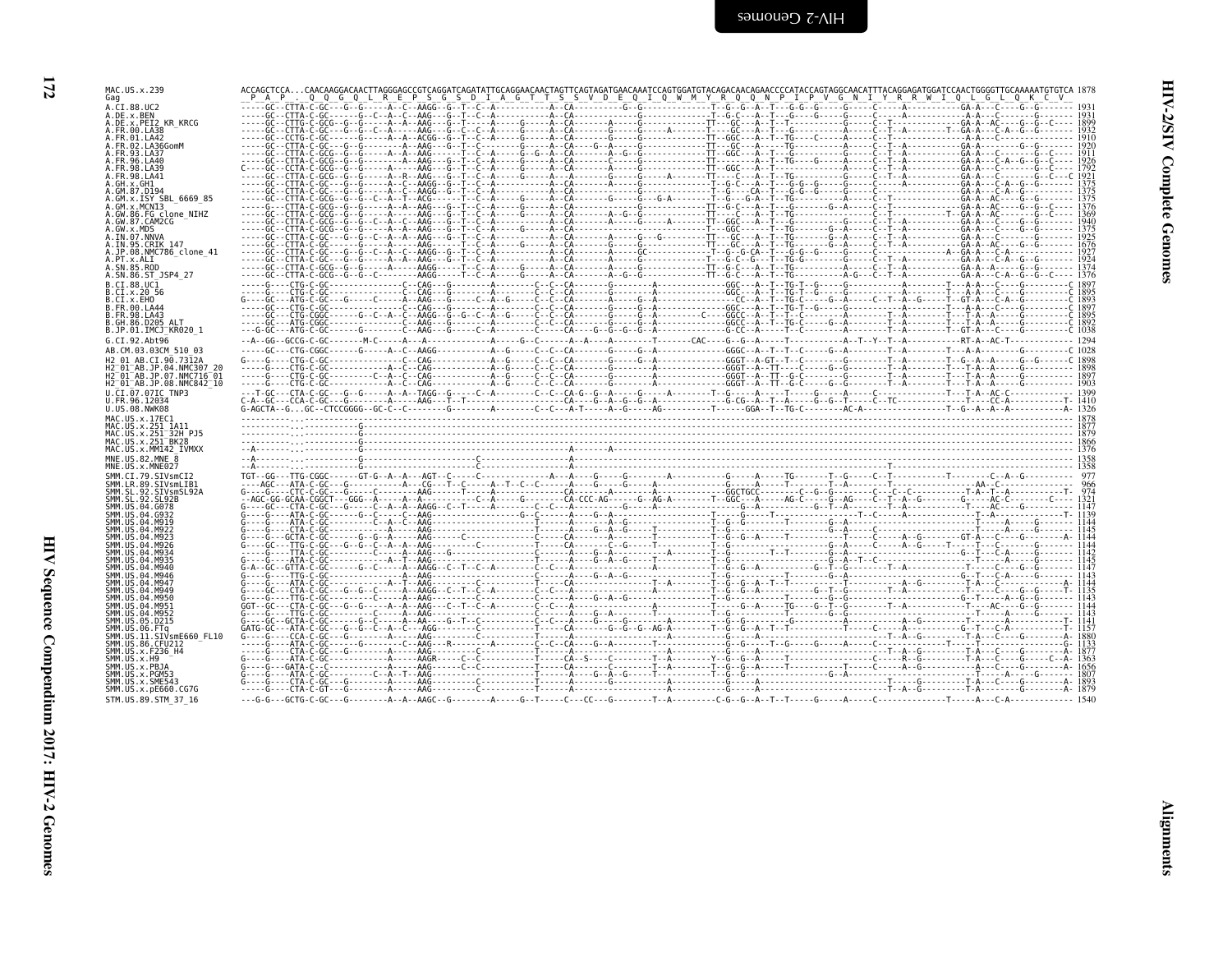| MAC.US.x.239                                                    |                                                                                                                                                                                                                                                                                                                                                                                                                                                |  |  |  |
|-----------------------------------------------------------------|------------------------------------------------------------------------------------------------------------------------------------------------------------------------------------------------------------------------------------------------------------------------------------------------------------------------------------------------------------------------------------------------------------------------------------------------|--|--|--|
| Gag<br>A.CI.88.UC2                                              |                                                                                                                                                                                                                                                                                                                                                                                                                                                |  |  |  |
| A.DE.x.BEN                                                      |                                                                                                                                                                                                                                                                                                                                                                                                                                                |  |  |  |
| A.DE.x.PEI2 KR KRCG<br>A.FR.00.LA38                             |                                                                                                                                                                                                                                                                                                                                                                                                                                                |  |  |  |
| A.FR.01.LA42                                                    |                                                                                                                                                                                                                                                                                                                                                                                                                                                |  |  |  |
| A. FR. 02. I A36GomM                                            |                                                                                                                                                                                                                                                                                                                                                                                                                                                |  |  |  |
| A.FR.96.LA40<br>4. FR.98. LA39                                  |                                                                                                                                                                                                                                                                                                                                                                                                                                                |  |  |  |
| A FR 98 IA41                                                    |                                                                                                                                                                                                                                                                                                                                                                                                                                                |  |  |  |
|                                                                 |                                                                                                                                                                                                                                                                                                                                                                                                                                                |  |  |  |
| A.GM.x.ISY SBL 6669 85                                          |                                                                                                                                                                                                                                                                                                                                                                                                                                                |  |  |  |
| A.GM.x.MCNI3<br>A.GW.86.FG clone NIHZ                           |                                                                                                                                                                                                                                                                                                                                                                                                                                                |  |  |  |
| A.GW.87.CAM2CG                                                  |                                                                                                                                                                                                                                                                                                                                                                                                                                                |  |  |  |
| A.GW.x.MDS<br>A.IN.07.NNVA                                      |                                                                                                                                                                                                                                                                                                                                                                                                                                                |  |  |  |
| A.IN.95.CRIK 147                                                |                                                                                                                                                                                                                                                                                                                                                                                                                                                |  |  |  |
| A.JP.08.NMC786 clone 41                                         |                                                                                                                                                                                                                                                                                                                                                                                                                                                |  |  |  |
| A SN 85 ROD                                                     |                                                                                                                                                                                                                                                                                                                                                                                                                                                |  |  |  |
| A.SN.86.ST JSP4 27<br><b>B.CT.88.IIC1</b>                       | $R = \frac{N}{N} \times \frac{N}{N} = \frac{N}{N} \times \frac{N}{N} = \frac{N}{N} \times \frac{N}{N} = \frac{N}{N} \times \frac{N}{N} = \frac{N}{N} \times \frac{N}{N} = \frac{N}{N} \times \frac{N}{N} = \frac{N}{N} \times \frac{N}{N} = \frac{N}{N} \times \frac{N}{N} = \frac{N}{N} \times \frac{N}{N} = \frac{N}{N} \times \frac{N}{N} = \frac{N}{N} \times \frac{N}{N} = \frac{N}{N} \times \frac{N}{N} = \frac{N}{N} \times \frac{N}{$ |  |  |  |
| B.CT.x.20 56                                                    |                                                                                                                                                                                                                                                                                                                                                                                                                                                |  |  |  |
| B.CI.x.EHO<br>B.FR.00.LA44                                      |                                                                                                                                                                                                                                                                                                                                                                                                                                                |  |  |  |
| B.FR.98.LA43                                                    |                                                                                                                                                                                                                                                                                                                                                                                                                                                |  |  |  |
| B.GH.86.D205 ALT<br>B.JP.01.IMCJ KR020 1                        |                                                                                                                                                                                                                                                                                                                                                                                                                                                |  |  |  |
| G.CI.92.Abt96                                                   |                                                                                                                                                                                                                                                                                                                                                                                                                                                |  |  |  |
| AB.CM.03.03CM 510 03                                            |                                                                                                                                                                                                                                                                                                                                                                                                                                                |  |  |  |
| H2 01 AB.CI.90.7312A<br>H2 01 AB.JP.04.NMC307 2                 |                                                                                                                                                                                                                                                                                                                                                                                                                                                |  |  |  |
| H2 <sup>-</sup> 01 <sup>-</sup> AB.JP.07.NMC716 <sup>-</sup> 01 |                                                                                                                                                                                                                                                                                                                                                                                                                                                |  |  |  |
| H2 01 AB.JP.08.NMC842 10                                        |                                                                                                                                                                                                                                                                                                                                                                                                                                                |  |  |  |
| U.CI.07.07IC TNP3<br>U.FR.96.12034                              |                                                                                                                                                                                                                                                                                                                                                                                                                                                |  |  |  |
|                                                                 |                                                                                                                                                                                                                                                                                                                                                                                                                                                |  |  |  |
| U.US.08.NWK08                                                   |                                                                                                                                                                                                                                                                                                                                                                                                                                                |  |  |  |
| MAC.US.x.17EC1                                                  |                                                                                                                                                                                                                                                                                                                                                                                                                                                |  |  |  |
| MAC.US.x.251 1A11<br>MAC.US.x.251 <sup>-</sup> 32H PJ5          |                                                                                                                                                                                                                                                                                                                                                                                                                                                |  |  |  |
| MAC.US.x.251 <sup>-</sup> BK28                                  |                                                                                                                                                                                                                                                                                                                                                                                                                                                |  |  |  |
| MAC.US.x.MM142 IVMXX<br>MNE.US.82.MNE 8                         |                                                                                                                                                                                                                                                                                                                                                                                                                                                |  |  |  |
| MNE.US.x.MNE027                                                 |                                                                                                                                                                                                                                                                                                                                                                                                                                                |  |  |  |
| SMM.CI.79.SIVsmCI2                                              |                                                                                                                                                                                                                                                                                                                                                                                                                                                |  |  |  |
| SMM.LR.89.SIVsmLIB1<br>SMM.SL.92.SIVsmSL92A                     |                                                                                                                                                                                                                                                                                                                                                                                                                                                |  |  |  |
| SMM. SL.92. SL92B                                               |                                                                                                                                                                                                                                                                                                                                                                                                                                                |  |  |  |
| SMM.US.04.G078<br>SMM IIS 04 G933                               |                                                                                                                                                                                                                                                                                                                                                                                                                                                |  |  |  |
|                                                                 |                                                                                                                                                                                                                                                                                                                                                                                                                                                |  |  |  |
|                                                                 |                                                                                                                                                                                                                                                                                                                                                                                                                                                |  |  |  |
|                                                                 |                                                                                                                                                                                                                                                                                                                                                                                                                                                |  |  |  |
|                                                                 |                                                                                                                                                                                                                                                                                                                                                                                                                                                |  |  |  |
| SMM.US.04.M946                                                  |                                                                                                                                                                                                                                                                                                                                                                                                                                                |  |  |  |
| SMM IIS 04 M947                                                 |                                                                                                                                                                                                                                                                                                                                                                                                                                                |  |  |  |
| SMM.US<br>$AA$ MQ $A$ C<br>SMM US 04 M956                       |                                                                                                                                                                                                                                                                                                                                                                                                                                                |  |  |  |
|                                                                 |                                                                                                                                                                                                                                                                                                                                                                                                                                                |  |  |  |
| SMM.US.05.D215                                                  |                                                                                                                                                                                                                                                                                                                                                                                                                                                |  |  |  |
|                                                                 |                                                                                                                                                                                                                                                                                                                                                                                                                                                |  |  |  |
| SMM.US.11.SIVsmE660 FL10<br>SMM.US.86.CFU212                    |                                                                                                                                                                                                                                                                                                                                                                                                                                                |  |  |  |
| SMM US x F236 H4                                                |                                                                                                                                                                                                                                                                                                                                                                                                                                                |  |  |  |
| SMM.US.x.PBJA                                                   |                                                                                                                                                                                                                                                                                                                                                                                                                                                |  |  |  |
| SMM.US.x.PGM53<br>SMM.US.x.SME543                               |                                                                                                                                                                                                                                                                                                                                                                                                                                                |  |  |  |
| SMM. US. x. pE660. CG7G<br>STM.US.89.STM 37 16                  |                                                                                                                                                                                                                                                                                                                                                                                                                                                |  |  |  |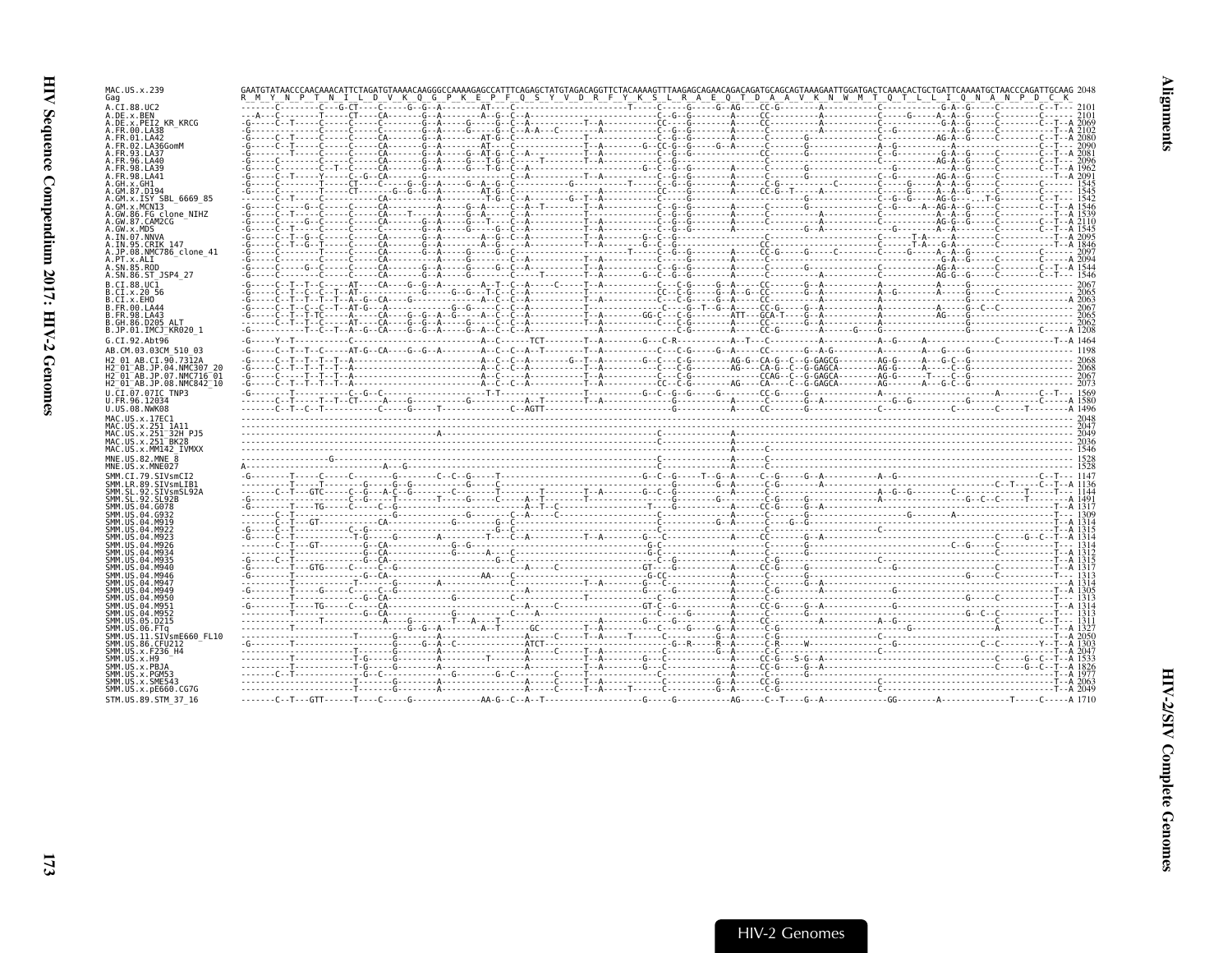| MAC.US.x.239<br>Gag                                                  |                                                                                                                                           |  |
|----------------------------------------------------------------------|-------------------------------------------------------------------------------------------------------------------------------------------|--|
| A.CI.88.UC2<br>A.DE.x.BEN<br>A.DE.x.PEI2_KR_KRCG                     |                                                                                                                                           |  |
| A.FR.00.LA38                                                         |                                                                                                                                           |  |
| A.FR.01.LA42<br>A. FR. 02. LA36GomM                                  |                                                                                                                                           |  |
| A.FR.93.LA37                                                         |                                                                                                                                           |  |
| A.FR.96.LA40<br>A.FR.98.LA39                                         |                                                                                                                                           |  |
| A.FR.98.LA41<br>A.GH.x.GH1                                           |                                                                                                                                           |  |
| A.GM.87.D194                                                         |                                                                                                                                           |  |
| A.GM.x.ISY SBL 6669 85<br>A.GM.x.MCNI3                               |                                                                                                                                           |  |
| A.GW.86.FG clone_NIHZ<br>A.GW.87.CAM2CG                              |                                                                                                                                           |  |
| A.GW.x.MDS<br>A.IN.07.NNVA                                           |                                                                                                                                           |  |
| A. IN. 95. CRIK 147                                                  |                                                                                                                                           |  |
| A.JP.08.NMC786_clone_41<br>A.PT.x.ALI                                |                                                                                                                                           |  |
| A.SN.85.ROD<br>A.SN.86.ST JSP4 27                                    |                                                                                                                                           |  |
| B.CI.88.UC1                                                          |                                                                                                                                           |  |
| B.CI.x.20 56<br>B.CI.x.EHO                                           |                                                                                                                                           |  |
| B.FR.00.LA44<br>B.FR.98.LA43                                         |                                                                                                                                           |  |
| B.GH.86.D205 ALT                                                     |                                                                                                                                           |  |
| B.JP.01.IMCJ KR020 1<br>G.CI.92.Abt96                                | T----A--A------T----AA-------T--TT----G------T----A--C---------GR----A--A--A--G--A--A--C--GC-T-----T-----AT-A----A--A--T-AAAC--TACAG-CC-A |  |
| AB.CM.03.03CM 510 03                                                 |                                                                                                                                           |  |
| H2 01 AB.CI.90.7312A<br>H2 01 AB.JP.04.NMC307 20                     |                                                                                                                                           |  |
| H2 <sup>-01-AB.JP.07.NMC716-01</sup>                                 |                                                                                                                                           |  |
| H2 <sup>-01-AB.JP.08.NMC842<sup>-10</sup></sup><br>U.CI.07.07IC TNP3 |                                                                                                                                           |  |
| U.FR.96.12034<br>U.US.08.NWK08                                       |                                                                                                                                           |  |
| MAC.US.x.17EC1                                                       |                                                                                                                                           |  |
| MAC.US. x.251 1A11<br>MAC.US. x.251 32H PJ5<br>MAC.US. x.251 BK28    |                                                                                                                                           |  |
| MAC.US.x.MM142 IVMXX                                                 |                                                                                                                                           |  |
| MNE.US.82.MNE 8                                                      |                                                                                                                                           |  |
| MNE.US.x.MNE027                                                      |                                                                                                                                           |  |
| SMM.CI.79.SIVsmCI2<br>SMM.LR.89.SIVsmLIB1                            |                                                                                                                                           |  |
| SMM.SL.92.SIVsmSL92A<br>SMM.SL.92.SL92B                              |                                                                                                                                           |  |
| SMM.US.04.G078<br>SMM.US.04.G932                                     |                                                                                                                                           |  |
| SMM.US.04.M919                                                       |                                                                                                                                           |  |
| SMM.US.04.M922<br>SMM.US.04.M923                                     |                                                                                                                                           |  |
| SMM.US.04.M926<br>SMM.US.04.M934                                     |                                                                                                                                           |  |
| SMM.US.04.M935<br>SMM.US.04.M940                                     |                                                                                                                                           |  |
| SMM.US.04.M946                                                       |                                                                                                                                           |  |
| SMM.US.04.M947<br>SMM.US.04.M949                                     |                                                                                                                                           |  |
| SMM.US.04.M950<br>SMM.US.04.M951                                     |                                                                                                                                           |  |
| SMM.US.04.M952                                                       |                                                                                                                                           |  |
| SMM.US.05.D215<br>SMM.US.06.FTq                                      |                                                                                                                                           |  |
| SMM.US.11.SIVsmE660 FL10<br>SMM.US.86.CFU212                         |                                                                                                                                           |  |
| SMM.US.x.F236_H4<br>SMM.US.x.H9                                      |                                                                                                                                           |  |
| SMM.US.x.PBJA                                                        |                                                                                                                                           |  |
| SMM.US.x.PGM53<br>SMM.US.x.SME543                                    |                                                                                                                                           |  |
| SMM.US.x.pE660.CG7G<br>STM.US.89.STM 37 16                           |                                                                                                                                           |  |
|                                                                      |                                                                                                                                           |  |

<span id="page-19-0"></span>

| g p2 Spacer end_Gag p8 Nucleocapsid start              |  |  |  |  |  |  |  |
|--------------------------------------------------------|--|--|--|--|--|--|--|
| CCCTTTTGCAGCAGCCCAACAGAGGGGACCAAG 2215<br>PFAAAQQR.GPR |  |  |  |  |  |  |  |
|                                                        |  |  |  |  |  |  |  |

| <b>I2 KR KRCG</b>                    |                                                                                                                                                                                               |  |  |  |  |
|--------------------------------------|-----------------------------------------------------------------------------------------------------------------------------------------------------------------------------------------------|--|--|--|--|
|                                      |                                                                                                                                                                                               |  |  |  |  |
|                                      |                                                                                                                                                                                               |  |  |  |  |
|                                      |                                                                                                                                                                                               |  |  |  |  |
|                                      |                                                                                                                                                                                               |  |  |  |  |
|                                      |                                                                                                                                                                                               |  |  |  |  |
|                                      |                                                                                                                                                                                               |  |  |  |  |
|                                      |                                                                                                                                                                                               |  |  |  |  |
|                                      |                                                                                                                                                                                               |  |  |  |  |
|                                      |                                                                                                                                                                                               |  |  |  |  |
|                                      |                                                                                                                                                                                               |  |  |  |  |
| SBL 6669 85                          |                                                                                                                                                                                               |  |  |  |  |
| II3                                  |                                                                                                                                                                                               |  |  |  |  |
| G clone NIHZ                         |                                                                                                                                                                                               |  |  |  |  |
| AM2CG                                |                                                                                                                                                                                               |  |  |  |  |
|                                      | .A. A. A. A. A. A. A. A. A. C. C. L. C. C. C. C. C. C. C. C. C. C. A. A. C. C. C. C. C. C. C. C. C. C. A. C. C                                                                                |  |  |  |  |
|                                      |                                                                                                                                                                                               |  |  |  |  |
|                                      |                                                                                                                                                                                               |  |  |  |  |
| RIK 147                              |                                                                                                                                                                                               |  |  |  |  |
| MC786 clone 41                       |                                                                                                                                                                                               |  |  |  |  |
|                                      |                                                                                                                                                                                               |  |  |  |  |
|                                      |                                                                                                                                                                                               |  |  |  |  |
| T JSP4 27                            |                                                                                                                                                                                               |  |  |  |  |
|                                      |                                                                                                                                                                                               |  |  |  |  |
|                                      |                                                                                                                                                                                               |  |  |  |  |
|                                      |                                                                                                                                                                                               |  |  |  |  |
|                                      |                                                                                                                                                                                               |  |  |  |  |
|                                      |                                                                                                                                                                                               |  |  |  |  |
|                                      |                                                                                                                                                                                               |  |  |  |  |
| 205 ALT                              |                                                                                                                                                                                               |  |  |  |  |
| MCJ <sup>-</sup> KR020 1             |                                                                                                                                                                                               |  |  |  |  |
| ot 96                                | T----A--A------T---AA-------T--TT----G------T----A--C--------GR----A--A--C------GR-----A--A--C--GC-T----T----AT-A------AT-A------T---A-AAC--TACAG-CC-A--A-------T--T-----A-AAACA---GG--A 1634 |  |  |  |  |
|                                      |                                                                                                                                                                                               |  |  |  |  |
| 93CM 510 03                          |                                                                                                                                                                                               |  |  |  |  |
| ∷I.90.7312A                          |                                                                                                                                                                                               |  |  |  |  |
| IP.04.NMC307                         | ----A-C-----TT---GCCAC-C----------G---------C--C-----GA----A--C--A--G-----A--G-------T-G--T-A---T-AA-G--T-CA-C--A-A-C--T--T--T--T-----A--C-GG--A 2235                                         |  |  |  |  |
| JP.07.NMC716 <sup>-</sup> 01         |                                                                                                                                                                                               |  |  |  |  |
| JP.08.NMC842 <sup>-</sup> 10         |                                                                                                                                                                                               |  |  |  |  |
| 7IC TNP3                             |                                                                                                                                                                                               |  |  |  |  |
|                                      |                                                                                                                                                                                               |  |  |  |  |
|                                      |                                                                                                                                                                                               |  |  |  |  |
|                                      |                                                                                                                                                                                               |  |  |  |  |
|                                      |                                                                                                                                                                                               |  |  |  |  |
|                                      |                                                                                                                                                                                               |  |  |  |  |
|                                      |                                                                                                                                                                                               |  |  |  |  |
| 251 1A11<br>251 <sup>-</sup> 32H PJ5 |                                                                                                                                                                                               |  |  |  |  |
|                                      |                                                                                                                                                                                               |  |  |  |  |
|                                      |                                                                                                                                                                                               |  |  |  |  |
|                                      |                                                                                                                                                                                               |  |  |  |  |
| 251 <sup>-</sup> BK28<br>MM142 IVMXX |                                                                                                                                                                                               |  |  |  |  |
|                                      |                                                                                                                                                                                               |  |  |  |  |
|                                      |                                                                                                                                                                                               |  |  |  |  |
| TVsml TR'                            |                                                                                                                                                                                               |  |  |  |  |
|                                      |                                                                                                                                                                                               |  |  |  |  |
|                                      |                                                                                                                                                                                               |  |  |  |  |
|                                      |                                                                                                                                                                                               |  |  |  |  |
|                                      |                                                                                                                                                                                               |  |  |  |  |
|                                      |                                                                                                                                                                                               |  |  |  |  |
|                                      |                                                                                                                                                                                               |  |  |  |  |
|                                      |                                                                                                                                                                                               |  |  |  |  |
|                                      |                                                                                                                                                                                               |  |  |  |  |
|                                      |                                                                                                                                                                                               |  |  |  |  |
|                                      |                                                                                                                                                                                               |  |  |  |  |
|                                      |                                                                                                                                                                                               |  |  |  |  |
|                                      |                                                                                                                                                                                               |  |  |  |  |
|                                      |                                                                                                                                                                                               |  |  |  |  |
|                                      |                                                                                                                                                                                               |  |  |  |  |
|                                      |                                                                                                                                                                                               |  |  |  |  |
|                                      |                                                                                                                                                                                               |  |  |  |  |
|                                      |                                                                                                                                                                                               |  |  |  |  |
|                                      |                                                                                                                                                                                               |  |  |  |  |
|                                      |                                                                                                                                                                                               |  |  |  |  |
|                                      |                                                                                                                                                                                               |  |  |  |  |
| IVsmE660 FL10                        |                                                                                                                                                                                               |  |  |  |  |
|                                      |                                                                                                                                                                                               |  |  |  |  |
|                                      |                                                                                                                                                                                               |  |  |  |  |
|                                      |                                                                                                                                                                                               |  |  |  |  |
|                                      |                                                                                                                                                                                               |  |  |  |  |
|                                      |                                                                                                                                                                                               |  |  |  |  |
|                                      |                                                                                                                                                                                               |  |  |  |  |
|                                      |                                                                                                                                                                                               |  |  |  |  |
| oE660.CG7G<br>.STM 37 16             |                                                                                                                                                                                               |  |  |  |  |

Ľ4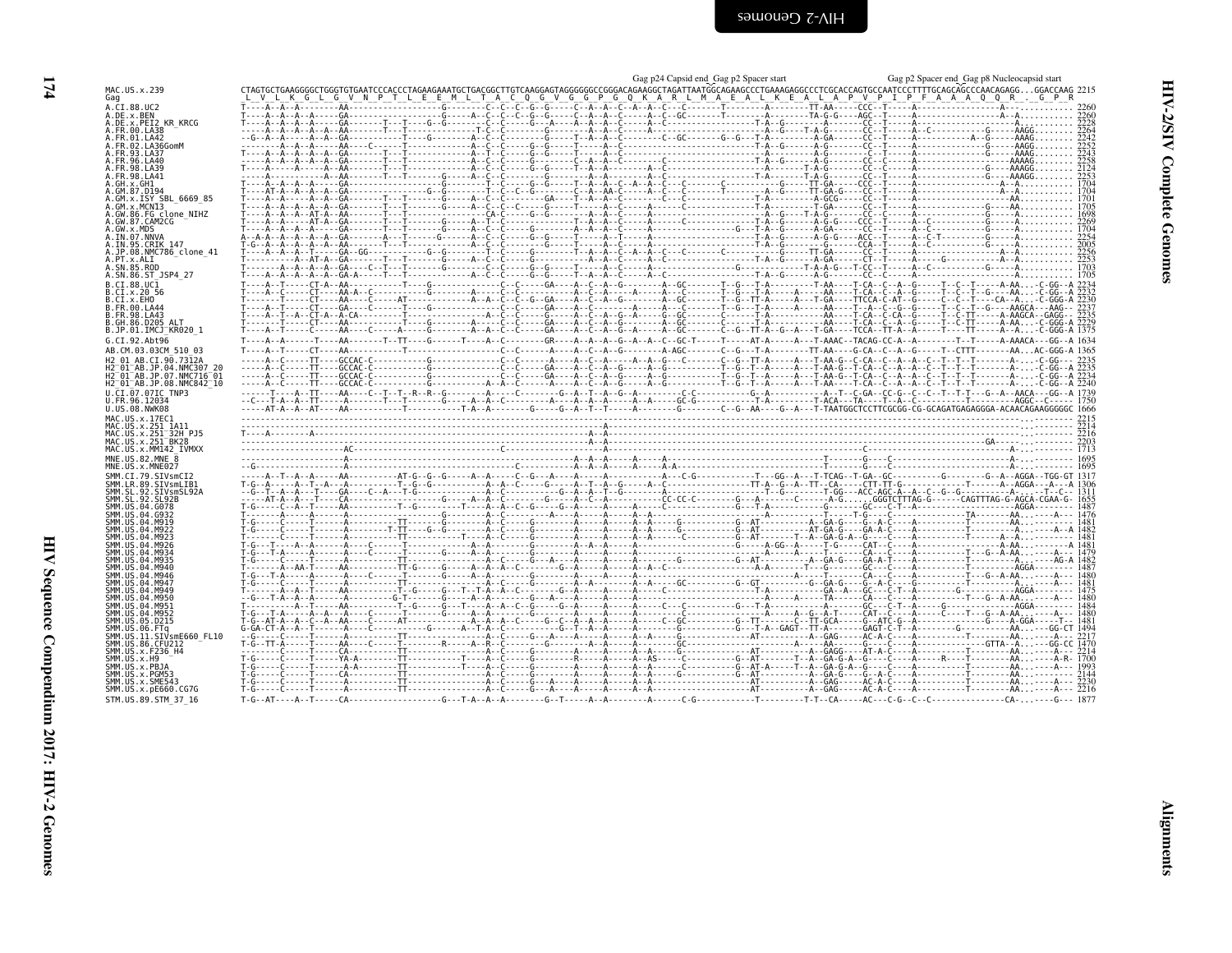<span id="page-20-0"></span>

|                                                                           |  |  |  |  |  | Gag-Pol -1 ribosomal slip site<br>Pol start<br>Gag p8 Nucleocapsid end Gag p1 Spacer start                                                         |  |
|---------------------------------------------------------------------------|--|--|--|--|--|----------------------------------------------------------------------------------------------------------------------------------------------------|--|
| MAC.US.x.239                                                              |  |  |  |  |  | ${\bf AAG CCAATTA GTTGGAATTGTGGGAAGAGGGAGACACTCTGCAAGGGATGAGAGAGAGAGAGAGGGAGGGGATGCTGGAAATGTGGAAATGGAGCATGTTTTTGGCGGGTTTTTTAGGCTTTGGTCCATGGG 2373$ |  |
| Pol<br>Gag                                                                |  |  |  |  |  | K C P D R Q A G F L G L G P                                                                                                                        |  |
| A.CI.88.UC2                                                               |  |  |  |  |  |                                                                                                                                                    |  |
| A.DE.x.BEN<br>A.DE.x.PEI2 KR KRCG                                         |  |  |  |  |  |                                                                                                                                                    |  |
| A.FR.00.LA38<br>A. FR. 01. LA42                                           |  |  |  |  |  |                                                                                                                                                    |  |
| A.FR.02.LA36GomM                                                          |  |  |  |  |  |                                                                                                                                                    |  |
| A. FR. 93. LA37<br>A.FR.96.LA40                                           |  |  |  |  |  |                                                                                                                                                    |  |
|                                                                           |  |  |  |  |  |                                                                                                                                                    |  |
| 4.FR.98.LA41                                                              |  |  |  |  |  |                                                                                                                                                    |  |
|                                                                           |  |  |  |  |  |                                                                                                                                                    |  |
| A.GM.x.MCNI3                                                              |  |  |  |  |  |                                                                                                                                                    |  |
| A.GW.86.FG clone NIHZ                                                     |  |  |  |  |  |                                                                                                                                                    |  |
| A.GW.87.CAM2CG<br>A.GW.x.MDS                                              |  |  |  |  |  |                                                                                                                                                    |  |
| A.IN.07.NNVA                                                              |  |  |  |  |  |                                                                                                                                                    |  |
| A.IN.95.CRIK 147<br>A.JP.08.NMC786 clone 41                               |  |  |  |  |  |                                                                                                                                                    |  |
| A.PT.x.ALI                                                                |  |  |  |  |  |                                                                                                                                                    |  |
| A.SN.85.ROD<br>A.SN.86.ST JSP4 27                                         |  |  |  |  |  |                                                                                                                                                    |  |
| B.CI.88.UC1                                                               |  |  |  |  |  |                                                                                                                                                    |  |
| B.CI.x.20 56<br>B.CI.x.EHO                                                |  |  |  |  |  |                                                                                                                                                    |  |
| B.FR.00.LA44                                                              |  |  |  |  |  |                                                                                                                                                    |  |
| B.FR.98.LA43<br>B.GH.86.D205 ALT                                          |  |  |  |  |  |                                                                                                                                                    |  |
| B.JP.01.IMCJ KR020 1                                                      |  |  |  |  |  |                                                                                                                                                    |  |
| G.CI.92.Abt96                                                             |  |  |  |  |  |                                                                                                                                                    |  |
| AB.CM.03.03CM 510 03                                                      |  |  |  |  |  |                                                                                                                                                    |  |
| H2 01 AB.CI.90.7312A<br>H2 <sup>-</sup> 01 <sup>-</sup> AB.JP.04.NMC307 2 |  |  |  |  |  |                                                                                                                                                    |  |
| H2 <sup>-</sup> 01 <sup>-</sup> AB.JP.07.NMC716 <sup>-</sup> 01           |  |  |  |  |  |                                                                                                                                                    |  |
| H2 <sup>-01-AB.JP.08.NMC842<sup>-10</sup></sup><br>U.CI.07.07IC TNP3      |  |  |  |  |  |                                                                                                                                                    |  |
| U.FR.96.12034                                                             |  |  |  |  |  |                                                                                                                                                    |  |
| U.US.08.NWK08                                                             |  |  |  |  |  |                                                                                                                                                    |  |
| MAC.US.x.251                                                              |  |  |  |  |  |                                                                                                                                                    |  |
| MAC.US.x.251 <sup>-</sup> 32H P.15<br>MAC.US.x.251 <sup>-</sup> BK28      |  |  |  |  |  |                                                                                                                                                    |  |
| MAC.US.x.MM142 IVMXX                                                      |  |  |  |  |  |                                                                                                                                                    |  |
| MNE.US.82.MNE 8                                                           |  |  |  |  |  |                                                                                                                                                    |  |
| MNE.US.x.MNE027<br>SMM CT 79 STVsmCT2                                     |  |  |  |  |  |                                                                                                                                                    |  |
| SIVsmLIBI                                                                 |  |  |  |  |  |                                                                                                                                                    |  |
| SIVsmSL92A<br>SMM.SL.92.SL92B                                             |  |  |  |  |  |                                                                                                                                                    |  |
| SMM.US.04.G078                                                            |  |  |  |  |  |                                                                                                                                                    |  |
|                                                                           |  |  |  |  |  |                                                                                                                                                    |  |
|                                                                           |  |  |  |  |  |                                                                                                                                                    |  |
|                                                                           |  |  |  |  |  |                                                                                                                                                    |  |
|                                                                           |  |  |  |  |  |                                                                                                                                                    |  |
|                                                                           |  |  |  |  |  |                                                                                                                                                    |  |
|                                                                           |  |  |  |  |  |                                                                                                                                                    |  |
|                                                                           |  |  |  |  |  |                                                                                                                                                    |  |
|                                                                           |  |  |  |  |  |                                                                                                                                                    |  |
|                                                                           |  |  |  |  |  |                                                                                                                                                    |  |
| SMM.US.05.D215                                                            |  |  |  |  |  |                                                                                                                                                    |  |
| SMM.US.11.SIVsmE660 FL10                                                  |  |  |  |  |  |                                                                                                                                                    |  |
| MM.US.86.CFU212                                                           |  |  |  |  |  |                                                                                                                                                    |  |
| SMM.US.x.F236 H4<br>SMM.US.x.H9                                           |  |  |  |  |  |                                                                                                                                                    |  |
| SMM.US.x.PBJA<br>SMM.US.x.PGM53                                           |  |  |  |  |  |                                                                                                                                                    |  |
| SMM.US.x.SME543                                                           |  |  |  |  |  |                                                                                                                                                    |  |
| SMM.US.x.pE660.CG7G                                                       |  |  |  |  |  |                                                                                                                                                    |  |
| STM.US.89.STM 37 16                                                       |  |  |  |  |  |                                                                                                                                                    |  |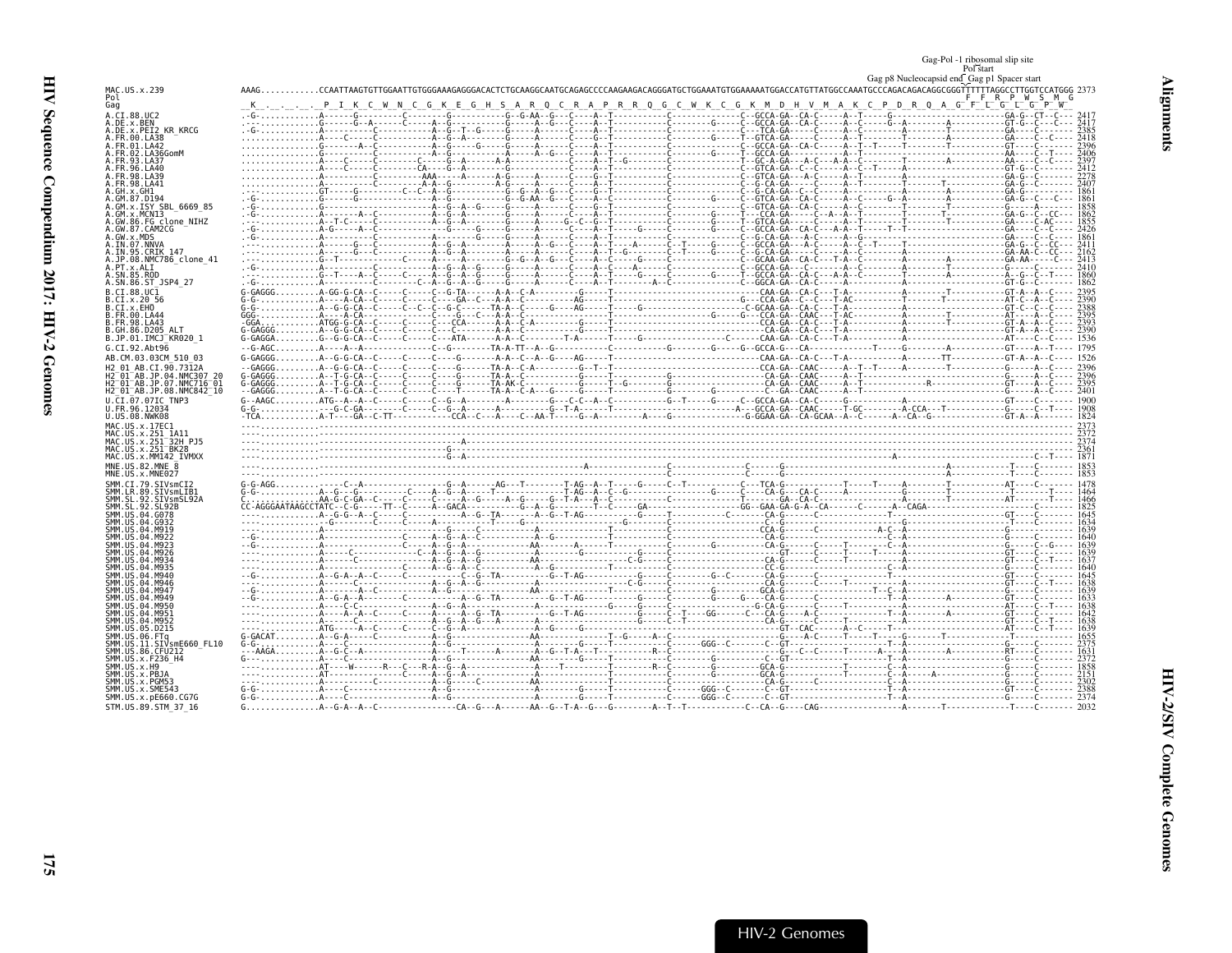<span id="page-21-0"></span>

|                                                                      | Gag p1 spacer end Gag p6 start | $\begin{array}{ c c c c } \hline \textbf{0.1} & \textbf{0.1} & \textbf{0.1} & \textbf{0.1} & \textbf{0.1} & \textbf{0.1} & \textbf{0.1} & \textbf{0.1} & \textbf{0.1} & \textbf{0.1} & \textbf{0.1} & \textbf{0.1} & \textbf{0.1} & \textbf{0.1} & \textbf{0.1} & \textbf{0.1} & \textbf{0.1} & \textbf{0.1} & \textbf{0.1} & \textbf{0.1} & \textbf{0.1} & \textbf{0.1} & \textbf{$ |  |
|----------------------------------------------------------------------|--------------------------------|--------------------------------------------------------------------------------------------------------------------------------------------------------------------------------------------------------------------------------------------------------------------------------------------------------------------------------------------------------------------------------------|--|
| MAC.US.x.239<br>Pol                                                  |                                |                                                                                                                                                                                                                                                                                                                                                                                      |  |
| Gag                                                                  |                                |                                                                                                                                                                                                                                                                                                                                                                                      |  |
| A.CI.88.UC2<br>A.DE.x.BEN                                            |                                |                                                                                                                                                                                                                                                                                                                                                                                      |  |
| A.DE.X.PEI2 KR KRCG                                                  |                                |                                                                                                                                                                                                                                                                                                                                                                                      |  |
| A.FR.00.LA38<br>A.FR.01.LA42                                         |                                |                                                                                                                                                                                                                                                                                                                                                                                      |  |
| A.FR.02.LA36GomM<br>A.FR.93.LA37                                     |                                |                                                                                                                                                                                                                                                                                                                                                                                      |  |
| A.FR.96.LA40                                                         |                                |                                                                                                                                                                                                                                                                                                                                                                                      |  |
| A.FR.98.LA39<br>A.FR.98.LA41                                         |                                |                                                                                                                                                                                                                                                                                                                                                                                      |  |
| A.GH.x.GH1                                                           |                                |                                                                                                                                                                                                                                                                                                                                                                                      |  |
| A.GM.87.D194<br>A.GM.x.ISY SBL 6669 85                               |                                |                                                                                                                                                                                                                                                                                                                                                                                      |  |
| A.GM.x.MCN13<br>A.GW.86.FG clone NIHZ                                |                                |                                                                                                                                                                                                                                                                                                                                                                                      |  |
| A.GW.87.CAM2CG                                                       |                                |                                                                                                                                                                                                                                                                                                                                                                                      |  |
| A.GW.x.MDS<br>A.IN.07.NNVA                                           |                                |                                                                                                                                                                                                                                                                                                                                                                                      |  |
| A.IN.95.CRIK 147                                                     |                                |                                                                                                                                                                                                                                                                                                                                                                                      |  |
| A.JP.08.NMC786 clone 41<br>A.PT.x.ALI                                |                                |                                                                                                                                                                                                                                                                                                                                                                                      |  |
| A.SN.85.ROD                                                          |                                |                                                                                                                                                                                                                                                                                                                                                                                      |  |
| A.SN.86.ST JSP4 27<br>B.CI.88.UC1                                    |                                |                                                                                                                                                                                                                                                                                                                                                                                      |  |
| B.CI.x.20 56                                                         |                                |                                                                                                                                                                                                                                                                                                                                                                                      |  |
| B.CI.X.EHO<br>B. FR. 00. LA44                                        |                                |                                                                                                                                                                                                                                                                                                                                                                                      |  |
| B. FR. 98. LA43                                                      |                                |                                                                                                                                                                                                                                                                                                                                                                                      |  |
| B.GH.86.D205 ALT<br>B.JP.01.IMCJ KR020 1                             |                                |                                                                                                                                                                                                                                                                                                                                                                                      |  |
| G.CI.92.Abt96                                                        |                                |                                                                                                                                                                                                                                                                                                                                                                                      |  |
| AB.CM.03.03CM 510 03                                                 |                                |                                                                                                                                                                                                                                                                                                                                                                                      |  |
| H2 01 AB.CI.90.7312A<br>H2 01 AB.JP.04.NMC307 20                     |                                |                                                                                                                                                                                                                                                                                                                                                                                      |  |
| H2 01 AB.JP.07.NMC716 01                                             |                                |                                                                                                                                                                                                                                                                                                                                                                                      |  |
| H2 <sup>-01-AB.JP.08.NMC842<sup>-10</sup></sup><br>U.CI.07.07IC TNP3 |                                | 0001 12001 12001 12001 12001 12001 12001 12001 12001 12001 12001 12001 12001 12001 12001 12001 12001 12001 1200<br>Control 12001 12001 12001 12001 12001 12001 12001 12001 12001 12001 12001 12001 12001 12001 12001 12001 12001<br>                                                                                                                                                 |  |
| U.FR.96.12034                                                        |                                |                                                                                                                                                                                                                                                                                                                                                                                      |  |
| U.US.08.NWK08<br>MAC.US.x.17EC1                                      |                                |                                                                                                                                                                                                                                                                                                                                                                                      |  |
| MAC.US.x.251_1A11                                                    |                                |                                                                                                                                                                                                                                                                                                                                                                                      |  |
| MAC.US.x.251 <sup>-</sup> 32H PJ5<br>MAC.US.x.251 <sup>-</sup> BK28  |                                |                                                                                                                                                                                                                                                                                                                                                                                      |  |
| MAC.US.x.MM142 IVMXX                                                 |                                |                                                                                                                                                                                                                                                                                                                                                                                      |  |
| MNE.US.82.MNE 8<br>MNE.US.x.MNE027                                   |                                |                                                                                                                                                                                                                                                                                                                                                                                      |  |
| SMM.CI.79.SIVsmCI2                                                   |                                |                                                                                                                                                                                                                                                                                                                                                                                      |  |
| SMM.LR.89.SIVsmLIB1<br>SMM.SL.92.SIVsmSL92A                          |                                |                                                                                                                                                                                                                                                                                                                                                                                      |  |
| SMM.SL.92.SL92B                                                      |                                |                                                                                                                                                                                                                                                                                                                                                                                      |  |
| SMM. US.04.G078<br>SMM. US. 04. G932                                 |                                |                                                                                                                                                                                                                                                                                                                                                                                      |  |
| SMM.US.04.M919                                                       |                                |                                                                                                                                                                                                                                                                                                                                                                                      |  |
| SMM.US.04.M922<br>SMM.US.04.M923                                     |                                |                                                                                                                                                                                                                                                                                                                                                                                      |  |
| SMM IIS 04 M926                                                      |                                |                                                                                                                                                                                                                                                                                                                                                                                      |  |
| SMM.US.04.M934<br>SMM.US.04.M935                                     |                                |                                                                                                                                                                                                                                                                                                                                                                                      |  |
| SMM. US. 04. M940<br>SMM IIS 04 M946                                 |                                |                                                                                                                                                                                                                                                                                                                                                                                      |  |
| SMM. U.S. 04. M947                                                   |                                |                                                                                                                                                                                                                                                                                                                                                                                      |  |
| SMM.US.04.M949<br>SMM.US.04.M950                                     |                                |                                                                                                                                                                                                                                                                                                                                                                                      |  |
| SMM. US.04.M951                                                      |                                |                                                                                                                                                                                                                                                                                                                                                                                      |  |
| SMM. US. 04. M952<br>SMM.US.05.D215                                  |                                |                                                                                                                                                                                                                                                                                                                                                                                      |  |
| SMM.US.06.FTa                                                        |                                |                                                                                                                                                                                                                                                                                                                                                                                      |  |
| SMM.US.11.SIVsmE660 FL10<br>SMM.US.86.CFU212                         |                                |                                                                                                                                                                                                                                                                                                                                                                                      |  |
|                                                                      |                                |                                                                                                                                                                                                                                                                                                                                                                                      |  |
| SMM.US.x.F236 H4                                                     |                                |                                                                                                                                                                                                                                                                                                                                                                                      |  |
| SMM. US. x.H9                                                        |                                |                                                                                                                                                                                                                                                                                                                                                                                      |  |
| SMM.US.x.PBJA<br>SMM.US.x.PGM53                                      |                                |                                                                                                                                                                                                                                                                                                                                                                                      |  |
| SMM.US.x.SME543<br>SMM. US. x. pE660. CG7G                           |                                |                                                                                                                                                                                                                                                                                                                                                                                      |  |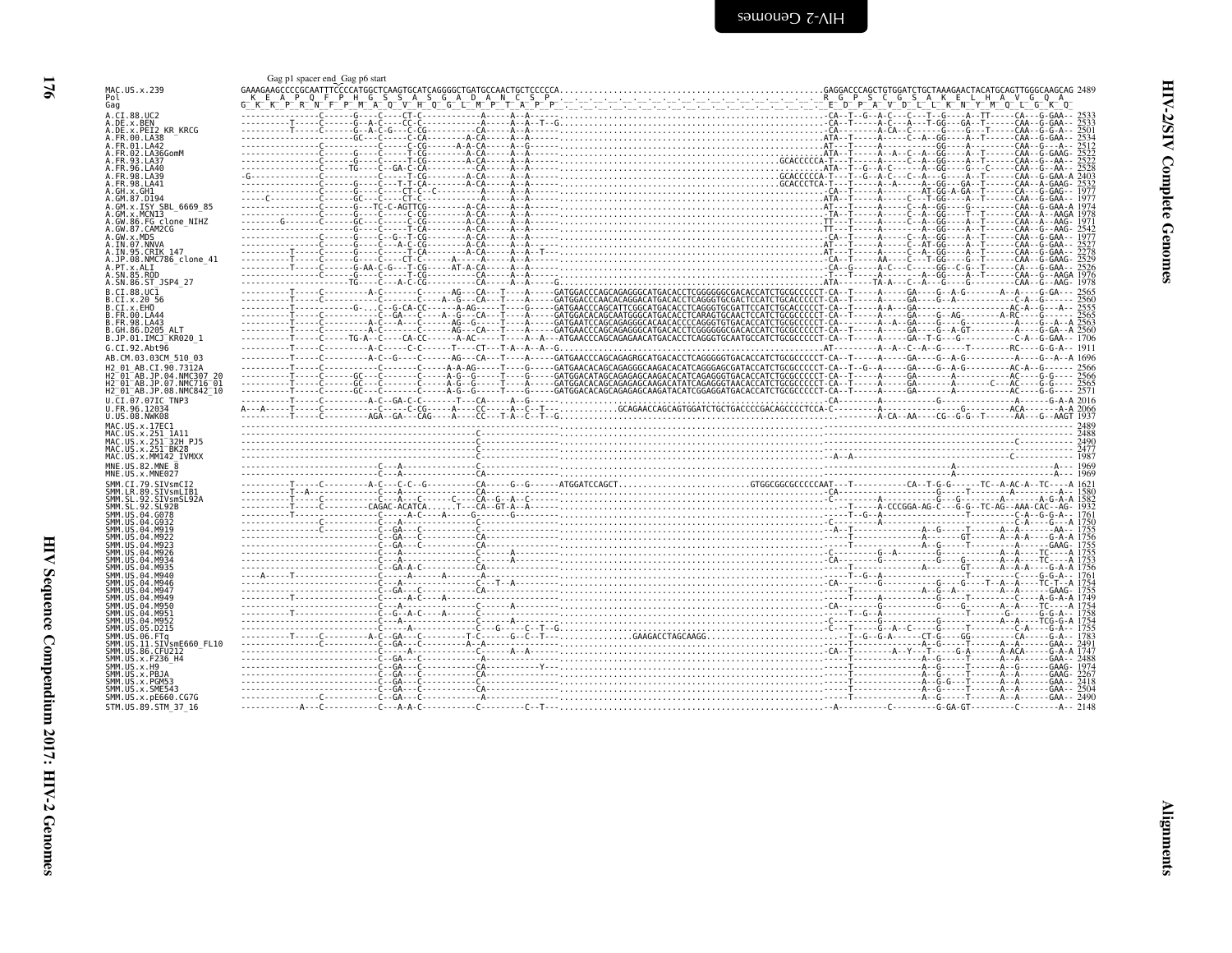<span id="page-22-0"></span>

|                                                           | Pol Protease start                                                                                                                                                                                                                   | Gag end<br>Gag po end |
|-----------------------------------------------------------|--------------------------------------------------------------------------------------------------------------------------------------------------------------------------------------------------------------------------------------|-----------------------|
| MAC.US.x.239<br>Pol                                       |                                                                                                                                                                                                                                      |                       |
| Gag                                                       |                                                                                                                                                                                                                                      |                       |
| A.CI.88.UC2<br>A.DE.x.BEN                                 |                                                                                                                                                                                                                                      |                       |
| A.DE.x.PEI2 KR KRCG<br>A.FR.00.LA38                       |                                                                                                                                                                                                                                      |                       |
| A.FR.01.LA42                                              |                                                                                                                                                                                                                                      |                       |
| A.FR.02.LA36GomM<br>A.FR.93.LA37                          |                                                                                                                                                                                                                                      |                       |
| A.FR.96.LA40<br>A.FR.98.LA39                              |                                                                                                                                                                                                                                      |                       |
| A.FR.98.LA41<br>A.GH.x.GH1                                |                                                                                                                                                                                                                                      |                       |
| A.GM.87.D194                                              |                                                                                                                                                                                                                                      |                       |
| A.GM.x.ISY SBL 6669 85<br>A.GM.x.MCNI3                    |                                                                                                                                                                                                                                      |                       |
| A.GW.86.FG clone_NIHZ<br>A.GW.87.CAM2CG                   |                                                                                                                                                                                                                                      |                       |
| A.GW.x.MDS                                                |                                                                                                                                                                                                                                      |                       |
| A.IN.07.NNVA                                              |                                                                                                                                                                                                                                      |                       |
| A.IN.95.CRIK 147<br>A.JP.08.NMC786_clone_41<br>A.PT.x.ALI |                                                                                                                                                                                                                                      |                       |
| A.SN.85.ROD                                               |                                                                                                                                                                                                                                      |                       |
| A.SN.86.ST JSP4 27<br>B.CT.88.UC1                         |                                                                                                                                                                                                                                      |                       |
| B.CI.x.20 56                                              |                                                                                                                                                                                                                                      |                       |
| B.CI.X.EHO<br>B. FR. 00. LA44                             |                                                                                                                                                                                                                                      |                       |
| B. FR. 98. LA43                                           |                                                                                                                                                                                                                                      |                       |
| B.GH.86.D205 ALT<br>B.JP.01.IMCJ KR020 1                  |                                                                                                                                                                                                                                      |                       |
| G.CI.92.Abt96                                             | $-4.46-6.101$                                                                                                                                                                                                                        |                       |
| AB.CM.03.03CM 510 03<br>H2 01 AB.CI.90.7312A              |                                                                                                                                                                                                                                      |                       |
| H2 01 AB. JP.04. NMC307 20                                |                                                                                                                                                                                                                                      |                       |
| H2-01-AB.JP.07.NMC716-01<br>H2 01 AB.JP.08.NMC842 10      |                                                                                                                                                                                                                                      |                       |
| U.CI.07.07IC TNP3                                         |                                                                                                                                                                                                                                      |                       |
| U.FR.96.12034<br>U.US.08.NWK08                            |                                                                                                                                                                                                                                      |                       |
| MAC.US.x.17EC1                                            | $\frac{260}{2604}$                                                                                                                                                                                                                   |                       |
| MAC.US.x.251 1A11<br>MAC.US.x.251 32H PJ5                 |                                                                                                                                                                                                                                      |                       |
| MAC.US.x.251 <sup>-</sup> BK28<br>MAC.US.x.MM142 IVMXX    |                                                                                                                                                                                                                                      |                       |
| MNE.US.82.MNE 8                                           |                                                                                                                                                                                                                                      |                       |
| MNE.US.x.MNE027<br>SMM.CI.79.SIVsmCI2                     |                                                                                                                                                                                                                                      |                       |
| SMM.LR.89.SIVsmLIB1                                       |                                                                                                                                                                                                                                      |                       |
| SMM.SL.92.<br>SIVsmSL92A<br>SMM.SL.92.                    |                                                                                                                                                                                                                                      |                       |
| SMM.US.04.G078<br>SMM.US.04.<br>G932                      |                                                                                                                                                                                                                                      |                       |
| SMM.US.04                                                 |                                                                                                                                                                                                                                      |                       |
| SMM.US.04<br>SMM.US.04                                    |                                                                                                                                                                                                                                      |                       |
| SMM.US.04.<br>SMM.US.04                                   |                                                                                                                                                                                                                                      |                       |
| SMM.US.04.<br>M935                                        |                                                                                                                                                                                                                                      |                       |
| SMM.US.04.M940<br>SMM.US.04.M946                          |                                                                                                                                                                                                                                      |                       |
| SMM.US.04.<br>M947<br>SMM.US.04.<br>M949                  |                                                                                                                                                                                                                                      |                       |
| SMM.US.04.M950                                            |                                                                                                                                                                                                                                      |                       |
| SMM.US.04.M951<br>SMM.US.04.M952                          |                                                                                                                                                                                                                                      |                       |
| SMM.US.05.D215<br>SMM.US.06.FTq                           |                                                                                                                                                                                                                                      |                       |
| SMM.US.11.SIVsmE660 FL10                                  |                                                                                                                                                                                                                                      |                       |
| SMM.US.86.CFU212<br>SMM. US. x. F236 H4                   | - 1831 - 1831 - 1832 - 1833 - 1834 - 1835 - 1836 - 1837 - 1838 - 1838 - 1839 - 1838 - 1839 - 1839 - 1839 - 183<br>1838 - 1838 - 1838 - 1838 - 1838 - 1838 - 1838 - 1838 - 1838 - 1838 - 1838 - 1838 - 1838 - 1838 - 1838 - 1838<br>1 |                       |
| SMM.US.x.H9<br>SMM.US.x.PBJA                              |                                                                                                                                                                                                                                      |                       |
| SMM.US.x.PGM53                                            |                                                                                                                                                                                                                                      |                       |
| SMM.US.x.SME543<br>SMM. US. x. pE660. CG7G                |                                                                                                                                                                                                                                      |                       |
| STM.US.89.STM 37 16                                       |                                                                                                                                                                                                                                      |                       |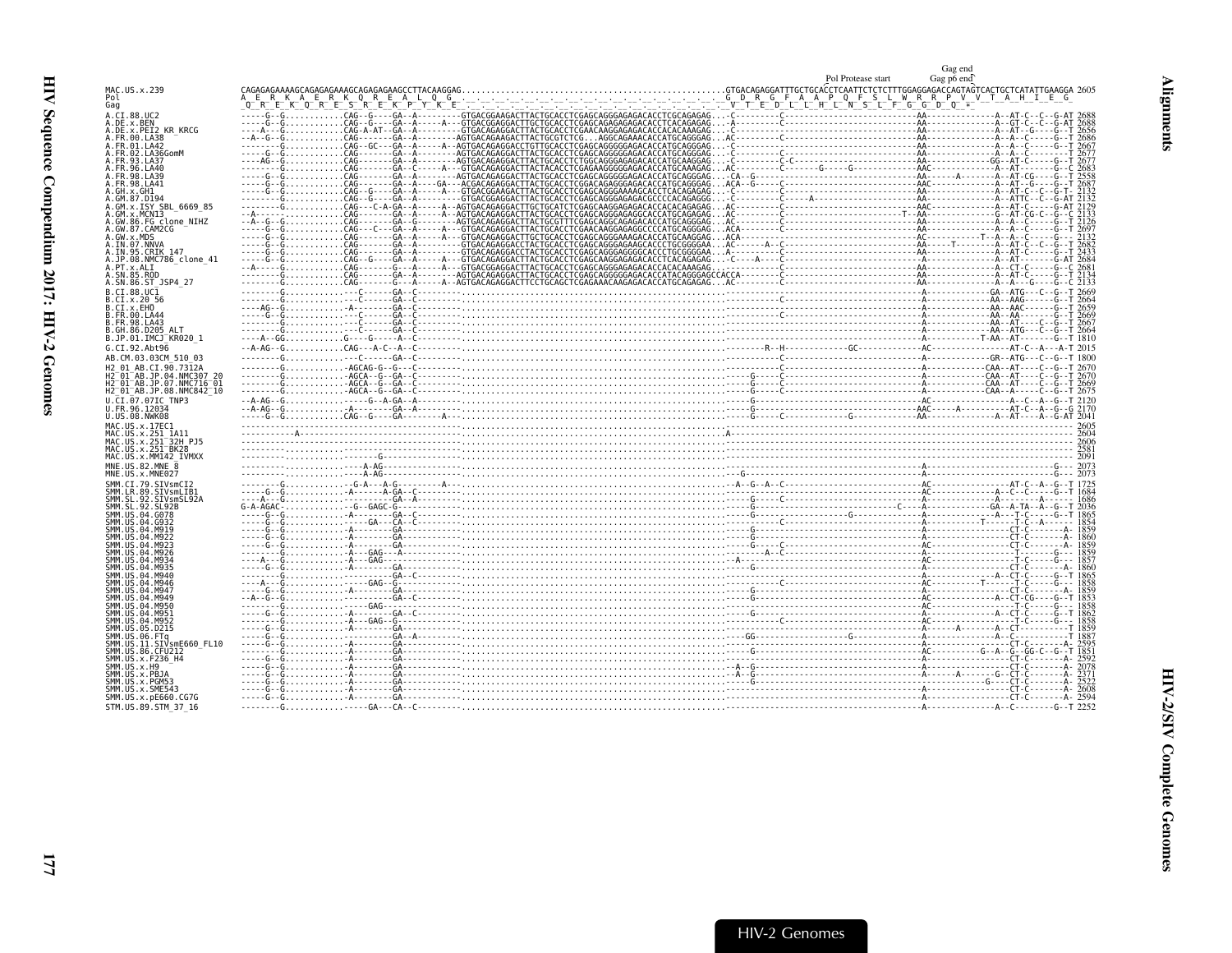| А<br>.GH1<br>7.D194<br>.ISY S.<br>.MCN13<br>6.FG c<br>7.CAM2<br>7.NNV4<br>5.CRIM<br>8.NMC7<br>8.NMC7<br>эĦ<br>A.GM<br>GM.87<br>GM.x.<br>GM.x.<br>GW.86<br>GW.87<br>GW.x.<br>IN.95<br>IN.98<br>А.<br>Ä.<br>.<br>А.<br>AAAAAA<br>AAAAA<br>IN<br>JP<br>JP.08.Nm<br>l<br>B<br>B<br>B.                                                                                                                                                                     |  |
|-------------------------------------------------------------------------------------------------------------------------------------------------------------------------------------------------------------------------------------------------------------------------------------------------------------------------------------------------------------------------------------------------------------------------------------------------------|--|
| Sn. 8b.<br>CI. 88. UC1<br>CI. x. 20 56<br>CI. x. EHO<br>CI. x. EHO<br>FR. 98. LA43<br>GH. 86. D205<br>JP. 01. IMCJ<br>CI. 92. Abts<br>(M. 03. 030)<br>CI. 92. Abts<br>B<br>B<br>B<br>B<br>B<br>G.<br>AB<br>2 01 AB.CI.<br>2 01 AB.CI.<br>2 01 AB.JP.<br>2 01 AB.JP.<br>2 01 AB.JP.<br>.CI.07.07IC.<br>.W.C.US.V.NK<br>H2<br>H2<br>H2<br>H2<br>U<br>U                                                                                                  |  |
| US<br>MAC<br>$_{\rm x}^{\rm x}$<br>$.176$<br>$.251$<br>$.251$<br>$.251$<br>$.100$<br>$.100$<br>$.2$<br>$.100$<br>ÚŠ<br>MA(<br>US<br>US<br>US<br>US<br>US<br>US<br>MAC<br>X<br>ź<br>MA(<br>x<br>MAC<br>X<br>MNE<br>MNE<br>CI<br>$8 \times 79$<br>$79$<br>$89$<br>$92$<br>$92$<br>$04$<br>$94$<br>$4$<br>$4$<br>SMM<br><b>SMM</b><br>$\ddot{\cdot}$<br><b>SMM</b><br>ŠMM<br>,<br><b>SMM</b><br>$\vdots$<br>.<br>SMM<br>¢<br>5MM<br>ē<br>ŠMM<br>SMM<br>ł |  |
| SMM<br>SMM<br>SMM<br>SMM<br>$\frac{1}{1}$<br><b>SMM</b><br>ŠММ<br><b>SMM</b><br>SMM<br>SMM<br>ł<br>$\frac{1}{1}$<br>SMM<br>smm<br>Smm<br>SMM<br>ŠMM<br><b>SMM</b><br>5MM<br>$\ddot{\cdot}$<br>SMM<br>SMM<br>SMM<br>ŠMM<br>SMM<br>.<br>.<br>ł<br>pE<br>ŠMM                                                                                                                                                                                             |  |

| MAC.US.x.239<br>Pol                                                     |  |  |  |  |                                                                                                                                                                                                                                                                                                                                                                                                                                                           |  |
|-------------------------------------------------------------------------|--|--|--|--|-----------------------------------------------------------------------------------------------------------------------------------------------------------------------------------------------------------------------------------------------------------------------------------------------------------------------------------------------------------------------------------------------------------------------------------------------------------|--|
| A.CI.88.UC2                                                             |  |  |  |  |                                                                                                                                                                                                                                                                                                                                                                                                                                                           |  |
| A.DE.x.BEN<br>A.DE.x.PEI2 KR KRCG                                       |  |  |  |  |                                                                                                                                                                                                                                                                                                                                                                                                                                                           |  |
| FR.00.LA38                                                              |  |  |  |  |                                                                                                                                                                                                                                                                                                                                                                                                                                                           |  |
| .FR.01.LA42<br>02.LA36GomM                                              |  |  |  |  |                                                                                                                                                                                                                                                                                                                                                                                                                                                           |  |
| .FR.93.LA37                                                             |  |  |  |  |                                                                                                                                                                                                                                                                                                                                                                                                                                                           |  |
| A.FR.98.LA39                                                            |  |  |  |  |                                                                                                                                                                                                                                                                                                                                                                                                                                                           |  |
| A FR 98 I A41                                                           |  |  |  |  |                                                                                                                                                                                                                                                                                                                                                                                                                                                           |  |
| A.GH.x.GH1<br>A.GM.87.D194                                              |  |  |  |  | $\frac{1}{1} \cdot \frac{1}{1} \cdot \frac{1}{1} \cdot \frac{1}{1} \cdot \frac{1}{1} \cdot \frac{1}{1} \cdot \frac{1}{1} \cdot \frac{1}{1} \cdot \frac{1}{1} \cdot \frac{1}{1} \cdot \frac{1}{1} \cdot \frac{1}{1} \cdot \frac{1}{1} \cdot \frac{1}{1} \cdot \frac{1}{1} \cdot \frac{1}{1} \cdot \frac{1}{1} \cdot \frac{1}{1} \cdot \frac{1}{1} \cdot \frac{1}{1} \cdot \frac{1}{1} \cdot \frac{1}{1} \cdot \frac{1}{1} \cdot \frac{1}{1} \cdot \frac{1$ |  |
| A.GM.x.ISY SBL 6669 85                                                  |  |  |  |  |                                                                                                                                                                                                                                                                                                                                                                                                                                                           |  |
| A.GM.x.MCNI3<br>A.GW.86.FG_clone NIHZ                                   |  |  |  |  |                                                                                                                                                                                                                                                                                                                                                                                                                                                           |  |
| A.GW.87.CAM2CG                                                          |  |  |  |  |                                                                                                                                                                                                                                                                                                                                                                                                                                                           |  |
| .GW.x.MDS<br>A.IN.O7.NNV                                                |  |  |  |  |                                                                                                                                                                                                                                                                                                                                                                                                                                                           |  |
| A.IN.95.CRIK 147                                                        |  |  |  |  |                                                                                                                                                                                                                                                                                                                                                                                                                                                           |  |
| A.JP.08.NMC786 clone 41<br>A.PT.x.ALI                                   |  |  |  |  |                                                                                                                                                                                                                                                                                                                                                                                                                                                           |  |
| A.SN.85.ROD<br>A.SN.86.ST JSP4 27                                       |  |  |  |  |                                                                                                                                                                                                                                                                                                                                                                                                                                                           |  |
| B.CI.88.UC1                                                             |  |  |  |  |                                                                                                                                                                                                                                                                                                                                                                                                                                                           |  |
| B.CI.x.20 56                                                            |  |  |  |  |                                                                                                                                                                                                                                                                                                                                                                                                                                                           |  |
| B.CI.x.EHO<br>B.FR.00.LA44                                              |  |  |  |  |                                                                                                                                                                                                                                                                                                                                                                                                                                                           |  |
| B. FR. 98. LA43                                                         |  |  |  |  |                                                                                                                                                                                                                                                                                                                                                                                                                                                           |  |
| B.GH.86.D205 ALT<br>B.JP.01.IMCJ <sup>-</sup> KR020 1                   |  |  |  |  |                                                                                                                                                                                                                                                                                                                                                                                                                                                           |  |
| G.CI.92.Abt96                                                           |  |  |  |  |                                                                                                                                                                                                                                                                                                                                                                                                                                                           |  |
| AB.CM.03.03CM 510 03                                                    |  |  |  |  |                                                                                                                                                                                                                                                                                                                                                                                                                                                           |  |
| H2 01 AB.CI.90.7312A<br>H2 <sup>-</sup> 01 <sup>-</sup> AB.JP.04.NMC307 |  |  |  |  |                                                                                                                                                                                                                                                                                                                                                                                                                                                           |  |
| H2 <sup>-</sup> 01 <sup>-</sup> AB.JP.07.NMC716 <sup>-</sup> 01         |  |  |  |  |                                                                                                                                                                                                                                                                                                                                                                                                                                                           |  |
| H2 01 AB.JP.08.NMC842 10<br>U.CI.07.07IC TNP3                           |  |  |  |  |                                                                                                                                                                                                                                                                                                                                                                                                                                                           |  |
|                                                                         |  |  |  |  |                                                                                                                                                                                                                                                                                                                                                                                                                                                           |  |
|                                                                         |  |  |  |  |                                                                                                                                                                                                                                                                                                                                                                                                                                                           |  |
| U.FR.96.12034<br>U.US.08.NWK08                                          |  |  |  |  |                                                                                                                                                                                                                                                                                                                                                                                                                                                           |  |
| MAC.US.x.17EC1                                                          |  |  |  |  |                                                                                                                                                                                                                                                                                                                                                                                                                                                           |  |
| MAC.US.x.251 1A11<br>MAC.US.x.251 32H PJ5                               |  |  |  |  |                                                                                                                                                                                                                                                                                                                                                                                                                                                           |  |
| MAC.US.x.251 <sup>-</sup> BK28                                          |  |  |  |  |                                                                                                                                                                                                                                                                                                                                                                                                                                                           |  |
| MAC.US.x.MM142 IVMXX<br>MNE.US.82.MNE 8                                 |  |  |  |  |                                                                                                                                                                                                                                                                                                                                                                                                                                                           |  |
| MNE.US.x.MNE027                                                         |  |  |  |  |                                                                                                                                                                                                                                                                                                                                                                                                                                                           |  |
| SMM.CI.79.SIVsmCI2                                                      |  |  |  |  |                                                                                                                                                                                                                                                                                                                                                                                                                                                           |  |
| SMM.LR.89.SIVsmLIB1<br>SMM.SL.92.SIVsmSL92A                             |  |  |  |  |                                                                                                                                                                                                                                                                                                                                                                                                                                                           |  |
| SMM.SL.92.SL92B<br>SMM.US.04.G078                                       |  |  |  |  |                                                                                                                                                                                                                                                                                                                                                                                                                                                           |  |
| SMM.US.04.G932                                                          |  |  |  |  |                                                                                                                                                                                                                                                                                                                                                                                                                                                           |  |
| SMM.US.04.M919<br>SMM IIS 04 M921                                       |  |  |  |  |                                                                                                                                                                                                                                                                                                                                                                                                                                                           |  |
|                                                                         |  |  |  |  |                                                                                                                                                                                                                                                                                                                                                                                                                                                           |  |
|                                                                         |  |  |  |  |                                                                                                                                                                                                                                                                                                                                                                                                                                                           |  |
| SMM.US                                                                  |  |  |  |  |                                                                                                                                                                                                                                                                                                                                                                                                                                                           |  |
| SMM.US.<br>SMM.US.04.M946                                               |  |  |  |  |                                                                                                                                                                                                                                                                                                                                                                                                                                                           |  |
| SMM.US.04.M947<br>.04 M949                                              |  |  |  |  |                                                                                                                                                                                                                                                                                                                                                                                                                                                           |  |
| SMM.US                                                                  |  |  |  |  |                                                                                                                                                                                                                                                                                                                                                                                                                                                           |  |
| SMM IIS<br>SMM IIS                                                      |  |  |  |  |                                                                                                                                                                                                                                                                                                                                                                                                                                                           |  |
|                                                                         |  |  |  |  |                                                                                                                                                                                                                                                                                                                                                                                                                                                           |  |
| .11.SIVsmE660 FL10                                                      |  |  |  |  |                                                                                                                                                                                                                                                                                                                                                                                                                                                           |  |
| SMM.US.86.CFU212                                                        |  |  |  |  |                                                                                                                                                                                                                                                                                                                                                                                                                                                           |  |
| SMM.US.x.F236 H4<br>SMM IIS x H9                                        |  |  |  |  |                                                                                                                                                                                                                                                                                                                                                                                                                                                           |  |
| SMM.US.x.PBJA                                                           |  |  |  |  |                                                                                                                                                                                                                                                                                                                                                                                                                                                           |  |
| SMM.US.x.PGM53<br>SMM.US.x.SME543                                       |  |  |  |  |                                                                                                                                                                                                                                                                                                                                                                                                                                                           |  |
| SMM.US.x.pE660.CG7G<br>STM.US.89.STM 37 16                              |  |  |  |  |                                                                                                                                                                                                                                                                                                                                                                                                                                                           |  |

**HIV-2/SIV Complete Genomes** 

**178**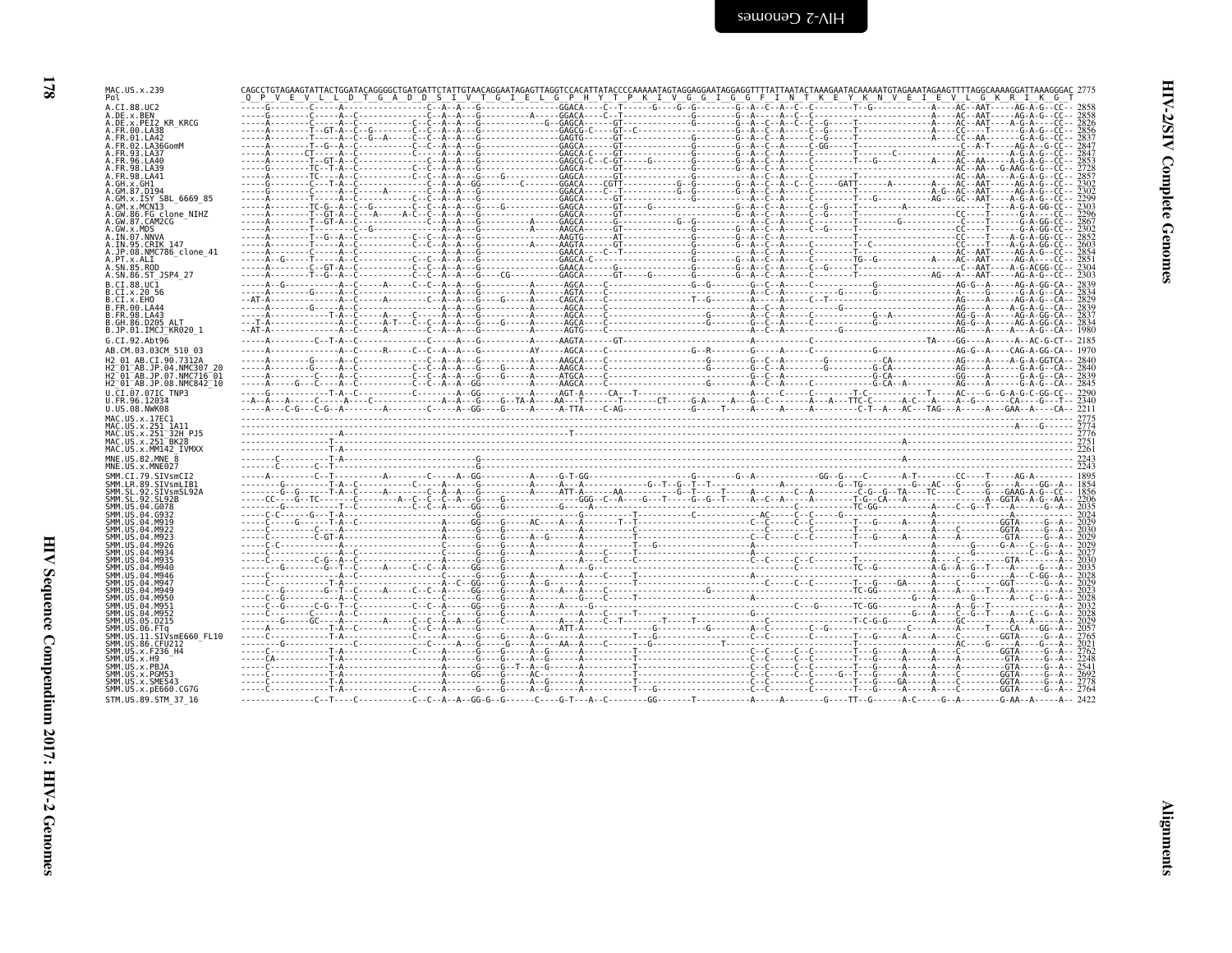<span id="page-24-0"></span>

| MAC.US.x.239                                                                                                                       |  | Pol Protease end Pol p66 and p51 RT start |                                                                                                                                                                                                                             |  |
|------------------------------------------------------------------------------------------------------------------------------------|--|-------------------------------------------|-----------------------------------------------------------------------------------------------------------------------------------------------------------------------------------------------------------------------------|--|
|                                                                                                                                    |  |                                           |                                                                                                                                                                                                                             |  |
| A.CI.88.UC2<br>A.DE.x.BEN                                                                                                          |  |                                           |                                                                                                                                                                                                                             |  |
| A.DE.x.PEI2 KR KRCG                                                                                                                |  |                                           |                                                                                                                                                                                                                             |  |
| .FR.01.LA42                                                                                                                        |  |                                           |                                                                                                                                                                                                                             |  |
| .FR.02.LA36GomM<br>FR.93.LA37                                                                                                      |  |                                           |                                                                                                                                                                                                                             |  |
| FR 96 1 440                                                                                                                        |  |                                           |                                                                                                                                                                                                                             |  |
| 98.LA39<br>FR 98 1 441                                                                                                             |  |                                           |                                                                                                                                                                                                                             |  |
|                                                                                                                                    |  |                                           |                                                                                                                                                                                                                             |  |
|                                                                                                                                    |  |                                           |                                                                                                                                                                                                                             |  |
|                                                                                                                                    |  |                                           |                                                                                                                                                                                                                             |  |
| GW.86.FG clone NIHZ<br>GW.87.CAM2CG                                                                                                |  |                                           |                                                                                                                                                                                                                             |  |
| .GW.x.MDS                                                                                                                          |  |                                           |                                                                                                                                                                                                                             |  |
| .IN.07.NNVA<br>.IN.95.CRIK 147                                                                                                     |  |                                           |                                                                                                                                                                                                                             |  |
| .JP.08.NMC786 clone 41                                                                                                             |  |                                           |                                                                                                                                                                                                                             |  |
|                                                                                                                                    |  |                                           |                                                                                                                                                                                                                             |  |
| A.SN.86.ST JSP4 27                                                                                                                 |  |                                           |                                                                                                                                                                                                                             |  |
| B.CI.X.20 56                                                                                                                       |  |                                           |                                                                                                                                                                                                                             |  |
| B.CI.x.EHO                                                                                                                         |  |                                           |                                                                                                                                                                                                                             |  |
| B.FR.00.LA44<br>B.FR.98.LA43                                                                                                       |  |                                           |                                                                                                                                                                                                                             |  |
| .GH.86.D205 ALT                                                                                                                    |  |                                           |                                                                                                                                                                                                                             |  |
| B.JP.01.IMCJ <sup>-</sup> KR020 1<br>G.CI.92.Abt96                                                                                 |  |                                           |                                                                                                                                                                                                                             |  |
| AB.CM.03.03CM 510 03                                                                                                               |  |                                           |                                                                                                                                                                                                                             |  |
| H2 01 AB.CI.90.7312A                                                                                                               |  |                                           |                                                                                                                                                                                                                             |  |
|                                                                                                                                    |  |                                           |                                                                                                                                                                                                                             |  |
| H2 <sup>-</sup> 01 <sup>-</sup> AB.JP.07.NMC716 <sup>-</sup> 01<br>H2 <sup>-</sup> 01 <sup>-</sup> AB.JP.08.NMC842 <sup>-</sup> 10 |  |                                           |                                                                                                                                                                                                                             |  |
| U.CI.07.07IC TNP3                                                                                                                  |  |                                           |                                                                                                                                                                                                                             |  |
| U.FR.96.12034<br>U.US.08.NWK08                                                                                                     |  |                                           |                                                                                                                                                                                                                             |  |
| MAC.US.x.17EC1                                                                                                                     |  |                                           |                                                                                                                                                                                                                             |  |
| MAC.US.x.251 1A11<br>MAC.US.x.251 <sup>-</sup> 32H PJ5                                                                             |  |                                           | $2413$ and $2413$ and $2413$ and $2413$ and $2413$ and $2413$ and $2413$ and $2413$ and $2413$ and $2413$ and $2413$ and $2413$ and $2413$ and $2413$ and $2413$ and $2413$ and $2413$ and $2413$ and $2413$ and $2413$ and |  |
| MAC.US.x.251 <sup>-</sup> BK28                                                                                                     |  |                                           |                                                                                                                                                                                                                             |  |
| MAC.US.x.MM142 IVMXX<br>MNE.US.82.MNE                                                                                              |  |                                           |                                                                                                                                                                                                                             |  |
| MNE.US.x.MNE027                                                                                                                    |  |                                           |                                                                                                                                                                                                                             |  |
|                                                                                                                                    |  |                                           |                                                                                                                                                                                                                             |  |
|                                                                                                                                    |  |                                           |                                                                                                                                                                                                                             |  |
|                                                                                                                                    |  |                                           |                                                                                                                                                                                                                             |  |
|                                                                                                                                    |  |                                           |                                                                                                                                                                                                                             |  |
|                                                                                                                                    |  |                                           |                                                                                                                                                                                                                             |  |
|                                                                                                                                    |  |                                           |                                                                                                                                                                                                                             |  |
|                                                                                                                                    |  |                                           |                                                                                                                                                                                                                             |  |
|                                                                                                                                    |  |                                           |                                                                                                                                                                                                                             |  |
|                                                                                                                                    |  |                                           |                                                                                                                                                                                                                             |  |
|                                                                                                                                    |  |                                           |                                                                                                                                                                                                                             |  |
|                                                                                                                                    |  |                                           |                                                                                                                                                                                                                             |  |
|                                                                                                                                    |  |                                           |                                                                                                                                                                                                                             |  |
|                                                                                                                                    |  |                                           |                                                                                                                                                                                                                             |  |
|                                                                                                                                    |  |                                           |                                                                                                                                                                                                                             |  |
| 86.CFU212                                                                                                                          |  |                                           |                                                                                                                                                                                                                             |  |
|                                                                                                                                    |  |                                           |                                                                                                                                                                                                                             |  |
|                                                                                                                                    |  |                                           |                                                                                                                                                                                                                             |  |
|                                                                                                                                    |  |                                           |                                                                                                                                                                                                                             |  |
| SMM.US.x.pE660.CG7G                                                                                                                |  |                                           |                                                                                                                                                                                                                             |  |
| STM.US.89.STM 37 16                                                                                                                |  |                                           |                                                                                                                                                                                                                             |  |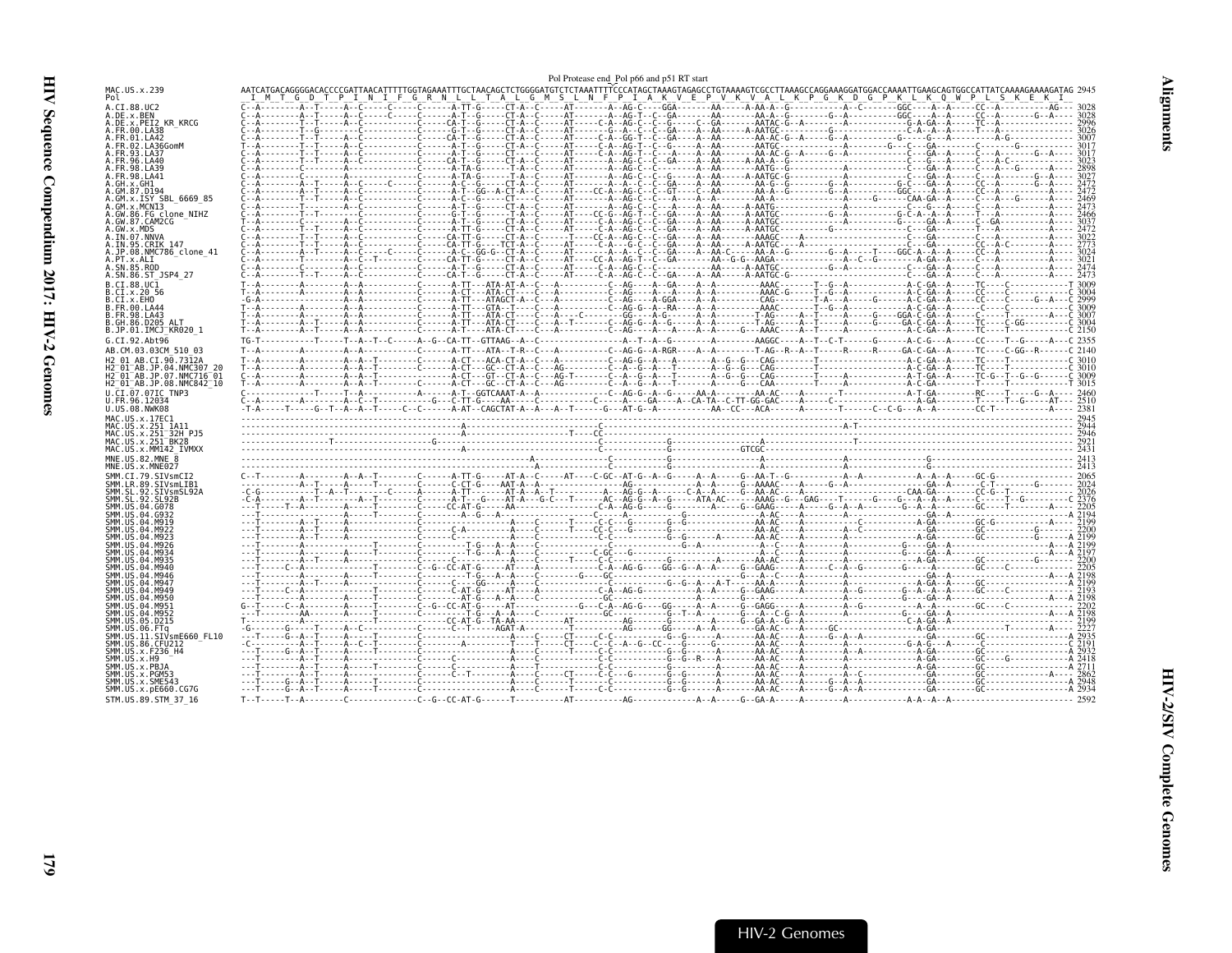| S<br>ı<br>!<br>? |  |
|------------------|--|
| ì<br>i           |  |
| ì<br>i<br>!      |  |

|                                                                                                                                                                                                                                                                                                                                                                               |  |  | TTGCATTAAGAGAAATCTGT.GAAAAGATGGAAAAGGATGGTCAGTTGGAGGAAGCTCCCCCGACCAATCCATACAACACCCCCCACATTTGCTATAAAGAAAAAGGATAAGAACAAATGGAGAATGCTGATAGATTTTAGGGAACTAAATAGGGTCACTCAGGACTTTAC 3114 |  |  |  |
|-------------------------------------------------------------------------------------------------------------------------------------------------------------------------------------------------------------------------------------------------------------------------------------------------------------------------------------------------------------------------------|--|--|----------------------------------------------------------------------------------------------------------------------------------------------------------------------------------|--|--|--|
| A.CI.88.UC2<br>A.DE.x.BEN                                                                                                                                                                                                                                                                                                                                                     |  |  |                                                                                                                                                                                  |  |  |  |
| A.DE.x.PEI2 KR KRCG                                                                                                                                                                                                                                                                                                                                                           |  |  |                                                                                                                                                                                  |  |  |  |
| A.FR.00.LA38                                                                                                                                                                                                                                                                                                                                                                  |  |  |                                                                                                                                                                                  |  |  |  |
| A.FR.01.LA42                                                                                                                                                                                                                                                                                                                                                                  |  |  |                                                                                                                                                                                  |  |  |  |
| A.FR.02.LA36GomM<br>A. FR. 93. LA37                                                                                                                                                                                                                                                                                                                                           |  |  |                                                                                                                                                                                  |  |  |  |
| A.FR.96.LA40                                                                                                                                                                                                                                                                                                                                                                  |  |  |                                                                                                                                                                                  |  |  |  |
| A.FR.98.LA39                                                                                                                                                                                                                                                                                                                                                                  |  |  |                                                                                                                                                                                  |  |  |  |
| A.FR.98.LA41                                                                                                                                                                                                                                                                                                                                                                  |  |  |                                                                                                                                                                                  |  |  |  |
| A.GH.x.GH1<br>A.GM.87.D194                                                                                                                                                                                                                                                                                                                                                    |  |  |                                                                                                                                                                                  |  |  |  |
| A.GM.x.ISY SBL 6669 85                                                                                                                                                                                                                                                                                                                                                        |  |  |                                                                                                                                                                                  |  |  |  |
| A.GM.x.MCN13                                                                                                                                                                                                                                                                                                                                                                  |  |  |                                                                                                                                                                                  |  |  |  |
| A.GW.86.FG clone NIHZ                                                                                                                                                                                                                                                                                                                                                         |  |  |                                                                                                                                                                                  |  |  |  |
| A.GW.87.CAM2CG                                                                                                                                                                                                                                                                                                                                                                |  |  |                                                                                                                                                                                  |  |  |  |
| A.GW.x.MDS<br>A.IN.07.NNVA                                                                                                                                                                                                                                                                                                                                                    |  |  |                                                                                                                                                                                  |  |  |  |
| A.IN.95.CRIK 147                                                                                                                                                                                                                                                                                                                                                              |  |  |                                                                                                                                                                                  |  |  |  |
| A.JP.08.NMC786 clone 41                                                                                                                                                                                                                                                                                                                                                       |  |  |                                                                                                                                                                                  |  |  |  |
| A.PT.x.ALI                                                                                                                                                                                                                                                                                                                                                                    |  |  |                                                                                                                                                                                  |  |  |  |
| A.SN.85.ROD                                                                                                                                                                                                                                                                                                                                                                   |  |  |                                                                                                                                                                                  |  |  |  |
| A.SN.86.ST JSP4 27                                                                                                                                                                                                                                                                                                                                                            |  |  |                                                                                                                                                                                  |  |  |  |
| B.CI.88.UC1                                                                                                                                                                                                                                                                                                                                                                   |  |  |                                                                                                                                                                                  |  |  |  |
| B.CI.X.20 56<br>B.CI.X.EHO                                                                                                                                                                                                                                                                                                                                                    |  |  |                                                                                                                                                                                  |  |  |  |
| B. FR. 00. LA44                                                                                                                                                                                                                                                                                                                                                               |  |  |                                                                                                                                                                                  |  |  |  |
| B. FR. 98. LA43                                                                                                                                                                                                                                                                                                                                                               |  |  |                                                                                                                                                                                  |  |  |  |
| B.GH.86.D205 ALT                                                                                                                                                                                                                                                                                                                                                              |  |  |                                                                                                                                                                                  |  |  |  |
| B.JP.01.IMCJ <sup>-</sup> KR020 1                                                                                                                                                                                                                                                                                                                                             |  |  |                                                                                                                                                                                  |  |  |  |
| G.CI.92.Abt96                                                                                                                                                                                                                                                                                                                                                                 |  |  |                                                                                                                                                                                  |  |  |  |
| AB.CM.03.03CM 510 03                                                                                                                                                                                                                                                                                                                                                          |  |  |                                                                                                                                                                                  |  |  |  |
| H2 01 AB.CI.90.7312A                                                                                                                                                                                                                                                                                                                                                          |  |  |                                                                                                                                                                                  |  |  |  |
| H2 01 AB.JP.04.NMC307 20                                                                                                                                                                                                                                                                                                                                                      |  |  |                                                                                                                                                                                  |  |  |  |
| H2-01-AB.JP.07.NMC716-01                                                                                                                                                                                                                                                                                                                                                      |  |  |                                                                                                                                                                                  |  |  |  |
| H2 <sup>-01-AB.JP.08.NMC842<sup>-10</sup></sup>                                                                                                                                                                                                                                                                                                                               |  |  |                                                                                                                                                                                  |  |  |  |
| U.CI.07.07IC TNP3                                                                                                                                                                                                                                                                                                                                                             |  |  |                                                                                                                                                                                  |  |  |  |
| U.FR.96.12034<br>U.US.08.NWK08                                                                                                                                                                                                                                                                                                                                                |  |  |                                                                                                                                                                                  |  |  |  |
| MAC.US.x.17EC1                                                                                                                                                                                                                                                                                                                                                                |  |  |                                                                                                                                                                                  |  |  |  |
| MAC.US.x.251 1A11                                                                                                                                                                                                                                                                                                                                                             |  |  |                                                                                                                                                                                  |  |  |  |
| MAC.US.x.251 <sup>-32H</sup> PJ5                                                                                                                                                                                                                                                                                                                                              |  |  |                                                                                                                                                                                  |  |  |  |
| MAC.US.x.251 <sup>-</sup> BK28                                                                                                                                                                                                                                                                                                                                                |  |  |                                                                                                                                                                                  |  |  |  |
|                                                                                                                                                                                                                                                                                                                                                                               |  |  |                                                                                                                                                                                  |  |  |  |
|                                                                                                                                                                                                                                                                                                                                                                               |  |  |                                                                                                                                                                                  |  |  |  |
| MAC.US.x.MM142 IVMXX<br>MNE.US.82.MNE 8                                                                                                                                                                                                                                                                                                                                       |  |  |                                                                                                                                                                                  |  |  |  |
|                                                                                                                                                                                                                                                                                                                                                                               |  |  |                                                                                                                                                                                  |  |  |  |
|                                                                                                                                                                                                                                                                                                                                                                               |  |  |                                                                                                                                                                                  |  |  |  |
|                                                                                                                                                                                                                                                                                                                                                                               |  |  |                                                                                                                                                                                  |  |  |  |
|                                                                                                                                                                                                                                                                                                                                                                               |  |  |                                                                                                                                                                                  |  |  |  |
|                                                                                                                                                                                                                                                                                                                                                                               |  |  |                                                                                                                                                                                  |  |  |  |
|                                                                                                                                                                                                                                                                                                                                                                               |  |  |                                                                                                                                                                                  |  |  |  |
|                                                                                                                                                                                                                                                                                                                                                                               |  |  |                                                                                                                                                                                  |  |  |  |
|                                                                                                                                                                                                                                                                                                                                                                               |  |  |                                                                                                                                                                                  |  |  |  |
|                                                                                                                                                                                                                                                                                                                                                                               |  |  |                                                                                                                                                                                  |  |  |  |
|                                                                                                                                                                                                                                                                                                                                                                               |  |  |                                                                                                                                                                                  |  |  |  |
|                                                                                                                                                                                                                                                                                                                                                                               |  |  |                                                                                                                                                                                  |  |  |  |
|                                                                                                                                                                                                                                                                                                                                                                               |  |  |                                                                                                                                                                                  |  |  |  |
|                                                                                                                                                                                                                                                                                                                                                                               |  |  |                                                                                                                                                                                  |  |  |  |
|                                                                                                                                                                                                                                                                                                                                                                               |  |  |                                                                                                                                                                                  |  |  |  |
|                                                                                                                                                                                                                                                                                                                                                                               |  |  |                                                                                                                                                                                  |  |  |  |
| MNE.US.x.MNE027<br>SMM.CI.79.SIVsmCI2<br>SMM.LR.89.SIVsmLIB1<br>SMM. SL. 92. SIVsmSL92A<br>SMM. SL. 92. SL92B<br>SMM.US.04.G078<br>SMM.US.04.G932<br>SMM.US.04.M919<br>SMM.US.04.M922<br>SMM.US.04.M923<br>SMM.US.04.M926<br>SMM.US.04.M934<br>SMM. US. 04. M935<br>SMM.US.04.M940<br>SMM. US.04.M946<br>SMM.US.04.M947<br>SMM.US.04.M949<br>SMM.US.04.M950<br>SMM.US.04.M951 |  |  |                                                                                                                                                                                  |  |  |  |
|                                                                                                                                                                                                                                                                                                                                                                               |  |  |                                                                                                                                                                                  |  |  |  |
|                                                                                                                                                                                                                                                                                                                                                                               |  |  |                                                                                                                                                                                  |  |  |  |
|                                                                                                                                                                                                                                                                                                                                                                               |  |  |                                                                                                                                                                                  |  |  |  |
| SMM.US.04.M952<br>SMM.US.05.D215<br>SMM.US.06.FTq<br>SMM.US.11.SIVsmE660 FL10                                                                                                                                                                                                                                                                                                 |  |  |                                                                                                                                                                                  |  |  |  |
|                                                                                                                                                                                                                                                                                                                                                                               |  |  |                                                                                                                                                                                  |  |  |  |
|                                                                                                                                                                                                                                                                                                                                                                               |  |  |                                                                                                                                                                                  |  |  |  |
| SMM.US.86.CFU212<br>SMM.US.x.F236 H4<br>SMM.US.x.H9<br>SMM.US.x.PBJA                                                                                                                                                                                                                                                                                                          |  |  |                                                                                                                                                                                  |  |  |  |
|                                                                                                                                                                                                                                                                                                                                                                               |  |  |                                                                                                                                                                                  |  |  |  |
| SMM.US.x.PGM53<br>SMM.US.x.SME543<br>SMM. US. x. pE660. CG7G                                                                                                                                                                                                                                                                                                                  |  |  |                                                                                                                                                                                  |  |  |  |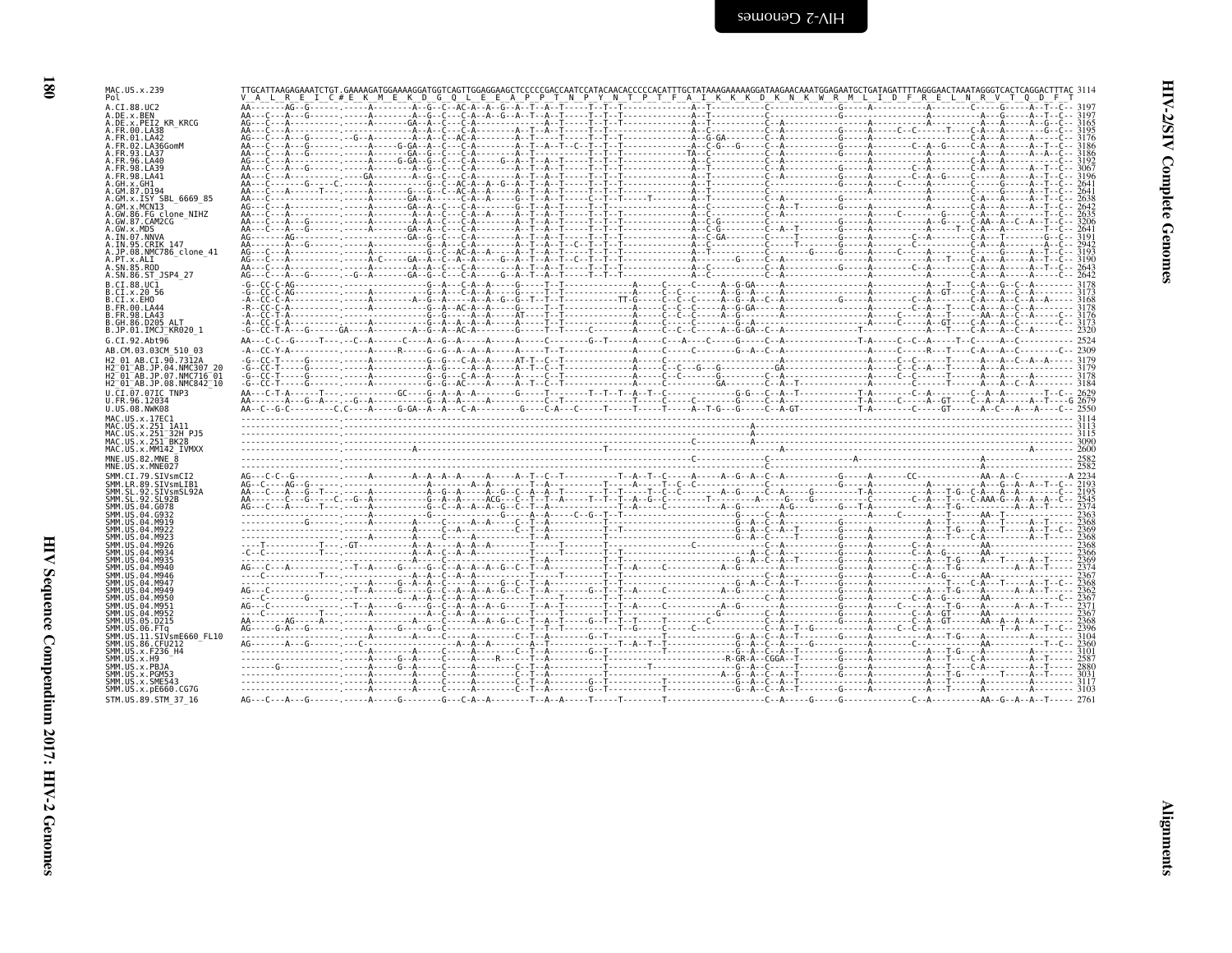| MAC.US.x.239<br>Pol                                                                                     |  |  |  |  |  |
|---------------------------------------------------------------------------------------------------------|--|--|--|--|--|
| A.CI.88.UC2                                                                                             |  |  |  |  |  |
| A.DE.x.BEN<br>A.DE.x.PEI2 KR KRCG                                                                       |  |  |  |  |  |
| A.FR.00.LA38<br>A.FR.01.LA42                                                                            |  |  |  |  |  |
| A.FR.02.LA36GomM                                                                                        |  |  |  |  |  |
| FR.93.LA37<br>A.FR.96.LA40                                                                              |  |  |  |  |  |
| A.FR.98.LA39                                                                                            |  |  |  |  |  |
|                                                                                                         |  |  |  |  |  |
| GM.x.ISY SBL 6669 85                                                                                    |  |  |  |  |  |
| A.GM.x.MCNI3<br>A.GW.86.FG clone NIHZ                                                                   |  |  |  |  |  |
| A.GW.87.CAM2CG                                                                                          |  |  |  |  |  |
| A.GW.x.MDS<br>A.IN.07.NNVA                                                                              |  |  |  |  |  |
| A.IN.95.CRIK 147                                                                                        |  |  |  |  |  |
| A.JP.08.NMC786 clone 41<br>PT.x.ALI                                                                     |  |  |  |  |  |
| A.SN.85.ROD<br>A.SN.86.ST JSP4 27                                                                       |  |  |  |  |  |
| B.CI.88.UC1                                                                                             |  |  |  |  |  |
| R.CT x 20 56<br>B.CT.x.EHO                                                                              |  |  |  |  |  |
| B.FR.00.LA44<br>B. FR. 98. LA43                                                                         |  |  |  |  |  |
| B.GH.86.D205 ALT                                                                                        |  |  |  |  |  |
| B.JP.01.IMCJ KR020 1<br>G.CI.92.Abt96                                                                   |  |  |  |  |  |
| AB.CM.03.03CM 510 03                                                                                    |  |  |  |  |  |
| H2 01 AB.CI.90.7312A                                                                                    |  |  |  |  |  |
| H2 <sup>-01-AB.JP.04.NMC307 20</sup><br>H2 <sup>-</sup> 01 <sup>-</sup> AB.JP.07.NMC716 <sup>-</sup> 01 |  |  |  |  |  |
| H2 01 AB.JP.08.NMC842 10                                                                                |  |  |  |  |  |
| U.CI.07.07IC TNP3                                                                                       |  |  |  |  |  |
| U.FR.96.12034                                                                                           |  |  |  |  |  |
| U.US.08.NWK08                                                                                           |  |  |  |  |  |
| MAC.US.x.17EC1<br>MAC.US.x.251 1A11                                                                     |  |  |  |  |  |
| MAC.US.x.251 <sup>-</sup> 32H PJ5                                                                       |  |  |  |  |  |
| MAC.US.x.251 <sup>-</sup> BK28<br>MAC.US.x.MM142 IVMXX                                                  |  |  |  |  |  |
| MNE.US.82.MNE 8                                                                                         |  |  |  |  |  |
| MNE.US.x.MNE027<br>SMM.CI.79.SIVsmCI2                                                                   |  |  |  |  |  |
| SMM.LR.89.SIVsmLIB1                                                                                     |  |  |  |  |  |
| SMM.SL.92.SIVsmSL92A<br>SMM.SL.92.SL92B                                                                 |  |  |  |  |  |
| SMM.US.04.G078<br>SMM US 04 G932                                                                        |  |  |  |  |  |
|                                                                                                         |  |  |  |  |  |
|                                                                                                         |  |  |  |  |  |
|                                                                                                         |  |  |  |  |  |
|                                                                                                         |  |  |  |  |  |
| SMM.US.04.M946                                                                                          |  |  |  |  |  |
| SMM.US.04.M947<br>SMM.US                                                                                |  |  |  |  |  |
|                                                                                                         |  |  |  |  |  |
| SMM LIS                                                                                                 |  |  |  |  |  |
| SMM.US.05.D215                                                                                          |  |  |  |  |  |
| .SIVsmE660 FL10<br>SMM.US.86.CFU212                                                                     |  |  |  |  |  |
| SMM.US.x.F236 H4                                                                                        |  |  |  |  |  |
| SMM.US.x.H9<br>SMM.US.x.PBJA                                                                            |  |  |  |  |  |
| SMM.US.x.PGM53<br>SMM.US.x.SME543                                                                       |  |  |  |  |  |
| SMM.US.x.pE660.CG7G<br>STM.US.89.STM 37 16                                                              |  |  |  |  |  |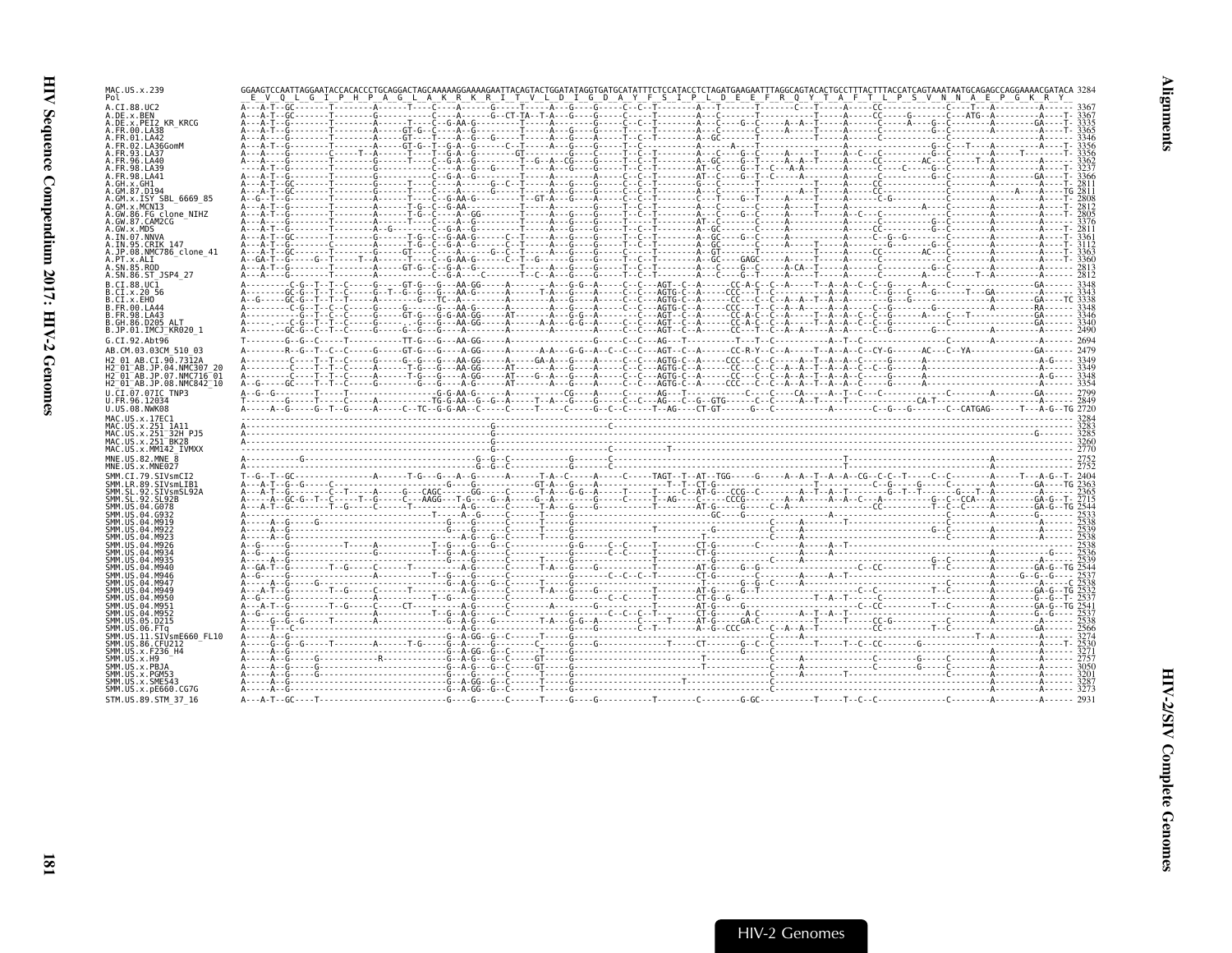| ì<br>ミてい                   |  |
|----------------------------|--|
| ļ<br>Ĭ                     |  |
| ٦<br>-<br>-<br>-<br>-<br>ļ |  |

ᄇ

| MAC.US.x.239<br>Pol                                                                         |  |  |  |  |
|---------------------------------------------------------------------------------------------|--|--|--|--|
| A.CI.88.UC2<br>A.DE.x.BEN                                                                   |  |  |  |  |
| A.DE.x.PEI2 KR KRCG<br>A.FR.00.LA38                                                         |  |  |  |  |
| A.FR.01.LA42<br>A.FR.02.LA36GomM                                                            |  |  |  |  |
| A.FR.93.LA37<br>A.FR.96.LA40                                                                |  |  |  |  |
| A.FR.98.LA39<br>A.FR.98.LA41                                                                |  |  |  |  |
| A.GH.x.GH1<br>A.GM.87.D194                                                                  |  |  |  |  |
| A.GM.x.ISY SBL 6669 85<br>A.GM.x.MCNI3                                                      |  |  |  |  |
| A.GW.86.FG clone NIHZ<br>A.GW.87.CAM2CG                                                     |  |  |  |  |
| A.GW.x.MDS<br>A. IN. 07. NNVA                                                               |  |  |  |  |
| A.IN.95.CRIK 147<br>A.JP.08.NMC786 clone 41                                                 |  |  |  |  |
| A.PT.x.ALI<br>A.SN.85.ROD                                                                   |  |  |  |  |
| A.SN.86.ST JSP4 27<br>B.CI.88.UC1                                                           |  |  |  |  |
| B.CI.x.20 56<br>B.CI.x.EHO                                                                  |  |  |  |  |
| B.FR.00.LA44<br>B.FR.98.LA43                                                                |  |  |  |  |
| B.GH.86.D205 ALT<br>B.JP.01.IMCJ KR020 1                                                    |  |  |  |  |
| G.CI.92.Abt96                                                                               |  |  |  |  |
| AB.CM.03.03CM 510 03<br>H2 01 AB.CI.90.7312A                                                |  |  |  |  |
| H2 01 AB. JP. 04. NMC307<br>H2 <sup>-</sup> 01 <sup>-</sup> AB.JP.07.NMC716 <sup>-</sup> 01 |  |  |  |  |
| H2 01 AB.JP.08.NMC842 10<br>U.CI.07.07IC TNP3                                               |  |  |  |  |
| U.FR.96.12034<br>U.US.08.NWK08                                                              |  |  |  |  |
| MAC.US.x.17EC1<br>MAC.US.x.251 1A11                                                         |  |  |  |  |
| MAC.US.x.251-32H PJ5<br>MAC.US.x.251-BK28                                                   |  |  |  |  |
| MAC.US.x.MM142 IVMXX                                                                        |  |  |  |  |
| MNE.US.82.MNE 8<br>MNE.US.x.MNE027                                                          |  |  |  |  |
| SMM.CI.79.SIVsmCI2<br>SMM.LR.89.SIVsmLIB1                                                   |  |  |  |  |
| SMM.SL.92.SIVsmSL92A<br>SMM.SL.92.SL92B                                                     |  |  |  |  |
| SMM.US.04.G078                                                                              |  |  |  |  |
| SMM.US                                                                                      |  |  |  |  |
|                                                                                             |  |  |  |  |
|                                                                                             |  |  |  |  |
| SMM.US.                                                                                     |  |  |  |  |
| SMM.US.<br>SMM.US.04.M949                                                                   |  |  |  |  |
| SMM.US.<br>.04 M956<br>SMM.US.                                                              |  |  |  |  |
| SMM.US.<br>SMM.US.05.D215                                                                   |  |  |  |  |
| SMM.US.06.FTq<br>SMM.US.11.SIVsmE660 FL10                                                   |  |  |  |  |
| SMM.US.86.CFU212<br>SMM.US.x.F236 H4                                                        |  |  |  |  |
| SMM.US.x.H9<br>SMM.US.x.PBJA                                                                |  |  |  |  |
| SMM.US.x.PGM53<br>SMM.US.x.SME543                                                           |  |  |  |  |
| SMM. US. x. pE660. CG7G<br>STM.US.89.STM 37 16                                              |  |  |  |  |

**HIV-2 Genomes**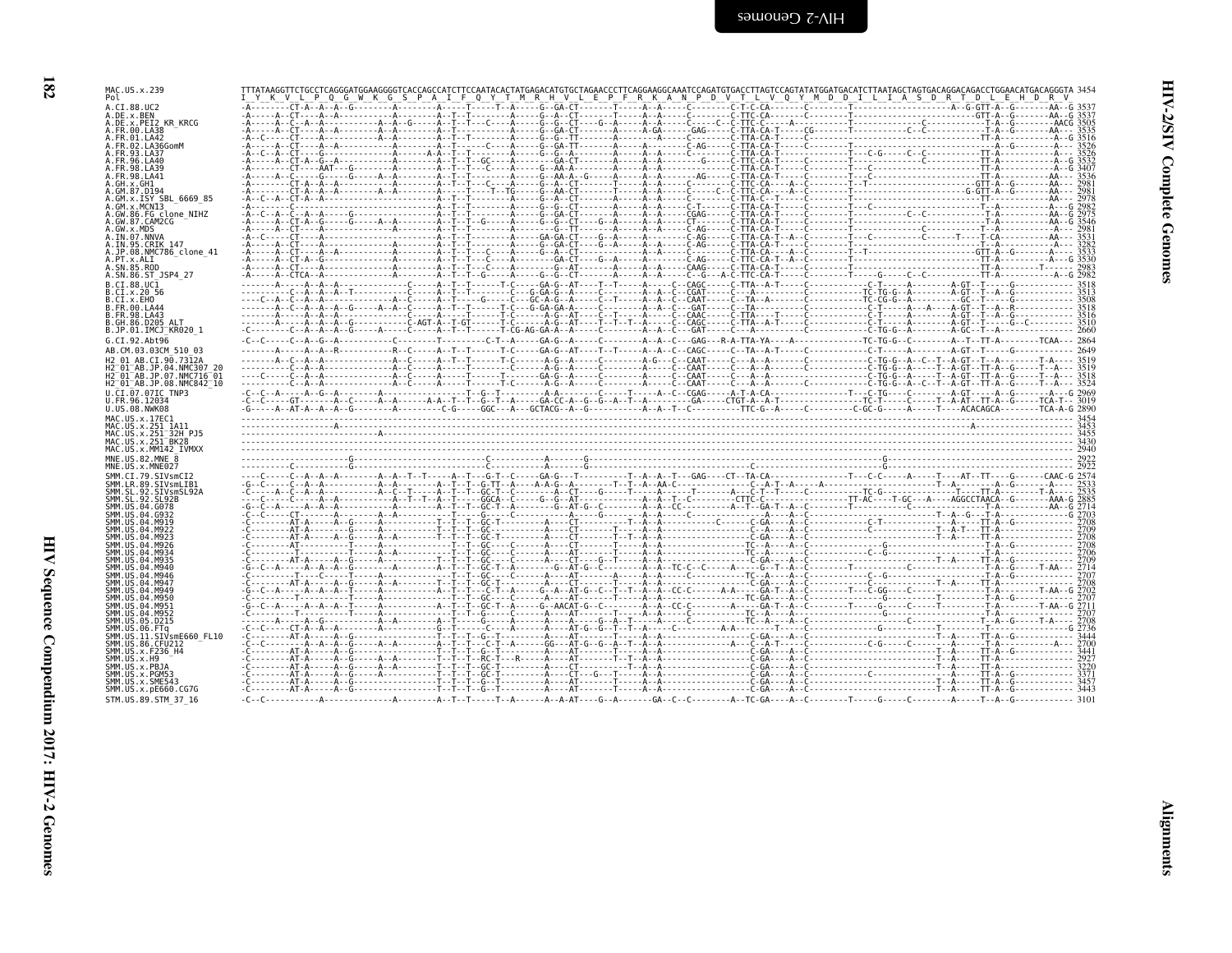| MAC.US.x.239<br>Pol                                                                     |  |  |  |
|-----------------------------------------------------------------------------------------|--|--|--|
| A.CI.88.UC2<br>A.DE.x.BEN                                                               |  |  |  |
| A.DE.x.PEI2 KR KRCG<br>A. FR. 00. LA38                                                  |  |  |  |
| A. FR. 01. LA42                                                                         |  |  |  |
| A.FR.02.LA36GomM<br>.FR.93.LA37                                                         |  |  |  |
| A FR 96 I A40<br>. FR . 98 . LA39                                                       |  |  |  |
| A.GH.x.GH1                                                                              |  |  |  |
| A.GM.87.D194                                                                            |  |  |  |
| A.GM.x.ISY SBL 6669 85<br>A.GM.x.MCNI3                                                  |  |  |  |
| A.GW.86.FG clone NIHZ<br>A.GW.87.CAM2CG                                                 |  |  |  |
| A.GW.x.MDS<br>A.IN.07.NNVA                                                              |  |  |  |
| A.IN.95.CRIK 147                                                                        |  |  |  |
| A.JP.08.NMC786 clone 41<br>A.PT.x.ALI                                                   |  |  |  |
| A. SN. 85. ROD<br>A.SN.86.ST JSP4 27                                                    |  |  |  |
| B.CI.88.UC1                                                                             |  |  |  |
| B.CI.X.20 56<br>B.CT.x.EHO                                                              |  |  |  |
| B.FR.00.LA44<br>B.FR.98.LA43                                                            |  |  |  |
| B.GH.86.D205 ALT<br>B.JP.01.IMCJ <sup>-</sup> KR020 1                                   |  |  |  |
| G.CI.92.Abt96                                                                           |  |  |  |
| AB.CM.03.03CM 510 03                                                                    |  |  |  |
| H2 01 AB.CI.90.7312A<br>H2 <sup>-01-AB.JP.04.NMC307</sup>                               |  |  |  |
| H2 <sup>-01-AB.JP.07.NMC716-01</sup><br>H2 <sup>-01-AB.JP.08.NMC842<sup>-10</sup></sup> |  |  |  |
| U.CI.07.07IC TNP3                                                                       |  |  |  |
| U.FR.96.12034<br>U.US.08.NWK08                                                          |  |  |  |
| MAC.US.x.17EC1                                                                          |  |  |  |
| MAC.US.x.251 1A11<br>MAC.US.x.251 32H PJ5                                               |  |  |  |
| MAC.US.x.251 <sup>-</sup> BK28<br>MAC.US.x.MM142 IVMXX                                  |  |  |  |
| MNE.US.82.MNE 8<br>MNE.US.x.MNE027                                                      |  |  |  |
| SMM.CI.79.SIVsmCI                                                                       |  |  |  |
| SMM.LR.89.SIVsmLIB1<br>SMM.SL.92.SIVsmSL92A                                             |  |  |  |
| SMM.SL.92.SL92B<br>SMM.US.04.G078                                                       |  |  |  |
| SMM. U.S. 04. G932                                                                      |  |  |  |
| SMM.US.04.M919<br>-04 MQ2                                                               |  |  |  |
| SMM. U.S. 04. M92<br>SMM. U.S. 04. M926                                                 |  |  |  |
| A4 MQ34                                                                                 |  |  |  |
| SMM. US. 04. M940<br>SMM. US. 04. M946                                                  |  |  |  |
| SMM IIS 04 M947                                                                         |  |  |  |
| SMM.US.04.M949<br>SMM.US.04.M950                                                        |  |  |  |
| SMM. US. 04. M951<br>SMM.US<br>.04 M952                                                 |  |  |  |
| SMM.US.05.D215<br>SMM US 06 FTn                                                         |  |  |  |
| SMM.US.11.SIVsmE660 FL10                                                                |  |  |  |
| SMM.US.86.CFU212<br>SMM. US. x. F236 H4                                                 |  |  |  |
| SMM.US.x.H9<br>SMM.US.x.PBJA                                                            |  |  |  |
| SMM.US.x.PGM53<br>SMM.US.x.SME543                                                       |  |  |  |
| SMM.US.x.pE660.CG7G                                                                     |  |  |  |
| STM.US.89.STM 37 16                                                                     |  |  |  |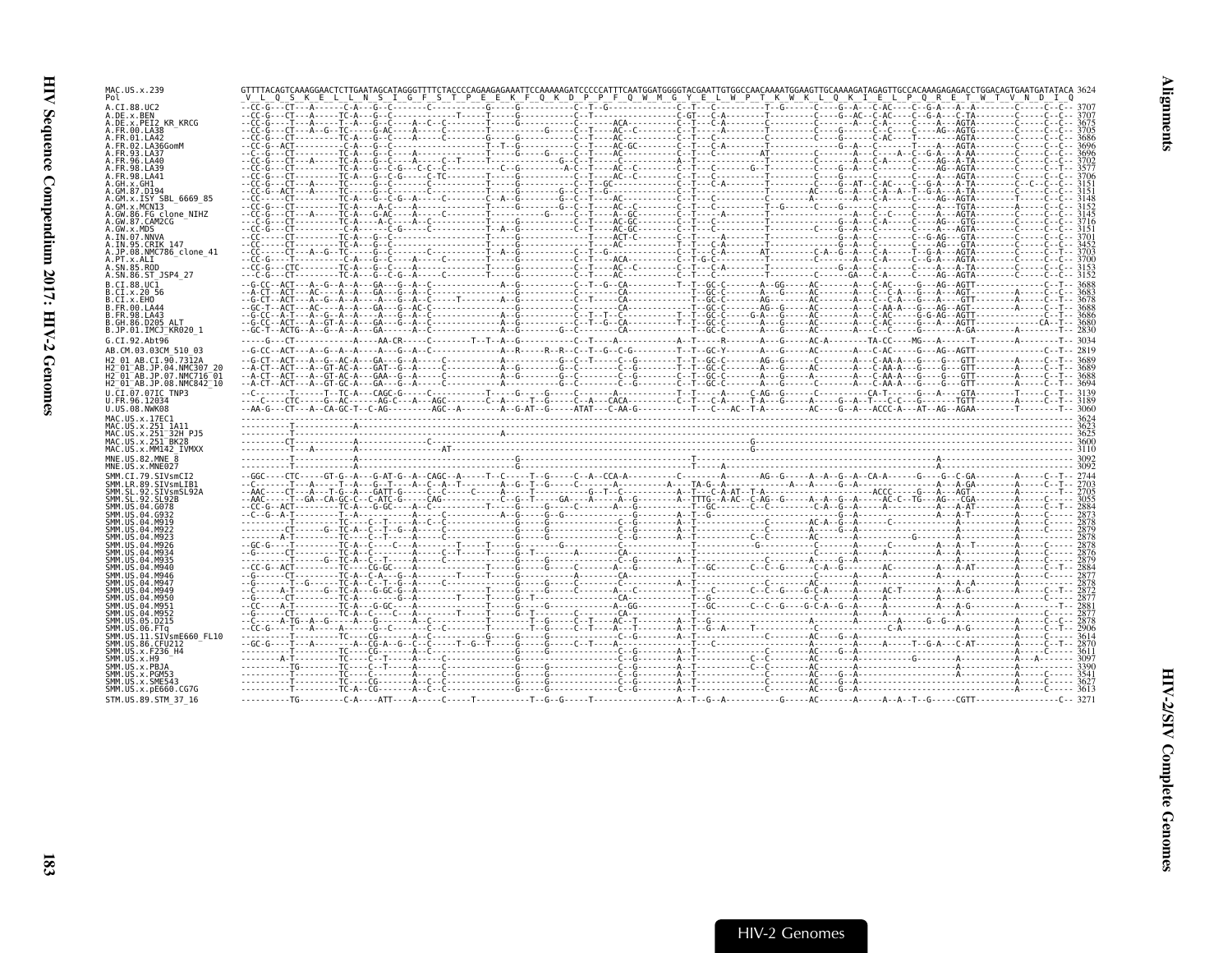| ľ.<br>ミクエ        |  |
|------------------|--|
| ١<br>ì<br>ļ<br>i |  |
| ١<br>Í           |  |

 $\blacksquare$ 

| MAC.US.x.239<br>Pol                                                                                     |  | K L V G V L N W A A Q I Y P G I K T K H L C R L I R G K M T L T E E V Q W T E M A E A E Y E E N K I I L S Q E Q                                                                                                                                                                                                                                                                                                                       |  |
|---------------------------------------------------------------------------------------------------------|--|---------------------------------------------------------------------------------------------------------------------------------------------------------------------------------------------------------------------------------------------------------------------------------------------------------------------------------------------------------------------------------------------------------------------------------------|--|
| A.CI.88.UC2<br>A.DE.x.BEN                                                                               |  |                                                                                                                                                                                                                                                                                                                                                                                                                                       |  |
| A.DE.X.PEI2 KR KRCG<br>A.FR.00.LA38                                                                     |  |                                                                                                                                                                                                                                                                                                                                                                                                                                       |  |
| A.FR.01.LA42                                                                                            |  |                                                                                                                                                                                                                                                                                                                                                                                                                                       |  |
| A.FR.02.LA36GomM<br>A.FR.93.LA37                                                                        |  |                                                                                                                                                                                                                                                                                                                                                                                                                                       |  |
| A.FR.96.LA40<br>A FR 98 1 439                                                                           |  |                                                                                                                                                                                                                                                                                                                                                                                                                                       |  |
| A.FR.98.LA41<br>A.GH.x.GH1                                                                              |  |                                                                                                                                                                                                                                                                                                                                                                                                                                       |  |
| A.GM.87.D194<br>A.GM.x.ISY SBL 6669 85                                                                  |  |                                                                                                                                                                                                                                                                                                                                                                                                                                       |  |
| A.GM.x.MCN13<br>A.GW.86.FG clone NIHZ                                                                   |  |                                                                                                                                                                                                                                                                                                                                                                                                                                       |  |
| A.GW.87.CAM2CG<br>A.GW.x.MDS                                                                            |  |                                                                                                                                                                                                                                                                                                                                                                                                                                       |  |
| A.IN.07.NNVA<br>A.IN.95.CRIK 147                                                                        |  | $\begin{array}{cccccccccccc} \mathbf{0} & \mathbf{0} & \mathbf{0} & \mathbf{0} & \mathbf{0} & \mathbf{0} & \mathbf{0} & \mathbf{0} & \mathbf{0} & \mathbf{0} & \mathbf{0} & \mathbf{0} & \mathbf{0} & \mathbf{0} & \mathbf{0} & \mathbf{0} & \mathbf{0} & \mathbf{0} & \mathbf{0} & \mathbf{0} & \mathbf{0} & \mathbf{0} & \mathbf{0} & \mathbf{0} & \mathbf{0} & \mathbf{0} & \mathbf{0} & \mathbf{0} & \mathbf{0} & \mathbf{0} & \$ |  |
| A.JP.08.NMC786_clone_41<br>A.PT.x.ALI                                                                   |  |                                                                                                                                                                                                                                                                                                                                                                                                                                       |  |
| A.SN.85.ROD<br>A.SN.86.ST JSP4 27                                                                       |  |                                                                                                                                                                                                                                                                                                                                                                                                                                       |  |
| B.CI.88.UC1                                                                                             |  |                                                                                                                                                                                                                                                                                                                                                                                                                                       |  |
| B.CI.x.20 56<br>B.CI.X.EHO                                                                              |  |                                                                                                                                                                                                                                                                                                                                                                                                                                       |  |
| B.FR.00.LA44<br>B.FR.98.LA43                                                                            |  |                                                                                                                                                                                                                                                                                                                                                                                                                                       |  |
| B.GH.86.D205 ALT<br>B.JP.01.IMCJ KR020 1                                                                |  |                                                                                                                                                                                                                                                                                                                                                                                                                                       |  |
| G.CI.92.Abt96                                                                                           |  |                                                                                                                                                                                                                                                                                                                                                                                                                                       |  |
| AB.CM.03.03CM 510 03<br>H2 01 AB.CI.90.7312A                                                            |  |                                                                                                                                                                                                                                                                                                                                                                                                                                       |  |
| H2 <sup>-01-AB.JP.04.NMC307 20</sup><br>H2 <sup>-</sup> 01 <sup>-</sup> AB.JP.07.NMC716 <sup>-</sup> 01 |  |                                                                                                                                                                                                                                                                                                                                                                                                                                       |  |
| H2 01 AB.JP.08.NMC842 10                                                                                |  |                                                                                                                                                                                                                                                                                                                                                                                                                                       |  |
| U.CI.07.07IC TNP3<br>U.FR.96.12034                                                                      |  |                                                                                                                                                                                                                                                                                                                                                                                                                                       |  |
| U.US.08.NWK08<br>MAC.US.x.17EC1                                                                         |  |                                                                                                                                                                                                                                                                                                                                                                                                                                       |  |
| MAC.US.x.251 1A11<br>MAC.US.x.251 32H PJ5                                                               |  |                                                                                                                                                                                                                                                                                                                                                                                                                                       |  |
| MAC.US.x.251 <sup>-</sup> BK28<br>MAC.US.x.MM142 IVMXX                                                  |  |                                                                                                                                                                                                                                                                                                                                                                                                                                       |  |
| MNE.US.82.MNE 8                                                                                         |  |                                                                                                                                                                                                                                                                                                                                                                                                                                       |  |
| MNE.US.x.MNE027<br>SMM.CI.79.SIVsmCI2                                                                   |  |                                                                                                                                                                                                                                                                                                                                                                                                                                       |  |
| SMM.LR.89.SIVsmLIB1<br>SMM.SL.92.SIVsmSL92A                                                             |  |                                                                                                                                                                                                                                                                                                                                                                                                                                       |  |
| SMM.US.04.G078                                                                                          |  |                                                                                                                                                                                                                                                                                                                                                                                                                                       |  |
| SMM US 04 G932                                                                                          |  |                                                                                                                                                                                                                                                                                                                                                                                                                                       |  |
|                                                                                                         |  |                                                                                                                                                                                                                                                                                                                                                                                                                                       |  |
|                                                                                                         |  |                                                                                                                                                                                                                                                                                                                                                                                                                                       |  |
|                                                                                                         |  |                                                                                                                                                                                                                                                                                                                                                                                                                                       |  |
| SMM.US.04.M946                                                                                          |  |                                                                                                                                                                                                                                                                                                                                                                                                                                       |  |
| SMM. U.S. 04. M947<br>SMM.US.04.M949                                                                    |  |                                                                                                                                                                                                                                                                                                                                                                                                                                       |  |
| SMM. US. 04. M950<br>SMM. U.S. 04. M951                                                                 |  |                                                                                                                                                                                                                                                                                                                                                                                                                                       |  |
| SMM.US.04.M952<br>SMM.US.05.D215                                                                        |  |                                                                                                                                                                                                                                                                                                                                                                                                                                       |  |
| SMM.US.06.FTq<br>SMM.US.11.SIVsmE660 FL10                                                               |  |                                                                                                                                                                                                                                                                                                                                                                                                                                       |  |
| SMM.US.86.CFU212                                                                                        |  |                                                                                                                                                                                                                                                                                                                                                                                                                                       |  |
| SMM.US.x.F236 H4<br>SMM.US.x.H9                                                                         |  |                                                                                                                                                                                                                                                                                                                                                                                                                                       |  |
| SMM.US.x.PBJA<br>SMM.US.x.PGM53                                                                         |  |                                                                                                                                                                                                                                                                                                                                                                                                                                       |  |
| SMM.US.x.SME543<br>SMM.US.x.pE660.CG7G                                                                  |  |                                                                                                                                                                                                                                                                                                                                                                                                                                       |  |
| STM. US. 89. STM 37 16                                                                                  |  |                                                                                                                                                                                                                                                                                                                                                                                                                                       |  |

HIV-2 Genomes

STM.US.89.STM 37 16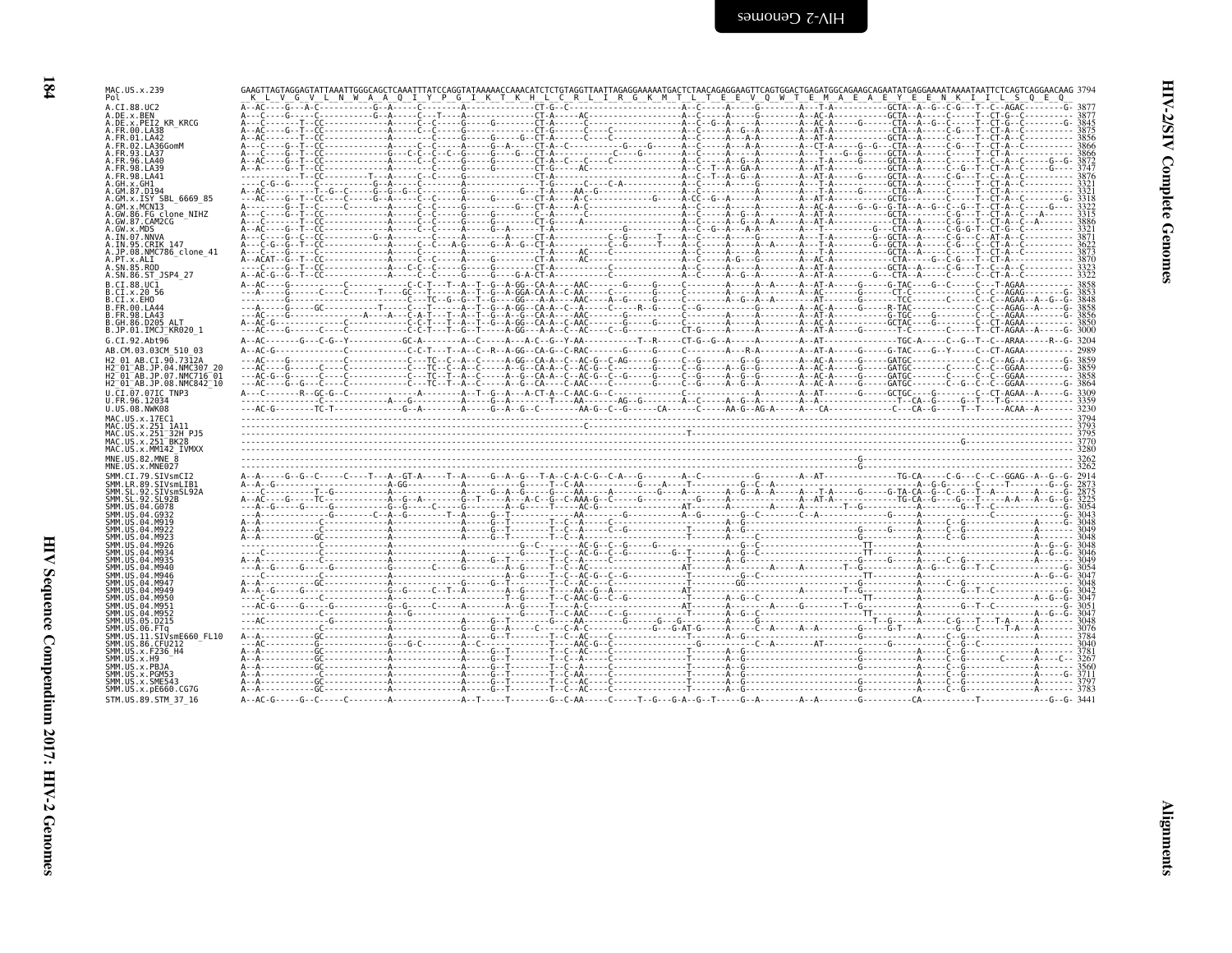| MAC.US.x.239<br>Pol                                                                                                                                                                      | AAGGATGTTATTACCAAGAAGGCAAGCCATTAGAAGCCACGGTAATAAAGAGTCAGGACAATCAGTGGTCTTATAAAATTCACCAAGAAGACAAAATA . CTGAAAGTAGGAAAATTTGCAAAGATAAAGATACACATACCAATGGAGTCAGCTATTAGCACATGTAAT 3963<br>T V I K S Q D N Q W S Y K I H Q E D K I#L K V G K F A K I K N T H T N G V R L |  |
|------------------------------------------------------------------------------------------------------------------------------------------------------------------------------------------|------------------------------------------------------------------------------------------------------------------------------------------------------------------------------------------------------------------------------------------------------------------|--|
| A.CI.88.UC2<br>A.DE.x.BEN                                                                                                                                                                |                                                                                                                                                                                                                                                                  |  |
| A.DE.X.PEI2 KR KRCG<br>A.FR.00.LA38                                                                                                                                                      |                                                                                                                                                                                                                                                                  |  |
| A.FR.01.LA42<br>A.FR.02.LA36GomM                                                                                                                                                         |                                                                                                                                                                                                                                                                  |  |
| A.FR.93.LA37<br>A. FR. 96. LA40                                                                                                                                                          |                                                                                                                                                                                                                                                                  |  |
| A. FR. 98. LA41<br>A GH x GH1                                                                                                                                                            |                                                                                                                                                                                                                                                                  |  |
| A.GM.87.D194<br>A.GM.x.ISY SBL 6669 85                                                                                                                                                   |                                                                                                                                                                                                                                                                  |  |
| A.GM.x.MCN13<br>A.GW.86.FG_clone NIHZ                                                                                                                                                    |                                                                                                                                                                                                                                                                  |  |
| A.GW.87.CAM2CG<br>A.GW.x.MDS                                                                                                                                                             |                                                                                                                                                                                                                                                                  |  |
| A.IN.07.NNVA<br>A.IN.95.CRIK 147                                                                                                                                                         |                                                                                                                                                                                                                                                                  |  |
| A.JP.08.NMC786 clone 41<br>A.PT.x.ALT<br>A.SN.85.ROD                                                                                                                                     |                                                                                                                                                                                                                                                                  |  |
| A.SN.86.ST JSP4 27<br>B.CI.88.UC1                                                                                                                                                        |                                                                                                                                                                                                                                                                  |  |
| B.CI.X.20 56<br>B.CT.x.EHO                                                                                                                                                               |                                                                                                                                                                                                                                                                  |  |
| B. FR. 00. LA44<br>B. FR. 98. LA43                                                                                                                                                       |                                                                                                                                                                                                                                                                  |  |
| ;.GH.86.D205 ALT<br>B.JP.01.IMCJ KR020 1                                                                                                                                                 |                                                                                                                                                                                                                                                                  |  |
| G.CI.92.Abt96<br>AB.CM.03.03CM 510 03                                                                                                                                                    |                                                                                                                                                                                                                                                                  |  |
| H2 01 AB.CI.90.7312A                                                                                                                                                                     |                                                                                                                                                                                                                                                                  |  |
| H2 <sup>-</sup> 01 <sup>-</sup> AB.JP.04.NMC307 20<br>H2 <sup>-</sup> 01 <sup>-</sup> AB.JP.07.NMC716 <sup>-</sup> 01<br>H2 <sup>-</sup> 01 <sup>-</sup> AB.JP.08.NMC842 <sup>-</sup> 10 |                                                                                                                                                                                                                                                                  |  |
| U.CI.07.07IC TNP3<br>U.FR.96.12034                                                                                                                                                       |                                                                                                                                                                                                                                                                  |  |
| U.US.08.NWK08<br>MAC.US.x.17EC1                                                                                                                                                          |                                                                                                                                                                                                                                                                  |  |
| MAC.US.x.251_1A11<br>MAC. US. x. 251<br><sup>-</sup> 32H PJ5                                                                                                                             |                                                                                                                                                                                                                                                                  |  |
| MAC.US.x.251 <sup>-</sup> BK28<br>MAC.US.x.MM142 IVMXX                                                                                                                                   |                                                                                                                                                                                                                                                                  |  |
| MNE.US.82.MNE 8<br>MNE.US.x.MNE027                                                                                                                                                       |                                                                                                                                                                                                                                                                  |  |
| SMM.CI.79.SIVsmCI2<br>SMM.LR.89.SIVsmLIB1                                                                                                                                                |                                                                                                                                                                                                                                                                  |  |
| SMM.SL.92.SIVsmSL92A<br>SMM.SL.92.SL92B                                                                                                                                                  |                                                                                                                                                                                                                                                                  |  |
|                                                                                                                                                                                          |                                                                                                                                                                                                                                                                  |  |
|                                                                                                                                                                                          |                                                                                                                                                                                                                                                                  |  |
| SMM.US.04.M923                                                                                                                                                                           |                                                                                                                                                                                                                                                                  |  |
|                                                                                                                                                                                          |                                                                                                                                                                                                                                                                  |  |
| SMM. US. 04. M946<br>SMM IIS 04 M947                                                                                                                                                     |                                                                                                                                                                                                                                                                  |  |
|                                                                                                                                                                                          |                                                                                                                                                                                                                                                                  |  |
|                                                                                                                                                                                          |                                                                                                                                                                                                                                                                  |  |
| SMM.US.05.D215                                                                                                                                                                           |                                                                                                                                                                                                                                                                  |  |
| SMM.US.11.SIVsmE660 FL10<br>SMM.US.86.CFU212                                                                                                                                             |                                                                                                                                                                                                                                                                  |  |
| SMM.US.x.F236 H4<br>SMM.US.x.H9                                                                                                                                                          |                                                                                                                                                                                                                                                                  |  |
| SMM.US.x.PBJA<br>SMM IIS x PGM53                                                                                                                                                         |                                                                                                                                                                                                                                                                  |  |
| SMM.US.x.pE660.CG7G                                                                                                                                                                      |                                                                                                                                                                                                                                                                  |  |
| SMM.US.x.SME543<br>STM.US.89.STM 37 16                                                                                                                                                   |                                                                                                                                                                                                                                                                  |  |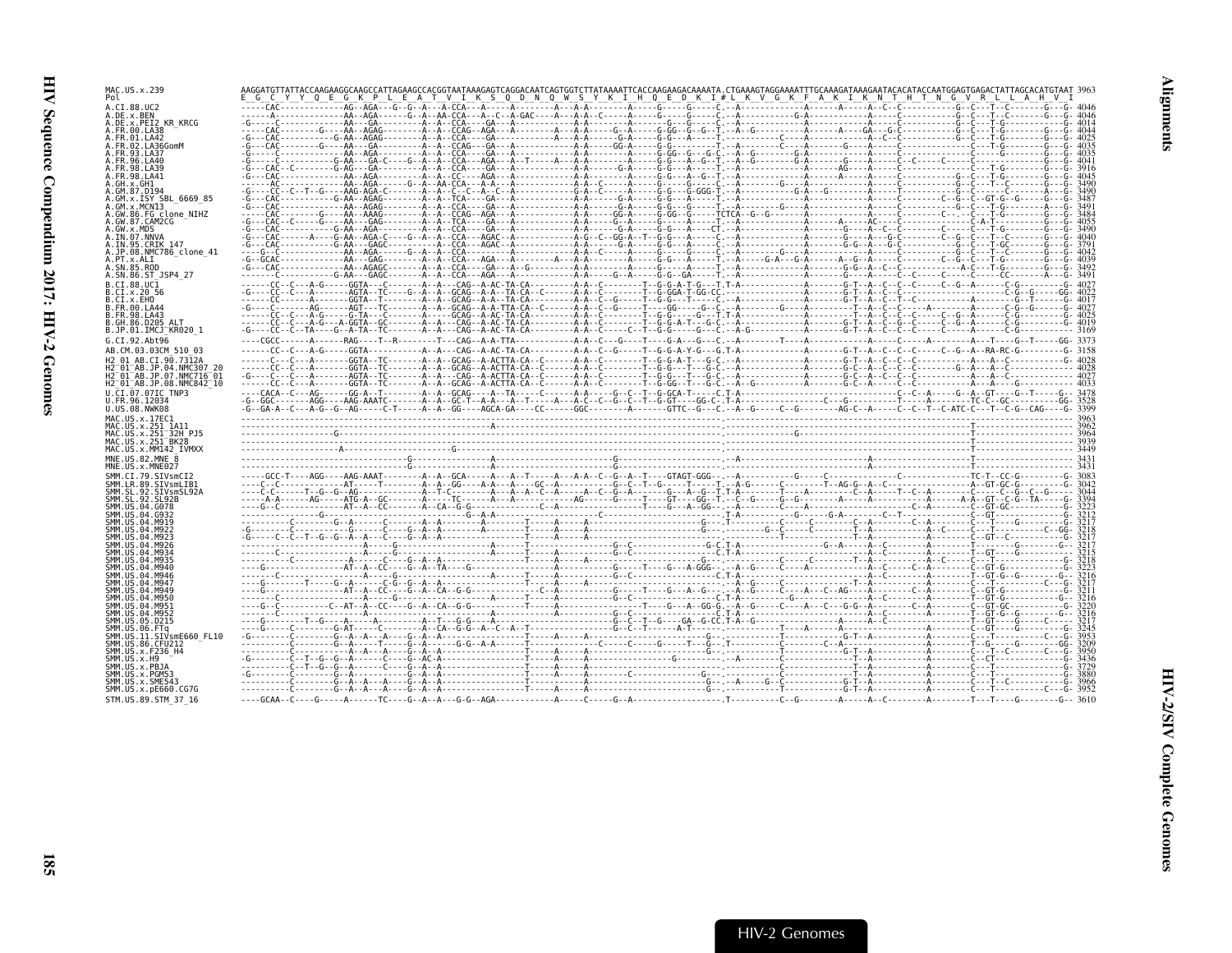| í,<br>ミスト        |
|------------------|
| ś<br>ĭ           |
| ć<br>ì<br>j<br>ţ |

 $\blacksquare$ 

|                                                                                                         |                                                                                                                                                                                                                                                                                                                                                                                                                                  |  |  | P V E K D V W E Q W W T D Y W Q V T |  |  |  |  |
|---------------------------------------------------------------------------------------------------------|----------------------------------------------------------------------------------------------------------------------------------------------------------------------------------------------------------------------------------------------------------------------------------------------------------------------------------------------------------------------------------------------------------------------------------|--|--|-------------------------------------|--|--|--|--|
| A.CI.88.UC2                                                                                             |                                                                                                                                                                                                                                                                                                                                                                                                                                  |  |  |                                     |  |  |  |  |
| A.DE.x.BEN<br>A.DE.X.PEI2 KR KRCG                                                                       |                                                                                                                                                                                                                                                                                                                                                                                                                                  |  |  |                                     |  |  |  |  |
| A.FR.00.LA38                                                                                            |                                                                                                                                                                                                                                                                                                                                                                                                                                  |  |  |                                     |  |  |  |  |
| A.FR.01.LA42<br>A.FR.02.LA36GomM                                                                        |                                                                                                                                                                                                                                                                                                                                                                                                                                  |  |  |                                     |  |  |  |  |
| A. FR. 93. LA37                                                                                         |                                                                                                                                                                                                                                                                                                                                                                                                                                  |  |  |                                     |  |  |  |  |
| A.FR.96.LA40<br>A. FR. 98. LA39                                                                         |                                                                                                                                                                                                                                                                                                                                                                                                                                  |  |  |                                     |  |  |  |  |
| A.FR.98.LA41                                                                                            |                                                                                                                                                                                                                                                                                                                                                                                                                                  |  |  |                                     |  |  |  |  |
| A.GM.87.D194                                                                                            |                                                                                                                                                                                                                                                                                                                                                                                                                                  |  |  |                                     |  |  |  |  |
| A.GM.x.ISY SBL 6669 85<br>A.GM.x.MCNI3                                                                  |                                                                                                                                                                                                                                                                                                                                                                                                                                  |  |  |                                     |  |  |  |  |
| A.GW.86.FG clone NIHZ                                                                                   |                                                                                                                                                                                                                                                                                                                                                                                                                                  |  |  |                                     |  |  |  |  |
| A.GW.87.CAM2CG<br>A.GW.x.MDS                                                                            | $\begin{bmatrix} \textbf{1} & \textbf{1} & \textbf{1} & \textbf{1} & \textbf{1} & \textbf{1} & \textbf{1} & \textbf{1} & \textbf{1} & \textbf{1} & \textbf{1} & \textbf{1} & \textbf{1} & \textbf{1} & \textbf{1} & \textbf{1} & \textbf{1} & \textbf{1} & \textbf{1} & \textbf{1} & \textbf{1} & \textbf{1} & \textbf{1} & \textbf{1} & \textbf{1} & \textbf{1} & \textbf{1} & \textbf{1} & \textbf{1} & \textbf{1} & \textbf{$ |  |  |                                     |  |  |  |  |
| A.IN.07.NNVA                                                                                            |                                                                                                                                                                                                                                                                                                                                                                                                                                  |  |  |                                     |  |  |  |  |
| A.IN.95.CRIK 147<br>NMC786 clone 41                                                                     |                                                                                                                                                                                                                                                                                                                                                                                                                                  |  |  |                                     |  |  |  |  |
| A.PT.x.ALI<br>A SN 85 ROD                                                                               |                                                                                                                                                                                                                                                                                                                                                                                                                                  |  |  |                                     |  |  |  |  |
| A.SN.86.ST JSP4 27                                                                                      |                                                                                                                                                                                                                                                                                                                                                                                                                                  |  |  |                                     |  |  |  |  |
| B.CT.88.UC1                                                                                             | $\begin{bmatrix} \frac{1}{2} & \frac{1}{2} & \frac{1}{2} & \frac{1}{2} & \frac{1}{2} & \frac{1}{2} & \frac{1}{2} & \frac{1}{2} & \frac{1}{2} & \frac{1}{2} & \frac{1}{2} & \frac{1}{2} & \frac{1}{2} & \frac{1}{2} & \frac{1}{2} & \frac{1}{2} & \frac{1}{2} & \frac{1}{2} & \frac{1}{2} & \frac{1}{2} & \frac{1}{2} & \frac{1}{2} & \frac{1}{2} & \frac{1}{2} & \frac{1}{2} & \frac{1}{2} & \frac{1}{2$                         |  |  |                                     |  |  |  |  |
| B.CI.X.20 56<br>B.CI.X.EHO                                                                              |                                                                                                                                                                                                                                                                                                                                                                                                                                  |  |  |                                     |  |  |  |  |
| B. FR. 00. LA44                                                                                         |                                                                                                                                                                                                                                                                                                                                                                                                                                  |  |  |                                     |  |  |  |  |
| B.FR.98.LA43<br>B.GH.86.D205 ALT                                                                        |                                                                                                                                                                                                                                                                                                                                                                                                                                  |  |  |                                     |  |  |  |  |
| B.JP.01.IMCJ KR020 1                                                                                    |                                                                                                                                                                                                                                                                                                                                                                                                                                  |  |  |                                     |  |  |  |  |
| G.CI.92.Abt96<br>AB.CM.03.03CM 510 03                                                                   |                                                                                                                                                                                                                                                                                                                                                                                                                                  |  |  |                                     |  |  |  |  |
| H2 01 AB.CI.90.7312A                                                                                    | C--A------------A------T-G--T--T--------AA-A----TG------C-G-----A----GA--GAC------C-A-------T--C-----A--G--T----C--A----C---G-----C--A---C--A198                                                                                                                                                                                                                                                                                 |  |  |                                     |  |  |  |  |
| H2 01 AB.JP.04.NMC307 20                                                                                |                                                                                                                                                                                                                                                                                                                                                                                                                                  |  |  |                                     |  |  |  |  |
| H2 <sup>-01-AB.JP.07.NMC716-01</sup><br>H2 <sup>-</sup> 01 <sup>-</sup> AB.JP.08.NMC842 <sup>-</sup> 10 |                                                                                                                                                                                                                                                                                                                                                                                                                                  |  |  |                                     |  |  |  |  |
| U.CI.07.07IC TNP3                                                                                       |                                                                                                                                                                                                                                                                                                                                                                                                                                  |  |  |                                     |  |  |  |  |
| U.FR.96.12034<br>U.US.08.NWK08                                                                          |                                                                                                                                                                                                                                                                                                                                                                                                                                  |  |  |                                     |  |  |  |  |
| MAC.US.x.17EC1                                                                                          |                                                                                                                                                                                                                                                                                                                                                                                                                                  |  |  |                                     |  |  |  |  |
| MAC.US.x.251 1A11<br>MAC.US.x.251 <sup>-</sup> 32H PJ5                                                  | $\frac{4134}{4134}$ $\frac{4134}{4104}$ $\frac{4134}{4104}$ $\frac{4134}{4104}$ $\frac{4134}{4104}$ $\frac{4134}{4104}$ $\frac{4134}{4104}$ $\frac{4134}{4104}$ $\frac{4134}{4104}$ $\frac{4134}{4104}$ $\frac{4134}{4104}$ $\frac{4134}{4104}$ $\frac{4134}{4104}$ $\frac{4134}{4104$                                                                                                                                           |  |  |                                     |  |  |  |  |
| MAC.US.x.251 <sup>-</sup> BK28                                                                          |                                                                                                                                                                                                                                                                                                                                                                                                                                  |  |  |                                     |  |  |  |  |
| MAC.US.x.MM142 IVMXX<br>MNE.US.82.MNE 8                                                                 |                                                                                                                                                                                                                                                                                                                                                                                                                                  |  |  |                                     |  |  |  |  |
|                                                                                                         |                                                                                                                                                                                                                                                                                                                                                                                                                                  |  |  |                                     |  |  |  |  |
| MNE.US.x.MNE027                                                                                         |                                                                                                                                                                                                                                                                                                                                                                                                                                  |  |  |                                     |  |  |  |  |
| SMM.CI.79.SIVsmCI2                                                                                      |                                                                                                                                                                                                                                                                                                                                                                                                                                  |  |  |                                     |  |  |  |  |
| SMM.LR.89.SIVsmLIB1<br>SMM.SL.92.SIVsmSL92A                                                             |                                                                                                                                                                                                                                                                                                                                                                                                                                  |  |  |                                     |  |  |  |  |
| SMM.SL.92.SL92B                                                                                         |                                                                                                                                                                                                                                                                                                                                                                                                                                  |  |  |                                     |  |  |  |  |
| SMM US 04 G078<br>SMM IIS A4 GQ31                                                                       |                                                                                                                                                                                                                                                                                                                                                                                                                                  |  |  |                                     |  |  |  |  |
|                                                                                                         |                                                                                                                                                                                                                                                                                                                                                                                                                                  |  |  |                                     |  |  |  |  |
|                                                                                                         |                                                                                                                                                                                                                                                                                                                                                                                                                                  |  |  |                                     |  |  |  |  |
|                                                                                                         |                                                                                                                                                                                                                                                                                                                                                                                                                                  |  |  |                                     |  |  |  |  |
|                                                                                                         |                                                                                                                                                                                                                                                                                                                                                                                                                                  |  |  |                                     |  |  |  |  |
| SMM.US.04.M946                                                                                          |                                                                                                                                                                                                                                                                                                                                                                                                                                  |  |  |                                     |  |  |  |  |
| SMM IIS A4 MQ47                                                                                         |                                                                                                                                                                                                                                                                                                                                                                                                                                  |  |  |                                     |  |  |  |  |
|                                                                                                         |                                                                                                                                                                                                                                                                                                                                                                                                                                  |  |  |                                     |  |  |  |  |
| SMM IIS 04 M951                                                                                         |                                                                                                                                                                                                                                                                                                                                                                                                                                  |  |  |                                     |  |  |  |  |
| SMM. US. 04. M952                                                                                       |                                                                                                                                                                                                                                                                                                                                                                                                                                  |  |  |                                     |  |  |  |  |
| SMM.US.11.SIVsmE660 FL10                                                                                |                                                                                                                                                                                                                                                                                                                                                                                                                                  |  |  |                                     |  |  |  |  |
| SMM.US.86.CFU212                                                                                        |                                                                                                                                                                                                                                                                                                                                                                                                                                  |  |  |                                     |  |  |  |  |
| SMM.US.x.F236 H4<br>SMM.US.x.H9                                                                         |                                                                                                                                                                                                                                                                                                                                                                                                                                  |  |  |                                     |  |  |  |  |
| SMM.US.x.PBJA                                                                                           |                                                                                                                                                                                                                                                                                                                                                                                                                                  |  |  |                                     |  |  |  |  |
| SMM.US.x.PGM53<br>SMM.US.x.SME543                                                                       |                                                                                                                                                                                                                                                                                                                                                                                                                                  |  |  |                                     |  |  |  |  |
| SMM.US.x.pE660.CG7G<br>STM.US.89.STM 37 16                                                              |                                                                                                                                                                                                                                                                                                                                                                                                                                  |  |  |                                     |  |  |  |  |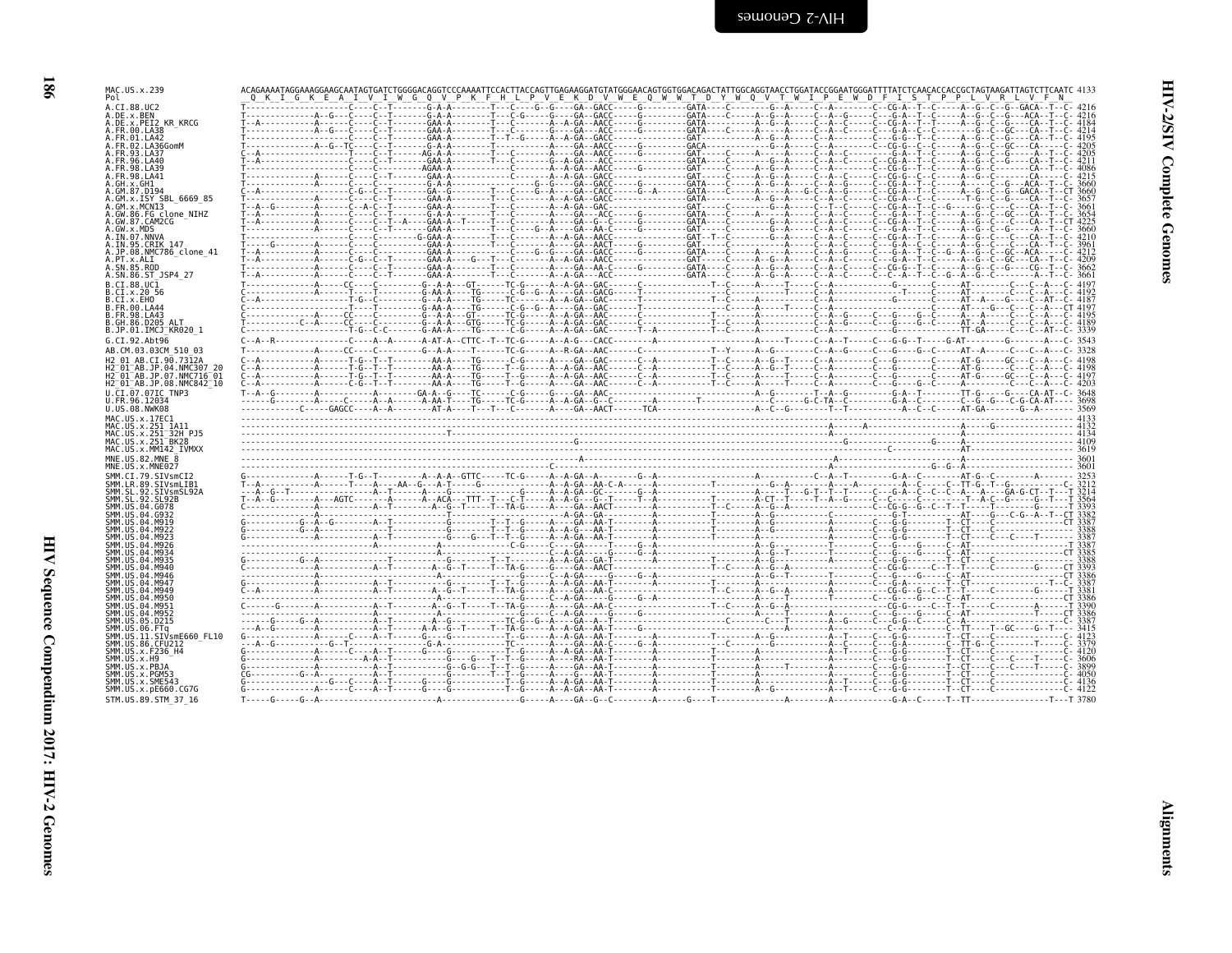<span id="page-32-0"></span>

| MAC.US.x.239<br>Pol                                                        |  |  |  |  |
|----------------------------------------------------------------------------|--|--|--|--|
| A.CI.88.UC2<br>A.DE.x.BEN                                                  |  |  |  |  |
| A.DE.X.PEI2 KR KRCG                                                        |  |  |  |  |
| A.FR.00.LA38<br>A.FR.01.LA42                                               |  |  |  |  |
| .FR 02 LA36GomM                                                            |  |  |  |  |
| ∟FR 93 IA37                                                                |  |  |  |  |
|                                                                            |  |  |  |  |
| A.FR.98.LA41                                                               |  |  |  |  |
| ∖GH x GH1                                                                  |  |  |  |  |
| A.GM.x.ISY SBL 6669 85                                                     |  |  |  |  |
|                                                                            |  |  |  |  |
| A.GW.86.FG clone NIHZ<br>A.GW.87.CAM2CG                                    |  |  |  |  |
| A.GW.x.MDS                                                                 |  |  |  |  |
| A.IN.07.NNVA<br>A.IN.95.CRIK 147                                           |  |  |  |  |
| A.JP.08.NMC786 clone 41                                                    |  |  |  |  |
| A.PT.x.ALI<br>A.SN.85.ROD                                                  |  |  |  |  |
| A.SN.86.ST JSP4 27                                                         |  |  |  |  |
| B.CI.88.UC1                                                                |  |  |  |  |
| B.CI.X.20 56<br>B.CI.X.EHO                                                 |  |  |  |  |
| B.FR.00.LA44                                                               |  |  |  |  |
| B.FR.98.LA43<br>B.GH.86.D205 ALT                                           |  |  |  |  |
| B.JP.01.IMCJ KR020 1                                                       |  |  |  |  |
| G.CI.92.Abt96                                                              |  |  |  |  |
| AB.CM.03.03CM 510 03                                                       |  |  |  |  |
| H2 01 AB.CI.90.7312A<br>H2 <sup>-</sup> 01 <sup>-</sup> AB.JP.04.NMC307 20 |  |  |  |  |
| H2 <sup>-</sup> 01 <sup>-</sup> AB.JP.07.NMC716 <sup>-</sup> 01            |  |  |  |  |
| H2 <sup>-</sup> 01 <sup>-</sup> AB.JP.08.NMC842 <sup>-</sup> 10            |  |  |  |  |
| U.CI.07.07IC TNP3<br>U.FR.96.1203 <sup>z</sup>                             |  |  |  |  |
| U.US.08.NWK08                                                              |  |  |  |  |
| MAC.US.x.17EC1                                                             |  |  |  |  |
| MAC.US.x.251 1A11<br>MAC.US.x.251 32H PJ5                                  |  |  |  |  |
| MAC.US.x.251 <sup>-</sup> BK28                                             |  |  |  |  |
| MAC.US.x.MM142 IVMXX<br>MNE.US.82.MNE 8                                    |  |  |  |  |
| MNE.US.x.MNE027                                                            |  |  |  |  |
| SMM.CI.79.SIVsmCI2                                                         |  |  |  |  |
| SMM.LR.89.SIVsmLIB1<br>SIVsmSL92A                                          |  |  |  |  |
|                                                                            |  |  |  |  |
|                                                                            |  |  |  |  |
|                                                                            |  |  |  |  |
|                                                                            |  |  |  |  |
|                                                                            |  |  |  |  |
|                                                                            |  |  |  |  |
|                                                                            |  |  |  |  |
|                                                                            |  |  |  |  |
|                                                                            |  |  |  |  |
|                                                                            |  |  |  |  |
|                                                                            |  |  |  |  |
|                                                                            |  |  |  |  |
|                                                                            |  |  |  |  |
|                                                                            |  |  |  |  |
| SIVsmE660 FL10<br>IM. US. 86. CFU212                                       |  |  |  |  |
|                                                                            |  |  |  |  |
| MM.US.x.H9<br>SMM.US.x.PBJA                                                |  |  |  |  |
| SMM.US.x.PGM53                                                             |  |  |  |  |
| SMM.US.x.SME543                                                            |  |  |  |  |
| SMM.US.x.pE660.CG7G<br>STM.US.89.STM 37 16                                 |  |  |  |  |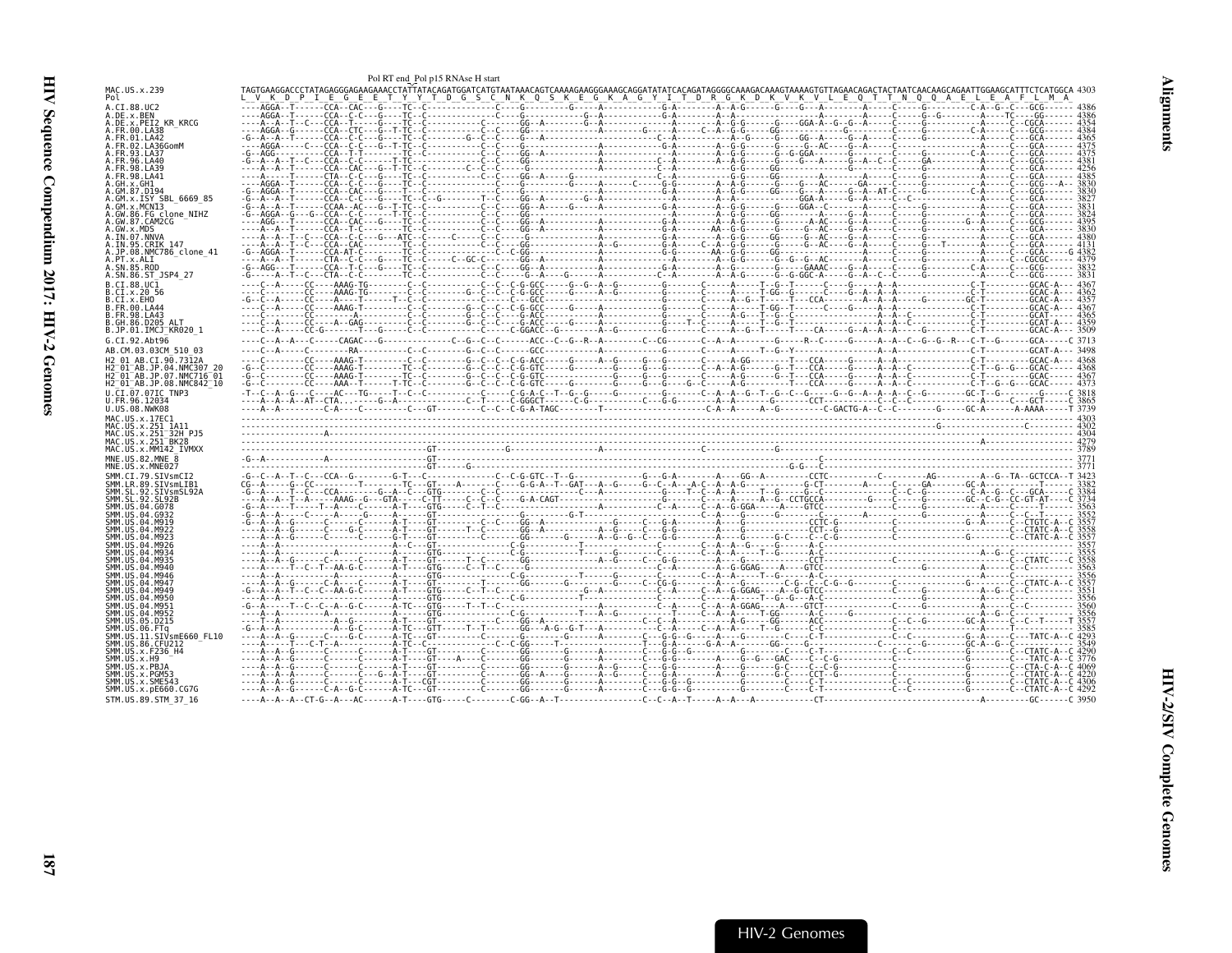| ٦<br>リスト           |  |
|--------------------|--|
| ļ<br>i             |  |
| ì<br>$\frac{1}{2}$ |  |

 $\blacksquare$ 

HIV-2 Genomes

| <b>FUL</b>                                      |  |  |  |  |  |  |  |  |
|-------------------------------------------------|--|--|--|--|--|--|--|--|
| A.CI.88.UC2                                     |  |  |  |  |  |  |  |  |
| A.DE.x.BEN                                      |  |  |  |  |  |  |  |  |
| A.DE.x.PEI2 KR KRCG                             |  |  |  |  |  |  |  |  |
| A.FR.00.LA38                                    |  |  |  |  |  |  |  |  |
| A. FR. 01. LA42                                 |  |  |  |  |  |  |  |  |
| A.FR.02.LA36GomM                                |  |  |  |  |  |  |  |  |
| A. FR. 93. LA37                                 |  |  |  |  |  |  |  |  |
| A. FR. 96. LA40                                 |  |  |  |  |  |  |  |  |
|                                                 |  |  |  |  |  |  |  |  |
| A.FR.98.LA39                                    |  |  |  |  |  |  |  |  |
| A.FR.98.LA41                                    |  |  |  |  |  |  |  |  |
| A.GH.x.GH1                                      |  |  |  |  |  |  |  |  |
| A.GM.87.D194                                    |  |  |  |  |  |  |  |  |
| A.GM.X.ISY SBL 6669 85                          |  |  |  |  |  |  |  |  |
| A.GM.x.MCNI3                                    |  |  |  |  |  |  |  |  |
| A.GW.86.FG clone NIHZ                           |  |  |  |  |  |  |  |  |
| A.GW.87.CAM2CG                                  |  |  |  |  |  |  |  |  |
|                                                 |  |  |  |  |  |  |  |  |
| A.GW.x.MDS                                      |  |  |  |  |  |  |  |  |
| A.IN.07.NNVA                                    |  |  |  |  |  |  |  |  |
| A.IN.95.CRIK 147                                |  |  |  |  |  |  |  |  |
| A.JP.08.NMC786 clone 41                         |  |  |  |  |  |  |  |  |
| A.PT.x.ALI                                      |  |  |  |  |  |  |  |  |
| A.SN.85.ROD                                     |  |  |  |  |  |  |  |  |
| A.SN.86.ST JSP4 27                              |  |  |  |  |  |  |  |  |
|                                                 |  |  |  |  |  |  |  |  |
| B.CI.88.UC1                                     |  |  |  |  |  |  |  |  |
| B.CI.x.20 56                                    |  |  |  |  |  |  |  |  |
| B.CI.x.EHO                                      |  |  |  |  |  |  |  |  |
| B. FR. 00. LA44                                 |  |  |  |  |  |  |  |  |
| B. FR. 98. LA43                                 |  |  |  |  |  |  |  |  |
| B.GH.86.D205 ALT                                |  |  |  |  |  |  |  |  |
| B.JP.01.IMCJ <sup>-</sup> KR020 1               |  |  |  |  |  |  |  |  |
|                                                 |  |  |  |  |  |  |  |  |
| G.CI.92.Abt96                                   |  |  |  |  |  |  |  |  |
| AB.CM.03.03CM 510 03                            |  |  |  |  |  |  |  |  |
|                                                 |  |  |  |  |  |  |  |  |
| H <sub>2</sub> 01 AB.CI.90.7312A                |  |  |  |  |  |  |  |  |
| H2 <sup>-01-AB.JP.04.NMC307</sup>               |  |  |  |  |  |  |  |  |
| H2 <sup>-01-AB.JP.07.NMC716-01</sup>            |  |  |  |  |  |  |  |  |
| H2 <sup>-01-AB.JP.08.NMC842<sup>-10</sup></sup> |  |  |  |  |  |  |  |  |
| U.CI.07.07IC TNP3                               |  |  |  |  |  |  |  |  |
|                                                 |  |  |  |  |  |  |  |  |
|                                                 |  |  |  |  |  |  |  |  |
|                                                 |  |  |  |  |  |  |  |  |
| U.FR.96.12034<br>U.US.08.NWK08                  |  |  |  |  |  |  |  |  |
|                                                 |  |  |  |  |  |  |  |  |
| MAC.US.x.17EC1                                  |  |  |  |  |  |  |  |  |
| MAC.US.x.251 1A11                               |  |  |  |  |  |  |  |  |
| MAC.US.x.251 32H PJ5                            |  |  |  |  |  |  |  |  |
| MAC.US.x.251 <sup>-</sup> BK28                  |  |  |  |  |  |  |  |  |
| MAC.US.x.MM142 IVMXX                            |  |  |  |  |  |  |  |  |
| MNE.US.82.MNE 8                                 |  |  |  |  |  |  |  |  |
|                                                 |  |  |  |  |  |  |  |  |
| MNE.US.x.MNE027                                 |  |  |  |  |  |  |  |  |
| SMM.CI.79.SIVsmCI2                              |  |  |  |  |  |  |  |  |
| SMM.LR.89.SIVsmLIB1                             |  |  |  |  |  |  |  |  |
| SMM.SL.92.SIVsmSL92A                            |  |  |  |  |  |  |  |  |
| SMM. SL. 92. SL92B                              |  |  |  |  |  |  |  |  |
| SMM.US.04.G078                                  |  |  |  |  |  |  |  |  |
| SMM US 04 G932                                  |  |  |  |  |  |  |  |  |
| .04.M919                                        |  |  |  |  |  |  |  |  |
|                                                 |  |  |  |  |  |  |  |  |
|                                                 |  |  |  |  |  |  |  |  |
| <b>SMM 11S.</b>                                 |  |  |  |  |  |  |  |  |
|                                                 |  |  |  |  |  |  |  |  |
| SMM. US. 04. M934                               |  |  |  |  |  |  |  |  |
| SMM. US. 04. M935                               |  |  |  |  |  |  |  |  |
| SMM.US.04.M940                                  |  |  |  |  |  |  |  |  |
| SMM.US.04.M946                                  |  |  |  |  |  |  |  |  |
| SMM. U.S. 04. M947                              |  |  |  |  |  |  |  |  |
| SMM.US.04.M949                                  |  |  |  |  |  |  |  |  |
| SMM.US.<br>.04.M956                             |  |  |  |  |  |  |  |  |
|                                                 |  |  |  |  |  |  |  |  |
| SMM.US                                          |  |  |  |  |  |  |  |  |
| SMM. US.04.M952                                 |  |  |  |  |  |  |  |  |
| SMM.US.<br>.05.D215                             |  |  |  |  |  |  |  |  |
|                                                 |  |  |  |  |  |  |  |  |
| SMM.US.11.SIVsmE660 FL10                        |  |  |  |  |  |  |  |  |
| SMM.US.86.CFU212                                |  |  |  |  |  |  |  |  |
| SMM.US.x.F236 H4                                |  |  |  |  |  |  |  |  |
| SMM.US.x.H9                                     |  |  |  |  |  |  |  |  |
| SMM.US.x.PBJA                                   |  |  |  |  |  |  |  |  |
|                                                 |  |  |  |  |  |  |  |  |
| SMM.US.x.PGM53                                  |  |  |  |  |  |  |  |  |
| SMM.US.x.SME543                                 |  |  |  |  |  |  |  |  |
| SMM. US. x. pE660. CG7G<br>STM.US.89.STM 37 16  |  |  |  |  |  |  |  |  |

MAC.US.x.239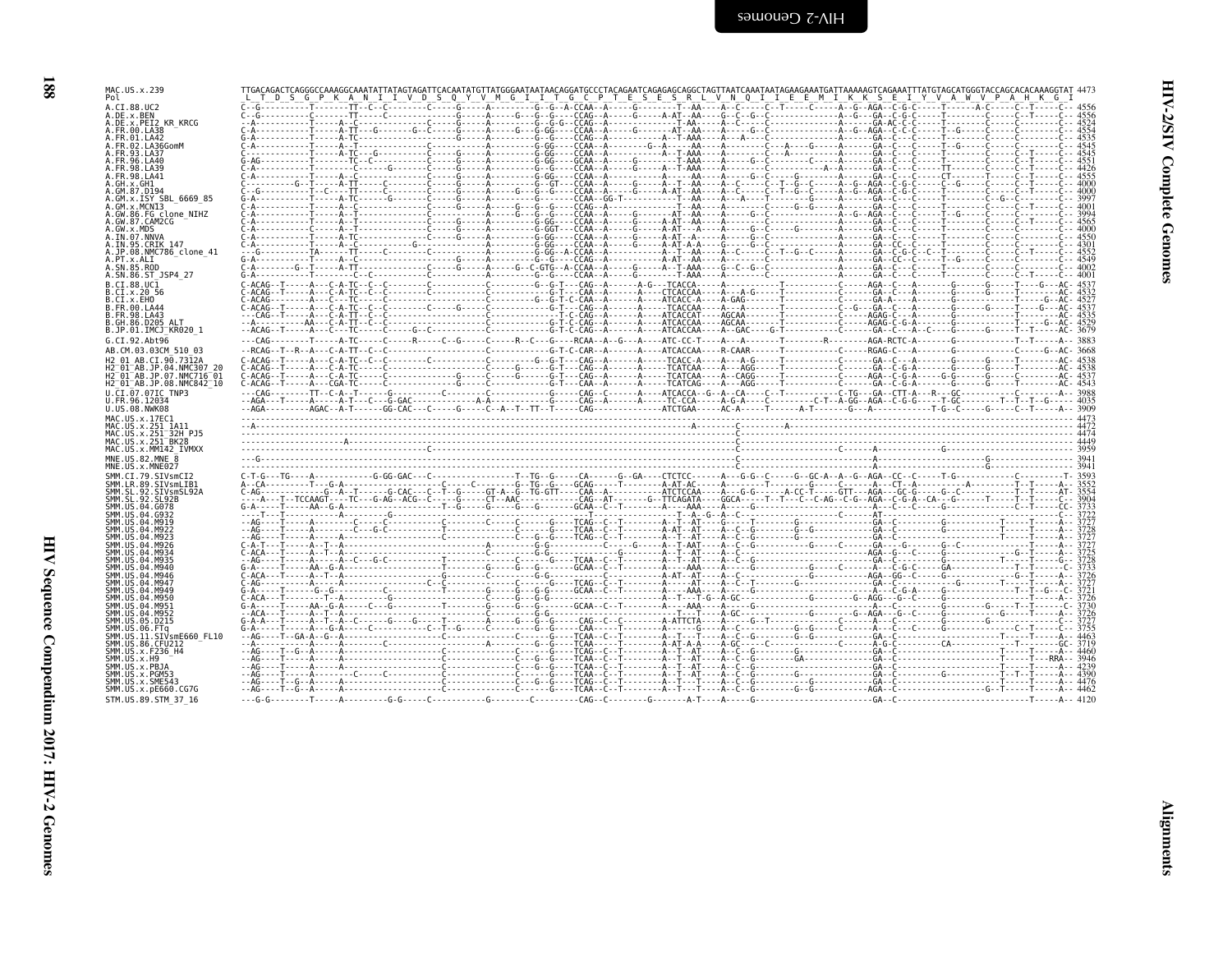<span id="page-34-0"></span>

| MAC.US.x.239<br>Pol<br>A.CI.88.UC2<br>A.DE.x.BEN                                                                                                 |  |
|--------------------------------------------------------------------------------------------------------------------------------------------------|--|
|                                                                                                                                                  |  |
|                                                                                                                                                  |  |
| A.DE.X.PEI2 KR KRCG                                                                                                                              |  |
| A. FR. 00. LA38<br>A FR 01 1 A42                                                                                                                 |  |
| A.FR.02.LA36GomM                                                                                                                                 |  |
| A FR 93 1 437<br>A. FR. 96. LA40                                                                                                                 |  |
| A. FR. 98. LA39                                                                                                                                  |  |
| A.FR.98.LA41<br>A.GH.x.GH1                                                                                                                       |  |
| A.GM.87.D194<br>A.GM.X.ISY SBL 6669 85                                                                                                           |  |
| A.GM.x.MCNI3                                                                                                                                     |  |
| A.GW.86.FG clone NIHZ<br>A.GW.87.CAM2CG                                                                                                          |  |
| A.GW.x.MDS                                                                                                                                       |  |
| A.IN.07.NNVA<br>A.IN.95.CRIK 147                                                                                                                 |  |
| A.JP.08.NMC786 clone 41                                                                                                                          |  |
| A.PT.x.ALI<br>A.SN.85.ROD                                                                                                                        |  |
| A.SN.86.ST JSP4 27                                                                                                                               |  |
| B.CT.88.UC1<br>B.CI.X.20 56                                                                                                                      |  |
| B.CI.x.EHO                                                                                                                                       |  |
| B. FR. 00. LA44<br>B.FR.98.LA43                                                                                                                  |  |
| B.GH.86.D205 ALT                                                                                                                                 |  |
| B.JP.01.IMCJ KR020 1                                                                                                                             |  |
|                                                                                                                                                  |  |
| G.CI.92.Abt96                                                                                                                                    |  |
| AB.CM.03.03CM 510 03<br>H2 01 AB.CI.90.7312A                                                                                                     |  |
| H2 01 AB.JP.04.NMC307 20                                                                                                                         |  |
| H2 <sup>-</sup> 01 <sup>-</sup> AB.JP.07.NMC716 <sup>-</sup> 01<br>H2 <sup>-</sup> 01 <sup>-</sup> AB.JP.08.NMC842 <sup>-</sup> 10               |  |
| U.CI.07.07IC TNP3                                                                                                                                |  |
| U.FR.96.12034<br>U.US.08.NWK08                                                                                                                   |  |
| MAC.US.x.17EC1                                                                                                                                   |  |
| MAC.US.x.251 1A11<br>MAC.US.x.251 32H PJ5                                                                                                        |  |
| MAC. US. x. 251 BK28                                                                                                                             |  |
| $\frac{404}{601}$<br>$\frac{464}{603}$<br>$\frac{464}{603}$<br>$\frac{464}{603}$<br>$\frac{464}{603}$<br>MAC.US.x.MM142 IVMXX<br>MNE.US.82.MNE 8 |  |
| MNE.US.x.MNE027                                                                                                                                  |  |
| SMM.CI.79.SIVsmCI2<br>SMM.LR.89.SIVsmLIB1                                                                                                        |  |
| SMM SL 92 STVsmSL924                                                                                                                             |  |
|                                                                                                                                                  |  |
|                                                                                                                                                  |  |
|                                                                                                                                                  |  |
|                                                                                                                                                  |  |
|                                                                                                                                                  |  |
|                                                                                                                                                  |  |
|                                                                                                                                                  |  |
|                                                                                                                                                  |  |
|                                                                                                                                                  |  |
|                                                                                                                                                  |  |
|                                                                                                                                                  |  |
|                                                                                                                                                  |  |
| SMM.US.86.CFU212<br>SMM US x F236 H4                                                                                                             |  |
|                                                                                                                                                  |  |
| SMM.US.x.PBJA<br>SMM.US.x.PGM53                                                                                                                  |  |
| SMM.US.x.SME543<br>SMM.US.x.pE660.CG7G                                                                                                           |  |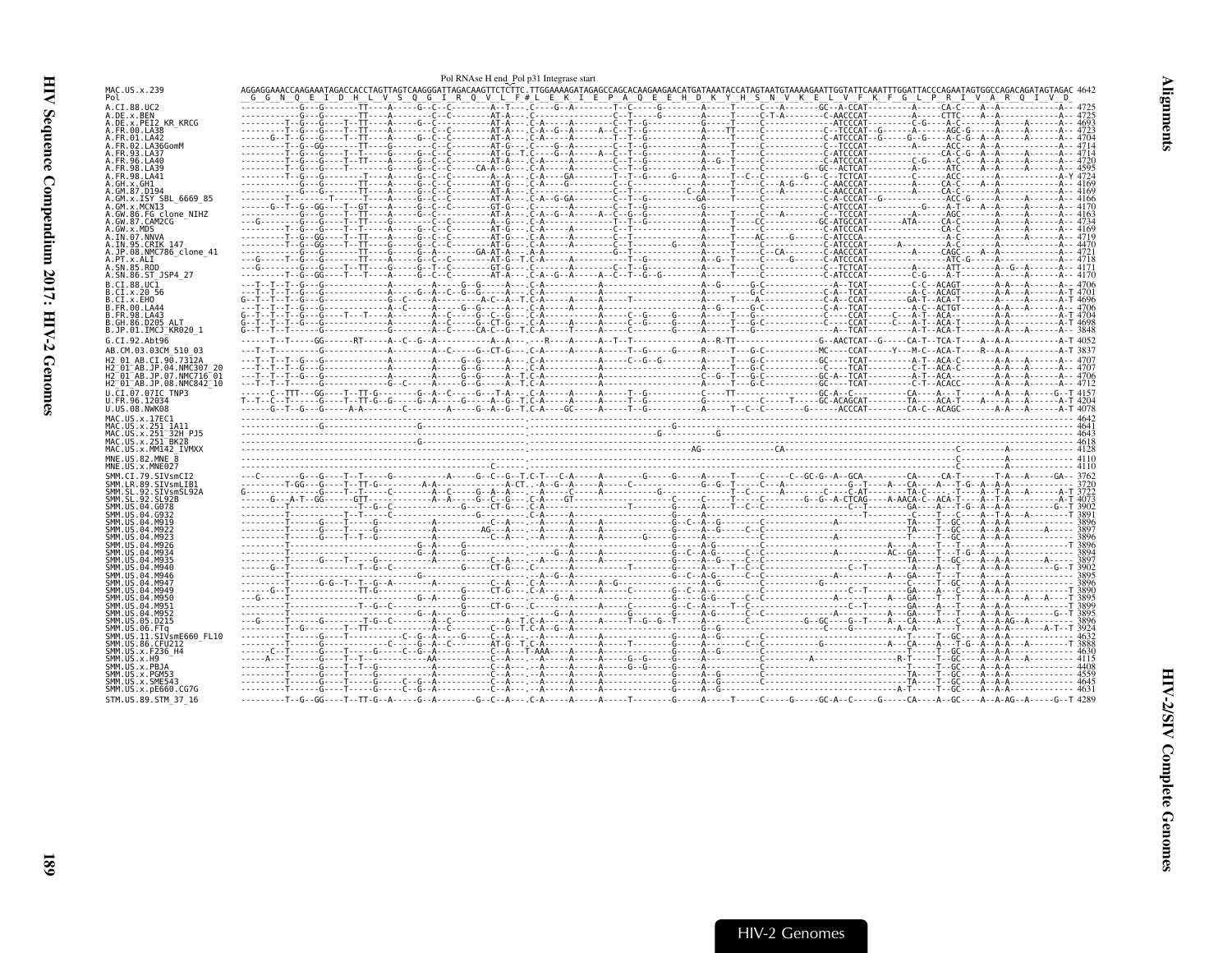| A.CI.88.UC2                                                     |  |  |  |
|-----------------------------------------------------------------|--|--|--|
| A.DE.x.BEN                                                      |  |  |  |
| A.DE.x.PEI2 KR KRCG                                             |  |  |  |
| A.FR.00.LA38                                                    |  |  |  |
| A FR 01 IA42<br>.FR.02.LA36GomM                                 |  |  |  |
| A.FR.93.LA37                                                    |  |  |  |
| A.FR.96.LA40                                                    |  |  |  |
| A FR 98 IA39                                                    |  |  |  |
| A.FR.98.LA41                                                    |  |  |  |
| A.GH.x.GH1                                                      |  |  |  |
| A.GM.87.D194                                                    |  |  |  |
| A.GM.x.ISY SBL 6669 85<br>A.GM.x.MCNI3                          |  |  |  |
| A.GW.86.FG clone NIHZ                                           |  |  |  |
| A.GW.87.CAM2CG                                                  |  |  |  |
| A GW x MDS                                                      |  |  |  |
| A.IN.07.NNVA                                                    |  |  |  |
| A. IN. 95. CRIK 147                                             |  |  |  |
| A.JP.08.NMC786 clone 41                                         |  |  |  |
| A.PT.x.ALT<br>A.SN.85.ROD                                       |  |  |  |
| A.SN.86.ST JSP4 27                                              |  |  |  |
| B.CI.88.UC1                                                     |  |  |  |
| B.CI.X.20 56                                                    |  |  |  |
| R.CT.x.FHO                                                      |  |  |  |
| B.FR.00.LA44                                                    |  |  |  |
| B. FR. 98. LA43                                                 |  |  |  |
| B.GH.86.D205 ALT                                                |  |  |  |
| B.JP.01.IMCJ KR020 1                                            |  |  |  |
| G.CI.92.Abt96                                                   |  |  |  |
| AB.CM.03.03CM 510 03                                            |  |  |  |
| H2 01 AB.CI.90.7312A                                            |  |  |  |
| H2 <sup>-</sup> 01 <sup>-</sup> AB.JP.04.NMC307 20              |  |  |  |
| H2 <sup>-</sup> 01 <sup>-</sup> AB.JP.07.NMC716 <sup>-</sup> 01 |  |  |  |
| H2 01 AB.JP.08.NMC842 10                                        |  |  |  |
| U.CI.07.07IC TNP3                                               |  |  |  |
|                                                                 |  |  |  |
| U.FR.96.12034                                                   |  |  |  |
| U.US.08.NWK08                                                   |  |  |  |
| MAC.US.x.17EC1                                                  |  |  |  |
| MAC.US.x.251 1A11                                               |  |  |  |
| MAC.US.x.251 32H PJ5                                            |  |  |  |
| MAC.US.x.251 <sup>-</sup> BK28                                  |  |  |  |
| MAC.US.x.MM142 IVMXX                                            |  |  |  |
| MNE.US.82.MNE 8<br>MNE.US.x.MNE027                              |  |  |  |
|                                                                 |  |  |  |
| SMM.CI.79.SIVsmCI2<br>SMM.LR.89.SIVsmLIB1                       |  |  |  |
| SMM.SL.92.SIVsmSL92A                                            |  |  |  |
| SMM SI 92 SI 92R                                                |  |  |  |
| SMM.US.04.G078                                                  |  |  |  |
| SMM.US.04.G932                                                  |  |  |  |
| SMM.US.04.M919                                                  |  |  |  |
|                                                                 |  |  |  |
| SMM.US.04.M926                                                  |  |  |  |
| SMM IIS A4 MQ3⊿                                                 |  |  |  |
|                                                                 |  |  |  |
| SMM IIS 04 M946                                                 |  |  |  |
| SMM.US.04.M946<br>SMM IIS A4 MQ47                               |  |  |  |
| SMM.US.04.M949                                                  |  |  |  |
| SMM.US.04.M950                                                  |  |  |  |
| SMM.US.04.M951                                                  |  |  |  |
| SMM.US.04.M952                                                  |  |  |  |
| SMM.US.05.D215                                                  |  |  |  |
| SMM IIS 06 FTa                                                  |  |  |  |
| SMM.US.11.SIVsmE660 FL10                                        |  |  |  |
| SMM.US.86.CFU212                                                |  |  |  |
| SMM.US.x.F236 H4<br>SMM.US.x.H9                                 |  |  |  |
| SMM.US.x.PBJA                                                   |  |  |  |
| SMM.US.x.PGM53                                                  |  |  |  |
| SMM.US.x.SME543                                                 |  |  |  |
| SMM.US.x.pE660.CG7G<br>STM.US.89.STM 37 16                      |  |  |  |

| MAC.US.x.239<br>Pol                                                                                                | T C D K C H Q K G E A I H G Q A N S D L G T W Q M D C T H L E G K I I I V A V H V A S G F I E A E V I P Q E T G R                                                              |  |
|--------------------------------------------------------------------------------------------------------------------|--------------------------------------------------------------------------------------------------------------------------------------------------------------------------------|--|
| A.CI.88.UC2                                                                                                        |                                                                                                                                                                                |  |
| A.DE.x.BEN                                                                                                         |                                                                                                                                                                                |  |
| A.DE.x.PEI2 KR KRCG<br>A.FR.00.LA38                                                                                |                                                                                                                                                                                |  |
| A.FR.01.LA42                                                                                                       |                                                                                                                                                                                |  |
| A.FR.02.LA36GomM<br>A.FR.93.LA37                                                                                   |                                                                                                                                                                                |  |
| A.FR.96.LA40                                                                                                       |                                                                                                                                                                                |  |
| A.FR.98.LA39                                                                                                       |                                                                                                                                                                                |  |
| A.FR.98.LA41<br>A.GH.x.GH1                                                                                         |                                                                                                                                                                                |  |
| A.GM.87.D194                                                                                                       |                                                                                                                                                                                |  |
| A.GM.x.ISY SBL 6669 85                                                                                             |                                                                                                                                                                                |  |
| A.GM.x.MCNI3<br>A.GW.86.FG clone NIHZ                                                                              |                                                                                                                                                                                |  |
| A.GW.87.CAM2CG                                                                                                     |                                                                                                                                                                                |  |
| A.GW.x.MDS<br>A.IN.07.NNVA                                                                                         |                                                                                                                                                                                |  |
| A.IN.95.CRIK 147                                                                                                   |                                                                                                                                                                                |  |
| A.JP.08.NMC786 clone 41<br>A.PT.x.ALI                                                                              |                                                                                                                                                                                |  |
| A.SN.85.ROD                                                                                                        |                                                                                                                                                                                |  |
| A.SN.86.ST JSP4 27                                                                                                 |                                                                                                                                                                                |  |
| B.CT.88.UC1                                                                                                        |                                                                                                                                                                                |  |
| B.CI.X.20 56<br>B.CI.x.EHO                                                                                         |                                                                                                                                                                                |  |
| B.FR.00.LA44                                                                                                       |                                                                                                                                                                                |  |
| B. FR. 98. LA43                                                                                                    |                                                                                                                                                                                |  |
| B.GH.86.D205 ALT<br>B.JP.01.IMCJ KR020 1                                                                           |                                                                                                                                                                                |  |
| G.CI.92.Abt96                                                                                                      |                                                                                                                                                                                |  |
| AB.CM.03.03CM 510 03                                                                                               |                                                                                                                                                                                |  |
| H2 01 AB.CI.90.7312A                                                                                               |                                                                                                                                                                                |  |
| H2 <sup>-</sup> 01 <sup>-</sup> AB.JP.04.NMC307 20                                                                 |                                                                                                                                                                                |  |
| H2 <sup>-</sup> 01 <sup>-</sup> AB.JP.07.NMC716 <sup>-</sup> 01<br>H2 <sup>-01-AB.JP.08.NMC842<sup>-10</sup></sup> |                                                                                                                                                                                |  |
| U.CI.07.07IC TNP3                                                                                                  |                                                                                                                                                                                |  |
| U.FR.96.12034                                                                                                      |                                                                                                                                                                                |  |
| U.US.08.NWK08                                                                                                      |                                                                                                                                                                                |  |
| MAC.US.x.17EC1<br>MAC.US.x.251 1A11                                                                                |                                                                                                                                                                                |  |
| MAC.US.x.251 32H PJ5                                                                                               |                                                                                                                                                                                |  |
| MAC.US.x.251 BK28<br>MAC.US.x.MM142 IVMXX                                                                          |                                                                                                                                                                                |  |
| MNE.US.82.MNE 8                                                                                                    |                                                                                                                                                                                |  |
| MNE.US.x.MNE027                                                                                                    |                                                                                                                                                                                |  |
| SMM.CI.79.SIVsmCI2                                                                                                 |                                                                                                                                                                                |  |
| SMM.LR.89.SIVsmLIB1<br>SMM.SL.92.SIVsmSL92A                                                                        |                                                                                                                                                                                |  |
| SMM. SL. 92. SL92B                                                                                                 |                                                                                                                                                                                |  |
| SMM.US.04.G078                                                                                                     |                                                                                                                                                                                |  |
| SMM.US.04.G932<br>SMM.US.04.M919                                                                                   | $30068\n 4007\n 4007\n 4007\n 4008\n 4009\n 4000\n 4000\n 4000\n 4000\n 4000\n 4000\n 4000\n 4000\n 4000\n 4000\n 4000\n 4000\n 4000\n 4000\n 4000\n 4000\n 4000\n 4000\n 400$ |  |
| SMM. U.S. 04. M922                                                                                                 |                                                                                                                                                                                |  |
| SMM.US.04.M923<br>SMM IIS 04 M926                                                                                  |                                                                                                                                                                                |  |
| SMM US 04 M934                                                                                                     |                                                                                                                                                                                |  |
| SMM.US.04.M935                                                                                                     |                                                                                                                                                                                |  |
| SMM.US.04.M940<br>SMM. US. 04. M946                                                                                |                                                                                                                                                                                |  |
| SMM.US.04.M947                                                                                                     |                                                                                                                                                                                |  |
| SMM.US.04.M949                                                                                                     |                                                                                                                                                                                |  |
| SMM.US.04.M950<br>SMM.US.04.M951                                                                                   |                                                                                                                                                                                |  |
| SMM.US.04.M952                                                                                                     |                                                                                                                                                                                |  |
| SMM.US.05.D215<br>SMM US 06 FTa                                                                                    |                                                                                                                                                                                |  |
| SMM.US.11.SIVsmE660 FL10                                                                                           |                                                                                                                                                                                |  |
| SMM.US.86.CFU212                                                                                                   |                                                                                                                                                                                |  |
| SMM.US.x.F236 H4<br>SMM.US.x.H9                                                                                    |                                                                                                                                                                                |  |
| SMM.US.x.PBJA                                                                                                      |                                                                                                                                                                                |  |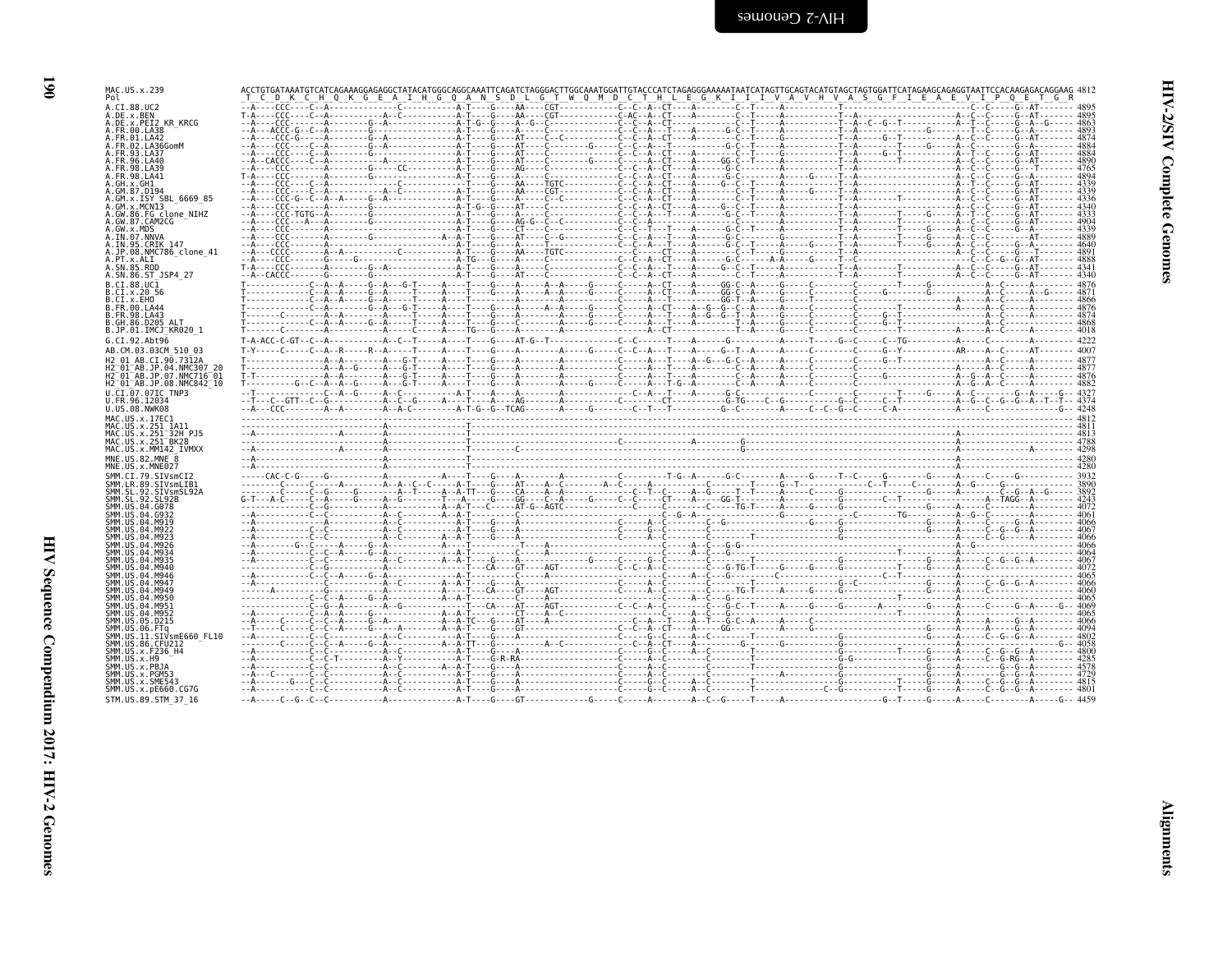| MAC.US.x.239                                                         |                 |  |
|----------------------------------------------------------------------|-----------------|--|
| A.CI.88.UC2<br>A.DE.x.BEN                                            |                 |  |
| A.DE.x.PEI2 KR KRCG<br>A.FR.00.LA38                                  |                 |  |
| A.FR.01.LA42<br>.FR.02.LA36GomM                                      |                 |  |
| <b>FR 93 1 437</b><br>.FR.96.IA40                                    |                 |  |
| .FR.98.LA41                                                          |                 |  |
| . GH . X . GHT<br>GM.87.D194                                         |                 |  |
| A.GM.x.ISY SBL 6669 85<br>A.GM.x.MCNI3                               |                 |  |
| A.GW.86.FG clone NIHZ                                                |                 |  |
| A.GW.87.CAM2CG<br>A.GW.x.MDS                                         |                 |  |
| A.IN.07.NNVA<br>A. IN. 95. CRIK 147                                  |                 |  |
| JP.08.NMC786 clone 41<br>.PT.x.ALI                                   |                 |  |
| A.SN.85.ROD<br>A.SN.86.ST JSP4 27                                    |                 |  |
| R. CT. 88. HC1<br>B.CI.x.20 56                                       |                 |  |
| B.CI.X.EHO<br>B.FR.00.LA44                                           |                 |  |
| B.FR.98.LA43<br>B.GH.86.D205 ALT                                     |                 |  |
| B.JP.01.IMCJ KR020 1                                                 |                 |  |
| G.CI.92.Abt96<br>AB.CM.03.03CM 510 03                                |                 |  |
| H <sub>2</sub> 01 AB.CT.90.7312A<br>H2 01 AB.JP.04.NMC307 2          |                 |  |
| H2 <sup>-01-AB.JP.07.NMC716-01</sup>                                 |                 |  |
| H2 <sup>-01-AB.JP.08.NMC842<sup>-10</sup></sup><br>U.CI.07.07IC TNP3 |                 |  |
| U.FR.96.12034<br>U.US.08.NWK08                                       |                 |  |
| MAC. U.S. x. 17EC1<br>MAC.US.x.251 1A11                              | $\overline{AB}$ |  |
| MAC.US.x.251 32H PJ5<br>MAC.US.x.251 <sup>-</sup> BK28               |                 |  |
| MAC.US.x.MM142 IVMXX                                                 |                 |  |
| MNE.US.82.MNE 8<br>MNE.US.x.MNE027                                   |                 |  |
| SMM.CI.79.SIVsmCI2<br>SMM.LR.89.SIVsmLIB1                            |                 |  |
| SMM.SL.92.SIVsmSL92A<br>SMM.SL.92.SL92B                              |                 |  |
| SMM.US.04.G078<br>SMM. U.S. 04. G932                                 |                 |  |
| 04 M919                                                              |                 |  |
|                                                                      |                 |  |
|                                                                      |                 |  |
| SMM US 04 M946                                                       |                 |  |
| SMM. U.S. 04. M947<br>SMM.US.04.M949                                 |                 |  |
| SMM.US.04.M950<br>04 M951                                            |                 |  |
| <b>SMM 115</b><br>.04.M952                                           |                 |  |
| SMM.US.11.SIVsmE660 FL10                                             |                 |  |
| SMM.US.86.CFU212                                                     |                 |  |
| SMM.US.x.F236 H4<br>SMM IIS x H9                                     |                 |  |
| SMM.US.x.PBJA<br>SMM.US.x.PGM53                                      |                 |  |
| SMM.US.x.SME543<br>SMM. US. x. pE660. CG7G                           |                 |  |
| STM.US.89.STM 37 16                                                  |                 |  |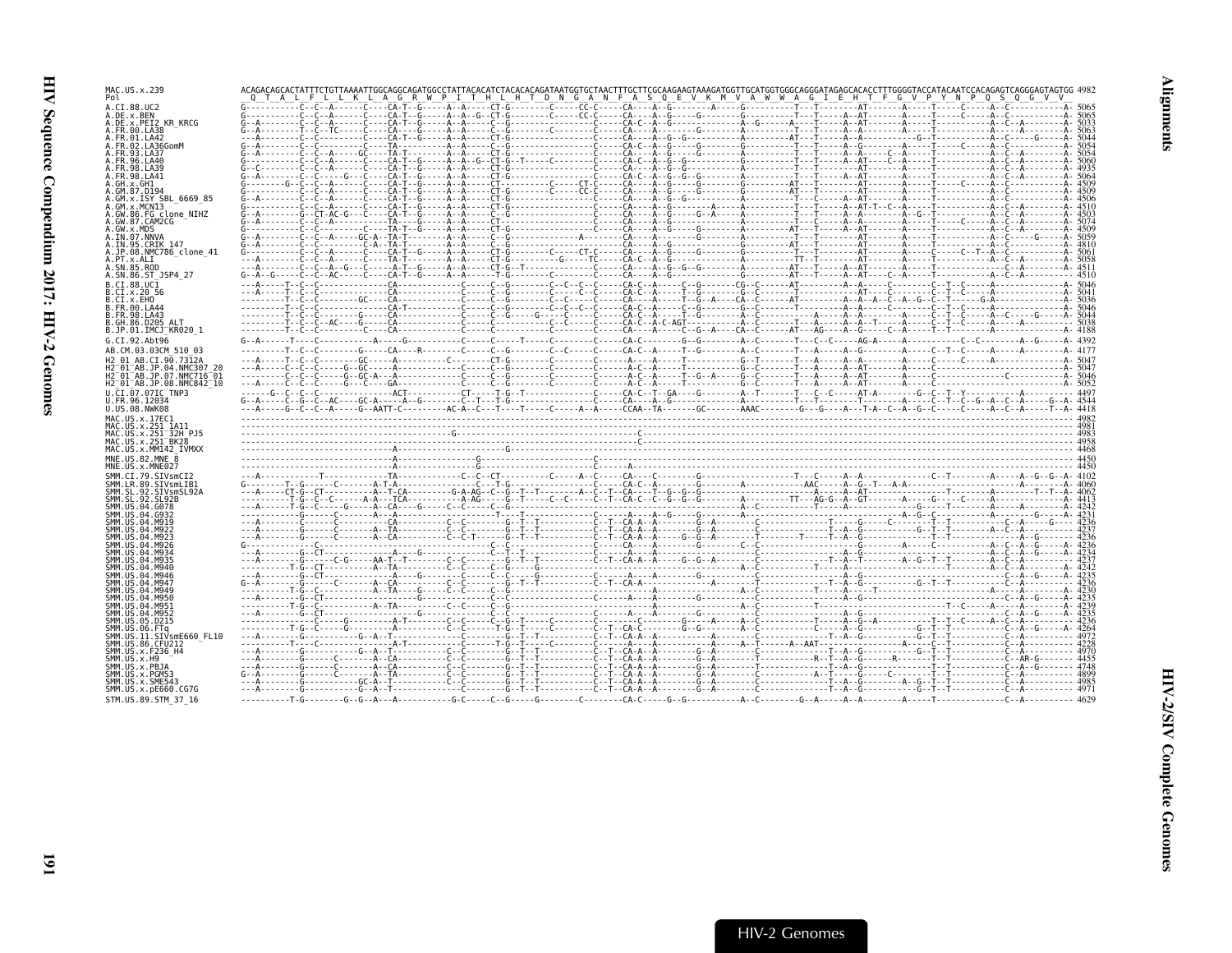| į<br>יים הי<br>ſ. |  |
|-------------------|--|
| くしょう<br>i         |  |
| Ĭ<br>ì            |  |

| MAC.US.x.239                                                                                                                                                                                                                                                                                                                                                     |  |  |  |
|------------------------------------------------------------------------------------------------------------------------------------------------------------------------------------------------------------------------------------------------------------------------------------------------------------------------------------------------------------------|--|--|--|
| A.CI.88.UC2<br>A.DE.x.BEN                                                                                                                                                                                                                                                                                                                                        |  |  |  |
| A.DE.X.PEI2 KR KRCG                                                                                                                                                                                                                                                                                                                                              |  |  |  |
| A.FR.00.LA38                                                                                                                                                                                                                                                                                                                                                     |  |  |  |
| A.FR.01.LA42                                                                                                                                                                                                                                                                                                                                                     |  |  |  |
| A. FR. 02. LA36GomM<br>A. FR. 93. LA37                                                                                                                                                                                                                                                                                                                           |  |  |  |
| A.FR.96.LA40                                                                                                                                                                                                                                                                                                                                                     |  |  |  |
| A. FR. 98. LA39                                                                                                                                                                                                                                                                                                                                                  |  |  |  |
| A.FR.98.LA41                                                                                                                                                                                                                                                                                                                                                     |  |  |  |
| A.GH.x.GH1                                                                                                                                                                                                                                                                                                                                                       |  |  |  |
| A.GM.87.D194<br>A.GM.x.ISY SBL 6669 85                                                                                                                                                                                                                                                                                                                           |  |  |  |
| A.GM.x.MCN13                                                                                                                                                                                                                                                                                                                                                     |  |  |  |
| A.GW.86.FG clone NIHZ                                                                                                                                                                                                                                                                                                                                            |  |  |  |
| A.GW.87.CAM2CG                                                                                                                                                                                                                                                                                                                                                   |  |  |  |
| A.GW.x.MDS                                                                                                                                                                                                                                                                                                                                                       |  |  |  |
| A.IN.07.NNVA<br>A. IN. 95. CRIK 147                                                                                                                                                                                                                                                                                                                              |  |  |  |
| A.JP.08.NMC786 clone 41                                                                                                                                                                                                                                                                                                                                          |  |  |  |
| A.PT.x.ALI                                                                                                                                                                                                                                                                                                                                                       |  |  |  |
| A.SN.85.ROD                                                                                                                                                                                                                                                                                                                                                      |  |  |  |
| A.SN.86.ST JSP4 27                                                                                                                                                                                                                                                                                                                                               |  |  |  |
| B.CI.88.UC1                                                                                                                                                                                                                                                                                                                                                      |  |  |  |
| B.CI.x.20 56                                                                                                                                                                                                                                                                                                                                                     |  |  |  |
| B.CI.x.EHO                                                                                                                                                                                                                                                                                                                                                       |  |  |  |
| B. FR. 00. LA44<br>B. FR. 98. LA43                                                                                                                                                                                                                                                                                                                               |  |  |  |
| B.GH.86.D205 ALT                                                                                                                                                                                                                                                                                                                                                 |  |  |  |
| B.JP.01.IMCJ KR020 1                                                                                                                                                                                                                                                                                                                                             |  |  |  |
| G.CI.92.Aht96                                                                                                                                                                                                                                                                                                                                                    |  |  |  |
| AB.CM.03.03CM 510 03                                                                                                                                                                                                                                                                                                                                             |  |  |  |
|                                                                                                                                                                                                                                                                                                                                                                  |  |  |  |
| H2 01 AB.CI.90.7312A<br>H2 01 AB.JP.04.NMC307 20                                                                                                                                                                                                                                                                                                                 |  |  |  |
| H2 <sup>-01-AB.JP.07.NMC716-01</sup>                                                                                                                                                                                                                                                                                                                             |  |  |  |
| H2 01 AB.JP.08.NMC842 10                                                                                                                                                                                                                                                                                                                                         |  |  |  |
| U.CI.07.07IC TNP3                                                                                                                                                                                                                                                                                                                                                |  |  |  |
| U.FR.96.12034                                                                                                                                                                                                                                                                                                                                                    |  |  |  |
| U.US.08.NWK08                                                                                                                                                                                                                                                                                                                                                    |  |  |  |
| MAC.US.x.17EC1<br>MAC.US.x.251 1A11                                                                                                                                                                                                                                                                                                                              |  |  |  |
| MAC. US. x. 251 32H PJ5                                                                                                                                                                                                                                                                                                                                          |  |  |  |
| MAC. US. x. 251 BK28                                                                                                                                                                                                                                                                                                                                             |  |  |  |
| MAC.US.x.MM142 IVMXX                                                                                                                                                                                                                                                                                                                                             |  |  |  |
| MNE.US.82.MNE 8                                                                                                                                                                                                                                                                                                                                                  |  |  |  |
| MNE.US.x.MNE027                                                                                                                                                                                                                                                                                                                                                  |  |  |  |
| SMM. CT. 79. STVsmCT2                                                                                                                                                                                                                                                                                                                                            |  |  |  |
| SMM.LR.89.SIVsmLIB1                                                                                                                                                                                                                                                                                                                                              |  |  |  |
| SMM.SL.92.SIVsmSL92A<br>SMM. SL. 92. SL92B                                                                                                                                                                                                                                                                                                                       |  |  |  |
| SMM. US. 04. G078                                                                                                                                                                                                                                                                                                                                                |  |  |  |
| SMM US 04 G932                                                                                                                                                                                                                                                                                                                                                   |  |  |  |
| SMM. U.S. 04. M919                                                                                                                                                                                                                                                                                                                                               |  |  |  |
| SMM. U.S. 04. M922                                                                                                                                                                                                                                                                                                                                               |  |  |  |
| SMM. U.S. 04. M923                                                                                                                                                                                                                                                                                                                                               |  |  |  |
|                                                                                                                                                                                                                                                                                                                                                                  |  |  |  |
|                                                                                                                                                                                                                                                                                                                                                                  |  |  |  |
|                                                                                                                                                                                                                                                                                                                                                                  |  |  |  |
|                                                                                                                                                                                                                                                                                                                                                                  |  |  |  |
|                                                                                                                                                                                                                                                                                                                                                                  |  |  |  |
|                                                                                                                                                                                                                                                                                                                                                                  |  |  |  |
|                                                                                                                                                                                                                                                                                                                                                                  |  |  |  |
|                                                                                                                                                                                                                                                                                                                                                                  |  |  |  |
|                                                                                                                                                                                                                                                                                                                                                                  |  |  |  |
|                                                                                                                                                                                                                                                                                                                                                                  |  |  |  |
|                                                                                                                                                                                                                                                                                                                                                                  |  |  |  |
|                                                                                                                                                                                                                                                                                                                                                                  |  |  |  |
|                                                                                                                                                                                                                                                                                                                                                                  |  |  |  |
|                                                                                                                                                                                                                                                                                                                                                                  |  |  |  |
|                                                                                                                                                                                                                                                                                                                                                                  |  |  |  |
|                                                                                                                                                                                                                                                                                                                                                                  |  |  |  |
| SMM. U.S. 04. M926<br>SMM. US. 04. M934<br>SMM. US. 04. M935<br>SMM.US.04.M940<br>SMM. US.04.M946<br>SMM IIS 04 M947<br>SMM.US.04.M949<br>SMM.US.04.M950<br>SMM. U.S. 04. M951<br>SMM. U.S. 04. M952<br>SMM.US.05.D215<br>SMM.US.06.FTq<br>SMM.US.11.SIVsmE660 FL10<br>SMM.US.86.CFU212<br>SMM. US. x. F236 H4<br>SMM.US.x.H9<br>SMM.US.x.PBJA<br>SMM.US.x.PGM53 |  |  |  |
| SMM.US.x.SME543<br>SMM. US. x. pE660. CG7G                                                                                                                                                                                                                                                                                                                       |  |  |  |

STM.US.89.STM 37 16

 $\mathfrak{g}$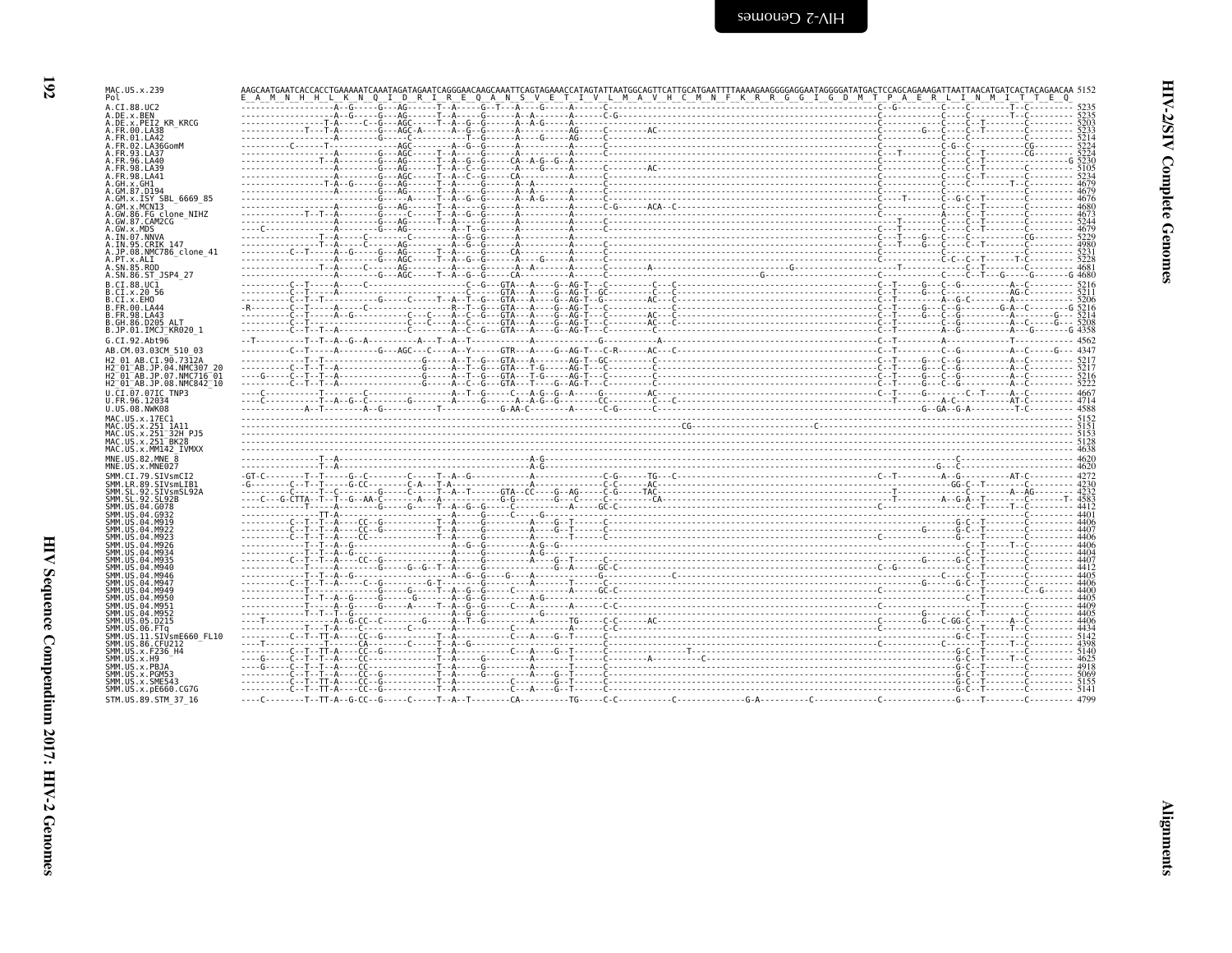| MAC.US.x.239<br>Pol                                                 |  |
|---------------------------------------------------------------------|--|
| A.CI.88.UC2                                                         |  |
| A.DE.X.BEN<br>A.DE.x.PEI2 KR KRCG                                   |  |
| A.FR.00.LA38<br>A.FR.01.LA42                                        |  |
| A. FR. 02. LA36GomM                                                 |  |
| A.FR.93.LA37<br>A.FR.96.LA40                                        |  |
| A. FR. 98. LA39<br>A.FR.98.LA41                                     |  |
|                                                                     |  |
| A GM 87 D194<br>A.GM.x.ISY SBL 6669 85                              |  |
| A.GM.x.MCN13                                                        |  |
| A.GW.86.FG_clone NIHZ<br>A.GW.87.CAM2CG                             |  |
| A.GW.x.MDS<br>A.IN.07.NNVA                                          |  |
| A.IN.95.CRIK 147                                                    |  |
| A.JP.08.NMC786 clone 41<br>A.PT.x.ALI                               |  |
| A.SN.85.ROD<br>A.SN.86.ST JSP4 27                                   |  |
| B.CT.88.UC1                                                         |  |
| B.CI.X.20 56<br>B.CI.X.EHO                                          |  |
| B. FR. 00. LA44                                                     |  |
| B. FR. 98. LA43<br>B.GH.86.D205 ALT                                 |  |
| B.JP.01.IMCJ KR020 1                                                |  |
| G.CI.92.Abt96<br>AB.CM.03.03CM 510 03                               |  |
| H2 01 AB.CI.90.7312A                                                |  |
| H2 01 AB. JP. 04. NMC307 20<br>H2 <sup>-01-AB.JP.07.NMC716-01</sup> |  |
| H2 01 AB.JP.08.NMC842 10                                            |  |
| U.CI.07.07IC TNP3<br>U.FR.96.12034                                  |  |
| U.US.08.NWK08                                                       |  |
| MAC.US.x.17EC1<br>MAC.US.x.251 1A11                                 |  |
| MAC.US.x.251 <sup>-32H</sup> PJ5                                    |  |
| MAC.US.x.251 BK28<br>MAC.US.x.MM142 IVMXX                           |  |
| MNE.US.82.MNE 8                                                     |  |
| MNE.US.x.MNE027<br>SMM.CI.79.SIVsmCI2                               |  |
| SMM.LR.89.SIVsmLIB1                                                 |  |
| SMM.SL.92.SIVsmSL92A<br>SMM.SL.92.SL92B                             |  |
| SMM. US. 04. G078                                                   |  |
| SMM.US.04.G932                                                      |  |
| SMM.US                                                              |  |
| <b>SMM IIS</b>                                                      |  |
|                                                                     |  |
| SMM IIS 04 M946                                                     |  |
| SMM IIS 04 M947                                                     |  |
| SMM.US<br>SMM LIS<br>04.M956                                        |  |
| <b>SMM IIS</b>                                                      |  |
| <b>SMM 11S</b>                                                      |  |
| SIVsmE660 FL10                                                      |  |
| SMM. US. 86. CFU212<br>SMM.US.x.F236 H4                             |  |
| SMM.US.x.H9                                                         |  |
| SMM.US.x.PBJA<br>SMM.US.x.PGM53                                     |  |
| SMM.US.x.SME543<br>SMM.US.x.pE660.CG7G                              |  |
| STM.US.89.STM 37 16                                                 |  |
|                                                                     |  |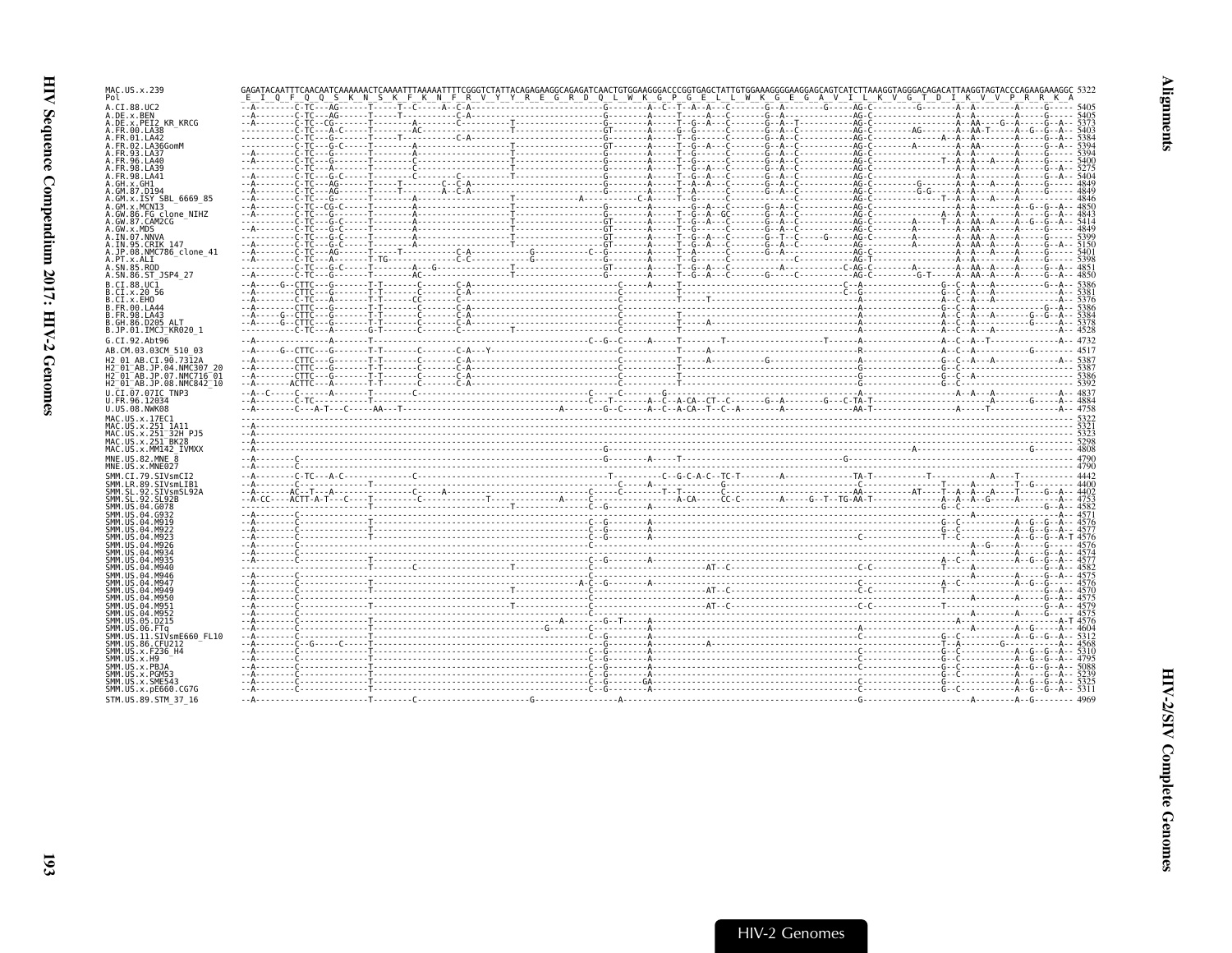<span id="page-39-0"></span>

|                                                                                          | Vif start |  | Pol, Gag-Pol, and p31 Integrase end |  |
|------------------------------------------------------------------------------------------|-----------|--|-------------------------------------|--|
| MAC.US.x.239                                                                             |           |  |                                     |  |
| Vif                                                                                      |           |  |                                     |  |
| A.CI.88.UC2                                                                              |           |  |                                     |  |
| A.DE.x.BEN<br>A.DE.x.PEI2 KR KRCG                                                        |           |  |                                     |  |
| A.FR.00.LA38<br>A. FR. 01. LA42                                                          |           |  |                                     |  |
| A.FR.02.LA36GomM                                                                         |           |  |                                     |  |
| A FR 93 I A37                                                                            |           |  |                                     |  |
| A.FR.98.LA39                                                                             |           |  |                                     |  |
| A FR 98 I A41<br>.GH.x.GH1                                                               |           |  |                                     |  |
| 4.GM.87.D194                                                                             |           |  |                                     |  |
| A.GM.x.ISY SBL 6669 85<br>A.GM.x.MCNI3                                                   |           |  |                                     |  |
| A.GW.86.FG clone NIHZ<br>A.GW.87.CAM2CG                                                  |           |  |                                     |  |
| A.GW.x.MDS                                                                               |           |  |                                     |  |
| A. IN. 07. NNVA<br>A.IN.95.CRIK 147                                                      |           |  |                                     |  |
| A.JP.08.NMC786 clone 41                                                                  |           |  |                                     |  |
| A.PT.x.ALI<br>A.SN.85.ROD                                                                |           |  |                                     |  |
| A.SN.86.ST JSP4 27                                                                       |           |  |                                     |  |
| B.CI.88.UC1<br>B.CI.X.20 56                                                              |           |  |                                     |  |
| B.CI.x.EHO                                                                               |           |  |                                     |  |
| B.FR.00.LA44<br>B. FR. 98. LA43                                                          |           |  |                                     |  |
| B.GH.86.D205 ALT                                                                         |           |  |                                     |  |
| B.JP.01.IMCJ KR020 1                                                                     |           |  |                                     |  |
| G.CI.92.Abt96<br>AB.CM.03.03CM 510 03                                                    |           |  |                                     |  |
| H2 01 AB.CI.90.7312A                                                                     |           |  |                                     |  |
| H2 01 AB.JP.04.NMC307<br>H2 <sup>-</sup> 01 <sup>-</sup> AB.JP.07.NMC716 <sup>-</sup> 01 |           |  |                                     |  |
| H2 <sup>-</sup> 01 <sup>-</sup> AB.JP.08.NMC842 <sup>-</sup> 10                          |           |  |                                     |  |
| U.CI.07.07IC TNP3<br>U.FR.96.12034                                                       |           |  |                                     |  |
| U.US.08.NWK08                                                                            |           |  |                                     |  |
| MAC.US.x.17EC1                                                                           |           |  |                                     |  |
| MAC.US.x.251 1A11<br>MAC.US.x.251 32H PJ5                                                |           |  |                                     |  |
| MAC.US.x.251 <sup>-</sup> BK28<br>MAC.US.x.MM142 IVMXX                                   |           |  |                                     |  |
| MNE.US.82.MNE 8                                                                          |           |  |                                     |  |
| MNE.US.x.MNE027                                                                          |           |  |                                     |  |
| SMM.CI.79.SIVsmCI2<br>SMM.LR.89.SIVsmLIB1                                                |           |  |                                     |  |
| SMM.SL.92.SIVsmSL92A                                                                     |           |  |                                     |  |
| SMM.US.04.G078                                                                           |           |  |                                     |  |
|                                                                                          |           |  |                                     |  |
|                                                                                          |           |  |                                     |  |
|                                                                                          |           |  |                                     |  |
|                                                                                          |           |  |                                     |  |
| SMM IIS                                                                                  |           |  |                                     |  |
| SMM IIS A4 MQ46                                                                          |           |  |                                     |  |
|                                                                                          |           |  |                                     |  |
|                                                                                          |           |  |                                     |  |
|                                                                                          |           |  |                                     |  |
|                                                                                          |           |  |                                     |  |
|                                                                                          |           |  |                                     |  |
| SMM.US.86.CFU212<br>SMM.US.x.F236 H4                                                     |           |  |                                     |  |
|                                                                                          |           |  |                                     |  |
|                                                                                          |           |  |                                     |  |
| SMM.US.x.PBJA                                                                            |           |  |                                     |  |
| SMM.US.x.PGM53<br>SMM.US.x.SME543                                                        |           |  |                                     |  |
| SMM. US. x. pE660. CG7G<br>STM.US.89.STM 37 16                                           |           |  |                                     |  |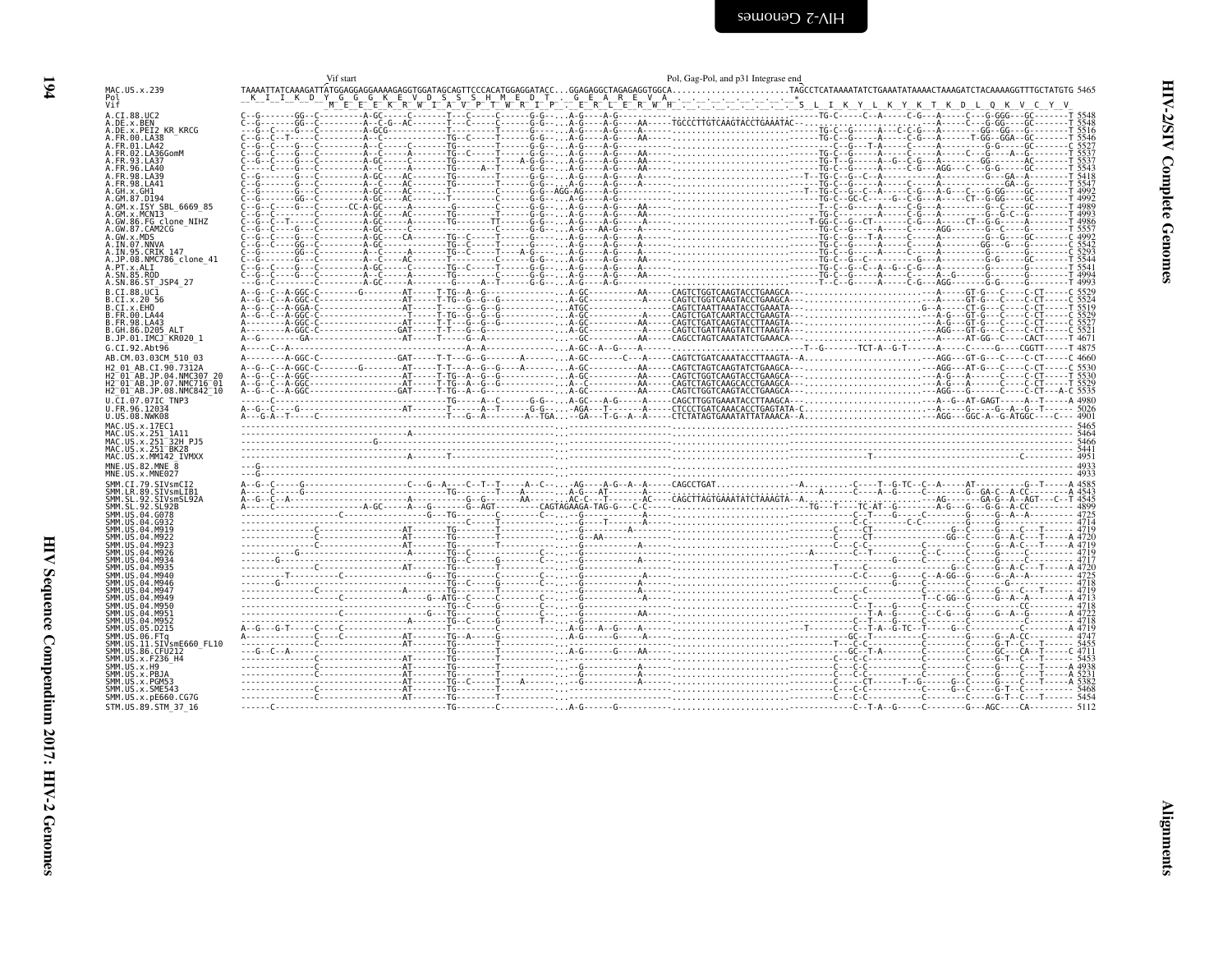| MAC.US.x.239                                                                                                                       | <u>PHFKVGWAWWTCSRVIFPLQEGSHLEVQGYWHLTPEKGWLSTYAVRITWYSKNF</u>                                                                                                                                                                                                                                                                                                                                                               |  |  |  |  |  |  |  |
|------------------------------------------------------------------------------------------------------------------------------------|-----------------------------------------------------------------------------------------------------------------------------------------------------------------------------------------------------------------------------------------------------------------------------------------------------------------------------------------------------------------------------------------------------------------------------|--|--|--|--|--|--|--|
| A.CI.88.UC2<br>A.DE.x.BEN                                                                                                          |                                                                                                                                                                                                                                                                                                                                                                                                                             |  |  |  |  |  |  |  |
| A.DE.x.PEI2 KR KRCG                                                                                                                |                                                                                                                                                                                                                                                                                                                                                                                                                             |  |  |  |  |  |  |  |
| A.FR.00.LA38<br>.FR.01.LA42                                                                                                        |                                                                                                                                                                                                                                                                                                                                                                                                                             |  |  |  |  |  |  |  |
| .FR.02.LA36GomM<br><b>FR 93 1 437</b>                                                                                              |                                                                                                                                                                                                                                                                                                                                                                                                                             |  |  |  |  |  |  |  |
| . FR. 96. LA40                                                                                                                     |                                                                                                                                                                                                                                                                                                                                                                                                                             |  |  |  |  |  |  |  |
| .FR.98.LA41                                                                                                                        |                                                                                                                                                                                                                                                                                                                                                                                                                             |  |  |  |  |  |  |  |
| .GM.87.D194                                                                                                                        |                                                                                                                                                                                                                                                                                                                                                                                                                             |  |  |  |  |  |  |  |
| .GM.x.ISY SBL 6669 85                                                                                                              |                                                                                                                                                                                                                                                                                                                                                                                                                             |  |  |  |  |  |  |  |
| .GM.x.MCNI3<br>A.GW.86.FG clone NIHZ                                                                                               |                                                                                                                                                                                                                                                                                                                                                                                                                             |  |  |  |  |  |  |  |
| .GW.87.CAM2CG<br>.GW.x.MDS                                                                                                         |                                                                                                                                                                                                                                                                                                                                                                                                                             |  |  |  |  |  |  |  |
| .IN.07.NNVA<br>A.IN.95.CRIK 147                                                                                                    |                                                                                                                                                                                                                                                                                                                                                                                                                             |  |  |  |  |  |  |  |
| .JP.08.NMC786 clone 41                                                                                                             |                                                                                                                                                                                                                                                                                                                                                                                                                             |  |  |  |  |  |  |  |
| PT.x.ALI<br>.SN.85.ROD                                                                                                             |                                                                                                                                                                                                                                                                                                                                                                                                                             |  |  |  |  |  |  |  |
| A.SN.86.ST JSP4 27                                                                                                                 |                                                                                                                                                                                                                                                                                                                                                                                                                             |  |  |  |  |  |  |  |
| B.CI.x.20 56                                                                                                                       |                                                                                                                                                                                                                                                                                                                                                                                                                             |  |  |  |  |  |  |  |
| B.CI.x.EHO<br>.FR.00.LA44                                                                                                          |                                                                                                                                                                                                                                                                                                                                                                                                                             |  |  |  |  |  |  |  |
| B.FR.98.LA43                                                                                                                       |                                                                                                                                                                                                                                                                                                                                                                                                                             |  |  |  |  |  |  |  |
| B.GH.86.D205 ALT<br>B.JP.01.IMCJ <sup>-</sup> KR020 1                                                                              |                                                                                                                                                                                                                                                                                                                                                                                                                             |  |  |  |  |  |  |  |
| G.CI.92.Abt96                                                                                                                      |                                                                                                                                                                                                                                                                                                                                                                                                                             |  |  |  |  |  |  |  |
| AB.CM.03.03CM 510 03                                                                                                               | --T--CCAC-----R--------T-------T------T-------A--T--C---G-CA---R-GCAY-CC----R--C----A------A-CC-A--C--G---GG--ACTCT-G--C--C-----T--A--AC---A-----YGAG-G---------AT----- 4830                                                                                                                                                                                                                                                |  |  |  |  |  |  |  |
| H2 01 AB.CI.90.7312A                                                                                                               |                                                                                                                                                                                                                                                                                                                                                                                                                             |  |  |  |  |  |  |  |
| H2 <sup>-</sup> 01 <sup>-</sup> AB.JP.07.NMC716 <sup>-</sup> 01<br>H2 <sup>-</sup> 01 <sup>-</sup> AB.JP.08.NMC842 <sup>-</sup> 10 |                                                                                                                                                                                                                                                                                                                                                                                                                             |  |  |  |  |  |  |  |
| U.CI.07.07IC TNP3                                                                                                                  |                                                                                                                                                                                                                                                                                                                                                                                                                             |  |  |  |  |  |  |  |
| U.FR.96.12034<br>U.US.08.NWK08                                                                                                     |                                                                                                                                                                                                                                                                                                                                                                                                                             |  |  |  |  |  |  |  |
| MAC.US.x.17EC1                                                                                                                     |                                                                                                                                                                                                                                                                                                                                                                                                                             |  |  |  |  |  |  |  |
| MAC.US.x.251 1A11<br>MAC.US.x.251 <sup>-</sup> 32H PJ5                                                                             |                                                                                                                                                                                                                                                                                                                                                                                                                             |  |  |  |  |  |  |  |
|                                                                                                                                    |                                                                                                                                                                                                                                                                                                                                                                                                                             |  |  |  |  |  |  |  |
| MAC.US.x.251 <sup>-</sup> BK28                                                                                                     |                                                                                                                                                                                                                                                                                                                                                                                                                             |  |  |  |  |  |  |  |
| MAC.US.x.MM142 IVMXX                                                                                                               |                                                                                                                                                                                                                                                                                                                                                                                                                             |  |  |  |  |  |  |  |
| MNE.US.82.MNE 8<br>MNE.US.x.MNE027                                                                                                 |                                                                                                                                                                                                                                                                                                                                                                                                                             |  |  |  |  |  |  |  |
| SMM.CI.79.SIVsmCI2<br>SMM.LR.89.SIVsmLIB1                                                                                          |                                                                                                                                                                                                                                                                                                                                                                                                                             |  |  |  |  |  |  |  |
|                                                                                                                                    |                                                                                                                                                                                                                                                                                                                                                                                                                             |  |  |  |  |  |  |  |
|                                                                                                                                    |                                                                                                                                                                                                                                                                                                                                                                                                                             |  |  |  |  |  |  |  |
|                                                                                                                                    |                                                                                                                                                                                                                                                                                                                                                                                                                             |  |  |  |  |  |  |  |
|                                                                                                                                    |                                                                                                                                                                                                                                                                                                                                                                                                                             |  |  |  |  |  |  |  |
|                                                                                                                                    |                                                                                                                                                                                                                                                                                                                                                                                                                             |  |  |  |  |  |  |  |
|                                                                                                                                    |                                                                                                                                                                                                                                                                                                                                                                                                                             |  |  |  |  |  |  |  |
|                                                                                                                                    |                                                                                                                                                                                                                                                                                                                                                                                                                             |  |  |  |  |  |  |  |
|                                                                                                                                    |                                                                                                                                                                                                                                                                                                                                                                                                                             |  |  |  |  |  |  |  |
|                                                                                                                                    |                                                                                                                                                                                                                                                                                                                                                                                                                             |  |  |  |  |  |  |  |
|                                                                                                                                    |                                                                                                                                                                                                                                                                                                                                                                                                                             |  |  |  |  |  |  |  |
|                                                                                                                                    |                                                                                                                                                                                                                                                                                                                                                                                                                             |  |  |  |  |  |  |  |
|                                                                                                                                    |                                                                                                                                                                                                                                                                                                                                                                                                                             |  |  |  |  |  |  |  |
| SMM.US.86.CFU212                                                                                                                   |                                                                                                                                                                                                                                                                                                                                                                                                                             |  |  |  |  |  |  |  |
| SMM.US.x.F236 H4                                                                                                                   | $\xbrace{\mathbf{0},\mathbf{1},\mathbf{2},\mathbf{3},\mathbf{4},\mathbf{5},\mathbf{6},\mathbf{6},\mathbf{7},\mathbf{8},\mathbf{8},\mathbf{8},\mathbf{7},\mathbf{8},\mathbf{8},\mathbf{8},\mathbf{8},\mathbf{8},\mathbf{8},\mathbf{8},\mathbf{8},\mathbf{8},\mathbf{8},\mathbf{8},\mathbf{8},\mathbf{8},\mathbf{8},\mathbf{8},\mathbf{8},\mathbf{8},\mathbf{8},\mathbf{8},\mathbf{8},\mathbf{8},\mathbf{8},\mathbf{8},\math$ |  |  |  |  |  |  |  |
| SMM.US.x.PGM53                                                                                                                     |                                                                                                                                                                                                                                                                                                                                                                                                                             |  |  |  |  |  |  |  |
| SMM.US.x.SME543<br>SMM. US. x. pE660. CG7G                                                                                         |                                                                                                                                                                                                                                                                                                                                                                                                                             |  |  |  |  |  |  |  |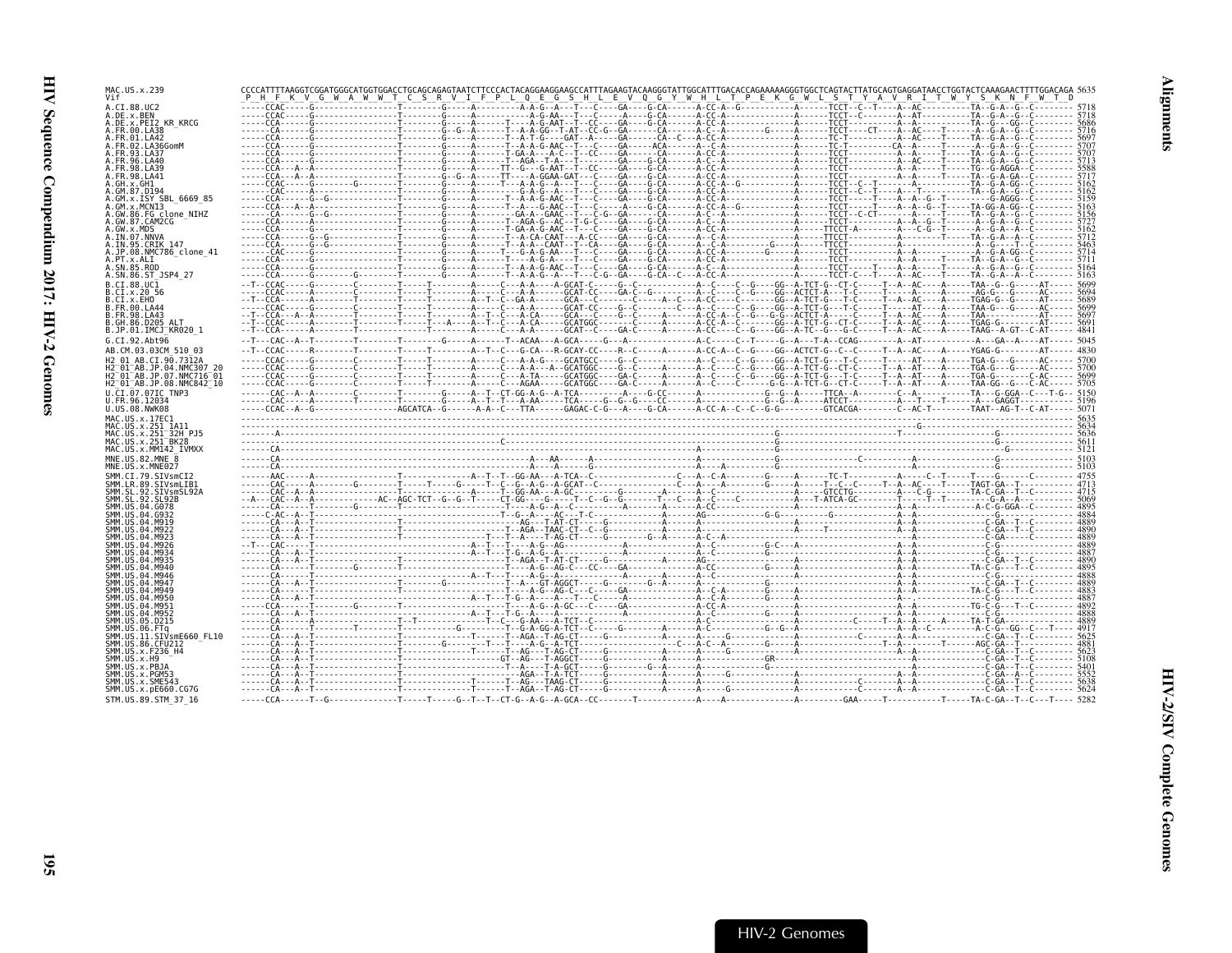| יי ל<br>י   |
|-------------|
|             |
|             |
|             |
|             |
|             |
|             |
|             |
|             |
| ֠<br>j      |
|             |
|             |
| i           |
|             |
|             |
|             |
|             |
|             |
|             |
| ים די היא ל |
|             |
|             |
|             |

 $\blacksquare$ 

TGTAACACCAAACTATGCAGACATTTTACTGCATAGCACTTATTTCCCTTTGCTTTACAGCGGGAAGAGCGGCAACAGGGAAGACACTGCTGTCGCGGGTTCCCGAGGCTCATAGTACCATACCAACCTACCACACTTAGCACTGAAAGTAG 5805<br>VTPNYADILLIHSTYFPCFTAGEVRRAIRGEVRRAIRGEVLSCCRFPRRAHKYQVPSLQVPSLQ

| MAC.US.x.239<br>Vif                                              |  |  | AGCACTTATTTCCCTTGCTTTACAGCGGGAGAAGTGAGAAGGGCCCATCAGGGGAGAACAACTGCTGTCTTGCTGCAGGTTCCCGAGAGCTCATAAGTACCAGGTACCAAGCCTACAGTACTTAGCACTGAAAGTAG 5805 |
|------------------------------------------------------------------|--|--|------------------------------------------------------------------------------------------------------------------------------------------------|
| A.CI.88.UC2                                                      |  |  |                                                                                                                                                |
| A.DE.x.BEN<br>A.DE.x.PEI2 KR KRCG                                |  |  |                                                                                                                                                |
| A. FR. 00. LA38                                                  |  |  |                                                                                                                                                |
| A.FR.01.LA42<br>A. FR. 02. LA36GomM                              |  |  |                                                                                                                                                |
| A.FR.93.LA37<br>A.FR.96.LA40                                     |  |  |                                                                                                                                                |
| A.FR.98.LA39                                                     |  |  |                                                                                                                                                |
| A.FR.98.LA41                                                     |  |  |                                                                                                                                                |
| A.GH.x.GH1<br>A.GM.87.D194                                       |  |  |                                                                                                                                                |
| A.GM.X.ISY SBL 6669 85<br>A.GM.X.MCN13                           |  |  |                                                                                                                                                |
| A.GW.86.FG clone NIHZ                                            |  |  |                                                                                                                                                |
| A.GW.87.CAM2CG                                                   |  |  |                                                                                                                                                |
| A.GW.x.MDS<br>A.IN.07.NNVA                                       |  |  |                                                                                                                                                |
| A. IN. 95. CRIK 147<br>A.JP.08.NMC786_clone_41                   |  |  |                                                                                                                                                |
| A.PT.x.ALI                                                       |  |  |                                                                                                                                                |
| A.SN.85.ROD<br>A.SN.86.ST_JSP4 27                                |  |  |                                                                                                                                                |
| B.CI.88.UC1                                                      |  |  |                                                                                                                                                |
| B.CI.X.20 56                                                     |  |  |                                                                                                                                                |
| B.CI.x.EHO<br>B. FR. 00. LA44                                    |  |  |                                                                                                                                                |
| <b>B.FR.98.LA43</b>                                              |  |  |                                                                                                                                                |
| B.GH.86.D205 ALT<br>B.JP.01.IMCJ KR020 1                         |  |  |                                                                                                                                                |
| G.CI.92.Abt96                                                    |  |  |                                                                                                                                                |
| AB.CM.03.03CM 510 03                                             |  |  |                                                                                                                                                |
| H2 01 AB.CI.90.7312A                                             |  |  |                                                                                                                                                |
| H2 01 AB JP 04 NMC307 26<br>H2 <sup>-01-AB.JP.07.NMC716-01</sup> |  |  |                                                                                                                                                |
| H2 <sup>-01-AB.JP.08.NMC842<sup>-10</sup></sup>                  |  |  |                                                                                                                                                |
| U.CI.07.07IC TNP3<br>U.FR.96.12034                               |  |  |                                                                                                                                                |
| U.US.08.NWK08                                                    |  |  |                                                                                                                                                |
| MAC.US.x.17EC1                                                   |  |  |                                                                                                                                                |
| MAC.US.x.251 1A11<br>MAC.US.x.251 32H PJ5                        |  |  |                                                                                                                                                |
| MAC.US.x.251 <sup>-</sup> BK28<br>MAC.US.x.MM142 IVMXX           |  |  |                                                                                                                                                |
| MNE.US.82.MNE 8                                                  |  |  |                                                                                                                                                |
| MNE.US.x.MNE027                                                  |  |  |                                                                                                                                                |
| SMM.CI.79.SIVsmCI2                                               |  |  |                                                                                                                                                |
| SMM.LR.89.SIVsmLIB1<br>SMM.SL.92.SIVsmSL92A                      |  |  |                                                                                                                                                |
| SMM.SL.92.SL92B<br>SMM. US. 04. G078                             |  |  |                                                                                                                                                |
| SMM. U.S. 04. G932                                               |  |  |                                                                                                                                                |
| SMM US 04 M919<br>SMM.US.04.M922                                 |  |  |                                                                                                                                                |
| SMM.US.04.M923                                                   |  |  |                                                                                                                                                |
| SMM.US.04.M926<br>SMM.US.04.M934                                 |  |  |                                                                                                                                                |
| SMM. U.S. 04. M935                                               |  |  |                                                                                                                                                |
| SMM. U.S. 04. M940<br>SMM.US.04.M946                             |  |  |                                                                                                                                                |
| SMM.US.04.M947                                                   |  |  |                                                                                                                                                |
| SMM.US.04.M949<br>SMM. U.S. 04. M956                             |  |  |                                                                                                                                                |
| SMM.US.04.M951                                                   |  |  |                                                                                                                                                |
| SMM.US.04.M952<br>SMM.US.05.D215                                 |  |  |                                                                                                                                                |
| SMM.US.06.FTq                                                    |  |  |                                                                                                                                                |
| SMM.US.11.SIVsmE660 FL10<br>SMM.US.86.CFU212                     |  |  |                                                                                                                                                |
| SMM.US.x.F236 H4                                                 |  |  |                                                                                                                                                |
| SMM.US.x.H9<br>SMM.US.x.PBJA                                     |  |  |                                                                                                                                                |
| SMM.US.x.PGM53                                                   |  |  |                                                                                                                                                |
| SMM.US.x.SME543<br>SMM. US. x. pE660. CG7G                       |  |  |                                                                                                                                                |
| STM.US.89.STM 37 16                                              |  |  |                                                                                                                                                |
|                                                                  |  |  |                                                                                                                                                |

196

MAC.US.x.239<br>Vif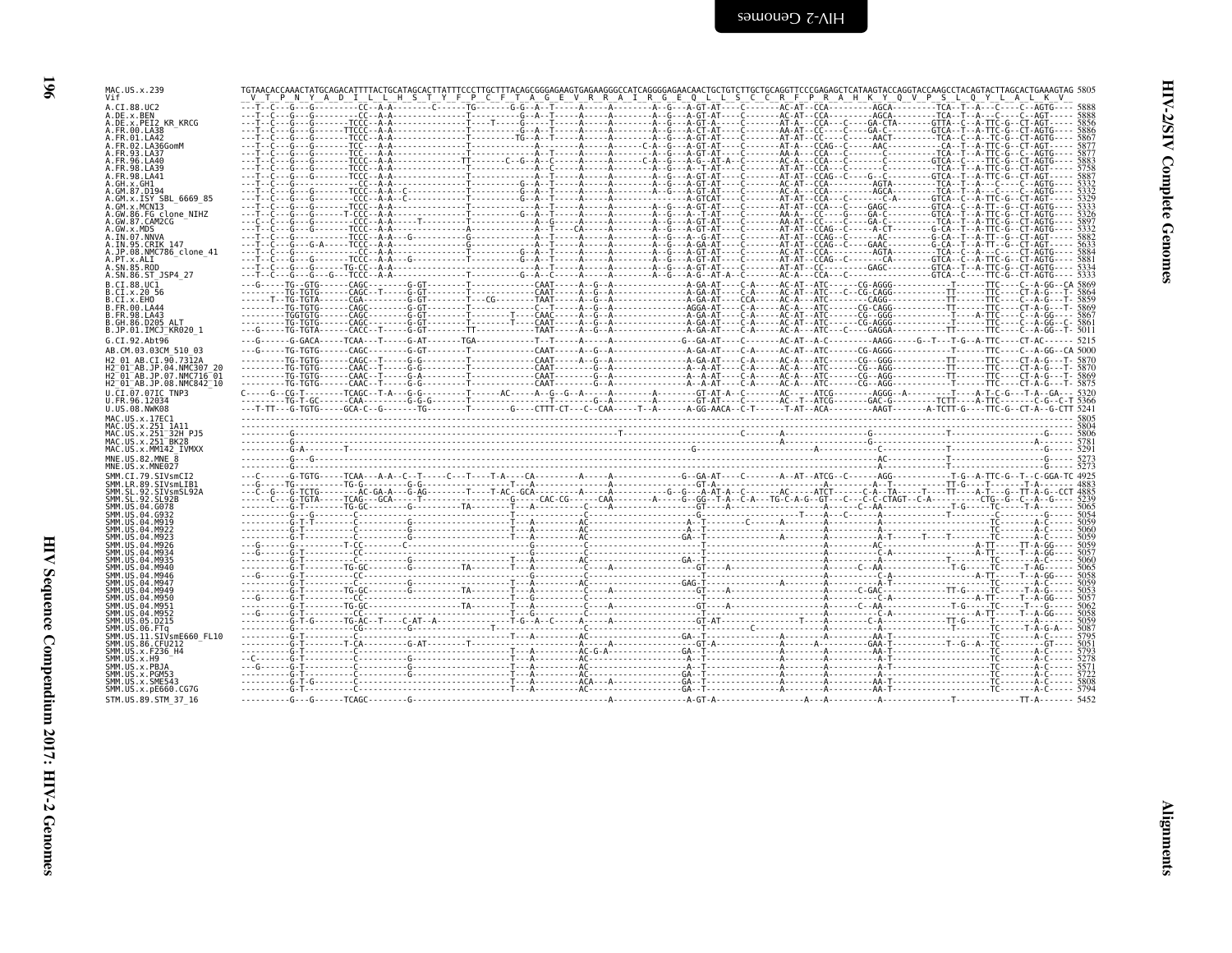<span id="page-42-0"></span>

| MAC.US.x.239                                                                             |  |  |  |  |  |  |  |  |  |  |  |
|------------------------------------------------------------------------------------------|--|--|--|--|--|--|--|--|--|--|--|
| Vpx<br>Vif                                                                               |  |  |  |  |  |  |  |  |  |  |  |
| A.CI.88.UC2                                                                              |  |  |  |  |  |  |  |  |  |  |  |
| A.DE.x.BEN<br>A.DE.x.PEI2 KR KRCG                                                        |  |  |  |  |  |  |  |  |  |  |  |
| A.FR.00.LA38                                                                             |  |  |  |  |  |  |  |  |  |  |  |
| A.FR.01.LA42                                                                             |  |  |  |  |  |  |  |  |  |  |  |
| A.FR.02.LA36GomM<br><b>FR 93 LA37</b>                                                    |  |  |  |  |  |  |  |  |  |  |  |
| 96.LA40                                                                                  |  |  |  |  |  |  |  |  |  |  |  |
|                                                                                          |  |  |  |  |  |  |  |  |  |  |  |
|                                                                                          |  |  |  |  |  |  |  |  |  |  |  |
|                                                                                          |  |  |  |  |  |  |  |  |  |  |  |
| .GM.x.ISY SBL 6669 85<br>.GM.x.MCNI3                                                     |  |  |  |  |  |  |  |  |  |  |  |
| A.GW.86.FG clone NIHZ                                                                    |  |  |  |  |  |  |  |  |  |  |  |
| A.GW.87.CAM2CG                                                                           |  |  |  |  |  |  |  |  |  |  |  |
| A.GW.x.MDS<br>A.IN.07.NNVA                                                               |  |  |  |  |  |  |  |  |  |  |  |
| A.IN.95.CRIK 147                                                                         |  |  |  |  |  |  |  |  |  |  |  |
| A.JP.08.NMC786_clone 41                                                                  |  |  |  |  |  |  |  |  |  |  |  |
| A.PT.x.ALI<br>A.SN.85.ROD                                                                |  |  |  |  |  |  |  |  |  |  |  |
| A.SN.86.ST JSP4 27                                                                       |  |  |  |  |  |  |  |  |  |  |  |
| B.CI.88.UC1                                                                              |  |  |  |  |  |  |  |  |  |  |  |
| B.CI.x.20 56                                                                             |  |  |  |  |  |  |  |  |  |  |  |
| B.CI.x.EHO<br>B.FR.00.LA44                                                               |  |  |  |  |  |  |  |  |  |  |  |
| B.FR.98.LA43                                                                             |  |  |  |  |  |  |  |  |  |  |  |
| B.GH.86.D205 ALT                                                                         |  |  |  |  |  |  |  |  |  |  |  |
| B.JP.01.IMCJ <sup>-</sup> KR020 1<br>G.CI.92.Abt96                                       |  |  |  |  |  |  |  |  |  |  |  |
| AB.CM.03.03CM 510 03                                                                     |  |  |  |  |  |  |  |  |  |  |  |
| H2 01 AB.CI.90.7312A                                                                     |  |  |  |  |  |  |  |  |  |  |  |
| H2 <sup>-</sup> 01 <sup>-</sup> AB.JP.04.NMC307 20                                       |  |  |  |  |  |  |  |  |  |  |  |
| H2 <sup>-</sup> 01 <sup>-</sup> AB.JP.07.NMC716 <sup>-</sup> 01                          |  |  |  |  |  |  |  |  |  |  |  |
| H2 <sup>-</sup> 01 <sup>-</sup> AB.JP.08.NMC842 <sup>-</sup> 10<br>U.CI.07.07IC TNP3     |  |  |  |  |  |  |  |  |  |  |  |
|                                                                                          |  |  |  |  |  |  |  |  |  |  |  |
|                                                                                          |  |  |  |  |  |  |  |  |  |  |  |
| U.FR.96.12034<br>U.US.08.NWK08                                                           |  |  |  |  |  |  |  |  |  |  |  |
| MAC.US.x.17EC1                                                                           |  |  |  |  |  |  |  |  |  |  |  |
|                                                                                          |  |  |  |  |  |  |  |  |  |  |  |
| MAC.US.x.251_1A11<br>MAC.US.x.251 <sup>-</sup> 32H PJ5<br>MAC.US.x.251 <sup>-</sup> BK28 |  |  |  |  |  |  |  |  |  |  |  |
| MAC.US.x.MM142 IVMXX                                                                     |  |  |  |  |  |  |  |  |  |  |  |
| MNE.US.82.MNE 8                                                                          |  |  |  |  |  |  |  |  |  |  |  |
| MNE.US.x.MNE027                                                                          |  |  |  |  |  |  |  |  |  |  |  |
| SMM.CI.79.SIVsmCI2<br>SMM IR 89 STVsmlTR                                                 |  |  |  |  |  |  |  |  |  |  |  |
|                                                                                          |  |  |  |  |  |  |  |  |  |  |  |
|                                                                                          |  |  |  |  |  |  |  |  |  |  |  |
|                                                                                          |  |  |  |  |  |  |  |  |  |  |  |
|                                                                                          |  |  |  |  |  |  |  |  |  |  |  |
|                                                                                          |  |  |  |  |  |  |  |  |  |  |  |
|                                                                                          |  |  |  |  |  |  |  |  |  |  |  |
|                                                                                          |  |  |  |  |  |  |  |  |  |  |  |
| SMM.US.                                                                                  |  |  |  |  |  |  |  |  |  |  |  |
|                                                                                          |  |  |  |  |  |  |  |  |  |  |  |
|                                                                                          |  |  |  |  |  |  |  |  |  |  |  |
| SMM.US                                                                                   |  |  |  |  |  |  |  |  |  |  |  |
| SMM LIS 04 M951                                                                          |  |  |  |  |  |  |  |  |  |  |  |
| SMM.US<br><b>SNN HIS</b>                                                                 |  |  |  |  |  |  |  |  |  |  |  |
|                                                                                          |  |  |  |  |  |  |  |  |  |  |  |
| SMM.US.11.SIVsmE660 FL10                                                                 |  |  |  |  |  |  |  |  |  |  |  |
| SMM.US.86.CFU212                                                                         |  |  |  |  |  |  |  |  |  |  |  |
|                                                                                          |  |  |  |  |  |  |  |  |  |  |  |
| SMM.US.x.PBJA                                                                            |  |  |  |  |  |  |  |  |  |  |  |
| SMM.US.x.PGM53<br>SMM.US.x.SME543                                                        |  |  |  |  |  |  |  |  |  |  |  |
| SMM.US.x.pE660.CG7G<br>STM.US.89.STM 37 16                                               |  |  |  |  |  |  |  |  |  |  |  |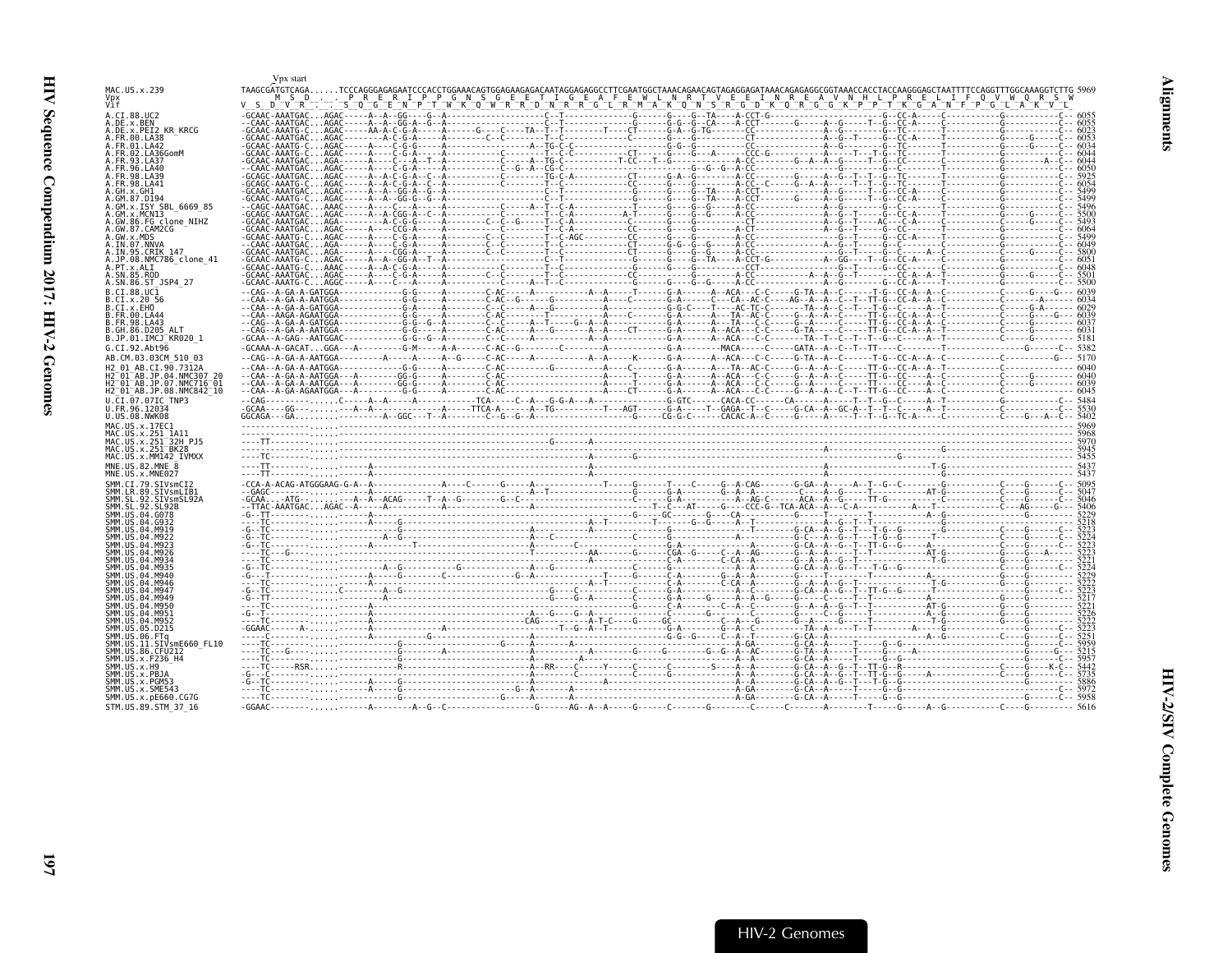<span id="page-43-0"></span>

| ミスト         |  |
|-------------|--|
| Î<br>ļ<br>i |  |
| ì<br>i.     |  |

| MAC.US.x.239                                                    | RYLCLIOKALFMHCKKGCRCLGEGHGAGGWR.PGPPPPP                                                                                                                                                                                                                                                                                                                                                                                              |  |
|-----------------------------------------------------------------|--------------------------------------------------------------------------------------------------------------------------------------------------------------------------------------------------------------------------------------------------------------------------------------------------------------------------------------------------------------------------------------------------------------------------------------|--|
| Vpx<br>Vif                                                      | Y W H D E O G M S P S Y V K Y                                                                                                                                                                                                                                                                                                                                                                                                        |  |
| A.CI.88.UC2                                                     |                                                                                                                                                                                                                                                                                                                                                                                                                                      |  |
| A.DE.x.BEN                                                      |                                                                                                                                                                                                                                                                                                                                                                                                                                      |  |
| A.DE.x.PEI2 KR KRCG<br>.FR.00.LA38                              |                                                                                                                                                                                                                                                                                                                                                                                                                                      |  |
| .FR.01.LA42                                                     |                                                                                                                                                                                                                                                                                                                                                                                                                                      |  |
| 02.LA36GomM                                                     |                                                                                                                                                                                                                                                                                                                                                                                                                                      |  |
| 93.LA37<br>96.IA 40                                             |                                                                                                                                                                                                                                                                                                                                                                                                                                      |  |
| 98.1439                                                         |                                                                                                                                                                                                                                                                                                                                                                                                                                      |  |
| 98.LA41                                                         |                                                                                                                                                                                                                                                                                                                                                                                                                                      |  |
| GH x GH1<br>.GM.87.D194                                         |                                                                                                                                                                                                                                                                                                                                                                                                                                      |  |
| A.GM.x.ISY SBL 6669 85                                          |                                                                                                                                                                                                                                                                                                                                                                                                                                      |  |
| .GM.x.MCNI3                                                     |                                                                                                                                                                                                                                                                                                                                                                                                                                      |  |
| A.GW.86.FG clone NIHZ<br>A.GW.87.CAM2CG                         |                                                                                                                                                                                                                                                                                                                                                                                                                                      |  |
| A.GW.x.MDS                                                      |                                                                                                                                                                                                                                                                                                                                                                                                                                      |  |
| A.IN.07.NNVA                                                    |                                                                                                                                                                                                                                                                                                                                                                                                                                      |  |
| A.IN.95.CRIK 147<br>A.JP.08.NMC786 clone 41                     |                                                                                                                                                                                                                                                                                                                                                                                                                                      |  |
| A.PT.x.ALI                                                      |                                                                                                                                                                                                                                                                                                                                                                                                                                      |  |
| A.SN.85.ROD<br>A.SN.86.ST JSP4 27                               |                                                                                                                                                                                                                                                                                                                                                                                                                                      |  |
| B.CI.88.UC1                                                     |                                                                                                                                                                                                                                                                                                                                                                                                                                      |  |
| B.CI.x.20 56                                                    |                                                                                                                                                                                                                                                                                                                                                                                                                                      |  |
| $CT \times FHO$                                                 |                                                                                                                                                                                                                                                                                                                                                                                                                                      |  |
| B.FR.00.LA44<br>B.FR.98.LA43                                    |                                                                                                                                                                                                                                                                                                                                                                                                                                      |  |
| B.GH.86.D205 ALT                                                |                                                                                                                                                                                                                                                                                                                                                                                                                                      |  |
| B.JP.01.IMCJ KR020 1                                            |                                                                                                                                                                                                                                                                                                                                                                                                                                      |  |
| G.CI.92.Abt96                                                   |                                                                                                                                                                                                                                                                                                                                                                                                                                      |  |
| AB.CM.03.03CM 510 03                                            |                                                                                                                                                                                                                                                                                                                                                                                                                                      |  |
| H2 01 AB.CI.90.7312A                                            |                                                                                                                                                                                                                                                                                                                                                                                                                                      |  |
| H2 <sup>-</sup> 01 <sup>-</sup> AB.JP.07.NMC716 <sup>-</sup> 01 |                                                                                                                                                                                                                                                                                                                                                                                                                                      |  |
| H2 <sup>-</sup> 01 <sup>-</sup> AB.JP.08.NMC842 <sup>-</sup> 10 |                                                                                                                                                                                                                                                                                                                                                                                                                                      |  |
| U.CI.07.07IC TNP3<br>U.FR.96.12034                              |                                                                                                                                                                                                                                                                                                                                                                                                                                      |  |
| U.US.08.NWK08                                                   |                                                                                                                                                                                                                                                                                                                                                                                                                                      |  |
| MAC.US.x.17EC1                                                  |                                                                                                                                                                                                                                                                                                                                                                                                                                      |  |
| MAC.US.x.251 1A11                                               |                                                                                                                                                                                                                                                                                                                                                                                                                                      |  |
| MAC.US.x.251 32H PJ5<br>MAC.US.x.251 BK28                       |                                                                                                                                                                                                                                                                                                                                                                                                                                      |  |
| MAC.US.x.MM142 IVMXX                                            |                                                                                                                                                                                                                                                                                                                                                                                                                                      |  |
| MNE.US.82.MNE 8                                                 |                                                                                                                                                                                                                                                                                                                                                                                                                                      |  |
| MNE.US.x.MNE027                                                 |                                                                                                                                                                                                                                                                                                                                                                                                                                      |  |
| SMM.CI.79.SIVsmCI2<br>SMM.LR.89.SIVsmLIB1                       |                                                                                                                                                                                                                                                                                                                                                                                                                                      |  |
| SMM.SL.92.SIVsmSL92A                                            |                                                                                                                                                                                                                                                                                                                                                                                                                                      |  |
| SMM.SL<br>SMM.US.04.G078                                        |                                                                                                                                                                                                                                                                                                                                                                                                                                      |  |
|                                                                 |                                                                                                                                                                                                                                                                                                                                                                                                                                      |  |
| <b>IIS 04 M919</b>                                              |                                                                                                                                                                                                                                                                                                                                                                                                                                      |  |
|                                                                 |                                                                                                                                                                                                                                                                                                                                                                                                                                      |  |
|                                                                 |                                                                                                                                                                                                                                                                                                                                                                                                                                      |  |
| SMM IIS A4 MQ34<br>SMM.US.04.M935                               |                                                                                                                                                                                                                                                                                                                                                                                                                                      |  |
| 04.M940                                                         |                                                                                                                                                                                                                                                                                                                                                                                                                                      |  |
| SMM.US.04.M946                                                  |                                                                                                                                                                                                                                                                                                                                                                                                                                      |  |
| SMM IIS A4 MQ4C                                                 |                                                                                                                                                                                                                                                                                                                                                                                                                                      |  |
|                                                                 | $\begin{smallmatrix} \mathbf{1} & \mathbf{0} & \mathbf{0} & \mathbf{0} & \mathbf{0} & \mathbf{0} & \mathbf{0} & \mathbf{0} & \mathbf{0} & \mathbf{0} & \mathbf{0} & \mathbf{0} & \mathbf{0} & \mathbf{0} & \mathbf{0} & \mathbf{0} & \mathbf{0} & \mathbf{0} & \mathbf{0} & \mathbf{0} & \mathbf{0} & \mathbf{0} & \mathbf{0} & \mathbf{0} & \mathbf{0} & \mathbf{0} & \mathbf{0} & \mathbf{0} & \mathbf{0} & \mathbf{0} & \mathbf{$ |  |
|                                                                 |                                                                                                                                                                                                                                                                                                                                                                                                                                      |  |
| 05.D215                                                         |                                                                                                                                                                                                                                                                                                                                                                                                                                      |  |
| FTa                                                             |                                                                                                                                                                                                                                                                                                                                                                                                                                      |  |
| SIVsmE660 FL10.                                                 |                                                                                                                                                                                                                                                                                                                                                                                                                                      |  |
| 86.CFU212<br>.x.F236 H4                                         |                                                                                                                                                                                                                                                                                                                                                                                                                                      |  |
|                                                                 |                                                                                                                                                                                                                                                                                                                                                                                                                                      |  |
|                                                                 |                                                                                                                                                                                                                                                                                                                                                                                                                                      |  |
|                                                                 |                                                                                                                                                                                                                                                                                                                                                                                                                                      |  |
| SMM.US.x.pE660.CG7G                                             |                                                                                                                                                                                                                                                                                                                                                                                                                                      |  |
| STM.US.89.STM 37 16                                             |                                                                                                                                                                                                                                                                                                                                                                                                                                      |  |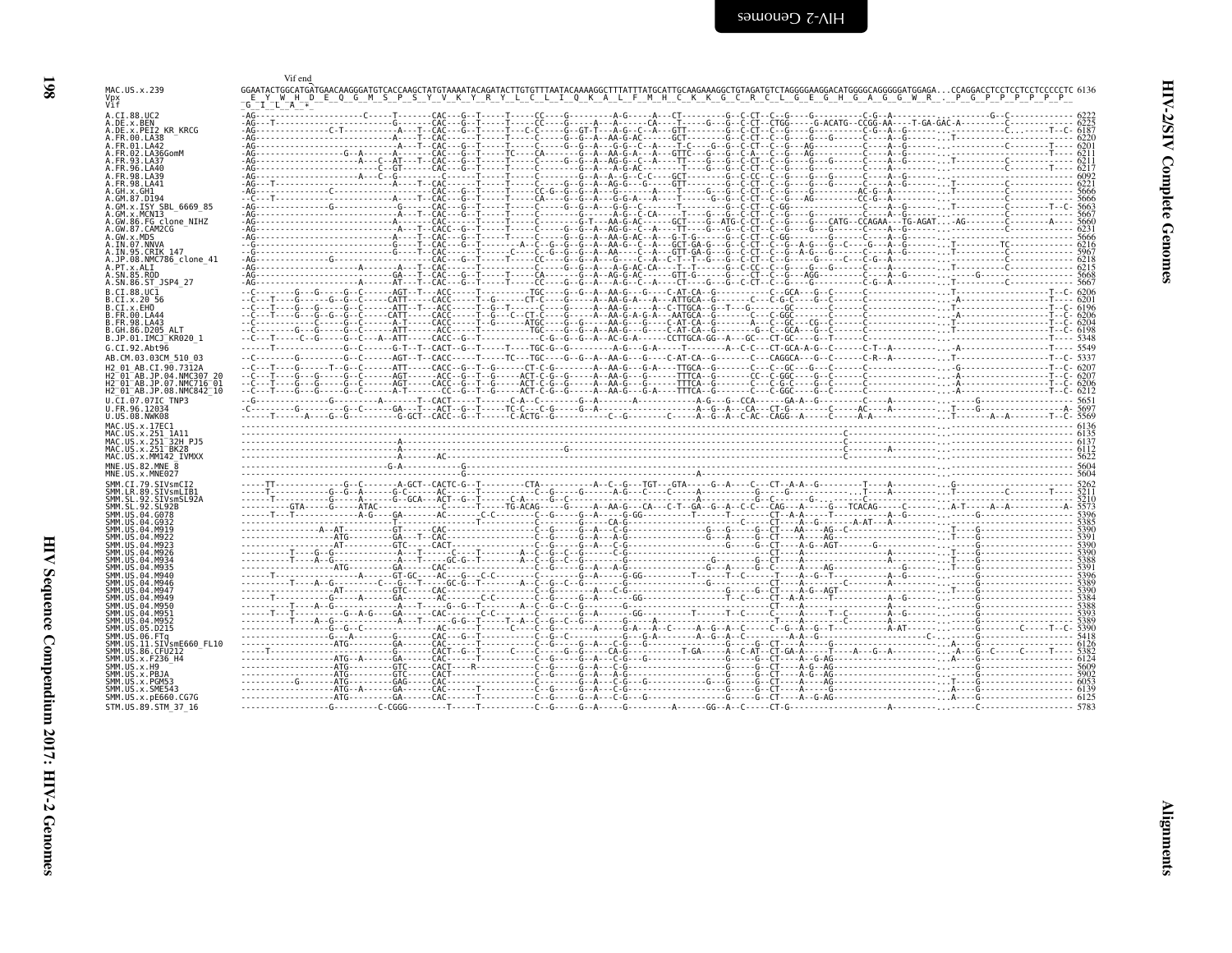<span id="page-44-0"></span>

|                                                                                             | Vpx end                                                                                                                                                                                                                                                  | Vpr start                                                                                                                                         |  |  |  |  |  |  |
|---------------------------------------------------------------------------------------------|----------------------------------------------------------------------------------------------------------------------------------------------------------------------------------------------------------------------------------------------------------|---------------------------------------------------------------------------------------------------------------------------------------------------|--|--|--|--|--|--|
| MAC.US.x.239                                                                                | CAGGACTAGCATAA                                                                                                                                                                                                                                           | ATGGAAGAAAGACCTCCAGAAAATGAAGGACCACAAAGGGAACCATGGGATGAATGGGTAGTGGAAGTTCTGGAAGAACTGAAAGAAGCTTTAAAACATTTTGATCCTCGCTTGCTAACTGCACTTGGTAATCATATCTATGCAC |  |  |  |  |  |  |
| Vbr                                                                                         | PGLA *                                                                                                                                                                                                                                                   | M E E R P P E N E G P O R E P W D E W V V E V L E E L K E E A L K H F D P R L L T A L                                                             |  |  |  |  |  |  |
|                                                                                             |                                                                                                                                                                                                                                                          |                                                                                                                                                   |  |  |  |  |  |  |
| A.CI.88.UC2<br>A.DE.X.BEN                                                                   |                                                                                                                                                                                                                                                          |                                                                                                                                                   |  |  |  |  |  |  |
| A.DE.x.PEI2 KR KRCG                                                                         |                                                                                                                                                                                                                                                          |                                                                                                                                                   |  |  |  |  |  |  |
| A.FR.00.LA38<br>A.FR.01.LA42                                                                |                                                                                                                                                                                                                                                          |                                                                                                                                                   |  |  |  |  |  |  |
| A.FR.02.LA36GomM                                                                            |                                                                                                                                                                                                                                                          |                                                                                                                                                   |  |  |  |  |  |  |
| A FR 93 I A37                                                                               |                                                                                                                                                                                                                                                          |                                                                                                                                                   |  |  |  |  |  |  |
| A.FR.96.LA40<br>A. FR. 98. LA39                                                             |                                                                                                                                                                                                                                                          |                                                                                                                                                   |  |  |  |  |  |  |
| .FR.98.LA41                                                                                 |                                                                                                                                                                                                                                                          |                                                                                                                                                   |  |  |  |  |  |  |
| AGH XGHI                                                                                    |                                                                                                                                                                                                                                                          |                                                                                                                                                   |  |  |  |  |  |  |
| A.GM.x.ISY SBL 6669 85                                                                      |                                                                                                                                                                                                                                                          |                                                                                                                                                   |  |  |  |  |  |  |
|                                                                                             |                                                                                                                                                                                                                                                          |                                                                                                                                                   |  |  |  |  |  |  |
| A.GW.86.FG clone NIHZ                                                                       |                                                                                                                                                                                                                                                          |                                                                                                                                                   |  |  |  |  |  |  |
| A.GW.87.CAM2CG<br>A.GW.x.MDS                                                                |                                                                                                                                                                                                                                                          |                                                                                                                                                   |  |  |  |  |  |  |
| A.IN.07.NNVA                                                                                |                                                                                                                                                                                                                                                          |                                                                                                                                                   |  |  |  |  |  |  |
| A.IN.95.CRIK 147                                                                            |                                                                                                                                                                                                                                                          |                                                                                                                                                   |  |  |  |  |  |  |
| A.JP.08.NMC786 clone 41<br>A.PT.x.ALI                                                       |                                                                                                                                                                                                                                                          |                                                                                                                                                   |  |  |  |  |  |  |
| A.SN.85.ROD                                                                                 |                                                                                                                                                                                                                                                          |                                                                                                                                                   |  |  |  |  |  |  |
| A.SN.86.ST JSP4 27                                                                          |                                                                                                                                                                                                                                                          |                                                                                                                                                   |  |  |  |  |  |  |
| B.CT.88.UC1                                                                                 |                                                                                                                                                                                                                                                          |                                                                                                                                                   |  |  |  |  |  |  |
| B.CI.X.20 56<br>B.CI.X.EHO                                                                  |                                                                                                                                                                                                                                                          |                                                                                                                                                   |  |  |  |  |  |  |
| B.FR.00.LA44                                                                                |                                                                                                                                                                                                                                                          |                                                                                                                                                   |  |  |  |  |  |  |
| B.FR.98.LA43<br>AI T                                                                        |                                                                                                                                                                                                                                                          |                                                                                                                                                   |  |  |  |  |  |  |
| B.GH.86.D205<br>B.JP.01.IMCJ <sup>-</sup> KR020 1                                           |                                                                                                                                                                                                                                                          |                                                                                                                                                   |  |  |  |  |  |  |
| G.CI.92.Abt96                                                                               |                                                                                                                                                                                                                                                          |                                                                                                                                                   |  |  |  |  |  |  |
| AB.CM.03.03CM 510 03                                                                        |                                                                                                                                                                                                                                                          |                                                                                                                                                   |  |  |  |  |  |  |
| H2 01 AB.CI.90.7312A                                                                        |                                                                                                                                                                                                                                                          |                                                                                                                                                   |  |  |  |  |  |  |
| H2 01 AB.JP.04.NMC307 26                                                                    |                                                                                                                                                                                                                                                          |                                                                                                                                                   |  |  |  |  |  |  |
| H2 <sup>-</sup> 01 <sup>-</sup> AB.JP.07.NMC716 <sup>-</sup> 01<br>H2 01 AB.JP.08.NMC842 10 |                                                                                                                                                                                                                                                          |                                                                                                                                                   |  |  |  |  |  |  |
| U.CI.07.07IC TNP3                                                                           |                                                                                                                                                                                                                                                          |                                                                                                                                                   |  |  |  |  |  |  |
| U.FR.96.12034                                                                               |                                                                                                                                                                                                                                                          |                                                                                                                                                   |  |  |  |  |  |  |
| U.US.08.NWK08                                                                               |                                                                                                                                                                                                                                                          |                                                                                                                                                   |  |  |  |  |  |  |
| MAC.US.x.17EC1                                                                              |                                                                                                                                                                                                                                                          |                                                                                                                                                   |  |  |  |  |  |  |
| MAC.US.x.251 1A11<br>MAC.US.x.251 <sup>-</sup> 32H PJ5                                      | $\begin{bmatrix} 2293 \\ 293 \end{bmatrix}$<br>(3293)<br>Comparison (2003) - Comparison (2003) - Comparison (2003) - Comparison (2003) - Comparison (2003) - Comparison<br>Comparison (2003) - Comparison (2003) - Comparison (2003) - Comparison (2003) |                                                                                                                                                   |  |  |  |  |  |  |
| MAC.US.x.251 <sup>-</sup> BK28                                                              |                                                                                                                                                                                                                                                          |                                                                                                                                                   |  |  |  |  |  |  |
| MAC.US.x.MM142 IVMXX                                                                        |                                                                                                                                                                                                                                                          |                                                                                                                                                   |  |  |  |  |  |  |
| MNE.US.82.MNE 8<br>MNE.US.x.MNE027                                                          |                                                                                                                                                                                                                                                          |                                                                                                                                                   |  |  |  |  |  |  |
| SMM.CI.79.SIVsmCI2                                                                          |                                                                                                                                                                                                                                                          |                                                                                                                                                   |  |  |  |  |  |  |
| SMM.LR.89.SIVsmLIB1                                                                         |                                                                                                                                                                                                                                                          |                                                                                                                                                   |  |  |  |  |  |  |
| SMM.SL.92.SIVsmSL92A                                                                        |                                                                                                                                                                                                                                                          |                                                                                                                                                   |  |  |  |  |  |  |
| SMM SL 92.SL92B                                                                             |                                                                                                                                                                                                                                                          |                                                                                                                                                   |  |  |  |  |  |  |
|                                                                                             |                                                                                                                                                                                                                                                          |                                                                                                                                                   |  |  |  |  |  |  |
|                                                                                             |                                                                                                                                                                                                                                                          |                                                                                                                                                   |  |  |  |  |  |  |
|                                                                                             |                                                                                                                                                                                                                                                          |                                                                                                                                                   |  |  |  |  |  |  |
|                                                                                             |                                                                                                                                                                                                                                                          |                                                                                                                                                   |  |  |  |  |  |  |
|                                                                                             |                                                                                                                                                                                                                                                          |                                                                                                                                                   |  |  |  |  |  |  |
|                                                                                             |                                                                                                                                                                                                                                                          |                                                                                                                                                   |  |  |  |  |  |  |
|                                                                                             |                                                                                                                                                                                                                                                          |                                                                                                                                                   |  |  |  |  |  |  |
|                                                                                             |                                                                                                                                                                                                                                                          |                                                                                                                                                   |  |  |  |  |  |  |
|                                                                                             |                                                                                                                                                                                                                                                          |                                                                                                                                                   |  |  |  |  |  |  |
| 04 M951                                                                                     |                                                                                                                                                                                                                                                          |                                                                                                                                                   |  |  |  |  |  |  |
| .04.M952<br>SMM.US.05.D215                                                                  |                                                                                                                                                                                                                                                          |                                                                                                                                                   |  |  |  |  |  |  |
|                                                                                             |                                                                                                                                                                                                                                                          |                                                                                                                                                   |  |  |  |  |  |  |
| .SIVsmE660 FL10                                                                             |                                                                                                                                                                                                                                                          |                                                                                                                                                   |  |  |  |  |  |  |
| SMM.US.86.CFU212<br>SMM.US.x.F236 H4                                                        |                                                                                                                                                                                                                                                          |                                                                                                                                                   |  |  |  |  |  |  |
| SMM US x H9                                                                                 |                                                                                                                                                                                                                                                          |                                                                                                                                                   |  |  |  |  |  |  |
| SMM.US.x.PBJA                                                                               |                                                                                                                                                                                                                                                          |                                                                                                                                                   |  |  |  |  |  |  |
| SMM.US.x.PGM53<br>SMM.US.x.SME543                                                           |                                                                                                                                                                                                                                                          |                                                                                                                                                   |  |  |  |  |  |  |
| SMM.US.x.pE660.CG7G                                                                         |                                                                                                                                                                                                                                                          |                                                                                                                                                   |  |  |  |  |  |  |
| STM.US.89.STM 37 16                                                                         |                                                                                                                                                                                                                                                          |                                                                                                                                                   |  |  |  |  |  |  |
|                                                                                             |                                                                                                                                                                                                                                                          |                                                                                                                                                   |  |  |  |  |  |  |

**661**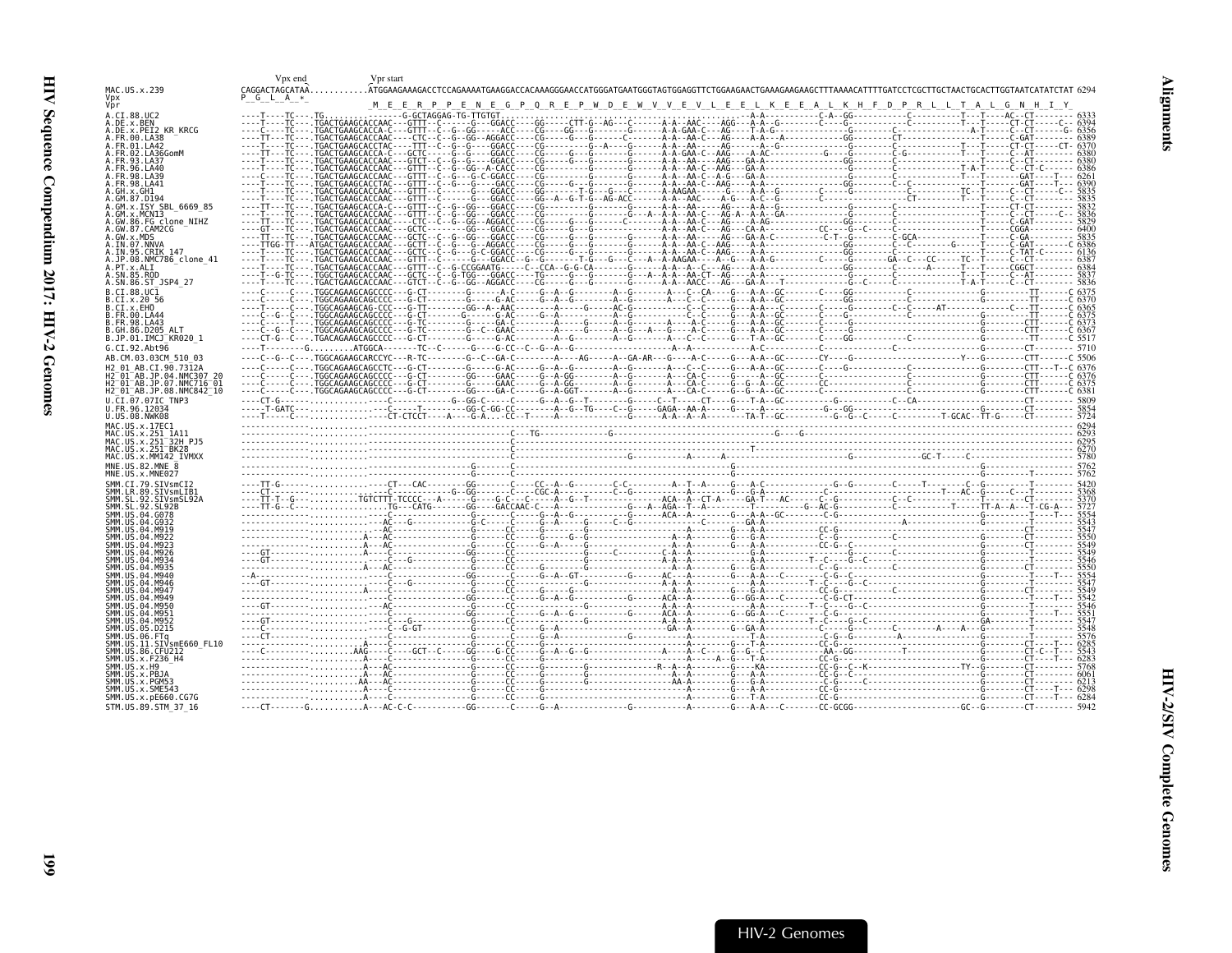<span id="page-45-0"></span>

| MAC.US.x.239                                                    | Tat exon 1 start<br>AATAGACATGGAGACACCCTTGAGGGAGCAGGAGAACTCATTAGAATCCTCCAACGAGCGCTCTTCATGCATTTCAGAGGCGGATGCATCCACTCCAGAATCGGCCAACCTGGGGGAGGAAATCCTCTCTCAGCTATACCGCCCTCTAGAAGCATGCTATAACACATGCT 6464 | Vpr end |
|-----------------------------------------------------------------|-----------------------------------------------------------------------------------------------------------------------------------------------------------------------------------------------------|---------|
| Vpr<br>Tat exon 1                                               | ORAL FMH FRGGCIH SRIGOP GGGN PLSA<br>SNERS SCISEAD AST PESAN LGEEI LSOL                                                                                                                             | ᡲ᠆ᡏ᠆ᢆᡀ  |
| A.CI.88.UC2<br>A.DE.x.BEN                                       |                                                                                                                                                                                                     |         |
| A.DE.x.PEI2 KR KRCG                                             |                                                                                                                                                                                                     |         |
| A.FR.00.LA38<br>A.FR.01.LA42                                    |                                                                                                                                                                                                     |         |
| A.FR.02.LA36GomM                                                |                                                                                                                                                                                                     |         |
| 4. FR. 93. LA37<br>FR.96.LA40                                   |                                                                                                                                                                                                     |         |
| A.FR.98.LA39<br>. FR . 98 . LA41                                |                                                                                                                                                                                                     |         |
| 1 GH x GH1                                                      |                                                                                                                                                                                                     |         |
| A.GM.x.ISY SBL 6669 85                                          |                                                                                                                                                                                                     |         |
| A.GM.x.MCNI3                                                    |                                                                                                                                                                                                     |         |
| A.GW.86.FG_clone NIHZ<br>A.GW.87.CAM2CG                         |                                                                                                                                                                                                     |         |
| A.GW.x.MDS                                                      |                                                                                                                                                                                                     |         |
| A. IN. 07. NNVA<br>A.IN.95.CRIK 147                             |                                                                                                                                                                                                     |         |
| A.JP.08.NMC786 clone 41<br>A.PT.X.ALI                           |                                                                                                                                                                                                     |         |
| A SN 85 ROD                                                     |                                                                                                                                                                                                     |         |
| A.SN.86.ST JSP4 27<br>B.CI.88.UC1                               |                                                                                                                                                                                                     |         |
| B.CI.x.20 56                                                    |                                                                                                                                                                                                     |         |
| B.CI.X.EHO<br>B.FR.00.LA44                                      |                                                                                                                                                                                                     |         |
| B. FR. 98. LA43                                                 |                                                                                                                                                                                                     |         |
| B.GH.86.D205 ALT<br>B.JP.01.IMCJ KR020 1                        |                                                                                                                                                                                                     |         |
| G.CI.92.Abt96                                                   |                                                                                                                                                                                                     |         |
| AB.CM.03.03CM 510 03                                            |                                                                                                                                                                                                     |         |
| H2 01 AB.CI.90.7312A                                            |                                                                                                                                                                                                     |         |
| H2 01 AB.JP.04.NMC307 2<br>H2 <sup>-01-AB.JP.07.NMC716-01</sup> |                                                                                                                                                                                                     |         |
| H2 <sup>-</sup> 01 <sup>-</sup> AB.JP.08.NMC842 <sup>-10</sup>  |                                                                                                                                                                                                     |         |
| U.CI.07.07IC TNP3<br>U.FR.96.12034                              |                                                                                                                                                                                                     |         |
| U.US.08.NWK08                                                   |                                                                                                                                                                                                     |         |
| MAC.US.x.17EC1<br>MAC.US.x.251 1A11                             |                                                                                                                                                                                                     |         |
| MAC.US.x.251 32H PJ5                                            |                                                                                                                                                                                                     |         |
| MAC.US.x.251 <sup>-</sup> BK28<br>MAC.US.x.MM142 IVMXX          |                                                                                                                                                                                                     |         |
| MNE.US.82.MNE 8                                                 |                                                                                                                                                                                                     |         |
| MNE.US.x.MNE027<br>SMM.CI.79.SIVsmCI2                           |                                                                                                                                                                                                     |         |
| SMM.LR.89.SIVsmLIB1                                             |                                                                                                                                                                                                     |         |
| SMM.SL.92.SIVsmSL92A<br>SMM.SL.92.SL92B                         |                                                                                                                                                                                                     |         |
| SMM.US.04.G078                                                  |                                                                                                                                                                                                     |         |
|                                                                 |                                                                                                                                                                                                     |         |
|                                                                 |                                                                                                                                                                                                     |         |
|                                                                 |                                                                                                                                                                                                     |         |
|                                                                 |                                                                                                                                                                                                     |         |
| SMM.US.04.M940                                                  |                                                                                                                                                                                                     |         |
|                                                                 |                                                                                                                                                                                                     |         |
| SMM.US.04.M949                                                  |                                                                                                                                                                                                     |         |
| SMM.US.04.M950<br>SMM.US.04.M951                                |                                                                                                                                                                                                     |         |
| SMM US.04.M952                                                  |                                                                                                                                                                                                     |         |
| SMM.US.05.D215<br>SMM.US.06.FTa                                 |                                                                                                                                                                                                     |         |
| SMM.US.11.SIVsmE660 FL10<br>SMM.US.86.CFU212                    |                                                                                                                                                                                                     |         |
| SMM.US.x.F236 H4                                                |                                                                                                                                                                                                     |         |
| SMM IIS x H9<br>SMM.US.x.PBJA                                   |                                                                                                                                                                                                     |         |
| SMM.US.x.PGM53                                                  |                                                                                                                                                                                                     |         |
| SMM.US.x.SME543<br>SMM.US.x.pE660.CG7G                          |                                                                                                                                                                                                     |         |
| STM.US.89.STM 37 16                                             |                                                                                                                                                                                                     |         |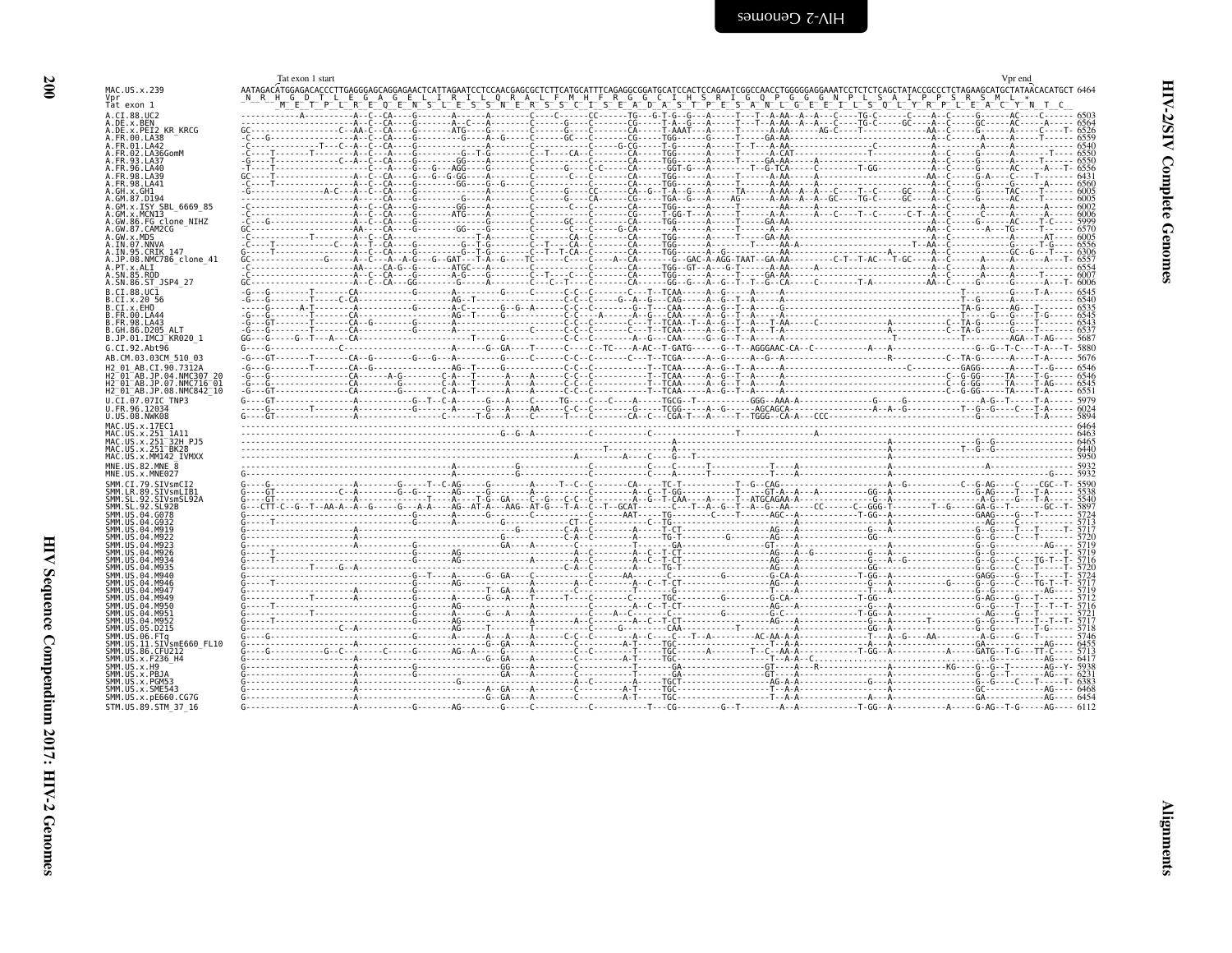|                                                                                      |  | Rev exon 1 start | Tat Rev exon 1 end Tat Rev intron start |                                                                                                                                                        |
|--------------------------------------------------------------------------------------|--|------------------|-----------------------------------------|--------------------------------------------------------------------------------------------------------------------------------------------------------|
| MAC.US.x.239                                                                         |  |                  |                                         | ATTGTAAAAAGTGTTGCTACCATTCTCTTAAAAAAGGCTTGGGGATATGTTATGAGCAATCACGAAAGAGAAGAAGAACTCCGAAAAAGGCTAATACATCTTCTGCATCAAACAAGTAAGTATGGGATGTCTTGCGAATCACCCCGC662 |
| Env<br>Tat exon 1<br>Rev exon 1                                                      |  |                  |                                         | M G C L G N Q L                                                                                                                                        |
| A.CI.88.UC2                                                                          |  |                  |                                         |                                                                                                                                                        |
| A.DE.x.BEN<br>.x.PEI2 KR KRCG                                                        |  |                  |                                         |                                                                                                                                                        |
| A.FR.00.LA38                                                                         |  |                  |                                         |                                                                                                                                                        |
| A.FR.01.LA42                                                                         |  |                  |                                         |                                                                                                                                                        |
| .02.LA36GomM                                                                         |  |                  |                                         |                                                                                                                                                        |
| .93.LA37<br>96.LA40                                                                  |  |                  |                                         |                                                                                                                                                        |
| 98.LA39                                                                              |  |                  |                                         |                                                                                                                                                        |
| .98.1441                                                                             |  |                  |                                         |                                                                                                                                                        |
|                                                                                      |  |                  |                                         |                                                                                                                                                        |
| GM.x.ISY SBL 6669 85                                                                 |  |                  |                                         |                                                                                                                                                        |
| GM.x.MCNI3                                                                           |  |                  |                                         |                                                                                                                                                        |
| A.GW.86.FG clone NIHZ                                                                |  |                  |                                         |                                                                                                                                                        |
| A.GW.87.CAM2CG<br>A.GW.x.MDS                                                         |  |                  |                                         |                                                                                                                                                        |
| A.IN.07.NNVA                                                                         |  |                  |                                         |                                                                                                                                                        |
| A.IN.95.CRIK 147                                                                     |  |                  |                                         |                                                                                                                                                        |
| A.JP.08.NMC786 clone 41<br>A.PT.x.ALI                                                |  |                  |                                         |                                                                                                                                                        |
| .SN.85.ROD                                                                           |  |                  |                                         |                                                                                                                                                        |
| A.SN.86.ST JSP4 27                                                                   |  |                  |                                         |                                                                                                                                                        |
| B.CI.88.UC1                                                                          |  |                  |                                         |                                                                                                                                                        |
| B.CI.X.20 56<br>B.CI.x.EHO                                                           |  |                  |                                         |                                                                                                                                                        |
| B.FR.00.LA44                                                                         |  |                  |                                         |                                                                                                                                                        |
| B.FR.98.LA43                                                                         |  |                  |                                         |                                                                                                                                                        |
| B.GH.86.D205 ALT<br>B.JP.01.IMCJ <sup>-</sup> KR020 1                                |  |                  |                                         |                                                                                                                                                        |
| G.CI.92.Abt96                                                                        |  |                  |                                         |                                                                                                                                                        |
| AB.CM.03.03CM 510 03                                                                 |  |                  |                                         |                                                                                                                                                        |
| H2 01 AB.CI.90.7312A                                                                 |  |                  |                                         |                                                                                                                                                        |
| H2 <sup>-</sup> 01 <sup>-</sup> AB.JP.04.NMC307 20                                   |  |                  |                                         |                                                                                                                                                        |
| H2 01 AB.JP.07.NMC716 01                                                             |  |                  |                                         |                                                                                                                                                        |
| H2 <sup>-</sup> 01 <sup>-</sup> AB.JP.08.NMC842 <sup>-</sup> 10<br>U.CI.07.07IC TNP3 |  |                  |                                         |                                                                                                                                                        |
| U.FR.96.12034                                                                        |  |                  |                                         |                                                                                                                                                        |
| U.US.08.NWK08                                                                        |  |                  |                                         |                                                                                                                                                        |
| MAC.US.x.17EC1                                                                       |  |                  |                                         |                                                                                                                                                        |
| MAC.US.x.251_1A11                                                                    |  |                  |                                         |                                                                                                                                                        |
|                                                                                      |  |                  |                                         |                                                                                                                                                        |
|                                                                                      |  |                  |                                         |                                                                                                                                                        |
| MAC.US.x.251-32H PJ5<br>MAC.US.x.251-BK28<br>MAC.US.x.MM142 IVMXX                    |  |                  |                                         |                                                                                                                                                        |
| MNE.US.82.MNE 8                                                                      |  |                  |                                         |                                                                                                                                                        |
| MNE.US.x.MNE027                                                                      |  |                  |                                         |                                                                                                                                                        |
| SMM.CI.79.SIVsmCI2                                                                   |  |                  |                                         |                                                                                                                                                        |
| SMM.LR.89.SIVsmLIB1<br>SMM.SL.92.SIVsmSL92A                                          |  |                  |                                         |                                                                                                                                                        |
| $.92.$ SL92B                                                                         |  |                  |                                         |                                                                                                                                                        |
| .04.6078                                                                             |  |                  |                                         |                                                                                                                                                        |
| 04.G932                                                                              |  |                  |                                         |                                                                                                                                                        |
|                                                                                      |  |                  |                                         |                                                                                                                                                        |
|                                                                                      |  |                  |                                         |                                                                                                                                                        |
|                                                                                      |  |                  |                                         |                                                                                                                                                        |
| <b>04 M935</b>                                                                       |  |                  |                                         |                                                                                                                                                        |
| $.04.$ M940                                                                          |  |                  |                                         |                                                                                                                                                        |
| $04.$ M946                                                                           |  |                  |                                         |                                                                                                                                                        |
| $04$ Mg $4c$                                                                         |  |                  |                                         |                                                                                                                                                        |
|                                                                                      |  |                  |                                         |                                                                                                                                                        |
|                                                                                      |  |                  |                                         |                                                                                                                                                        |
| 05.D215                                                                              |  |                  |                                         |                                                                                                                                                        |
| .06.FTa                                                                              |  |                  |                                         |                                                                                                                                                        |
| 11.SIVsmE660 FL10<br>.86.CFU212                                                      |  |                  |                                         |                                                                                                                                                        |
| .x.F236 H4                                                                           |  |                  |                                         |                                                                                                                                                        |
|                                                                                      |  |                  |                                         |                                                                                                                                                        |
| SMM.US.x.PBJA<br>SMM.US.x.PGM53                                                      |  |                  |                                         |                                                                                                                                                        |
| SMM.US.x.SME543                                                                      |  |                  |                                         |                                                                                                                                                        |
| SMM. US. x. pE660. CG7G<br>STM.US.89.STM 37 16                                       |  |                  |                                         |                                                                                                                                                        |

<span id="page-46-0"></span>Env start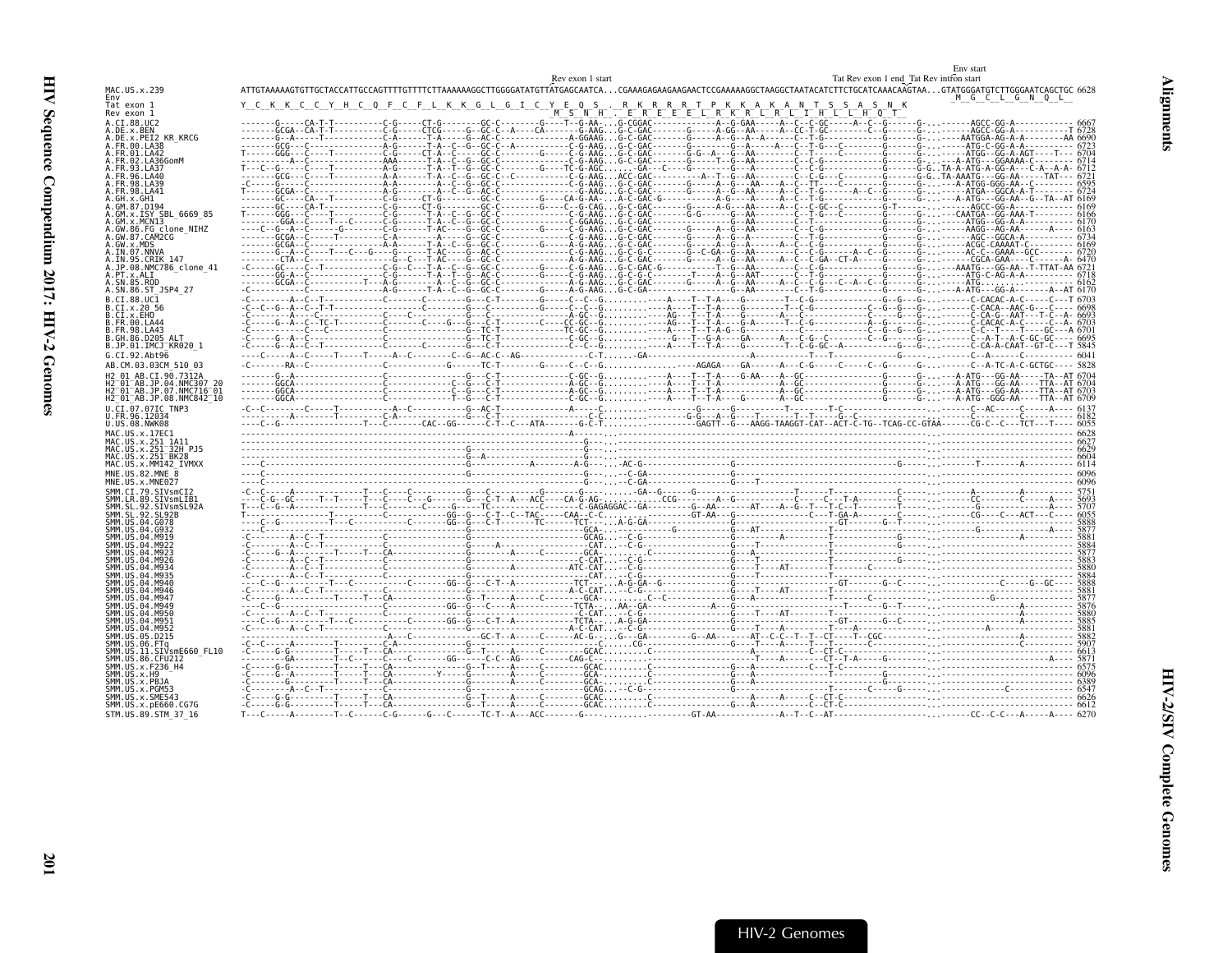| ٧ |  |
|---|--|

<span id="page-47-0"></span>

| MAC.US.x.239                                                                                                       | Env signal peptide end | Env $gp120$ start |  |
|--------------------------------------------------------------------------------------------------------------------|------------------------|-------------------|--|
| Env<br>A.CI.88.UC2                                                                                                 |                        |                   |  |
| A.DE.x.BEN                                                                                                         |                        |                   |  |
| A.DE.x.PEI2 KR KRCG<br>A.FR.00.LA38                                                                                |                        |                   |  |
| A.FR.01.LA42                                                                                                       |                        |                   |  |
| A.FR.02.LA36GomM<br>A. FR. 93. LA37                                                                                |                        |                   |  |
| A.FR.96.LA40<br>A.FR.98.LA39                                                                                       |                        |                   |  |
| 4.FR.98.LA41                                                                                                       |                        |                   |  |
| A GH x GH1<br>A.GM.87.D194                                                                                         |                        |                   |  |
| A.GM.X.ISY SBL 6669 85                                                                                             |                        |                   |  |
| A.GM.x.MCN13<br>A.GW.86.FG_clone NIHZ                                                                              |                        |                   |  |
| A.GW.87.CAM2CG<br>A.GW.x.MDS                                                                                       |                        |                   |  |
| A.IN.07.NNVA                                                                                                       |                        |                   |  |
| A.IN.95.CRIK 147<br>A.JP.08.NMC786 clone 41                                                                        |                        |                   |  |
| A.PT.x.ALI                                                                                                         |                        |                   |  |
| A.SN.85.ROD<br>A.SN.86.ST JSP4 27                                                                                  |                        |                   |  |
| B.CI.88.UC1                                                                                                        |                        |                   |  |
| B.CI.X.20 56<br>B.CI.X.EHO                                                                                         |                        |                   |  |
| <b>B.FR.00.LA44</b>                                                                                                |                        |                   |  |
| B.FR.98.LA43<br>B.GH.86.D205                                                                                       |                        |                   |  |
| B.JP.01.IMCJ <sup>-</sup> KR020 1                                                                                  |                        |                   |  |
| G.CI.92.Abt96<br>AB.CM.03.03CM 510 03                                                                              |                        |                   |  |
| H2 01 AB.CI.90.7312A                                                                                               |                        |                   |  |
| H2 01 AB.JP.04.NMC307 20                                                                                           |                        |                   |  |
| H2 <sup>-</sup> 01 <sup>-</sup> AB.JP.07.NMC716 <sup>-</sup> 01<br>H2 <sup>-01-AB.JP.08.NMC842<sup>-10</sup></sup> |                        |                   |  |
| U.CI.07.07IC TNP3                                                                                                  |                        |                   |  |
| U.FR.96.12034<br>U.US.08.NWK08                                                                                     |                        |                   |  |
| MAC.US.x.17EC1                                                                                                     |                        |                   |  |
| MAC.US.x.251 1A11<br>MAC.US.x.251 32H PJ5                                                                          |                        |                   |  |
| MAC.US.x.251 <sup>-</sup> BK28                                                                                     |                        |                   |  |
| MAC.US.x.MM142 IVMXX<br>MNE.US.82.MNE 8                                                                            |                        |                   |  |
| MNE.US.x.MNE027                                                                                                    |                        |                   |  |
| SMM.CI.79.SIVsmCI2<br>SMM.LR.89.SIVsmLIB1                                                                          |                        |                   |  |
| SMM.SL.92.SIVsmSL92A                                                                                               |                        |                   |  |
| SMM. SL.92. SL92B<br>SMM.US.04.G078                                                                                |                        |                   |  |
|                                                                                                                    |                        |                   |  |
|                                                                                                                    |                        |                   |  |
|                                                                                                                    |                        |                   |  |
|                                                                                                                    |                        |                   |  |
| SMM.US.04.M940                                                                                                     |                        |                   |  |
| SMM IIS 04 M946<br>SMM IIS 04 M947                                                                                 |                        |                   |  |
| SMM IIS 04 M949                                                                                                    |                        |                   |  |
| SMM.US.04.M950<br>SMM.US.04.M951                                                                                   |                        |                   |  |
| SMM.US.04.M952                                                                                                     |                        |                   |  |
| SMM.US.05.D215<br>SMM.US.06.FTq                                                                                    |                        |                   |  |
| SMM.US.11.SIVsmE660 FL10                                                                                           |                        |                   |  |
| SMM.US.86.CFU212<br>SMM.US.x.F236 H4                                                                               |                        |                   |  |
| SMM.US.x.H9<br>SMM.US.x.PBJA                                                                                       |                        |                   |  |
| SMM.US.x.PGM53                                                                                                     |                        |                   |  |
| SMM.US.x.SME543<br>SMM.US.x.pE660.CG7G                                                                             |                        |                   |  |
| STM.US.89.STM 37 16                                                                                                |                        |                   |  |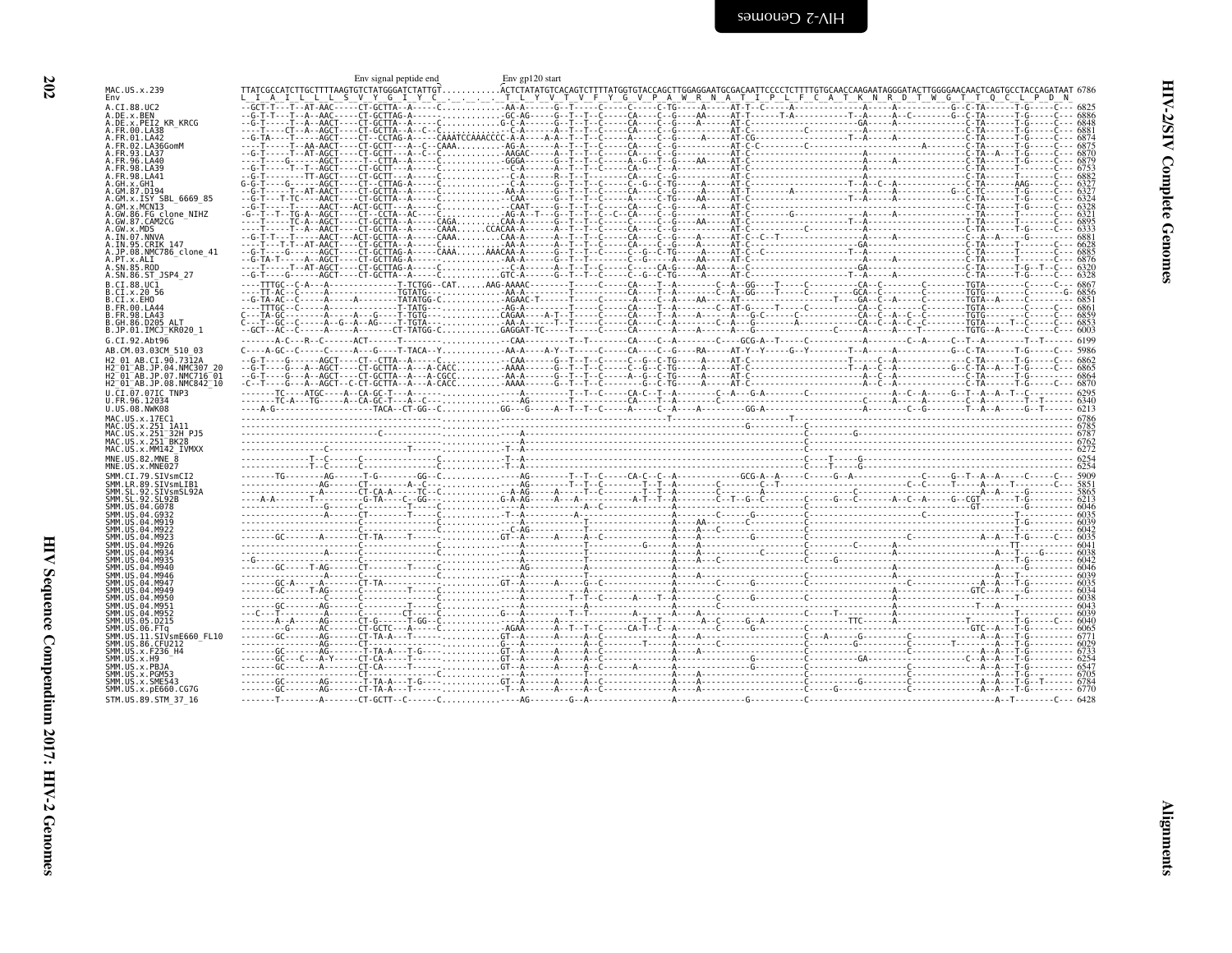<span id="page-48-0"></span>

|                                                                                                                      |  |  |  |  | V1 loop start                                                                                                                                                                 |
|----------------------------------------------------------------------------------------------------------------------|--|--|--|--|-------------------------------------------------------------------------------------------------------------------------------------------------------------------------------|
| MAC.US.x.239<br>Fny                                                                                                  |  |  |  |  | GGTGATTATTCAGAAGTGGCCCTTAATGTTACAGAAAGCTTTGATGCCTGGAATAATACAGTCACAGAACAGGCAATAGAGGATGTATGGCAACTCTTTGAGACCTCAATAAAGCCTTGTAAAATTATCCCCATTATGCATTACTATGAGATGCAATAAAAGTGAGAC 6956 |
| A.CI.88.UC2                                                                                                          |  |  |  |  |                                                                                                                                                                               |
| A.DE.x.BEN<br>A.DE.X.PEI2 KR KRCG                                                                                    |  |  |  |  |                                                                                                                                                                               |
| A.FR.00.LA38                                                                                                         |  |  |  |  |                                                                                                                                                                               |
| A.FR.01.LA42<br>A.FR.02.LA36GomM                                                                                     |  |  |  |  |                                                                                                                                                                               |
| A FR 93 I A37                                                                                                        |  |  |  |  |                                                                                                                                                                               |
| FR.96.LA40<br><b>4 FR 98 IA39</b>                                                                                    |  |  |  |  |                                                                                                                                                                               |
| LER 98 LA41                                                                                                          |  |  |  |  |                                                                                                                                                                               |
| A GM 87 D194                                                                                                         |  |  |  |  |                                                                                                                                                                               |
| A.GM.x.ISY SBL 6669 85                                                                                               |  |  |  |  |                                                                                                                                                                               |
| A.GM.x.MCNI3<br>A.GW.86.FG clone NIHZ                                                                                |  |  |  |  |                                                                                                                                                                               |
| A.GW.87.CAM2CG                                                                                                       |  |  |  |  |                                                                                                                                                                               |
| A.GW.x.MDS<br>A.IN.07.NNVA                                                                                           |  |  |  |  |                                                                                                                                                                               |
| A.IN.95.CRIK 147                                                                                                     |  |  |  |  |                                                                                                                                                                               |
| A.JP.08.NMC786 clone 41<br>A.PT.x.ALI                                                                                |  |  |  |  |                                                                                                                                                                               |
| A.SN.85.ROD                                                                                                          |  |  |  |  |                                                                                                                                                                               |
| A.SN.86.ST JSP4 27<br>B.CT.88.UC1                                                                                    |  |  |  |  |                                                                                                                                                                               |
| B.CI.X.20 56                                                                                                         |  |  |  |  |                                                                                                                                                                               |
| B.CT.x.EHO                                                                                                           |  |  |  |  |                                                                                                                                                                               |
| B.FR.00.LA44<br>B.FR.98.LA43                                                                                         |  |  |  |  |                                                                                                                                                                               |
| B.GH.86.D205 ALT                                                                                                     |  |  |  |  |                                                                                                                                                                               |
| B.JP.01.IMCJ KR020 1<br>G.CI.92.Abt96                                                                                |  |  |  |  |                                                                                                                                                                               |
| AB.CM.03.03CM 510 03                                                                                                 |  |  |  |  |                                                                                                                                                                               |
| H2 01 AB.CI.90.7312A                                                                                                 |  |  |  |  |                                                                                                                                                                               |
| H2 <sup>-</sup> 01 <sup>-</sup> AB.JP.04.NMC307 2<br>H2 <sup>-</sup> 01 <sup>-</sup> AB.JP.07.NMC716 <sup>-</sup> 01 |  |  |  |  |                                                                                                                                                                               |
| H2 01 AB.JP.08.NMC842 10                                                                                             |  |  |  |  |                                                                                                                                                                               |
| U.CI.07.07IC TNP3                                                                                                    |  |  |  |  |                                                                                                                                                                               |
| U.FR.96.12034<br>U.US.08.NWK08                                                                                       |  |  |  |  |                                                                                                                                                                               |
| MAC.US.x.17EC1                                                                                                       |  |  |  |  |                                                                                                                                                                               |
| MAC.US.x.251 1A11<br>MAC.US.x.251 32H PJ5                                                                            |  |  |  |  |                                                                                                                                                                               |
| MAC.US.x.251 <sup>-BK28</sup>                                                                                        |  |  |  |  |                                                                                                                                                                               |
| MAC.US.x.MM142 IVMXX                                                                                                 |  |  |  |  |                                                                                                                                                                               |
| MNE.US.82.MNE 8<br>MNE.US.x.MNE027                                                                                   |  |  |  |  |                                                                                                                                                                               |
| SMM.CI.79.SIVsmCI2                                                                                                   |  |  |  |  |                                                                                                                                                                               |
| SMM.LR.89.SIVsmLIB1<br>SMM.SL.92.SIVsmSL92A                                                                          |  |  |  |  |                                                                                                                                                                               |
|                                                                                                                      |  |  |  |  |                                                                                                                                                                               |
| SMM.US.04.G078                                                                                                       |  |  |  |  |                                                                                                                                                                               |
|                                                                                                                      |  |  |  |  |                                                                                                                                                                               |
|                                                                                                                      |  |  |  |  |                                                                                                                                                                               |
| SMM IIS A4 MQ26                                                                                                      |  |  |  |  |                                                                                                                                                                               |
| SMM IIS.<br>SMM IIS 04 M935                                                                                          |  |  |  |  |                                                                                                                                                                               |
|                                                                                                                      |  |  |  |  |                                                                                                                                                                               |
| SMM US 04. M946<br>SMM IIS 04 M947                                                                                   |  |  |  |  |                                                                                                                                                                               |
| SMM IIS A4 MQ40                                                                                                      |  |  |  |  |                                                                                                                                                                               |
| SMM IIS 04 M950                                                                                                      |  |  |  |  |                                                                                                                                                                               |
|                                                                                                                      |  |  |  |  |                                                                                                                                                                               |
| MM.US.05.D215                                                                                                        |  |  |  |  |                                                                                                                                                                               |
| SMM IIS 11 STVsmF660 FL10                                                                                            |  |  |  |  |                                                                                                                                                                               |
| SMM IIS 86 CEII212<br>SMM.US.x.F236 H4                                                                               |  |  |  |  |                                                                                                                                                                               |
| SMM IIS x H9                                                                                                         |  |  |  |  |                                                                                                                                                                               |
| SMM.US.x.PBJA<br>SMM.US.x.PGM53                                                                                      |  |  |  |  |                                                                                                                                                                               |
| SMM.US.x.SME543                                                                                                      |  |  |  |  |                                                                                                                                                                               |
| SMM.US.x.pE660.CG7G<br>STM.US.89.STM 37 16                                                                           |  |  |  |  |                                                                                                                                                                               |
|                                                                                                                      |  |  |  |  |                                                                                                                                                                               |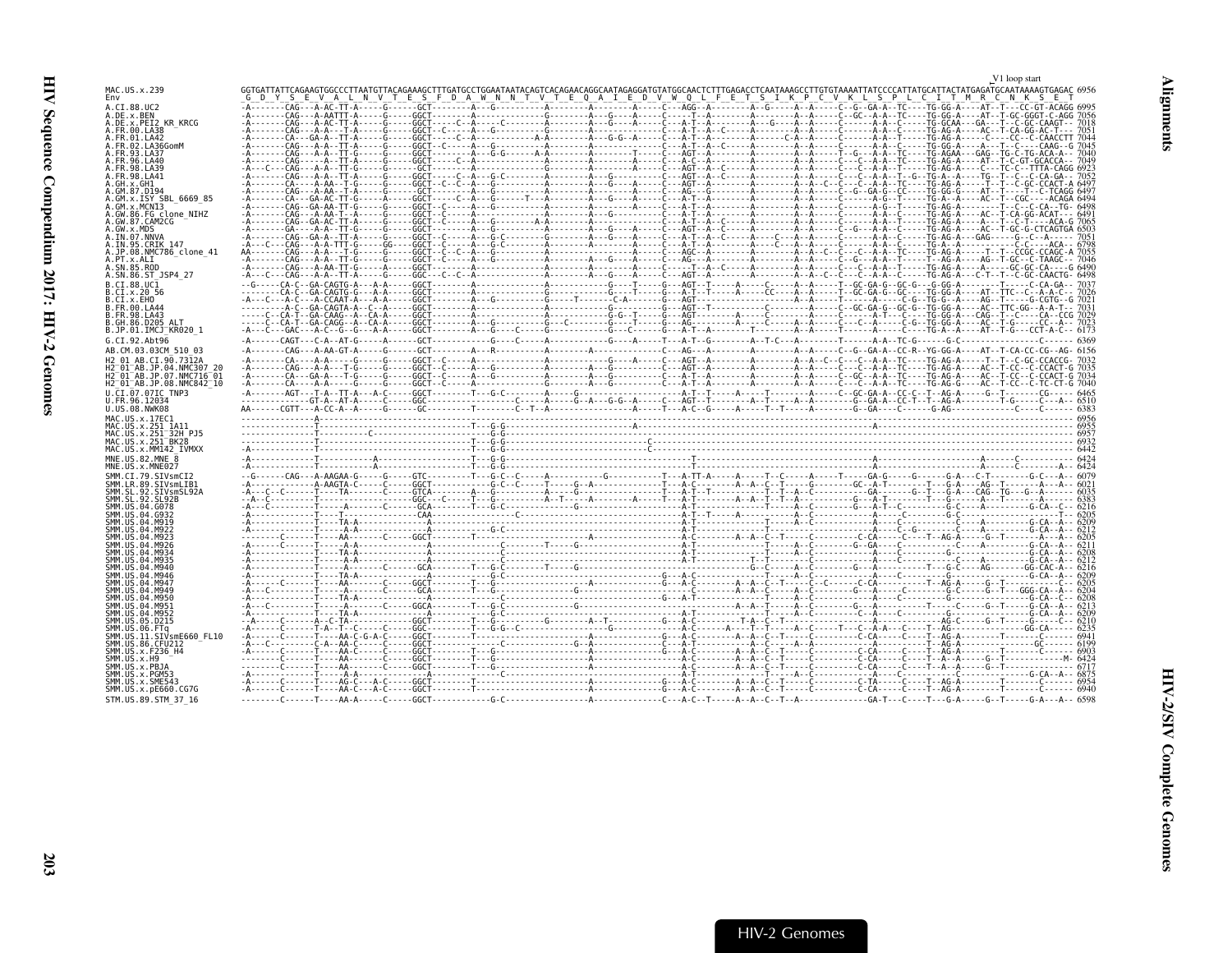| Env<br>A.CI.88.UC2<br>A.DE.x.BEN<br>A.DE.x. PEI2 KR KRCG<br>A.FR.00.LA38<br>A.FR.01.LA42<br>A. FR. 02. LA36GomM<br>A.FR.93.LA37<br>FR.96.LA40<br>A.FR.98.LA39<br>A.FR.98.LA41<br>A.GH.X.GH1<br>A.GM.87.D194                                                                                                                                                                                                      |  |
|------------------------------------------------------------------------------------------------------------------------------------------------------------------------------------------------------------------------------------------------------------------------------------------------------------------------------------------------------------------------------------------------------------------|--|
|                                                                                                                                                                                                                                                                                                                                                                                                                  |  |
|                                                                                                                                                                                                                                                                                                                                                                                                                  |  |
|                                                                                                                                                                                                                                                                                                                                                                                                                  |  |
|                                                                                                                                                                                                                                                                                                                                                                                                                  |  |
|                                                                                                                                                                                                                                                                                                                                                                                                                  |  |
| A.GM.x.ISY SBL 6669 85<br>A.GM.x.MCN13                                                                                                                                                                                                                                                                                                                                                                           |  |
| A.GM.x.MCN13<br>A.GW.86.FG_clone_NIHZ<br>A.GW.87.CAM2CG<br>A.GW.x.MDS<br>A.IN.07.NNVA<br>A.IN.95.CRIK_147<br>A.JP.08.NMC786_clone_41                                                                                                                                                                                                                                                                             |  |
|                                                                                                                                                                                                                                                                                                                                                                                                                  |  |
| A.PT.x.ALI                                                                                                                                                                                                                                                                                                                                                                                                       |  |
| SN.85.ROD<br>A.SN.86.ST_JSP4_27                                                                                                                                                                                                                                                                                                                                                                                  |  |
| $B.CI.88.UCIB.CI.x.20 56$                                                                                                                                                                                                                                                                                                                                                                                        |  |
| B.CI.X.EHO<br><b>B.FR.98.LA43</b>                                                                                                                                                                                                                                                                                                                                                                                |  |
| B.GH.86.D205 ALT<br>B.JP.01.IMCJ KR020 1                                                                                                                                                                                                                                                                                                                                                                         |  |
| G.CI.92.Abt96<br>AB.CM.03.03CM 510 03                                                                                                                                                                                                                                                                                                                                                                            |  |
| H2 01 AB.CI.90.7312A<br>H2 01 AB.CI.90.7312A<br>H2 01 AB.JP.04.NMC307 20<br>H2 01 AB.JP.07.NMC716 01<br>H2 01 AB.JP.08.NMC842 10                                                                                                                                                                                                                                                                                 |  |
|                                                                                                                                                                                                                                                                                                                                                                                                                  |  |
| U.CI.07.07IC TNP3<br>U.FR.96.12034<br>U.US.08.NWK08                                                                                                                                                                                                                                                                                                                                                              |  |
| MAC.US.x.17EC1                                                                                                                                                                                                                                                                                                                                                                                                   |  |
| MAC.US.x.251_1A11<br>MAC.US.x.251_32H_PJ5<br>MAC.US.x.251_8K28<br>MAC.US.x.251_8K28<br>MAC.US.x.MM142_IVMXX                                                                                                                                                                                                                                                                                                      |  |
| MNE.US.82.MNE 8<br>MNE.US.x.MNE027                                                                                                                                                                                                                                                                                                                                                                               |  |
|                                                                                                                                                                                                                                                                                                                                                                                                                  |  |
| SMM.CI.79.SIVsmCI2<br>SMM.LR.89.SIVsmLIB1<br>SMM.SL.92.SIVsmSL92A<br>SMM.SL.92.SL92B                                                                                                                                                                                                                                                                                                                             |  |
|                                                                                                                                                                                                                                                                                                                                                                                                                  |  |
| SMM. SL. 92. SL928<br>SMM. US. 04. G978<br>SMM. US. 04. G932<br>SMM. US. 04. M919<br>SMM. US. 04. M922<br>SMM. US. 04. M923<br>SMM. US. 04. M926                                                                                                                                                                                                                                                                 |  |
| SMM. US. 04. M934                                                                                                                                                                                                                                                                                                                                                                                                |  |
| SMM.US.04.M935                                                                                                                                                                                                                                                                                                                                                                                                   |  |
|                                                                                                                                                                                                                                                                                                                                                                                                                  |  |
|                                                                                                                                                                                                                                                                                                                                                                                                                  |  |
|                                                                                                                                                                                                                                                                                                                                                                                                                  |  |
|                                                                                                                                                                                                                                                                                                                                                                                                                  |  |
|                                                                                                                                                                                                                                                                                                                                                                                                                  |  |
|                                                                                                                                                                                                                                                                                                                                                                                                                  |  |
|                                                                                                                                                                                                                                                                                                                                                                                                                  |  |
| SMM. US. 04. M940<br>SMM. US. 04. M946<br>SMM. US. 04. M947<br>SMM. US. 04. M949<br>SMM. US. 04. M950<br>SMM. US. 04. M951<br>SMM. US. 04. M952<br>SMM.US.05.D215<br>SMM . US . 06 . DZ15<br>SMM . US . 06 . FTq<br>SMM . US . 31 . STVsmE660_FL10<br>SMM . US . 86 . CFU212<br>SMM . US . x . F236_H4<br>SMM . US . x . PBJA<br>SMM . US . x . PBJA<br>SMM.US.x.PGM53<br>SMM.US.x.SME543<br>SMM.US.x.pE660.CG7G |  |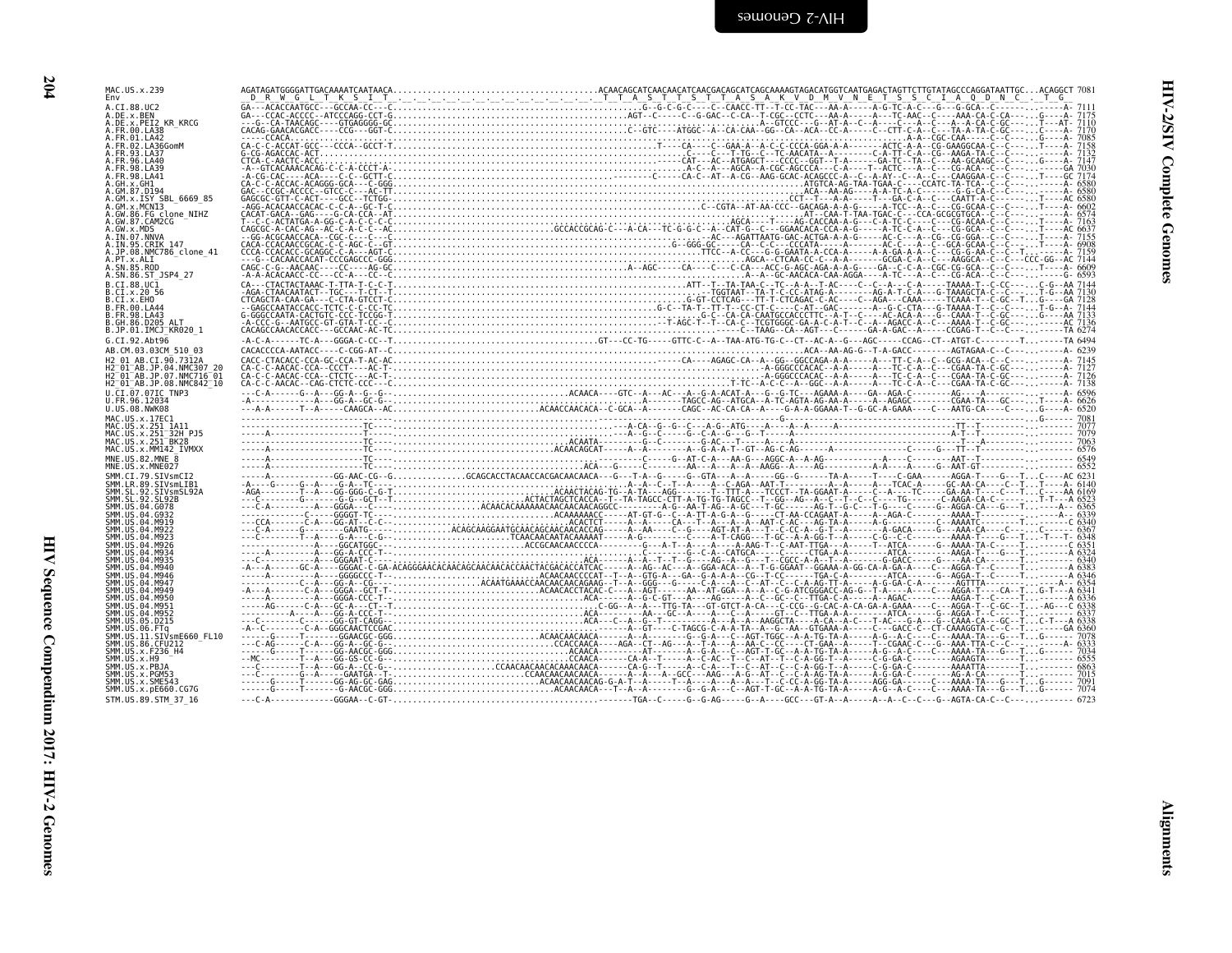<span id="page-50-0"></span>

|                                                                                             | V1 loop end V2 loop start |  |  |                                                                                                                                                                                                                                                                                                                                                                                |
|---------------------------------------------------------------------------------------------|---------------------------|--|--|--------------------------------------------------------------------------------------------------------------------------------------------------------------------------------------------------------------------------------------------------------------------------------------------------------------------------------------------------------------------------------|
| MAC.US.x.239<br>Env                                                                         |                           |  |  | $\begin{bmatrix} \mathbf{1604}\mathbf{0.66}\mathbf{0.76}\mathbf{0.76}\mathbf{0.76}\mathbf{0.76}\mathbf{0.76}\mathbf{0.76}\mathbf{0.76}\mathbf{0.76}\mathbf{0.76}\mathbf{0.76}\mathbf{0.76}\mathbf{0.76}\mathbf{0.76}\mathbf{0.76}\mathbf{0.76}\mathbf{0.76}\mathbf{0.76}\mathbf{0.76}\mathbf{0.76}\mathbf{0.76}\mathbf{0.76}\mathbf{0.76}\mathbf{0.76}\mathbf{0.76}\mathbf{0.$ |
| A.CI.88.UC2                                                                                 |                           |  |  |                                                                                                                                                                                                                                                                                                                                                                                |
| A.DE.x.BEN<br>A.DE.x.PEI2 KR KRCG                                                           |                           |  |  |                                                                                                                                                                                                                                                                                                                                                                                |
| A.FR.00.LA38                                                                                |                           |  |  |                                                                                                                                                                                                                                                                                                                                                                                |
| A.FR.01.LA42<br>A.FR.02.LA36GomM                                                            |                           |  |  |                                                                                                                                                                                                                                                                                                                                                                                |
| A FR 93 1 437                                                                               |                           |  |  |                                                                                                                                                                                                                                                                                                                                                                                |
|                                                                                             |                           |  |  |                                                                                                                                                                                                                                                                                                                                                                                |
| A FR 98 I A41                                                                               |                           |  |  |                                                                                                                                                                                                                                                                                                                                                                                |
|                                                                                             |                           |  |  |                                                                                                                                                                                                                                                                                                                                                                                |
| A.GM.87.D194<br>A.GM.x.ISY SBL 6669 85                                                      |                           |  |  |                                                                                                                                                                                                                                                                                                                                                                                |
| A.GM.x.MCNI3                                                                                |                           |  |  |                                                                                                                                                                                                                                                                                                                                                                                |
| A.GW.86.FG clone NIHZ<br>A.GW.87.CAM2CG                                                     |                           |  |  |                                                                                                                                                                                                                                                                                                                                                                                |
| A.GW.x.MDS                                                                                  |                           |  |  |                                                                                                                                                                                                                                                                                                                                                                                |
| A.IN.07.NNVA<br>A TN 95 CRTK 147                                                            |                           |  |  |                                                                                                                                                                                                                                                                                                                                                                                |
| A.JP.08.NMC786 clone 41                                                                     |                           |  |  |                                                                                                                                                                                                                                                                                                                                                                                |
| A.PT.x.ALI                                                                                  |                           |  |  |                                                                                                                                                                                                                                                                                                                                                                                |
| A.SN.85.ROD<br>A.SN.86.ST JSP4 27                                                           |                           |  |  |                                                                                                                                                                                                                                                                                                                                                                                |
| B.CT.88.UC1                                                                                 |                           |  |  |                                                                                                                                                                                                                                                                                                                                                                                |
| B.CI.X.20 56                                                                                |                           |  |  |                                                                                                                                                                                                                                                                                                                                                                                |
| B.CI.X.EHO<br>B. FR. 00. LA44                                                               |                           |  |  |                                                                                                                                                                                                                                                                                                                                                                                |
| B. FR. 98. LA43                                                                             |                           |  |  |                                                                                                                                                                                                                                                                                                                                                                                |
| B.GH.86.D205 ALT                                                                            |                           |  |  |                                                                                                                                                                                                                                                                                                                                                                                |
| B.JP.01.IMCJ KR020 1<br>G.CI.92.Abt96                                                       |                           |  |  |                                                                                                                                                                                                                                                                                                                                                                                |
| AB.CM.03.03CM 510 03                                                                        |                           |  |  |                                                                                                                                                                                                                                                                                                                                                                                |
| H <sub>2</sub> 01 AB.CT.90.7312A                                                            |                           |  |  |                                                                                                                                                                                                                                                                                                                                                                                |
| H2 <sup>-01-AB.JP.04.NMC307</sup>                                                           |                           |  |  |                                                                                                                                                                                                                                                                                                                                                                                |
| H2 <sup>-</sup> 01 <sup>-</sup> AB.JP.07.NMC716 <sup>-</sup> 01<br>H2 01 AB.JP.08.NMC842 10 |                           |  |  |                                                                                                                                                                                                                                                                                                                                                                                |
| U.CI.07.07IC TNP3                                                                           |                           |  |  |                                                                                                                                                                                                                                                                                                                                                                                |
| U.FR.96.12034                                                                               |                           |  |  |                                                                                                                                                                                                                                                                                                                                                                                |
| U.US.08.NWK08                                                                               |                           |  |  |                                                                                                                                                                                                                                                                                                                                                                                |
| MAC.US.x.17EC1<br>MAC.US.x.251 1A11                                                         |                           |  |  |                                                                                                                                                                                                                                                                                                                                                                                |
| MAC.US.x.251 32H PJ5                                                                        |                           |  |  |                                                                                                                                                                                                                                                                                                                                                                                |
| MAC.US.x.251 <sup>-</sup> BK28<br>MAC.US.x.MM142 IVMXX                                      |                           |  |  |                                                                                                                                                                                                                                                                                                                                                                                |
| MNE.US.82.MNE 8                                                                             |                           |  |  |                                                                                                                                                                                                                                                                                                                                                                                |
| MNE.US.x.MNE027                                                                             |                           |  |  |                                                                                                                                                                                                                                                                                                                                                                                |
|                                                                                             |                           |  |  |                                                                                                                                                                                                                                                                                                                                                                                |
| SMM IR 89 STVsmlTR1                                                                         |                           |  |  |                                                                                                                                                                                                                                                                                                                                                                                |
|                                                                                             |                           |  |  |                                                                                                                                                                                                                                                                                                                                                                                |
|                                                                                             |                           |  |  |                                                                                                                                                                                                                                                                                                                                                                                |
|                                                                                             |                           |  |  |                                                                                                                                                                                                                                                                                                                                                                                |
|                                                                                             |                           |  |  |                                                                                                                                                                                                                                                                                                                                                                                |
|                                                                                             |                           |  |  |                                                                                                                                                                                                                                                                                                                                                                                |
|                                                                                             |                           |  |  |                                                                                                                                                                                                                                                                                                                                                                                |
|                                                                                             |                           |  |  |                                                                                                                                                                                                                                                                                                                                                                                |
|                                                                                             |                           |  |  |                                                                                                                                                                                                                                                                                                                                                                                |
|                                                                                             |                           |  |  |                                                                                                                                                                                                                                                                                                                                                                                |
|                                                                                             |                           |  |  |                                                                                                                                                                                                                                                                                                                                                                                |
|                                                                                             |                           |  |  |                                                                                                                                                                                                                                                                                                                                                                                |
|                                                                                             |                           |  |  |                                                                                                                                                                                                                                                                                                                                                                                |
|                                                                                             |                           |  |  |                                                                                                                                                                                                                                                                                                                                                                                |
| 11.SIVsmE660 FL10<br>SMM.US.86.CFU212                                                       |                           |  |  |                                                                                                                                                                                                                                                                                                                                                                                |
| SMM.US.x.F236 H4                                                                            |                           |  |  |                                                                                                                                                                                                                                                                                                                                                                                |
| SMM.US.x.PBJA                                                                               |                           |  |  |                                                                                                                                                                                                                                                                                                                                                                                |
| SMM.US.x.PGM53                                                                              |                           |  |  |                                                                                                                                                                                                                                                                                                                                                                                |
| SMM.US.x.SME543                                                                             |                           |  |  |                                                                                                                                                                                                                                                                                                                                                                                |
| SMM.US.x.pE660.CG7G                                                                         |                           |  |  |                                                                                                                                                                                                                                                                                                                                                                                |
| STM.US.89.STM 37 16                                                                         |                           |  |  |                                                                                                                                                                                                                                                                                                                                                                                |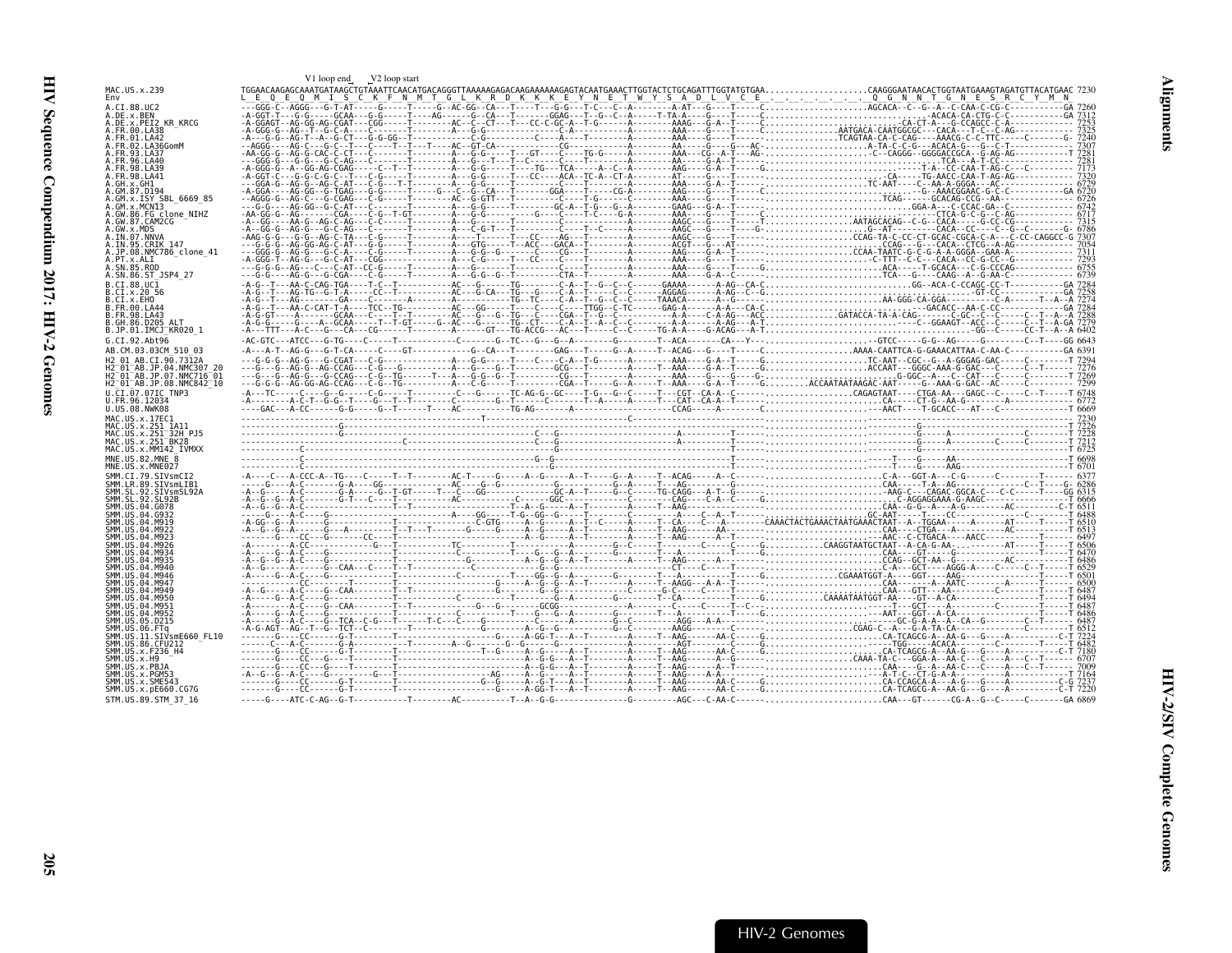<span id="page-51-0"></span>

| į      |
|--------|
| ì<br>i |
| ļ<br>ļ |

|                                                                                                                                    | V <sub>2</sub> loop end                                                                                                                                                                                                                                                                                                                                                                                                          |  |  |
|------------------------------------------------------------------------------------------------------------------------------------|----------------------------------------------------------------------------------------------------------------------------------------------------------------------------------------------------------------------------------------------------------------------------------------------------------------------------------------------------------------------------------------------------------------------------------|--|--|
| MAC.US.x.239<br>Env                                                                                                                | CACTGTAACACTTCTGTTATCCAAGAGTCTTGTGACAAACATTATTGGGATGCTATTAGGTATTGGGCATGTATGCACCTCCAGGTTATGCTTTGCTTAGATGTAATGACACAAATTATTCAGGCTTTATGCCTAAATGTTCTAAGGTGGTGGTCTCTTCATGCACAAGGAT 740C<br>H C N T S V I Q E S C D K H Y W D A I R F R Y C A P P G Y A L L R C N D T N Y S G F M P K C S K V V V S S C T R M                                                                                                                           |  |  |
| A.CI.88.UC2                                                                                                                        | $\frac{1}{1-\frac{1}{1-\frac{1}{1-\frac{1}{1-\frac{1}{1-\frac{1}{1-\frac{1}{1-\frac{1}{1-\frac{1}{1-\frac{1}{1-\frac{1}{1-\frac{1}{1-\frac{1}{1-\frac{1}{1-\frac{1}{1-\frac{1}{1-\frac{1}{1-\frac{1}{1-\frac{1}{1-\frac{1}{1-\frac{1}{1-\frac{1}{1-\frac{1}{1-\frac{1}{1-\frac{1}{1-\frac{1}{1-\frac{1}{1-\frac{1}{1-\frac{1}{1-\frac{1}{1-\frac{1}{1-\frac{1}{1-\frac{1}{1-\frac{1}{1-\frac{1}{1-\frac{1}{1-\frac{1$            |  |  |
| A.DE.x.BEN<br>A.DE.x.PEI2 KR KRCG                                                                                                  |                                                                                                                                                                                                                                                                                                                                                                                                                                  |  |  |
| A FR 00 LA38                                                                                                                       |                                                                                                                                                                                                                                                                                                                                                                                                                                  |  |  |
| A.FR.01.LA42<br>A.FR.02.LA36GomM                                                                                                   |                                                                                                                                                                                                                                                                                                                                                                                                                                  |  |  |
| A.FR.93.LA37                                                                                                                       |                                                                                                                                                                                                                                                                                                                                                                                                                                  |  |  |
| A.FR.96.LA40<br>. FR. 98. LA39                                                                                                     |                                                                                                                                                                                                                                                                                                                                                                                                                                  |  |  |
| A.FR.98.LA41<br>A.GH.x.GH1                                                                                                         |                                                                                                                                                                                                                                                                                                                                                                                                                                  |  |  |
| A.GM.87.D194                                                                                                                       |                                                                                                                                                                                                                                                                                                                                                                                                                                  |  |  |
| A.GM.x.ISY SBL 6669 85<br>A.GM.x.MCN13                                                                                             |                                                                                                                                                                                                                                                                                                                                                                                                                                  |  |  |
| A.GW.86.FG clone NIHZ                                                                                                              |                                                                                                                                                                                                                                                                                                                                                                                                                                  |  |  |
| A.GW.87.CAM2CG<br>A.GW.x.MDS                                                                                                       |                                                                                                                                                                                                                                                                                                                                                                                                                                  |  |  |
| A.IN.07.NNVA                                                                                                                       |                                                                                                                                                                                                                                                                                                                                                                                                                                  |  |  |
| A.IN.95.CRIK 147<br>A.JP.08.NMC786 clone 41                                                                                        |                                                                                                                                                                                                                                                                                                                                                                                                                                  |  |  |
| A.PT.x.ALI<br>A.SN.85.ROD                                                                                                          |                                                                                                                                                                                                                                                                                                                                                                                                                                  |  |  |
| A.SN.86.ST JSP4 27                                                                                                                 | $\begin{bmatrix} \textbf{1} & \textbf{1} & \textbf{1} & \textbf{1} & \textbf{1} & \textbf{1} & \textbf{1} & \textbf{1} & \textbf{1} & \textbf{1} & \textbf{1} & \textbf{1} & \textbf{1} & \textbf{1} & \textbf{1} & \textbf{1} & \textbf{1} & \textbf{1} & \textbf{1} & \textbf{1} & \textbf{1} & \textbf{1} & \textbf{1} & \textbf{1} & \textbf{1} & \textbf{1} & \textbf{1} & \textbf{1} & \textbf{1} & \textbf{1} & \textbf{$ |  |  |
| B.CT.88.UC1                                                                                                                        |                                                                                                                                                                                                                                                                                                                                                                                                                                  |  |  |
| B.CI.x.20_56<br>B.CI.x.EHO                                                                                                         |                                                                                                                                                                                                                                                                                                                                                                                                                                  |  |  |
| B.FR.00.LA44                                                                                                                       |                                                                                                                                                                                                                                                                                                                                                                                                                                  |  |  |
| R FR 98 1 443<br>B.GH.86.D205 ALT                                                                                                  |                                                                                                                                                                                                                                                                                                                                                                                                                                  |  |  |
| B.JP.01.IMCJ KR020 1                                                                                                               |                                                                                                                                                                                                                                                                                                                                                                                                                                  |  |  |
| G.CI.92.Abt96<br>AB.CM.03.03CM 510 03                                                                                              |                                                                                                                                                                                                                                                                                                                                                                                                                                  |  |  |
| H2 01 AB.CI.90.7312A                                                                                                               |                                                                                                                                                                                                                                                                                                                                                                                                                                  |  |  |
| H2 <sup>-</sup> 01 <sup>-</sup> AB.JP.04.NMC307 20                                                                                 |                                                                                                                                                                                                                                                                                                                                                                                                                                  |  |  |
| H2 <sup>-</sup> 01 <sup>-</sup> AB.JP.07.NMC716 <sup>-</sup> 01<br>H2 <sup>-</sup> 01 <sup>-</sup> AB.JP.08.NMC842 <sup>-</sup> 10 |                                                                                                                                                                                                                                                                                                                                                                                                                                  |  |  |
| U.CI.07.07IC TNP3                                                                                                                  |                                                                                                                                                                                                                                                                                                                                                                                                                                  |  |  |
| U.FR.96.12034<br>U.US.08.NWK08                                                                                                     |                                                                                                                                                                                                                                                                                                                                                                                                                                  |  |  |
| MAC.US.x.17EC1                                                                                                                     |                                                                                                                                                                                                                                                                                                                                                                                                                                  |  |  |
| MAC.US.x.251 1A11<br>MAC.US.x.251 <sup>-</sup> 32H PJ5                                                                             |                                                                                                                                                                                                                                                                                                                                                                                                                                  |  |  |
| MAC.US.x.251 <sup>-</sup> BK28                                                                                                     |                                                                                                                                                                                                                                                                                                                                                                                                                                  |  |  |
| MAC.US.x.MM142 IVMXX                                                                                                               |                                                                                                                                                                                                                                                                                                                                                                                                                                  |  |  |
| MNE.US.82.MNE 8<br>MNE.US.x.MNE027                                                                                                 |                                                                                                                                                                                                                                                                                                                                                                                                                                  |  |  |
| SMM.CI.79.SIVsmCI2                                                                                                                 |                                                                                                                                                                                                                                                                                                                                                                                                                                  |  |  |
| SMM.LR.89.SIVsmLIB1<br>SMM.SL.92.SIVsmSL92A                                                                                        |                                                                                                                                                                                                                                                                                                                                                                                                                                  |  |  |
| SMM.SL.92.SL92B                                                                                                                    |                                                                                                                                                                                                                                                                                                                                                                                                                                  |  |  |
| SMM.US.04.G078<br>SMM.US.04.G932                                                                                                   |                                                                                                                                                                                                                                                                                                                                                                                                                                  |  |  |
|                                                                                                                                    |                                                                                                                                                                                                                                                                                                                                                                                                                                  |  |  |
| SMM.US.                                                                                                                            |                                                                                                                                                                                                                                                                                                                                                                                                                                  |  |  |
|                                                                                                                                    |                                                                                                                                                                                                                                                                                                                                                                                                                                  |  |  |
|                                                                                                                                    |                                                                                                                                                                                                                                                                                                                                                                                                                                  |  |  |
| SMM IIS 04 M946<br>SMM.US.04.M946                                                                                                  |                                                                                                                                                                                                                                                                                                                                                                                                                                  |  |  |
| SMM.US.04.M947                                                                                                                     |                                                                                                                                                                                                                                                                                                                                                                                                                                  |  |  |
|                                                                                                                                    |                                                                                                                                                                                                                                                                                                                                                                                                                                  |  |  |
| SMM.US.04.M951<br>SMM.US.04.M952                                                                                                   |                                                                                                                                                                                                                                                                                                                                                                                                                                  |  |  |
| SMM.US.05.D215                                                                                                                     |                                                                                                                                                                                                                                                                                                                                                                                                                                  |  |  |
| SMM.US.<br>06.FTa<br>SMM.US.11.SIVsmE660 FL10                                                                                      |                                                                                                                                                                                                                                                                                                                                                                                                                                  |  |  |
| SMM.US.86.CFU212                                                                                                                   |                                                                                                                                                                                                                                                                                                                                                                                                                                  |  |  |
| SMM.US.x.F236 H4<br>SMM.US.x.H9                                                                                                    |                                                                                                                                                                                                                                                                                                                                                                                                                                  |  |  |
| SMM.US.x.PBJA                                                                                                                      |                                                                                                                                                                                                                                                                                                                                                                                                                                  |  |  |
| SMM.US.x.PGM53<br>SMM.US.x.SME543                                                                                                  |                                                                                                                                                                                                                                                                                                                                                                                                                                  |  |  |
| SMM.US.x.pE660.CG7G                                                                                                                |                                                                                                                                                                                                                                                                                                                                                                                                                                  |  |  |

STM.US.89.STM 37 16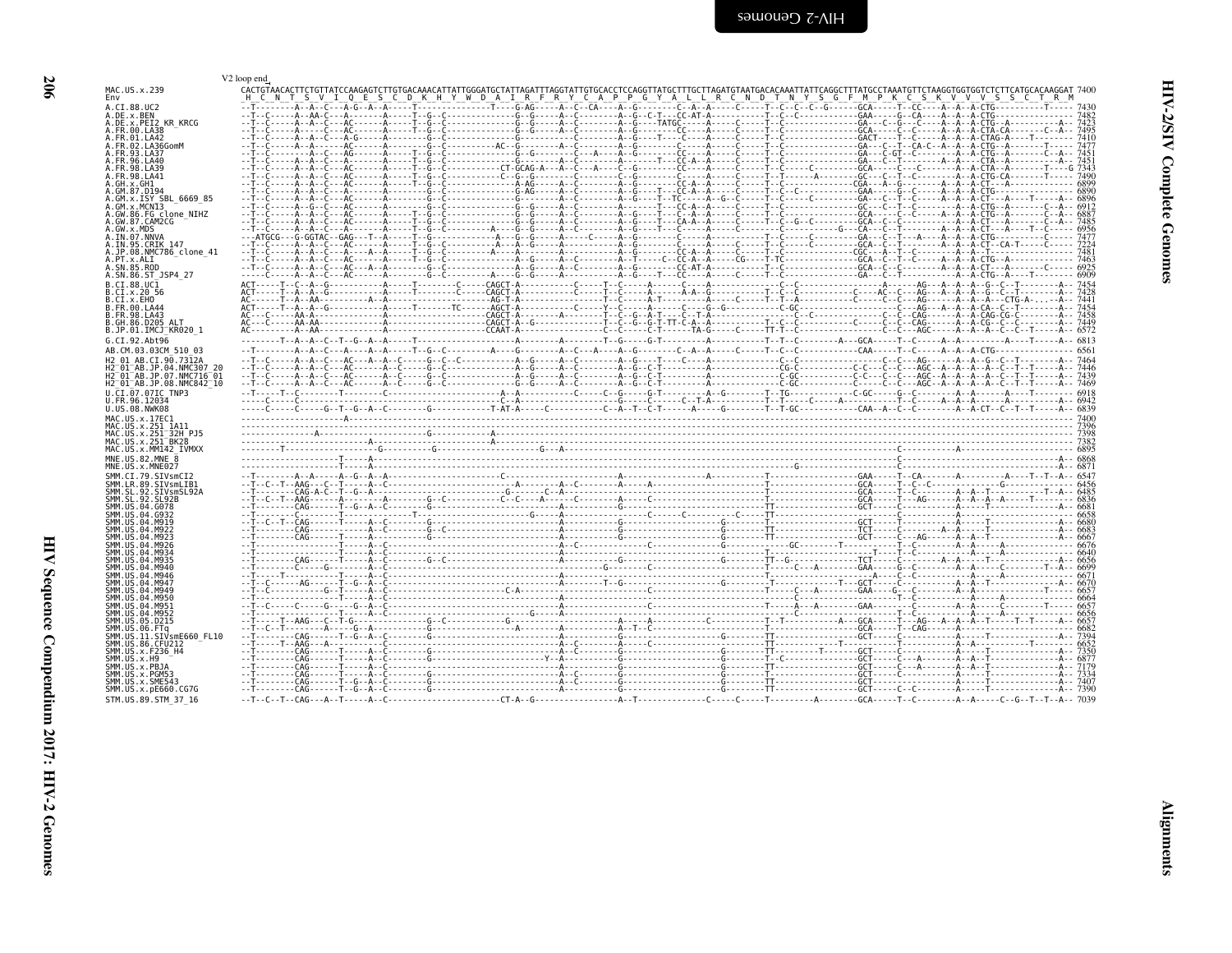<span id="page-52-0"></span>

|                                                                                             |                                                                                                                                                                                                                          |  |  | V <sub>3</sub> loop start |  |
|---------------------------------------------------------------------------------------------|--------------------------------------------------------------------------------------------------------------------------------------------------------------------------------------------------------------------------|--|--|---------------------------|--|
| MAC.US.x.239                                                                                | GATGGAGACACAGACTTCTACTTTGGCTTTGGCTTTAATGGAACTAGAGCAGAAAATAGAACTTATATTTACTGGCATGGTAGGGATAATAGGACTATAATTAGTTTAAATAAGTATTATAATTAACTATATAACAATGTAGAAGTAGGAATGAGGAAATAAGGACAGTTTTACCAG 756                                    |  |  |                           |  |
| A.CI.88.UC2                                                                                 |                                                                                                                                                                                                                          |  |  |                           |  |
| A.DE.x.BEN<br>A.DE.X.PEI2 KR KRCG                                                           |                                                                                                                                                                                                                          |  |  |                           |  |
| A.FR.00.LA38                                                                                |                                                                                                                                                                                                                          |  |  |                           |  |
| A.FR.01.LA42<br>A.FR.02.LA36GomM                                                            |                                                                                                                                                                                                                          |  |  |                           |  |
| .93.LA37                                                                                    |                                                                                                                                                                                                                          |  |  |                           |  |
| 4. FR. 96. I A46                                                                            |                                                                                                                                                                                                                          |  |  |                           |  |
| A.FR.98.LA41                                                                                |                                                                                                                                                                                                                          |  |  |                           |  |
|                                                                                             |                                                                                                                                                                                                                          |  |  |                           |  |
| A.GM.x.ISY SBL 6669 85                                                                      |                                                                                                                                                                                                                          |  |  |                           |  |
| GM.x.MCNI3<br>A.GW.86.FG clone NIHZ                                                         |                                                                                                                                                                                                                          |  |  |                           |  |
| A.GW.87.CAM2CG                                                                              |                                                                                                                                                                                                                          |  |  |                           |  |
| A.GW.x.MDS<br>A.IN.07.NNVA                                                                  |                                                                                                                                                                                                                          |  |  |                           |  |
| A.IN.95.CRIK 147                                                                            |                                                                                                                                                                                                                          |  |  |                           |  |
| A.JP.08.NMC786 clone 41<br>A.PT.x.ALT                                                       |                                                                                                                                                                                                                          |  |  |                           |  |
| A.SN.85.ROD                                                                                 |                                                                                                                                                                                                                          |  |  |                           |  |
| A.SN.86.ST JSP4 27                                                                          |                                                                                                                                                                                                                          |  |  |                           |  |
| B.CT.88.UC1<br>B.CI.X.20 56                                                                 |                                                                                                                                                                                                                          |  |  |                           |  |
| B.CI.X.EHO                                                                                  |                                                                                                                                                                                                                          |  |  |                           |  |
| B.FR.00.LA44<br>B. FR. 98. LA43                                                             |                                                                                                                                                                                                                          |  |  |                           |  |
| B.GH.86.D205 ALT                                                                            |                                                                                                                                                                                                                          |  |  |                           |  |
| B.JP.01.IMCJ KR020 1                                                                        |                                                                                                                                                                                                                          |  |  |                           |  |
| G.CI.92.Abt96                                                                               |                                                                                                                                                                                                                          |  |  |                           |  |
| AB.CM.03.03CM 510 03<br>H <sub>2</sub> 01 AB.CI.90.7312A                                    | According to the Community Community Community Community Community Community Community Community Community Community Community Community Community Community Community Community Community Community Community Community |  |  |                           |  |
| H2 <sup>-01-AB.JP.04.NMC307</sup>                                                           |                                                                                                                                                                                                                          |  |  |                           |  |
| H2 <sup>-</sup> 01 <sup>-</sup> AB.JP.07.NMC716 <sup>-</sup> 01<br>H2 01 AB.JP.08.NMC842 10 |                                                                                                                                                                                                                          |  |  |                           |  |
| U.CI.07.07IC TNP3                                                                           |                                                                                                                                                                                                                          |  |  |                           |  |
| U.FR.96.12034                                                                               |                                                                                                                                                                                                                          |  |  |                           |  |
| U.US.08.NWK08                                                                               |                                                                                                                                                                                                                          |  |  |                           |  |
| MAC.US.x.17EC1<br>MAC.US.x.251 1A11                                                         |                                                                                                                                                                                                                          |  |  |                           |  |
| MAC.US.x.251 <sup>-32H</sup> PJ5                                                            |                                                                                                                                                                                                                          |  |  |                           |  |
| MAC.US.x.251 BK28<br>MAC.US.x.MM142 IVMXX                                                   |                                                                                                                                                                                                                          |  |  |                           |  |
| MNE.US.82.MNE 8                                                                             |                                                                                                                                                                                                                          |  |  |                           |  |
| MNE.US.x.MNE027                                                                             |                                                                                                                                                                                                                          |  |  |                           |  |
| SMM.CI.79.SIVsmCI2<br>SMM.LR.89.SIVsmLIB1                                                   |                                                                                                                                                                                                                          |  |  |                           |  |
| SMM.SL.92.SIVsmSL92A                                                                        |                                                                                                                                                                                                                          |  |  |                           |  |
| SMM US 04.G078                                                                              |                                                                                                                                                                                                                          |  |  |                           |  |
|                                                                                             |                                                                                                                                                                                                                          |  |  |                           |  |
|                                                                                             |                                                                                                                                                                                                                          |  |  |                           |  |
|                                                                                             |                                                                                                                                                                                                                          |  |  |                           |  |
| SMM IIS                                                                                     |                                                                                                                                                                                                                          |  |  |                           |  |
|                                                                                             |                                                                                                                                                                                                                          |  |  |                           |  |
| SMM IIS A4 MQ46                                                                             |                                                                                                                                                                                                                          |  |  |                           |  |
|                                                                                             |                                                                                                                                                                                                                          |  |  |                           |  |
| 04 M949                                                                                     |                                                                                                                                                                                                                          |  |  |                           |  |
|                                                                                             |                                                                                                                                                                                                                          |  |  |                           |  |
| SMM.US.04.M952<br>MM.US.05.D215                                                             |                                                                                                                                                                                                                          |  |  |                           |  |
|                                                                                             |                                                                                                                                                                                                                          |  |  |                           |  |
| SMM IIS 11 STVsmF660 FL16                                                                   |                                                                                                                                                                                                                          |  |  |                           |  |
| SMM.US.86.CFU212<br>SMM.US.x.F236 H4                                                        |                                                                                                                                                                                                                          |  |  |                           |  |
| MM.US.x.H9                                                                                  |                                                                                                                                                                                                                          |  |  |                           |  |
| SMM.US.x.PBJA<br>SMM.US.x.PGM53                                                             |                                                                                                                                                                                                                          |  |  |                           |  |
| SMM.US.x.SME543                                                                             |                                                                                                                                                                                                                          |  |  |                           |  |
| SMM.US.x.pE660.CG7G<br>STM.US.89.STM 37 16                                                  |                                                                                                                                                                                                                          |  |  |                           |  |
|                                                                                             |                                                                                                                                                                                                                          |  |  |                           |  |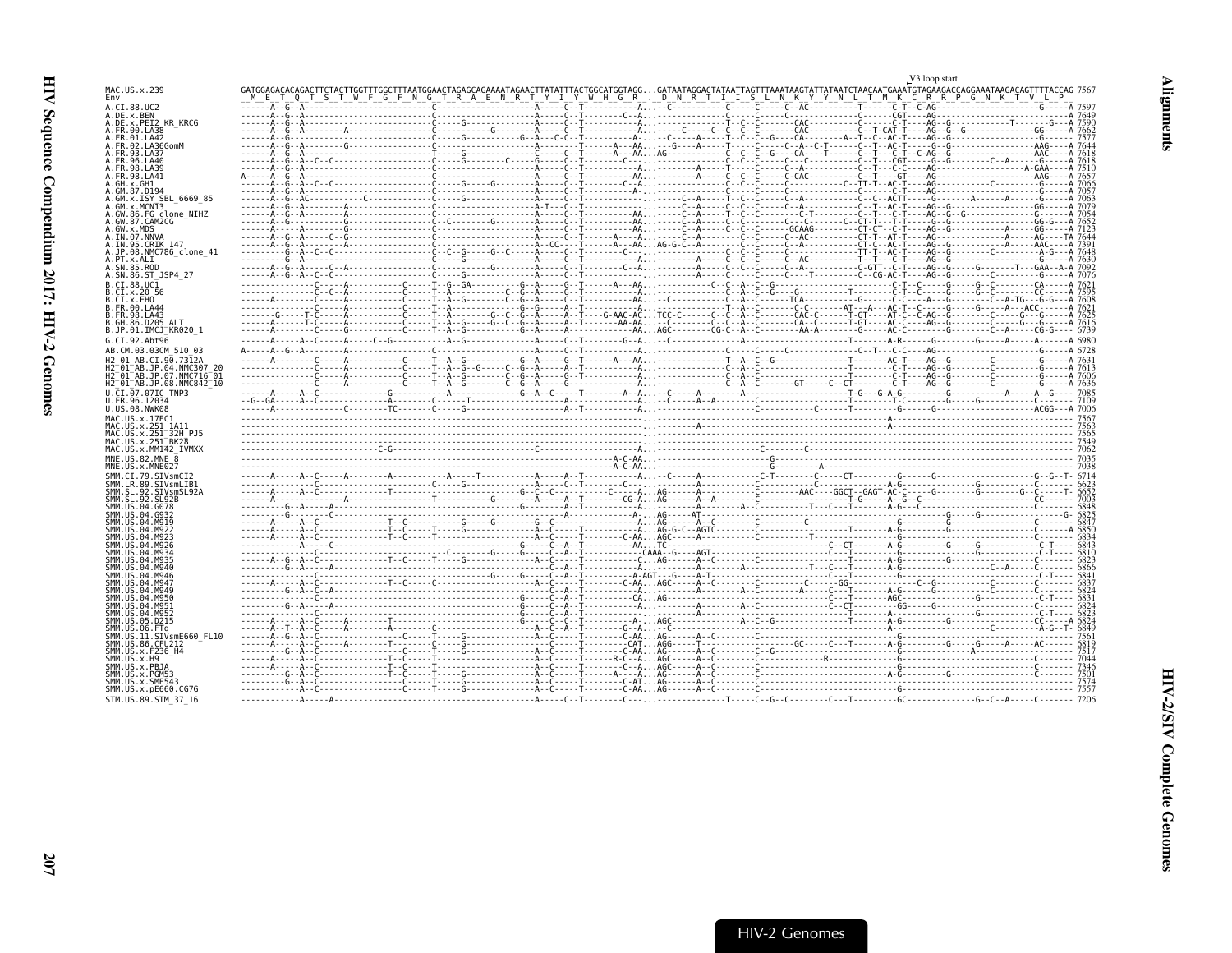| MAC.US.x.239<br>Fny                                                                                                                                                                                                       | TCACCATTATGTCTGGATTGGTTTTCCACTCACAACCAATCAATGATAGGCCAAAGCAGGCATGGTGTTGGAGGAAAATGGAAGGATGCAATAAAAGAGGTGAAGCAGACCATTGTCAAACATCCCAGGTATACTGGAACTAAC 7716                                                                                                                                                                                                                                                                           |  |
|---------------------------------------------------------------------------------------------------------------------------------------------------------------------------------------------------------------------------|---------------------------------------------------------------------------------------------------------------------------------------------------------------------------------------------------------------------------------------------------------------------------------------------------------------------------------------------------------------------------------------------------------------------------------|--|
| A.CI.88.UC2                                                                                                                                                                                                               | V T I M S G L V F H S Q P  I N D R P K Q A W C W F G G K W K D A I K E V K Q T I V K H P R Y T G T N<br>-A--AC-------A---CATAGG--T--T--GG--GTC-----CA-A-AA--T-GA-----------C------AA---C--C--C--CA-C--GC-G---                                                                                                                                                                                                                   |  |
| A.DE.X.BEN<br>A.DE.X.PEI2 KR KRCG                                                                                                                                                                                         |                                                                                                                                                                                                                                                                                                                                                                                                                                 |  |
| A.FR.00.LA38                                                                                                                                                                                                              |                                                                                                                                                                                                                                                                                                                                                                                                                                 |  |
| A.FR.01.LA42                                                                                                                                                                                                              |                                                                                                                                                                                                                                                                                                                                                                                                                                 |  |
| A.FR.02.LA36GomM                                                                                                                                                                                                          |                                                                                                                                                                                                                                                                                                                                                                                                                                 |  |
| A.FR.93.LA37<br>A. FR. 96. LA40                                                                                                                                                                                           |                                                                                                                                                                                                                                                                                                                                                                                                                                 |  |
| A. FR. 98. LA39                                                                                                                                                                                                           |                                                                                                                                                                                                                                                                                                                                                                                                                                 |  |
| A.FR.98.LA41                                                                                                                                                                                                              |                                                                                                                                                                                                                                                                                                                                                                                                                                 |  |
| A.GH.x.GH1                                                                                                                                                                                                                |                                                                                                                                                                                                                                                                                                                                                                                                                                 |  |
| A.GM.87.D194<br>A.GM.x.ISY SBL 6669 85                                                                                                                                                                                    |                                                                                                                                                                                                                                                                                                                                                                                                                                 |  |
| A.GM.x.MCNI3                                                                                                                                                                                                              |                                                                                                                                                                                                                                                                                                                                                                                                                                 |  |
| A.GW.86.FG clone NIHZ                                                                                                                                                                                                     |                                                                                                                                                                                                                                                                                                                                                                                                                                 |  |
| A.GW.87.CAM2CG                                                                                                                                                                                                            |                                                                                                                                                                                                                                                                                                                                                                                                                                 |  |
| A.GW.x.MDS<br>A.IN.07.NNVA                                                                                                                                                                                                | $A-AC  \text{---} A-AC  \text{---} A-AC  \text{---} A-AC  \text{---} A-AC  \text{---} A-AC  \text{---} A-AC  \text{---} A-AC  \text{---} A-AC  \text{---} A-AC  \text{---} A-AC  \text{---} A-AC  \text{---} A-AC  \text{---} A-AC  \text{---} A-AC  \text{---} A-AC  \text{---} A-AC  \text{---} A-AC  \text{---} A-AC  \text{---} A-AC  \text{---} A-AC  \text{---} A-AC  \text{---} A-AC  \text{---} A-AC  \text{---} A-AC $ |  |
| A.IN.95.CRIK 147                                                                                                                                                                                                          |                                                                                                                                                                                                                                                                                                                                                                                                                                 |  |
| A.JP.08.NMC786 clone 41                                                                                                                                                                                                   |                                                                                                                                                                                                                                                                                                                                                                                                                                 |  |
| A.PT.x.ALI                                                                                                                                                                                                                |                                                                                                                                                                                                                                                                                                                                                                                                                                 |  |
| A.SN.85.ROD                                                                                                                                                                                                               |                                                                                                                                                                                                                                                                                                                                                                                                                                 |  |
| A.SN.86.ST JSP4 27<br>B.CI.88.UC1                                                                                                                                                                                         |                                                                                                                                                                                                                                                                                                                                                                                                                                 |  |
| B.CI.X.20 56                                                                                                                                                                                                              | -Â--Â--C-----À--GČGAAGA-----Ť--Ğ-GĞ--ŤGŤŤ---------Ğ-À--Č-ĞÄ-----Ť-----Č-------------------ÂG--Č--G--Ğ--G--Ğ                                                                                                                                                                                                                                                                                                                     |  |
| B.CI.X.EHO                                                                                                                                                                                                                |                                                                                                                                                                                                                                                                                                                                                                                                                                 |  |
| B.FR.00.LA44                                                                                                                                                                                                              |                                                                                                                                                                                                                                                                                                                                                                                                                                 |  |
| B. FR. 98. LA43                                                                                                                                                                                                           |                                                                                                                                                                                                                                                                                                                                                                                                                                 |  |
| B.GH.86.D205 ALT<br>B.JP.01.IMCJ KR020 1                                                                                                                                                                                  |                                                                                                                                                                                                                                                                                                                                                                                                                                 |  |
| G.CI.92.Abt96                                                                                                                                                                                                             |                                                                                                                                                                                                                                                                                                                                                                                                                                 |  |
| AB.CM.03.03CM 510 03                                                                                                                                                                                                      |                                                                                                                                                                                                                                                                                                                                                                                                                                 |  |
| H2 01 AB.CI.90.7312A                                                                                                                                                                                                      |                                                                                                                                                                                                                                                                                                                                                                                                                                 |  |
| H2 <sup>-01-AB.JP.04.NMC307 20</sup>                                                                                                                                                                                      |                                                                                                                                                                                                                                                                                                                                                                                                                                 |  |
| H2 <sup>-01-AB.JP.07.NMC716-01</sup>                                                                                                                                                                                      |                                                                                                                                                                                                                                                                                                                                                                                                                                 |  |
| H2 <sup>-01-AB.JP.08.NMC842<sup>-10</sup></sup>                                                                                                                                                                           |                                                                                                                                                                                                                                                                                                                                                                                                                                 |  |
| U.CI.07.07IC TNP3                                                                                                                                                                                                         |                                                                                                                                                                                                                                                                                                                                                                                                                                 |  |
| U.FR.96.12034<br>U.US.08.NWK08                                                                                                                                                                                            |                                                                                                                                                                                                                                                                                                                                                                                                                                 |  |
| MAC.US.x.17EC1                                                                                                                                                                                                            |                                                                                                                                                                                                                                                                                                                                                                                                                                 |  |
| MAC.US.x.251 1A11                                                                                                                                                                                                         |                                                                                                                                                                                                                                                                                                                                                                                                                                 |  |
| MAC.US.x.251 <sup>-32H</sup> PJ5                                                                                                                                                                                          |                                                                                                                                                                                                                                                                                                                                                                                                                                 |  |
| MAC.US.x.251 <sup>-</sup> BK28                                                                                                                                                                                            |                                                                                                                                                                                                                                                                                                                                                                                                                                 |  |
| MAC.US.x.MM142 IVMXX                                                                                                                                                                                                      |                                                                                                                                                                                                                                                                                                                                                                                                                                 |  |
| MNE.US.82.MNE 8<br>MNE.US.x.MNE027                                                                                                                                                                                        |                                                                                                                                                                                                                                                                                                                                                                                                                                 |  |
| SMM.CI.79.SIVsmCI2                                                                                                                                                                                                        |                                                                                                                                                                                                                                                                                                                                                                                                                                 |  |
| SMM.LR.89.SIVsmLIB1                                                                                                                                                                                                       |                                                                                                                                                                                                                                                                                                                                                                                                                                 |  |
| SMM.SL.92.SIVsmSL92A                                                                                                                                                                                                      |                                                                                                                                                                                                                                                                                                                                                                                                                                 |  |
| SMM.SL.92.SL92B                                                                                                                                                                                                           |                                                                                                                                                                                                                                                                                                                                                                                                                                 |  |
| SMM.US.<br>.04.6078<br>.04.6932                                                                                                                                                                                           |                                                                                                                                                                                                                                                                                                                                                                                                                                 |  |
| SMM. U.S. 04. M919                                                                                                                                                                                                        |                                                                                                                                                                                                                                                                                                                                                                                                                                 |  |
| SMM. US. 04. M922                                                                                                                                                                                                         |                                                                                                                                                                                                                                                                                                                                                                                                                                 |  |
| SMM.US.04.M923<br>$.04.$ M926                                                                                                                                                                                             |                                                                                                                                                                                                                                                                                                                                                                                                                                 |  |
| 04.M934                                                                                                                                                                                                                   |                                                                                                                                                                                                                                                                                                                                                                                                                                 |  |
| 04.M935                                                                                                                                                                                                                   |                                                                                                                                                                                                                                                                                                                                                                                                                                 |  |
| $.04.$ M940                                                                                                                                                                                                               |                                                                                                                                                                                                                                                                                                                                                                                                                                 |  |
| SMM. U.S. 04. M946                                                                                                                                                                                                        |                                                                                                                                                                                                                                                                                                                                                                                                                                 |  |
| SMM. US. 04. M947<br>SMM. US.04.M949                                                                                                                                                                                      |                                                                                                                                                                                                                                                                                                                                                                                                                                 |  |
| SMM.US.04.M950                                                                                                                                                                                                            |                                                                                                                                                                                                                                                                                                                                                                                                                                 |  |
| $.04.$ M951<br><b>SMM IIS</b>                                                                                                                                                                                             |                                                                                                                                                                                                                                                                                                                                                                                                                                 |  |
| SMM LIS<br>04.M952                                                                                                                                                                                                        |                                                                                                                                                                                                                                                                                                                                                                                                                                 |  |
|                                                                                                                                                                                                                           |                                                                                                                                                                                                                                                                                                                                                                                                                                 |  |
|                                                                                                                                                                                                                           |                                                                                                                                                                                                                                                                                                                                                                                                                                 |  |
|                                                                                                                                                                                                                           |                                                                                                                                                                                                                                                                                                                                                                                                                                 |  |
|                                                                                                                                                                                                                           |                                                                                                                                                                                                                                                                                                                                                                                                                                 |  |
|                                                                                                                                                                                                                           |                                                                                                                                                                                                                                                                                                                                                                                                                                 |  |
|                                                                                                                                                                                                                           |                                                                                                                                                                                                                                                                                                                                                                                                                                 |  |
|                                                                                                                                                                                                                           |                                                                                                                                                                                                                                                                                                                                                                                                                                 |  |
|                                                                                                                                                                                                                           |                                                                                                                                                                                                                                                                                                                                                                                                                                 |  |
| SMM.US.05.D215<br>SMM.US.06.FTa<br>SMM.US.11.SIVsmE660 FL10<br>SMM. US.86. CFU212<br>SMM.US.x.F236 H4<br>SMM IIS x HQ<br>SMM.US.x.PBJA<br>SMM.US.x.PGM53<br>SMM.US.x.SME543<br>SMM.US.x.pE660.CG7G<br>STM.US.89.STM 37 16 |                                                                                                                                                                                                                                                                                                                                                                                                                                 |  |

<span id="page-53-0"></span>V3 loop end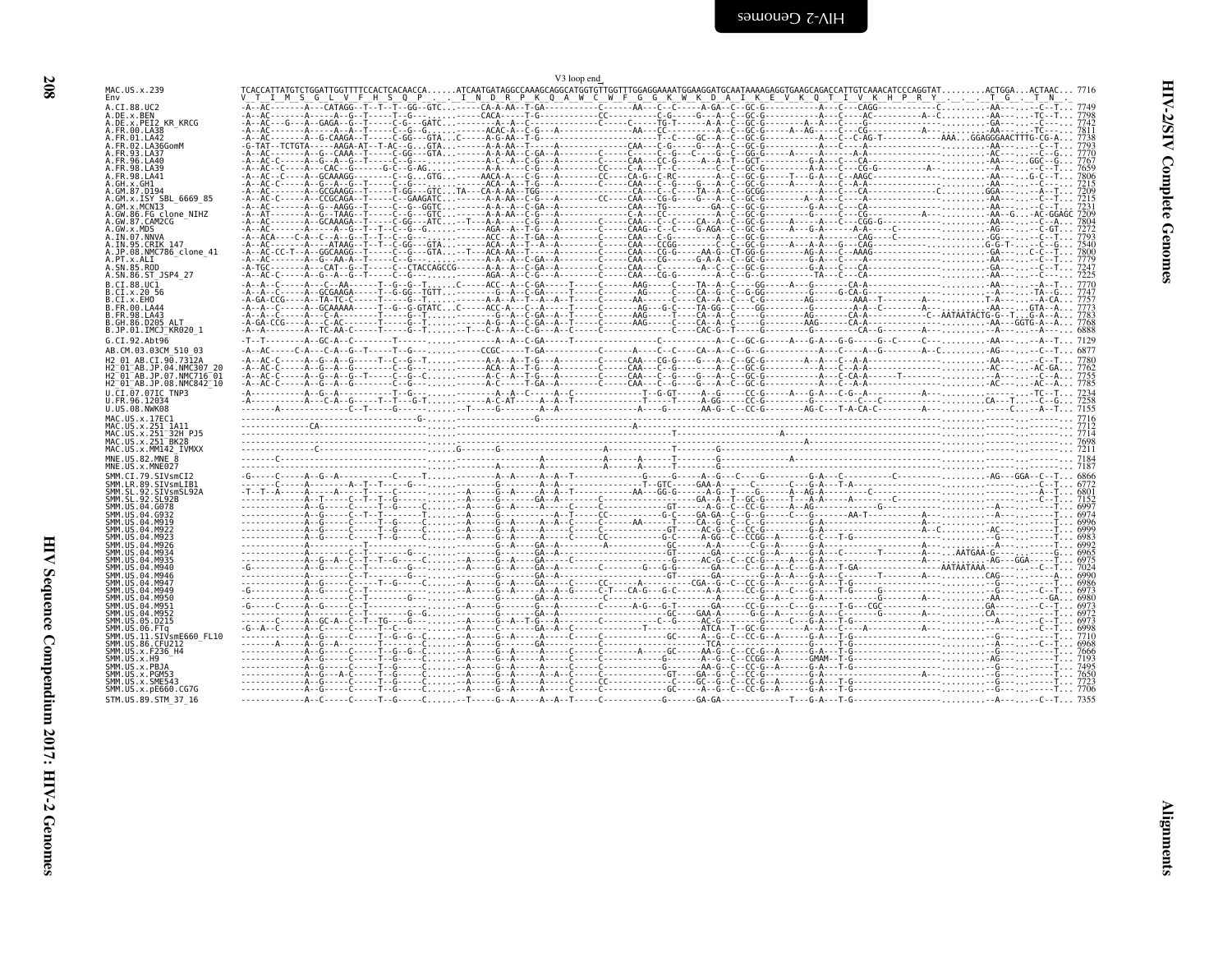<span id="page-54-0"></span>

|                                                                                                         |             | V <sub>4</sub> loop start |
|---------------------------------------------------------------------------------------------------------|-------------|---------------------------|
| MAC.US.x.239<br>Env                                                                                     |             |                           |
| A.CI.88.UC2<br>A.DE.x.BEN                                                                               |             |                           |
| A.DE.X.PEI2 KR KRCG                                                                                     |             |                           |
| A.FR.00.LA38<br>A.FR.01.LA42                                                                            |             |                           |
| A. FR. 02. LA36GomM<br>A.FR.93.LA37                                                                     |             |                           |
| FR.96.LA40<br>A.FR.98.LA39                                                                              |             |                           |
| A.FR.98.LA41                                                                                            |             |                           |
| A.GH.x.GH1<br>A.GM.87.D194                                                                              |             |                           |
| A.GM.x.ISY SBL 6669 85                                                                                  |             |                           |
| A.GM.x.MCNI3<br>A.GW.86.FG_clone_NIHZ<br>A.GW.87.CAM2CG                                                 |             |                           |
| A.GW.x.MDS<br>A.IN.07.NNVA                                                                              |             |                           |
| A.IN.95.CRIK 147                                                                                        |             |                           |
| A.JP.08.NMC786 clone 41<br>A.PT.x.ALI                                                                   |             |                           |
| A.SN.85.ROD<br>A.SN.86.ST JSP4 27                                                                       |             |                           |
| B.CI.88.UC1                                                                                             |             |                           |
| B.CI.X.20 56<br>B.CI.x.EHO                                                                              |             |                           |
| B.FR.00.LA44<br>B. FR. 98. LA43                                                                         |             |                           |
| B.GH.86.D205 ALT<br>B.JP.01.IMCJ <sup>-</sup> KR020 1                                                   |             |                           |
| G.CI.92.Abt96                                                                                           | $6 - 6 - 8$ |                           |
| AB.CM.03.03CM 510 03<br>H2 01 AB.CI.90.7312A                                                            |             |                           |
| H2 <sup>-01-AB.JP.04.NMC307</sup>                                                                       |             |                           |
| H2 <sup>-01-AB.JP.07.NMC716-01</sup><br>H2 <sup>-</sup> 01 <sup>-</sup> AB.JP.08.NMC842 <sup>-</sup> 10 |             |                           |
| U.CI.07.07IC TNP3<br>U.FR.96.12034                                                                      |             |                           |
| U.US.08.NWK08                                                                                           |             |                           |
| MAC. US. x. 17EC1<br>MAC.US.x.251 1A11                                                                  |             |                           |
| MAC.US.x.251 <sup>-</sup> 32H PJ5<br>MAC.US.x.251 <sup>-</sup> BK28                                     |             |                           |
| MAC.US.x.MM142 IVMXX                                                                                    |             |                           |
| MNE.US.82.MNE 8<br>MNE.US.x.MNE027                                                                      |             |                           |
| SMM.CI.79.SIVsmCI<br>SMM.LR.89.SIVsmLIB                                                                 |             |                           |
| SMM.SL.92.SIVsmSL92A                                                                                    |             |                           |
| SMM.US.04.G078                                                                                          |             |                           |
| SMM.US.04.M919                                                                                          |             |                           |
| SMM.US                                                                                                  |             |                           |
|                                                                                                         |             |                           |
|                                                                                                         |             |                           |
|                                                                                                         |             |                           |
| SMM.US.04.M947                                                                                          |             |                           |
| SMM.US.04.M950<br>SMM.US.                                                                               |             |                           |
| SMM. US.04.M952<br>SMM.US.<br>.05.D215                                                                  |             |                           |
| .SIVsmE660 FL10                                                                                         |             |                           |
| SMM.US.86.CFU212                                                                                        |             |                           |
| SMM.US.x.F236 H4<br>SMM.US.x.H9                                                                         |             |                           |
| SMM.US.x.PBJA<br>SMM.US.x.PGM53                                                                         |             |                           |
| SMM.US.x.SME543<br>SMM.US.x.pE660.CG7G                                                                  |             |                           |
| STM.US.89.STM 37 16                                                                                     |             |                           |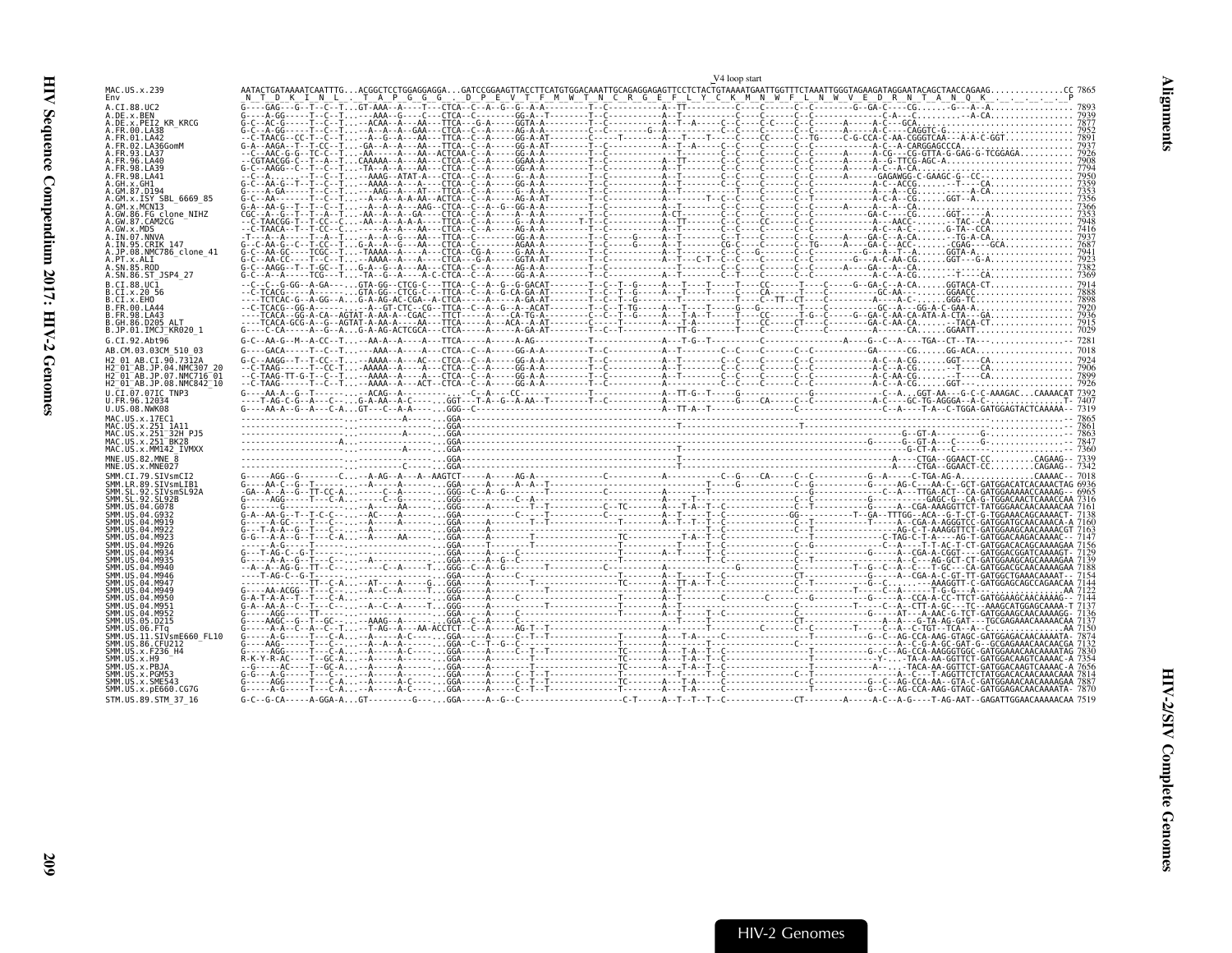|                                                                                                                                   | V <sub>4</sub> loop end                                                                                                                                                                                                                                                                                                                                                                                                                                                                                                                          | V5 start |
|-----------------------------------------------------------------------------------------------------------------------------------|--------------------------------------------------------------------------------------------------------------------------------------------------------------------------------------------------------------------------------------------------------------------------------------------------------------------------------------------------------------------------------------------------------------------------------------------------------------------------------------------------------------------------------------------------|----------|
| MAC.US.x.239<br>Env                                                                                                               | K E Q H K R N Y V P C H I R Q I I N T W H K V G K N V Y L P P R E G D<br>T C N S T V T S L I A N I D W I D<br>$\frac{\sum_{i=0}^{K} \left(\frac{1}{\sqrt{1-\frac{1}{\sqrt{1-\frac{1}{\sqrt{1-\frac{1}{\sqrt{1-\frac{1}{\sqrt{1-\frac{1}{\sqrt{1-\frac{1}{\sqrt{1-\frac{1}{\sqrt{1-\frac{1}{\sqrt{1-\frac{1}{\sqrt{1-\frac{1}{\sqrt{1-\frac{1}{\sqrt{1-\frac{1}{\sqrt{1-\frac{1}{\sqrt{1-\frac{1}{\sqrt{1-\frac{1}{\sqrt{1-\frac{1}{\sqrt{1-\frac{1}{\sqrt{1-\frac{1}{\sqrt{1-\frac{1}{\sqrt{1-\frac{1}{\sqrt{1-\frac{1}{\sqrt{1-\frac{1}{\sqrt{$ |          |
| A.CI.88.UC2                                                                                                                       |                                                                                                                                                                                                                                                                                                                                                                                                                                                                                                                                                  |          |
| A.DE.x.BEN<br>A.DE.X.PEI2 KR KRCG                                                                                                 |                                                                                                                                                                                                                                                                                                                                                                                                                                                                                                                                                  |          |
| A.FR.00.LA38<br>A.FR.01.LA42                                                                                                      |                                                                                                                                                                                                                                                                                                                                                                                                                                                                                                                                                  |          |
| A.FR.02.LA36GomM<br>A.FR.93.LA37                                                                                                  |                                                                                                                                                                                                                                                                                                                                                                                                                                                                                                                                                  |          |
| A.FR.96.LA40                                                                                                                      |                                                                                                                                                                                                                                                                                                                                                                                                                                                                                                                                                  |          |
| A.FR.98.LA39<br>A.FR.98.LA41                                                                                                      |                                                                                                                                                                                                                                                                                                                                                                                                                                                                                                                                                  |          |
| A GH x GH1<br>A GM 87 D194                                                                                                        |                                                                                                                                                                                                                                                                                                                                                                                                                                                                                                                                                  |          |
| A.GM.x.ISY SBL 6669 85                                                                                                            |                                                                                                                                                                                                                                                                                                                                                                                                                                                                                                                                                  |          |
| A.GM.x.MCNI3<br>A.GW.86.FG clone NIHZ                                                                                             |                                                                                                                                                                                                                                                                                                                                                                                                                                                                                                                                                  |          |
| A.GW.87.CAM2CG<br>A.GW.x.MDS                                                                                                      |                                                                                                                                                                                                                                                                                                                                                                                                                                                                                                                                                  |          |
| A.IN.07.NNVA                                                                                                                      |                                                                                                                                                                                                                                                                                                                                                                                                                                                                                                                                                  |          |
| A.IN.95.CRIK 147<br>A.JP.08.NMC786 clone 41                                                                                       |                                                                                                                                                                                                                                                                                                                                                                                                                                                                                                                                                  |          |
| A.PT.x.ALI<br>A. SN. 85. ROD                                                                                                      |                                                                                                                                                                                                                                                                                                                                                                                                                                                                                                                                                  |          |
| A.SN.86.ST JSP4 27                                                                                                                |                                                                                                                                                                                                                                                                                                                                                                                                                                                                                                                                                  |          |
| B.CT.88.UC1<br>B.CI.x.20 56                                                                                                       |                                                                                                                                                                                                                                                                                                                                                                                                                                                                                                                                                  |          |
| B.CI.X.EHO<br>B. FR. 00. LA44                                                                                                     |                                                                                                                                                                                                                                                                                                                                                                                                                                                                                                                                                  |          |
| B. FR. 98. LA43                                                                                                                   |                                                                                                                                                                                                                                                                                                                                                                                                                                                                                                                                                  |          |
| B.GH.86.D205 ALT<br>B.JP.01.IMCJ KR020 1                                                                                          |                                                                                                                                                                                                                                                                                                                                                                                                                                                                                                                                                  |          |
| G.CI.92.Abt96                                                                                                                     | $c_1, \ldots, c_{n-1}, c_{n-2}, c_{n-1}, \ldots, c_{n-1}, c_{n-2}, c_{n-1}, c_{n-1}, c_{n-2}, c_{n-1}, c_{n-1}, c_{n-2}, c_{n-1}, c_{n-1}, c_{n-2}, c_{n-1}, c_{n-1}, c_{n-2}, c_{n-1}, c_{n-1}, c_{n-1}, c_{n-1}, c_{n-1}, c_{n-1}, c_{n-1}, c_{n-1}, c_{n-1}, c_{n-1}, c_{n-1}, c_{n-1}, c_{n-1}, c_{n-1}, c_{n-1}, c_{n-1}, c_{n-1}, c_{n-$                                                                                                                                                                                                   |          |
| AB.CM.03.03CM 510 03<br>H2 01 AB.CI.90.7312A                                                                                      |                                                                                                                                                                                                                                                                                                                                                                                                                                                                                                                                                  |          |
| H2 01 AB. JP. 04. NMC307 20                                                                                                       |                                                                                                                                                                                                                                                                                                                                                                                                                                                                                                                                                  |          |
| H2 <sup>-</sup> 01 <sup>-</sup> AB.JP.07.NMC716 <sup>-</sup> 01<br>H2 <sup>-</sup> 01 <sup>-</sup> AB.JP.08.NMC842 <sup>-10</sup> |                                                                                                                                                                                                                                                                                                                                                                                                                                                                                                                                                  |          |
| U.CI.07.07IC TNP3<br>U.FR.96.12034                                                                                                |                                                                                                                                                                                                                                                                                                                                                                                                                                                                                                                                                  |          |
| U.US.08.NWK08                                                                                                                     |                                                                                                                                                                                                                                                                                                                                                                                                                                                                                                                                                  |          |
| MAC.US.x.17EC1<br>MAC.US.x.251 1A11                                                                                               |                                                                                                                                                                                                                                                                                                                                                                                                                                                                                                                                                  |          |
| MAC.US.x.251 32H PJ5<br>MAC.US.x.251 <sup>-</sup> BK28                                                                            |                                                                                                                                                                                                                                                                                                                                                                                                                                                                                                                                                  |          |
| MAC.US.x.MM142 IVMXX                                                                                                              |                                                                                                                                                                                                                                                                                                                                                                                                                                                                                                                                                  |          |
| MNE.US.82.MNE 8<br>MNE.US.x.MNE027                                                                                                |                                                                                                                                                                                                                                                                                                                                                                                                                                                                                                                                                  |          |
| SMM.CI.79.SIVsmCI2                                                                                                                |                                                                                                                                                                                                                                                                                                                                                                                                                                                                                                                                                  |          |
| SMM.LR.89.SIVsmLIB1<br>SMM.SL.92.SIVsmSL92A                                                                                       |                                                                                                                                                                                                                                                                                                                                                                                                                                                                                                                                                  |          |
| SMM SI 92 SI92R<br>SMM US 04 G078                                                                                                 |                                                                                                                                                                                                                                                                                                                                                                                                                                                                                                                                                  |          |
| SMM.US.04.G932<br>SMM.US.04.M919                                                                                                  |                                                                                                                                                                                                                                                                                                                                                                                                                                                                                                                                                  |          |
|                                                                                                                                   |                                                                                                                                                                                                                                                                                                                                                                                                                                                                                                                                                  |          |
|                                                                                                                                   |                                                                                                                                                                                                                                                                                                                                                                                                                                                                                                                                                  |          |
| SMM.US                                                                                                                            |                                                                                                                                                                                                                                                                                                                                                                                                                                                                                                                                                  |          |
| SMM IIS 04 M946                                                                                                                   |                                                                                                                                                                                                                                                                                                                                                                                                                                                                                                                                                  |          |
| SMM IIS A4 MQ47                                                                                                                   |                                                                                                                                                                                                                                                                                                                                                                                                                                                                                                                                                  |          |
| SMM IIS 04 M949                                                                                                                   |                                                                                                                                                                                                                                                                                                                                                                                                                                                                                                                                                  |          |
| SMM IIS A4 MQ51<br>SMM.US.04.M952                                                                                                 |                                                                                                                                                                                                                                                                                                                                                                                                                                                                                                                                                  |          |
| SMM.US.05.D215                                                                                                                    |                                                                                                                                                                                                                                                                                                                                                                                                                                                                                                                                                  |          |
| SMM.US.06.FTa<br>SMM.US.11.SIVsmE660 FL10                                                                                         |                                                                                                                                                                                                                                                                                                                                                                                                                                                                                                                                                  |          |
| SMM.US.86.CFU212<br>SMM.US.x.F236 H4                                                                                              |                                                                                                                                                                                                                                                                                                                                                                                                                                                                                                                                                  |          |
| SMM IIS x H9                                                                                                                      |                                                                                                                                                                                                                                                                                                                                                                                                                                                                                                                                                  |          |
| MM.US.x.PBJA<br>SMM.US.x.PGM53                                                                                                    |                                                                                                                                                                                                                                                                                                                                                                                                                                                                                                                                                  |          |
| SMM.US.x.pE660.CG7G                                                                                                               |                                                                                                                                                                                                                                                                                                                                                                                                                                                                                                                                                  |          |
| STM.US.89.STM 37 16                                                                                                               |                                                                                                                                                                                                                                                                                                                                                                                                                                                                                                                                                  |          |

<span id="page-55-0"></span>**HIV-2/SIV Complete Genomes**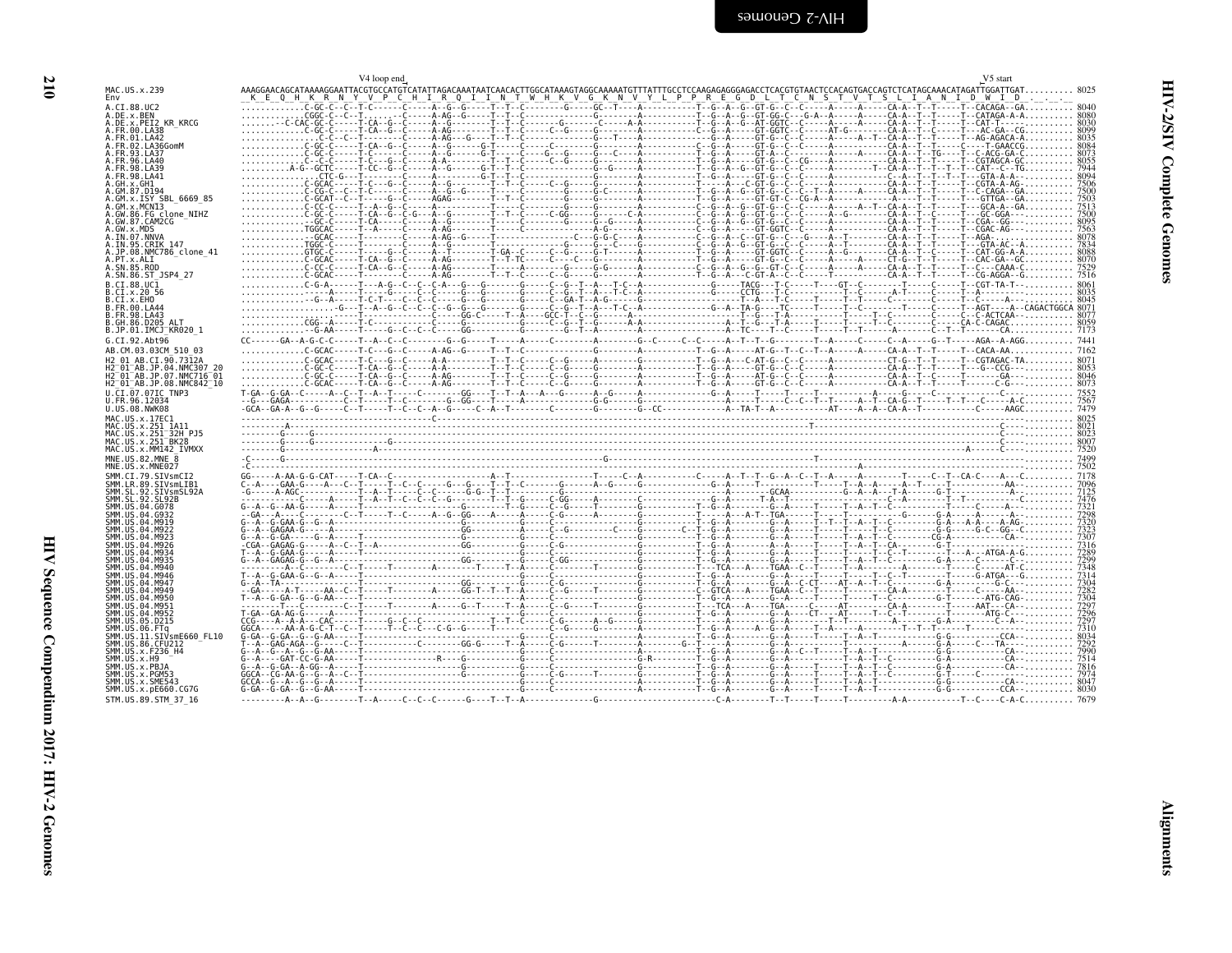<span id="page-56-0"></span>

|                                                           | V5 end                                                                                                                                                                                                                                                                                                                                                                                                                                                     | Rev Responsive Element (RRE) start |
|-----------------------------------------------------------|------------------------------------------------------------------------------------------------------------------------------------------------------------------------------------------------------------------------------------------------------------------------------------------------------------------------------------------------------------------------------------------------------------------------------------------------------------|------------------------------------|
| MAC.US.x.239                                              |                                                                                                                                                                                                                                                                                                                                                                                                                                                            |                                    |
| Fny                                                       |                                                                                                                                                                                                                                                                                                                                                                                                                                                            |                                    |
| A.CI.88.UC2<br>A.DE.x.BEN                                 |                                                                                                                                                                                                                                                                                                                                                                                                                                                            |                                    |
| A.DE.x.PEI2 KR KRCG                                       |                                                                                                                                                                                                                                                                                                                                                                                                                                                            |                                    |
| A.FR.00.LA38                                              |                                                                                                                                                                                                                                                                                                                                                                                                                                                            |                                    |
| A. FR. 01. LA42                                           |                                                                                                                                                                                                                                                                                                                                                                                                                                                            |                                    |
| A.FR.02.LA36GomM<br>A. FR. 93. LA37                       |                                                                                                                                                                                                                                                                                                                                                                                                                                                            |                                    |
| A. FR. 96. LA40                                           |                                                                                                                                                                                                                                                                                                                                                                                                                                                            |                                    |
| .98.LA39                                                  |                                                                                                                                                                                                                                                                                                                                                                                                                                                            |                                    |
| A. FR. 98. LA41                                           |                                                                                                                                                                                                                                                                                                                                                                                                                                                            |                                    |
| A.GH.x.GH1<br>A.GM.87.D194                                |                                                                                                                                                                                                                                                                                                                                                                                                                                                            |                                    |
| A.GM.x.ISY SBL 6669 85                                    |                                                                                                                                                                                                                                                                                                                                                                                                                                                            |                                    |
| A.GM.x.MCNI3                                              |                                                                                                                                                                                                                                                                                                                                                                                                                                                            |                                    |
| A.GW.86.FG clone NIHZ<br>A.GW.87.CAM2CG                   |                                                                                                                                                                                                                                                                                                                                                                                                                                                            |                                    |
| A.GW.x.MDS                                                |                                                                                                                                                                                                                                                                                                                                                                                                                                                            |                                    |
| A.IN.07.NNVA                                              |                                                                                                                                                                                                                                                                                                                                                                                                                                                            |                                    |
| A.IN.95.CRIK 147                                          |                                                                                                                                                                                                                                                                                                                                                                                                                                                            |                                    |
| A.JP.08.NMC786 clone 41<br>A.PT.x.ALI                     |                                                                                                                                                                                                                                                                                                                                                                                                                                                            |                                    |
| A.SN.85.ROD                                               |                                                                                                                                                                                                                                                                                                                                                                                                                                                            |                                    |
| A.SN.86.ST JSP4 27                                        |                                                                                                                                                                                                                                                                                                                                                                                                                                                            |                                    |
| B.CI.88.UC1                                               |                                                                                                                                                                                                                                                                                                                                                                                                                                                            |                                    |
| B.CI.x.20 56                                              |                                                                                                                                                                                                                                                                                                                                                                                                                                                            |                                    |
| B.CI.x.EHO<br>B.FR.00.LA44                                |                                                                                                                                                                                                                                                                                                                                                                                                                                                            |                                    |
| B. FR. 98. LA43                                           |                                                                                                                                                                                                                                                                                                                                                                                                                                                            |                                    |
| B.GH.86.D205 ALT                                          |                                                                                                                                                                                                                                                                                                                                                                                                                                                            |                                    |
| B.JP.01.IMCJ <sup>-</sup> KR020 1                         | $\frac{1}{1}$ . The contract of $\frac{1}{2}$ . The contract of $\frac{1}{2}$ . The contract of $\frac{1}{2}$ . The contract of $\frac{1}{2}$ . The contract of $\frac{1}{2}$ . The contract of $\frac{1}{2}$ . The contract of $\frac{1}{2}$ . The contract                                                                                                                                                                                               |                                    |
| G.CI.92.Abt96                                             |                                                                                                                                                                                                                                                                                                                                                                                                                                                            |                                    |
| AB.CM.03.03CM 510 03                                      |                                                                                                                                                                                                                                                                                                                                                                                                                                                            |                                    |
| H2 01 AB.CI.90.7312A<br>H2 <sup>-01-AB.JP.04.NMC307</sup> |                                                                                                                                                                                                                                                                                                                                                                                                                                                            |                                    |
| H2 <sup>-01-AB.JP.07.NMC716-01</sup>                      |                                                                                                                                                                                                                                                                                                                                                                                                                                                            |                                    |
| H2 01 AB.JP.08.NMC842 10                                  |                                                                                                                                                                                                                                                                                                                                                                                                                                                            |                                    |
| U.CI.07.07IC TNP3                                         |                                                                                                                                                                                                                                                                                                                                                                                                                                                            |                                    |
| U.FR.96.12034                                             |                                                                                                                                                                                                                                                                                                                                                                                                                                                            |                                    |
| U.US.08.NWK08                                             |                                                                                                                                                                                                                                                                                                                                                                                                                                                            |                                    |
|                                                           |                                                                                                                                                                                                                                                                                                                                                                                                                                                            |                                    |
| MAC.US.x.17EC1                                            |                                                                                                                                                                                                                                                                                                                                                                                                                                                            |                                    |
| MAC.US.x.251 1A11                                         |                                                                                                                                                                                                                                                                                                                                                                                                                                                            |                                    |
| MAC.US.x.251 32H PJ5<br>MAC.US.x.251 <sup>-</sup> BK28    |                                                                                                                                                                                                                                                                                                                                                                                                                                                            |                                    |
| MAC.US.x.MM142 IVMXX                                      | 1813 A. 1912 - المستحقة المستخدمات المستخدمات المستخدمات المستخدمات المستخدمات المستخدمات المستخدمات المستخدم<br>ACT 8132 - المستخدمات المستخدمات المستخدمات المستخدمات المستخدمات المستخدمات المستخدمات المستخدمات المستخدمات<br>A                                                                                                                                                                                                                        |                                    |
| MNE.US.82.MNE 8                                           | م المستخدم المستخدم المستخدمات المستخدمات المستخدمات المستخدمات المستخدمات المستخدمات المستخدمات المستخدمات المستخدمات                                                                                                                                                                                                                                                                                                                                     |                                    |
| MNE.US.x.MNE027                                           |                                                                                                                                                                                                                                                                                                                                                                                                                                                            |                                    |
| SMM.CI.79.SIVsmCI2<br>SMM.LR.89.SIVsmLIB1                 |                                                                                                                                                                                                                                                                                                                                                                                                                                                            |                                    |
|                                                           |                                                                                                                                                                                                                                                                                                                                                                                                                                                            |                                    |
| SMM SI                                                    |                                                                                                                                                                                                                                                                                                                                                                                                                                                            |                                    |
|                                                           |                                                                                                                                                                                                                                                                                                                                                                                                                                                            |                                    |
|                                                           |                                                                                                                                                                                                                                                                                                                                                                                                                                                            |                                    |
|                                                           |                                                                                                                                                                                                                                                                                                                                                                                                                                                            |                                    |
|                                                           |                                                                                                                                                                                                                                                                                                                                                                                                                                                            |                                    |
|                                                           |                                                                                                                                                                                                                                                                                                                                                                                                                                                            |                                    |
|                                                           |                                                                                                                                                                                                                                                                                                                                                                                                                                                            |                                    |
| SMM IIS<br>SMM IIS A4 MQ46                                |                                                                                                                                                                                                                                                                                                                                                                                                                                                            |                                    |
|                                                           |                                                                                                                                                                                                                                                                                                                                                                                                                                                            |                                    |
|                                                           |                                                                                                                                                                                                                                                                                                                                                                                                                                                            |                                    |
|                                                           |                                                                                                                                                                                                                                                                                                                                                                                                                                                            |                                    |
|                                                           |                                                                                                                                                                                                                                                                                                                                                                                                                                                            |                                    |
| SMM.US.04.M952<br><b>SMM IIS</b><br>.05.D215              |                                                                                                                                                                                                                                                                                                                                                                                                                                                            |                                    |
| .06.FTa                                                   |                                                                                                                                                                                                                                                                                                                                                                                                                                                            |                                    |
| .11.SIVsmE660 FL10                                        |                                                                                                                                                                                                                                                                                                                                                                                                                                                            |                                    |
| SMM.US.86.CFU212                                          |                                                                                                                                                                                                                                                                                                                                                                                                                                                            |                                    |
| SMM.US.x.F236 H4<br>SMM.US.x.H9                           |                                                                                                                                                                                                                                                                                                                                                                                                                                                            |                                    |
| SMM.US.x.PBJA                                             |                                                                                                                                                                                                                                                                                                                                                                                                                                                            |                                    |
| SMM.US.x.PGM53                                            |                                                                                                                                                                                                                                                                                                                                                                                                                                                            |                                    |
| SMM.US.x.SME543<br>SMM.US.x.pE660.CG7G                    | $\frac{AC}{AC} = \frac{AC}{AC} = \frac{AC}{AC} = \frac{AC}{AC} = \frac{AC}{AC} = \frac{AC}{AC} = \frac{AC}{AC} = \frac{AC}{AC} = \frac{AC}{AC} = \frac{AC}{AC} = \frac{AC}{AC} = \frac{AC}{AC} = \frac{AC}{AC} = \frac{AC}{AC} = \frac{AC}{AC} = \frac{AC}{AC} = \frac{AC}{AC} = \frac{AC}{AC} = \frac{AC}{AC} = \frac{AC}{AC} = \frac{AC}{AC} = \frac{AC}{AC} = \frac{AC}{AC} = \frac{AC}{AC} = \frac{AC}{AC} = \frac{AC}{AC} = \frac{AC}{AC} = \frac{AC$ |                                    |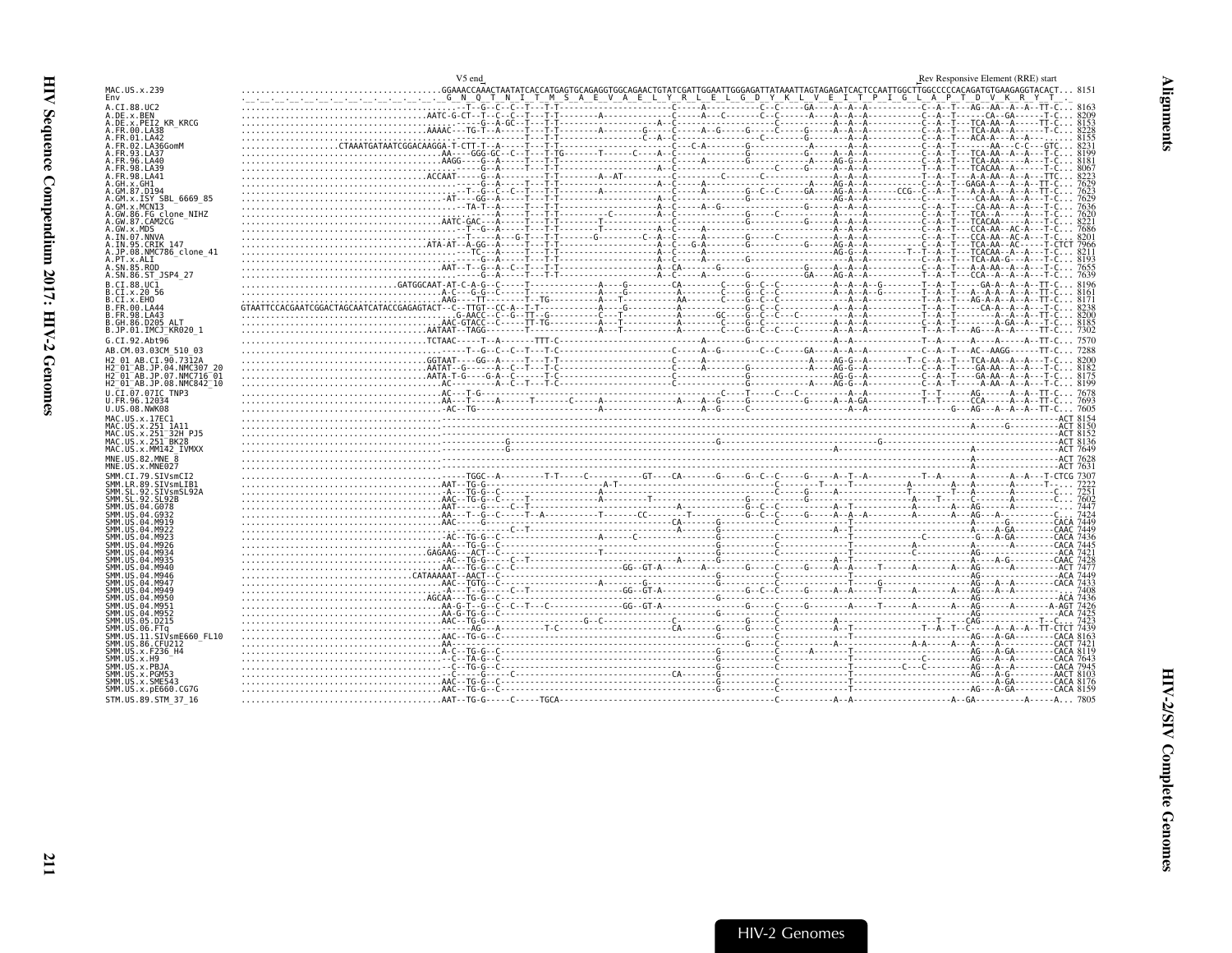<span id="page-57-0"></span>

| MAC.US.x.239<br>Env                                                          |                                                                                                                                                                                                                                      |  |  |  |
|------------------------------------------------------------------------------|--------------------------------------------------------------------------------------------------------------------------------------------------------------------------------------------------------------------------------------|--|--|--|
| A.CI.88.UC2<br>A.DE.x.BEN                                                    |                                                                                                                                                                                                                                      |  |  |  |
| A.DE.x.PEI2 KR KRCG                                                          |                                                                                                                                                                                                                                      |  |  |  |
| A. FR. 00. LA38<br>A.FR.01.LA42                                              |                                                                                                                                                                                                                                      |  |  |  |
| A. FR. 02. LA36GomM<br>A.FR.93.LA37                                          |                                                                                                                                                                                                                                      |  |  |  |
| A.FR.96.LA40<br>A. FR. 98. LA39                                              |                                                                                                                                                                                                                                      |  |  |  |
| A.FR.98.LA41                                                                 |                                                                                                                                                                                                                                      |  |  |  |
| A.GH.x.GH1<br>A.GM.87.D194                                                   |                                                                                                                                                                                                                                      |  |  |  |
| A.GM.x.ISY SBL 6669 85<br>A.GM.x.MCNI3                                       |                                                                                                                                                                                                                                      |  |  |  |
| A.GW.86.FG clone NIHZ                                                        |                                                                                                                                                                                                                                      |  |  |  |
| A.GW.87.CAM2CG<br>A.GW.x.MDS<br>A.IN.07.NNVA                                 |                                                                                                                                                                                                                                      |  |  |  |
| A. IN. 95. CRIK 147                                                          |                                                                                                                                                                                                                                      |  |  |  |
| A.JP.08.NMC786 clone 41<br>A.PT.x.ALI                                        |                                                                                                                                                                                                                                      |  |  |  |
| A.SN.85.ROD<br>A.SN.86.ST JSP4 27                                            |                                                                                                                                                                                                                                      |  |  |  |
| B.CI.88.UC1<br>B.CI.X.20 56                                                  |                                                                                                                                                                                                                                      |  |  |  |
| B.CT.x.EHO                                                                   |                                                                                                                                                                                                                                      |  |  |  |
| B.FR.00.LA44<br>B.FR.98.LA43                                                 |                                                                                                                                                                                                                                      |  |  |  |
| B.GH.86.D205 ALT<br>B.JP.01.IMCJ KR020 1                                     |                                                                                                                                                                                                                                      |  |  |  |
| G.CI.92.Ah <sub>t</sub> 96                                                   |                                                                                                                                                                                                                                      |  |  |  |
| AB.CM.03.03CM 510 03<br>H2 01 AB.CI.90.7312A                                 |                                                                                                                                                                                                                                      |  |  |  |
| H2 <sup>-01-AB.JP.04.NMC307 20</sup><br>H2 <sup>-01-AB.JP.07.NMC716-01</sup> |                                                                                                                                                                                                                                      |  |  |  |
| H2 <sup>-01-AB.JP.08.NMC842<sup>-10</sup></sup>                              |                                                                                                                                                                                                                                      |  |  |  |
| U.CI.07.07IC TNP3<br>U.FR.96.12034                                           |                                                                                                                                                                                                                                      |  |  |  |
| U.US.08.NWK08<br>MAC.US.x.17EC1                                              |                                                                                                                                                                                                                                      |  |  |  |
| MAC.US.x.251_1A11<br>MAC.US.x.251 32H PJ5                                    |                                                                                                                                                                                                                                      |  |  |  |
| MAC. US. x. 251 BK28                                                         |                                                                                                                                                                                                                                      |  |  |  |
| MAC.US.x.MM142 IVMXX<br>MNE.US.82.MNE 8                                      |                                                                                                                                                                                                                                      |  |  |  |
| MNE.US.x.MNE027<br>SMM.CI.79.SIVsmCI2                                        | <u> 1768 - 1899 - 1899 - 1899 - 1899 - 1899 - 1899 - 1899 - 1899 - 1899 - 1899 - 1899 - 1899 - 1899 - 1899 - 1899 - 1899 - 1899 - 1899 - 1899 - 1899 - 1899 - 1899 - 1899 - 1899 - 1899 - 1899 - 1899 - 1899 - 1899 - 1899 - 189</u> |  |  |  |
| SMM.LR.89.SIVsmLIB1                                                          |                                                                                                                                                                                                                                      |  |  |  |
| SMM.SL.92.SIVsmSL92A<br>SMM.SL.92.SL92B                                      |                                                                                                                                                                                                                                      |  |  |  |
| SMM.US.04.G078<br>SMM.US.04.G932                                             |                                                                                                                                                                                                                                      |  |  |  |
| SMM.US.04.M919<br>SMM IIS 04 M922                                            |                                                                                                                                                                                                                                      |  |  |  |
| SMM.US.04.M923<br>SMM.US.04.M926                                             |                                                                                                                                                                                                                                      |  |  |  |
| SMM.US.04.M934<br>SMM. US. 04. M935                                          |                                                                                                                                                                                                                                      |  |  |  |
| SMM. US. 04. M940<br>SMM. U.S. 04. M946                                      |                                                                                                                                                                                                                                      |  |  |  |
| SMM. US. 04. M947                                                            |                                                                                                                                                                                                                                      |  |  |  |
| SMM.US.04.M949<br>SMM.US.04.M950                                             |                                                                                                                                                                                                                                      |  |  |  |
| SMM.US.04.M951<br>SMM.US.04.M952                                             |                                                                                                                                                                                                                                      |  |  |  |
| SMM.US.05.D215<br>SMM.US.06.FTq                                              |                                                                                                                                                                                                                                      |  |  |  |
| SMM.US.11.SIVsmE660 FL10<br>SMM.US.86.CFU212                                 |                                                                                                                                                                                                                                      |  |  |  |
| SMM.US.x.F236 H4<br>SMM.US.x.H9                                              |                                                                                                                                                                                                                                      |  |  |  |
| SMM.US.x.PBJA<br>SMM.US.x.PGM53                                              |                                                                                                                                                                                                                                      |  |  |  |
| SMM.US.x.SME543                                                              |                                                                                                                                                                                                                                      |  |  |  |
| SMM.US.x.pE660.CG7G<br>STM.US.89.STM 37 16                                   |                                                                                                                                                                                                                                      |  |  |  |

**212**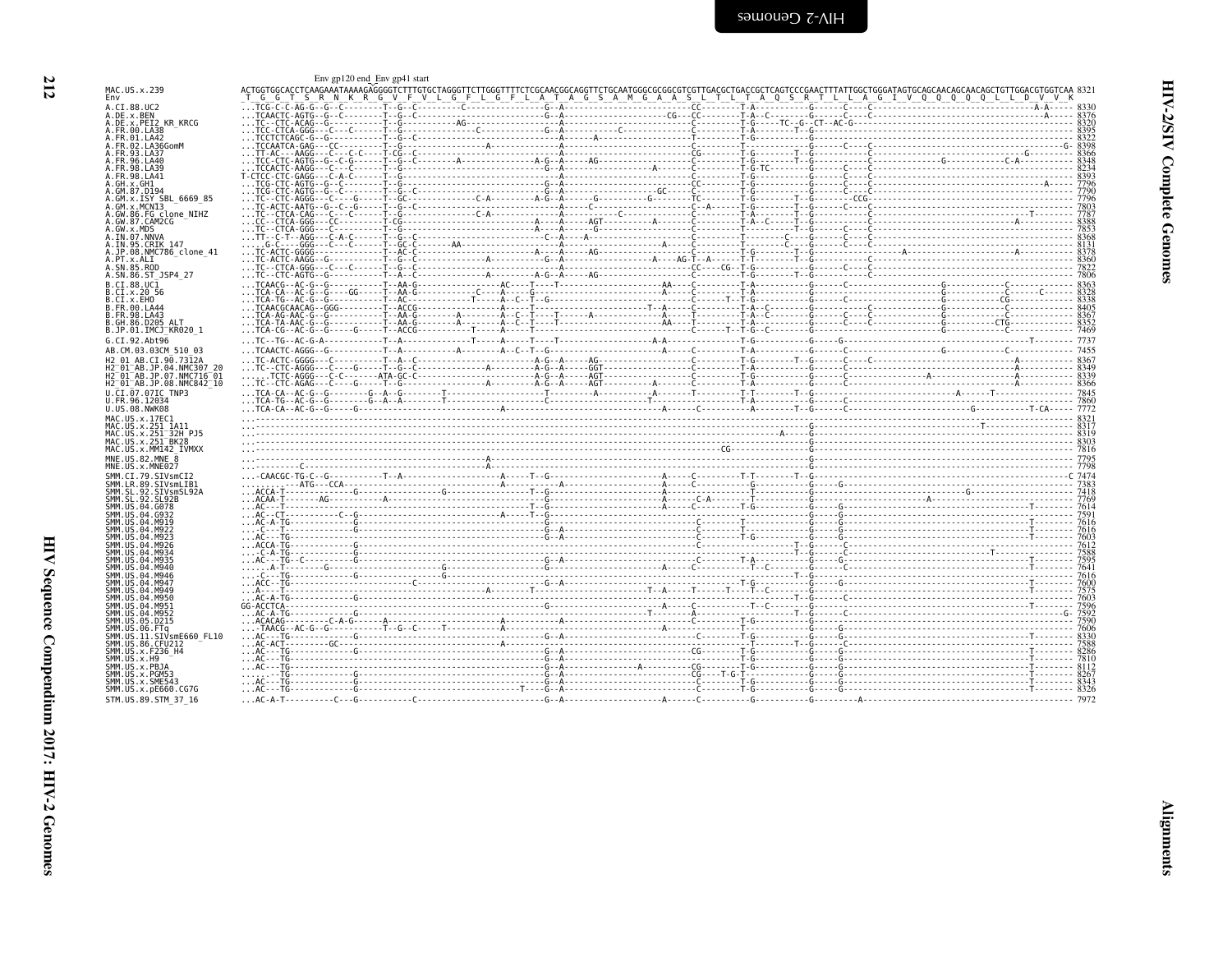<span id="page-58-0"></span>

| MAC.US.x.239                                                                         |  |  |  |  |  |  | RRE end |  |
|--------------------------------------------------------------------------------------|--|--|--|--|--|--|---------|--|
|                                                                                      |  |  |  |  |  |  |         |  |
| A.CI.88.UC2<br>A.DE.x.BEN                                                            |  |  |  |  |  |  |         |  |
| A.DE.x.PEI2 KR KRCG<br>A.FR.00.LA38                                                  |  |  |  |  |  |  |         |  |
| A.FR.01.LA42                                                                         |  |  |  |  |  |  |         |  |
| .FR.02.LA36GomM<br>A. FR. 93. LA37                                                   |  |  |  |  |  |  |         |  |
| A.FR.96.LA40                                                                         |  |  |  |  |  |  |         |  |
| A.FR.98.LA39<br>A.FR.98.LA41                                                         |  |  |  |  |  |  |         |  |
| A.GH.x.GH1<br>A.GM.87.D194                                                           |  |  |  |  |  |  |         |  |
| A.GM.x.ISY SBL 6669 85                                                               |  |  |  |  |  |  |         |  |
| A.GM.x.MCNI3<br>A.GW.86.FG clone NIHZ                                                |  |  |  |  |  |  |         |  |
| A.GW.87.CAM2CG                                                                       |  |  |  |  |  |  |         |  |
| A.GW.x.MDS<br>A.IN.07.NNVA                                                           |  |  |  |  |  |  |         |  |
| A.IN.95.CRIK 147                                                                     |  |  |  |  |  |  |         |  |
| A.JP.08.NMC786 clone 41                                                              |  |  |  |  |  |  |         |  |
| A.PT.x.ALI<br>A.SN.85.ROD<br>A.SN.86.ST JSP4 27                                      |  |  |  |  |  |  |         |  |
| B.CI.88.UC1                                                                          |  |  |  |  |  |  |         |  |
| B.CI.x.20 56                                                                         |  |  |  |  |  |  |         |  |
| B.CI.X.EHO<br>B.FR.00.LA44                                                           |  |  |  |  |  |  |         |  |
| B.FR.98.LA43<br>B.GH.86.D205 ALT                                                     |  |  |  |  |  |  |         |  |
| B.JP.01.IMCJ KR020 1                                                                 |  |  |  |  |  |  |         |  |
| G.CI.92.Abt96                                                                        |  |  |  |  |  |  |         |  |
| AB.CM.03.03CM 510 03                                                                 |  |  |  |  |  |  |         |  |
| H2 01 AB.CI.90.7312A<br>H2 <sup>-</sup> 01 <sup>-</sup> AB.JP.04.NMC307 20           |  |  |  |  |  |  |         |  |
| H2 01 AB.JP.07.NMC716 01                                                             |  |  |  |  |  |  |         |  |
| H2 <sup>-</sup> 01 <sup>-</sup> AB.JP.08.NMC842 <sup>-</sup> 10<br>U.CI.07.07IC TNP3 |  |  |  |  |  |  |         |  |
| U.FR.96.12034                                                                        |  |  |  |  |  |  |         |  |
| U.US.08.NWK08<br>MAC.US.x.17EC1                                                      |  |  |  |  |  |  |         |  |
| MAC.US.x.251 1A11                                                                    |  |  |  |  |  |  |         |  |
| MAC.US.x.251 32H PJ5<br>MAC.US.x.251 <sup>-</sup> BK28                               |  |  |  |  |  |  |         |  |
| MAC.US.x.MM142 IVMXX                                                                 |  |  |  |  |  |  |         |  |
| MNE.US.82.MNE 8<br>MNE.US.x.MNE027                                                   |  |  |  |  |  |  |         |  |
| SMM.CI.79.SIVsmCI2                                                                   |  |  |  |  |  |  |         |  |
|                                                                                      |  |  |  |  |  |  |         |  |
|                                                                                      |  |  |  |  |  |  |         |  |
|                                                                                      |  |  |  |  |  |  |         |  |
|                                                                                      |  |  |  |  |  |  |         |  |
|                                                                                      |  |  |  |  |  |  |         |  |
|                                                                                      |  |  |  |  |  |  |         |  |
|                                                                                      |  |  |  |  |  |  |         |  |
|                                                                                      |  |  |  |  |  |  |         |  |
|                                                                                      |  |  |  |  |  |  |         |  |
|                                                                                      |  |  |  |  |  |  |         |  |
|                                                                                      |  |  |  |  |  |  |         |  |
|                                                                                      |  |  |  |  |  |  |         |  |
|                                                                                      |  |  |  |  |  |  |         |  |
| SMM.US.86.CFU212                                                                     |  |  |  |  |  |  |         |  |
|                                                                                      |  |  |  |  |  |  |         |  |
| SMM.US.x.PBJA                                                                        |  |  |  |  |  |  |         |  |
| SMM.US.x.PGM53<br>SMM.US.x.SME543                                                    |  |  |  |  |  |  |         |  |
| SMM. US. x. pE660. CG7G                                                              |  |  |  |  |  |  |         |  |
| STM.US.89.STM 37 16                                                                  |  |  |  |  |  |  |         |  |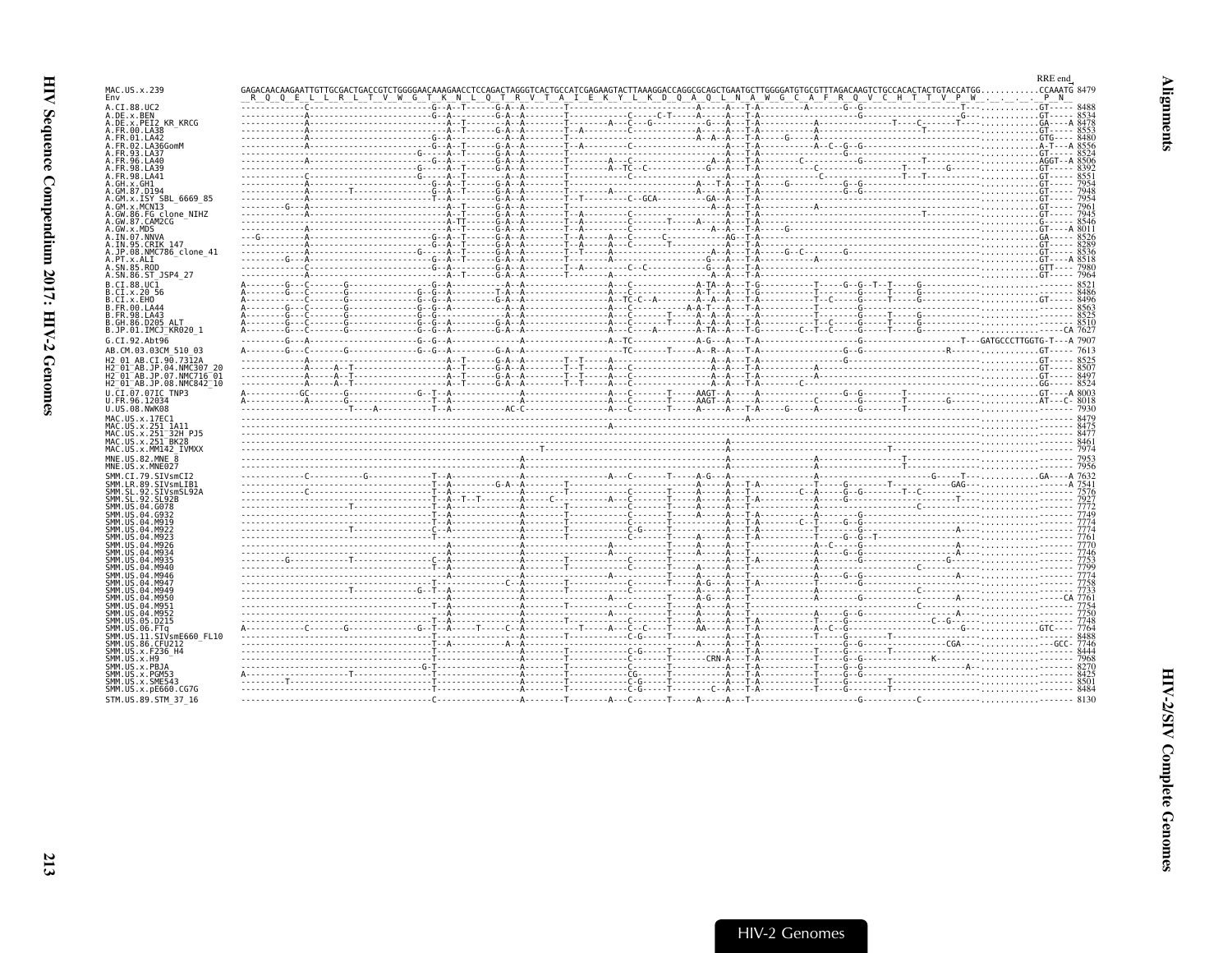| I |  |
|---|--|
|   |  |
|   |  |
|   |  |

| MAC.US.x.239                                                                                | CAAGTCTAACACCAAAGTGGAACAATGAGACTTGGCAAGAGTGGGAGCGAAAGGTTGACTTCTTGGAAGAAAATATAACAGCCCTCCTAGAGGAGGCACAAATTCAACAAGAGGAAGAACATGTATGAATTACAAAAGTTGAATAGCTGGGATGTGTTTGGCAATTGGCTTT 8649                                             |     |                                                                   |  |
|---------------------------------------------------------------------------------------------|-------------------------------------------------------------------------------------------------------------------------------------------------------------------------------------------------------------------------------|-----|-------------------------------------------------------------------|--|
| Env<br>A.CI.88.UC2                                                                          | W N N E T W Q E W E R K V D F L                                                                                                                                                                                               | E E | N I T A L L E E A Q I Q Q E K N M Y E L Q K L N S W D V F G N W F |  |
| A.DE.x.BEN<br>A.DE.X.PEI2 KR KRCG                                                           |                                                                                                                                                                                                                               |     |                                                                   |  |
| A.FR.00.LA38<br>A.FR.01.LA42                                                                |                                                                                                                                                                                                                               |     |                                                                   |  |
| .02.LA36GomM<br>A. FR. 93. LA37                                                             |                                                                                                                                                                                                                               |     |                                                                   |  |
| A.FR.96.LA40<br>A.FR.98.LA39                                                                |                                                                                                                                                                                                                               |     |                                                                   |  |
| A.FR.98.LA41                                                                                |                                                                                                                                                                                                                               |     |                                                                   |  |
| A.GH.x.GH1<br>A.GM.87.D194                                                                  |                                                                                                                                                                                                                               |     |                                                                   |  |
| A.GM.X.ISY SBL 6669 85<br>A.GM.x.MCN13                                                      |                                                                                                                                                                                                                               |     |                                                                   |  |
| A.GW.86.FG clone_NIHZ<br>A.GW.87.CAM2CG                                                     |                                                                                                                                                                                                                               |     |                                                                   |  |
| A.GW.x.MDS<br>A.IN.07.NNVA                                                                  |                                                                                                                                                                                                                               |     |                                                                   |  |
| A.IN.95.CRIK 147                                                                            |                                                                                                                                                                                                                               |     |                                                                   |  |
| A.JP.08.NMC786 clone 41<br>A.PT.x.ALI                                                       |                                                                                                                                                                                                                               |     |                                                                   |  |
| A.SN.85.ROD<br>A.SN.86.ST JSP4 27                                                           |                                                                                                                                                                                                                               |     |                                                                   |  |
| B.CI.88.UC1<br>B.CI.X.20 56                                                                 |                                                                                                                                                                                                                               |     |                                                                   |  |
| B.CI.x.EHO                                                                                  |                                                                                                                                                                                                                               |     |                                                                   |  |
| B.FR.00.LA44<br>B.FR.98.LA43                                                                |                                                                                                                                                                                                                               |     |                                                                   |  |
| B.GH.86.D205 ALT<br>B.JP.01.IMCJ <sup>-</sup> KR020 1                                       |                                                                                                                                                                                                                               |     |                                                                   |  |
| G.CI.92.Abt96                                                                               |                                                                                                                                                                                                                               |     |                                                                   |  |
| AB.CM.03.03CM 510 03<br>H2 01 AB.CI.90.7312A                                                |                                                                                                                                                                                                                               |     |                                                                   |  |
| H2 01 AB.JP.04.NMC307 20<br>H2 <sup>-</sup> 01 <sup>-</sup> AB.JP.07.NMC716 <sup>-</sup> 01 |                                                                                                                                                                                                                               |     |                                                                   |  |
| H2 <sup>-</sup> 01 <sup>-</sup> AB.JP.08.NMC842 <sup>-</sup> 10                             | metric of the Control Control Control Control Control Control Control Control Control Control Control Control Control Control Control Control Control Control Control Control Control Control Control Control Control Control |     |                                                                   |  |
| U.CI.07.07IC TNP3<br>U.FR.96.12034                                                          |                                                                                                                                                                                                                               |     |                                                                   |  |
| U.US.08.NWK08<br>MAC.US.x.17EC1                                                             |                                                                                                                                                                                                                               |     |                                                                   |  |
| MAC.US.x.251 1A11                                                                           |                                                                                                                                                                                                                               |     |                                                                   |  |
| MAC.US.x.251 <sup>-</sup> 32H PJ5<br>MAC.US.x.251 <sup>-</sup> BK28                         |                                                                                                                                                                                                                               |     |                                                                   |  |
| MAC.US.x.MM142 IVMXX<br>MNE.US.82.MNE 8                                                     |                                                                                                                                                                                                                               |     |                                                                   |  |
| MNE.US.x.MNE027<br>SMM.CI.79.SIVsmCI2                                                       |                                                                                                                                                                                                                               |     |                                                                   |  |
| SMM.LR.89.SIVsmLIB1                                                                         |                                                                                                                                                                                                                               |     |                                                                   |  |
| SMM.SL.92.SIVsmSL92A<br>SMM. SL. 92. SL92B                                                  |                                                                                                                                                                                                                               |     |                                                                   |  |
| SMM US 04 G078<br>SMM.US.04.G932                                                            |                                                                                                                                                                                                                               |     |                                                                   |  |
| SMM.US.<br>.04.M919                                                                         |                                                                                                                                                                                                                               |     |                                                                   |  |
|                                                                                             |                                                                                                                                                                                                                               |     |                                                                   |  |
|                                                                                             |                                                                                                                                                                                                                               |     |                                                                   |  |
| SMM.US.                                                                                     |                                                                                                                                                                                                                               |     |                                                                   |  |
| SMM. US. 04. M946<br>SMM IIS 04 M947                                                        |                                                                                                                                                                                                                               |     |                                                                   |  |
| SMM. US. 04. M949<br>SMM.US.04.M950                                                         |                                                                                                                                                                                                                               |     |                                                                   |  |
| SMM.US.04.M951<br>SMM.US.                                                                   |                                                                                                                                                                                                                               |     |                                                                   |  |
| SMM.US.05.D215                                                                              |                                                                                                                                                                                                                               |     |                                                                   |  |
| SMM.US.11.SIVsmE660 FL10                                                                    |                                                                                                                                                                                                                               |     |                                                                   |  |
| SMM.US.86.CFU212<br>SMM.US.x.F236 H4                                                        |                                                                                                                                                                                                                               |     |                                                                   |  |
| SMM IIS x H9<br>SMM.US.x.PBJA                                                               |                                                                                                                                                                                                                               |     |                                                                   |  |
| SMM.US.x.PGM53<br>SMM.US.x.SME543                                                           |                                                                                                                                                                                                                               |     |                                                                   |  |
| SMM.US.x.pE660.CG7G                                                                         |                                                                                                                                                                                                                               |     |                                                                   |  |
| STM.US.89.STM 37 16                                                                         |                                                                                                                                                                                                                               |     |                                                                   |  |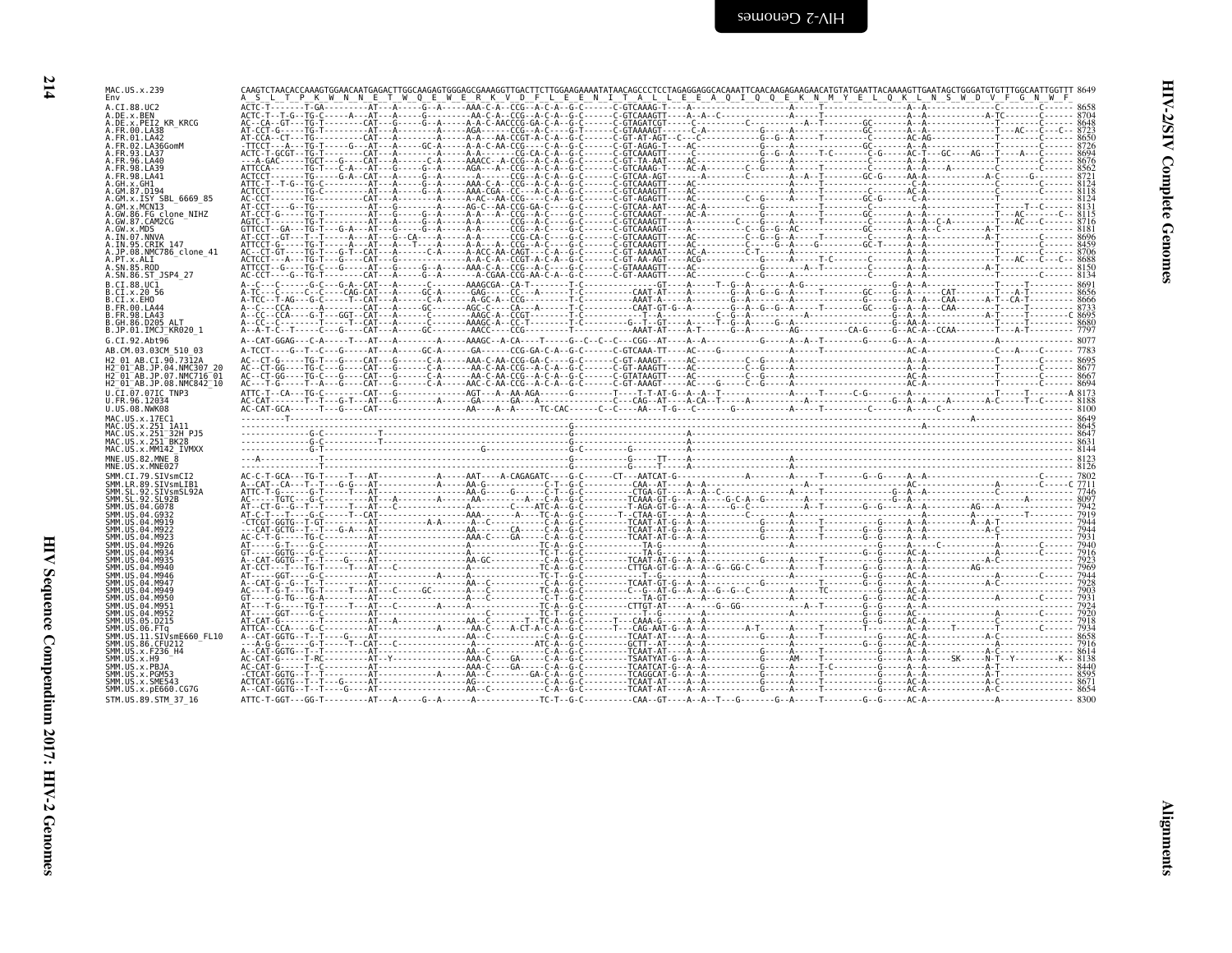<span id="page-60-0"></span>

|                                                                                      | Tat Rev intron end Tat Rev exon 2 start                                                                                                                                                                                                                                                                                                                                                                        |  |
|--------------------------------------------------------------------------------------|----------------------------------------------------------------------------------------------------------------------------------------------------------------------------------------------------------------------------------------------------------------------------------------------------------------------------------------------------------------------------------------------------------------|--|
| MAC.US.x.239<br>Env                                                                  | GACCTTGCTTCTTGGATAAAGTATATACAATATGGAGTTTATALAGTTGTAGGAGTAATACTGTTAAGAATAGTGATATATAGTACAAATGCTAAGTTAAGGCAGGGGTATAGGCCAGTGTTCTCTTCCCCACCCTCTTATTTCCAGCAGACCCATATCCAACA 8819<br>GACCTTGCTTCTTGGATAAAGTA1AIACAAIAIGGAGIIIAIAIAGIIGIAAGGAAIAGIIAAGAAIAGIUSILIAIAGUALUMULIANGLIANGGUALUMULIANGGUA<br>D L A S W I K Y I O Y G V Y I L V V G V I L L L R I V L T Y I V O M L A K L R O G Y R P V F S S P P S Y F G O T |  |
| Tat exon 2<br>Rev exon 2                                                             | <u>Ν' Ρ' Υ' Ρ' Τ΄</u><br>- Τ- - - - - - - - ΤΑΣ 8828                                                                                                                                                                                                                                                                                                                                                           |  |
| A.CI.88.UC2<br>A.DE.x.BEN                                                            |                                                                                                                                                                                                                                                                                                                                                                                                                |  |
| A.DE.x.PEI2 KR KRCG<br>A.FR.00.LA38                                                  |                                                                                                                                                                                                                                                                                                                                                                                                                |  |
| A. FR. 01. LA42<br>A.FR.02.LA36GomM                                                  |                                                                                                                                                                                                                                                                                                                                                                                                                |  |
| A. FR. 93. LA37<br>A FR 96 1 440                                                     |                                                                                                                                                                                                                                                                                                                                                                                                                |  |
| A. FR. 98. LA39<br>A. FR. 98. LA41                                                   |                                                                                                                                                                                                                                                                                                                                                                                                                |  |
| A.GH.x.GH1<br>A.GM.87.D194                                                           |                                                                                                                                                                                                                                                                                                                                                                                                                |  |
| A.GM.x.ISY SBL 6669 85<br>A.GM.x.MCNI3                                               |                                                                                                                                                                                                                                                                                                                                                                                                                |  |
| A.GW.86.FG clone NIHZ<br>A.GW.87.CAM2CG                                              |                                                                                                                                                                                                                                                                                                                                                                                                                |  |
| A. IN. 07. NNVA                                                                      |                                                                                                                                                                                                                                                                                                                                                                                                                |  |
| A.IN.95.CRIK 147<br>A.JP.08.NMC786 clone 41                                          |                                                                                                                                                                                                                                                                                                                                                                                                                |  |
| A.PT.x.ALI<br>A.SN.85.ROD                                                            |                                                                                                                                                                                                                                                                                                                                                                                                                |  |
| A.SN.86.ST JSP4 27<br>B.CI.88.UC1                                                    |                                                                                                                                                                                                                                                                                                                                                                                                                |  |
| B.CI.X.20 56<br>B.CI.X.EHO                                                           |                                                                                                                                                                                                                                                                                                                                                                                                                |  |
| B. FR. 00. LA44<br>B.FR.98.LA43                                                      |                                                                                                                                                                                                                                                                                                                                                                                                                |  |
| B.GH.86.D205 ALT<br>B.JP.01.IMCJ KR020 1                                             |                                                                                                                                                                                                                                                                                                                                                                                                                |  |
| G.CI.92.Abt96                                                                        |                                                                                                                                                                                                                                                                                                                                                                                                                |  |
| AB.CM.03.03CM 510 03<br>H2 01 AB.CI.90.7312A                                         |                                                                                                                                                                                                                                                                                                                                                                                                                |  |
| H2 <sup>-01-AB.JP.04.NMC307</sup><br>H2 <sup>-01-AB.JP.07.NMC716-01</sup>            |                                                                                                                                                                                                                                                                                                                                                                                                                |  |
| H2 <sup>-</sup> 01 <sup>-</sup> AB.JP.08.NMC842 <sup>-</sup> 10<br>U.CI.07.07IC TNP3 |                                                                                                                                                                                                                                                                                                                                                                                                                |  |
| U.FR.96.12034<br>U.US.08.NWK08                                                       |                                                                                                                                                                                                                                                                                                                                                                                                                |  |
| MAC.US.x.17EC1<br>MAC.US.x.251 1A11                                                  |                                                                                                                                                                                                                                                                                                                                                                                                                |  |
| MAC.US.x.251 <sup>-</sup> 32H PJ5<br>MAC.US.x.251 <sup>-</sup> BK28                  |                                                                                                                                                                                                                                                                                                                                                                                                                |  |
| MAC.US.x.MM142 IVMXX<br>MNE.US.82.MNE 8                                              |                                                                                                                                                                                                                                                                                                                                                                                                                |  |
| MNE.US.x.MNE027                                                                      |                                                                                                                                                                                                                                                                                                                                                                                                                |  |
| SMM.CI.79.SIVsmCI2<br>SMM IR 89 STVsmlTR1                                            |                                                                                                                                                                                                                                                                                                                                                                                                                |  |
| SMM.SL.92.SIVsmSL92A                                                                 |                                                                                                                                                                                                                                                                                                                                                                                                                |  |
| SMM US 04 G078<br>SMM.US.04.G932                                                     |                                                                                                                                                                                                                                                                                                                                                                                                                |  |
| SMM IIS 04 M919                                                                      |                                                                                                                                                                                                                                                                                                                                                                                                                |  |
| SMM US 04 M934                                                                       |                                                                                                                                                                                                                                                                                                                                                                                                                |  |
|                                                                                      |                                                                                                                                                                                                                                                                                                                                                                                                                |  |
| SMM US 04 M946<br>SMM IIS 04 M946                                                    |                                                                                                                                                                                                                                                                                                                                                                                                                |  |
| US.04.M947<br>SMM IIS 04 M949                                                        |                                                                                                                                                                                                                                                                                                                                                                                                                |  |
|                                                                                      | $\begin{smallmatrix} \mathbf{1}_{11} \mathbf{1}_{21} \mathbf{1}_{32} \mathbf{1}_{43} \mathbf{1}_{54} \mathbf{1}_{64} \mathbf{1}_{64} \mathbf{1}_{74} \mathbf{1}_{84} \mathbf{1}_{94} \mathbf{1}_{94} \mathbf{1}_{104} \mathbf{1}_{114} \mathbf{1}_{104} \mathbf{1}_{114} \mathbf{1}_{104} \mathbf{1}_{114} \mathbf{1}_{104} \mathbf{1}_{114} \mathbf{1}_{104} \mathbf{1}_{114} \mathbf{1}_{104} \mathbf{1$     |  |
|                                                                                      |                                                                                                                                                                                                                                                                                                                                                                                                                |  |
| US.11.SIVsmE660 FL10                                                                 |                                                                                                                                                                                                                                                                                                                                                                                                                |  |
| US.86.CFU212<br>SMM.US.x.F236 H4                                                     |                                                                                                                                                                                                                                                                                                                                                                                                                |  |
| SMM.US.x.PGM53                                                                       |                                                                                                                                                                                                                                                                                                                                                                                                                |  |
| SMM.US.x.SME543<br>SMM.US.x.pE660.CG7G                                               |                                                                                                                                                                                                                                                                                                                                                                                                                |  |
| STM.US.89.STM 37 16                                                                  |                                                                                                                                                                                                                                                                                                                                                                                                                |  |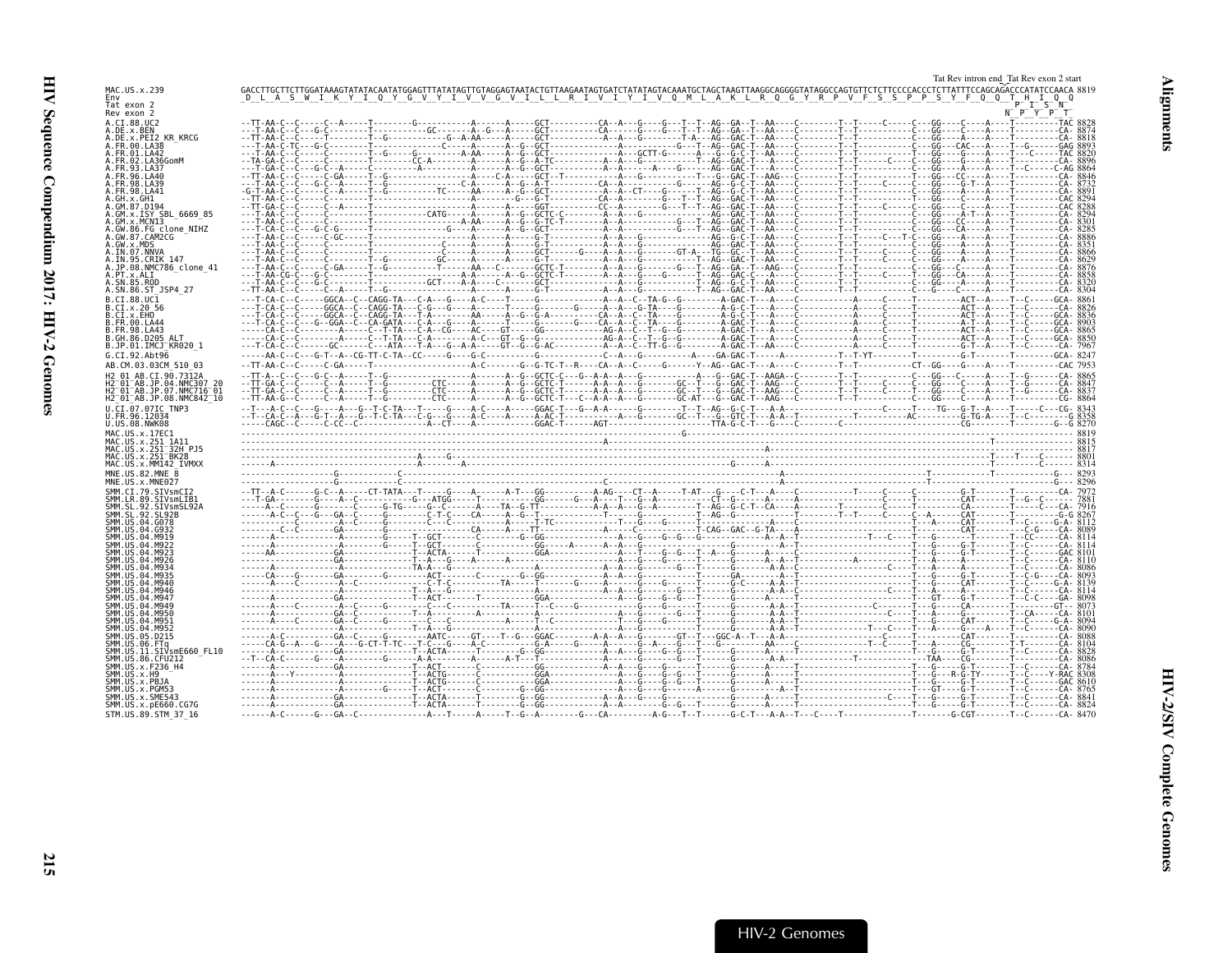<span id="page-61-0"></span>

| MAC.US.x.239<br>Env                                                                                    |  |  | GGACCCGGCACTGCCAACCAGAGAAGGCAAAGAAAGAGACGGTGGAGAAGGCGGTGGCAACAGCTCCTGGCCTTGGCAGATAGAATATATTCATTTCCTGATCCGCCAACTGATACGCCTCTTGACTTGGCTATTCAGCAACTGCAGAACCTTGCTATCGAGACCTTGCTATCGAGAACTTGGCTACCAACTGAGAACTCTATCACTATCAGAGAACTTGCTA                                                                                                                                                                                                  |  |  |
|--------------------------------------------------------------------------------------------------------|--|--|----------------------------------------------------------------------------------------------------------------------------------------------------------------------------------------------------------------------------------------------------------------------------------------------------------------------------------------------------------------------------------------------------------------------------------|--|--|
| Tat exon 2<br>Rev exon 2                                                                               |  |  |                                                                                                                                                                                                                                                                                                                                                                                                                                  |  |  |
| A.CI.88.UC2                                                                                            |  |  | $\begin{bmatrix} \mathbf{b} & \mathbf{b} & \mathbf{c} & \mathbf{d} & \mathbf{d} & \mathbf{d} & \mathbf{d} & \mathbf{d} & \mathbf{d} & \mathbf{d} & \mathbf{d} & \mathbf{d} & \mathbf{d} & \mathbf{d} & \mathbf{d} & \mathbf{d} & \mathbf{d} & \mathbf{d} & \mathbf{d} & \mathbf{d} & \mathbf{d} & \mathbf{d} & \mathbf{d} & \mathbf{d} & \mathbf{d} & \mathbf{d} & \mathbf{d} & \mathbf{d} & \mathbf{d} & \mathbf{d} & \mathbf{$ |  |  |
| A.DE.x.BEN                                                                                             |  |  |                                                                                                                                                                                                                                                                                                                                                                                                                                  |  |  |
| A.DE.X.PEI2 KR KRCG<br>A.FR.00.LA38                                                                    |  |  |                                                                                                                                                                                                                                                                                                                                                                                                                                  |  |  |
| A.FR.01.LA42<br>A FR 02 LA36GomM                                                                       |  |  |                                                                                                                                                                                                                                                                                                                                                                                                                                  |  |  |
| 93.LA37                                                                                                |  |  |                                                                                                                                                                                                                                                                                                                                                                                                                                  |  |  |
| FR 96 LA46                                                                                             |  |  |                                                                                                                                                                                                                                                                                                                                                                                                                                  |  |  |
| .FR.98.LA41                                                                                            |  |  |                                                                                                                                                                                                                                                                                                                                                                                                                                  |  |  |
|                                                                                                        |  |  |                                                                                                                                                                                                                                                                                                                                                                                                                                  |  |  |
| A.GM.x.ISY SBL 6669 85<br>A.GM.x.MCNI3                                                                 |  |  |                                                                                                                                                                                                                                                                                                                                                                                                                                  |  |  |
| A.GW.86.FG clone NIHZ                                                                                  |  |  |                                                                                                                                                                                                                                                                                                                                                                                                                                  |  |  |
| A. GW. 87. CAM2CG<br>A GW x MDS                                                                        |  |  |                                                                                                                                                                                                                                                                                                                                                                                                                                  |  |  |
| A.IN.07.NNVA                                                                                           |  |  |                                                                                                                                                                                                                                                                                                                                                                                                                                  |  |  |
| A.IN.95.CRIK 147<br>A.JP.08.<br>NMC786 clone 41.                                                       |  |  |                                                                                                                                                                                                                                                                                                                                                                                                                                  |  |  |
| A PT Y AIT<br>A.SN.85.ROD                                                                              |  |  |                                                                                                                                                                                                                                                                                                                                                                                                                                  |  |  |
| A.SN.86.ST JSP4 27                                                                                     |  |  |                                                                                                                                                                                                                                                                                                                                                                                                                                  |  |  |
| B.CT.88.UC1                                                                                            |  |  |                                                                                                                                                                                                                                                                                                                                                                                                                                  |  |  |
| B.CI.X.20 56<br>B.CI.x.EHO                                                                             |  |  |                                                                                                                                                                                                                                                                                                                                                                                                                                  |  |  |
| B.FR.00.LA44<br>B.FR.98.LA43                                                                           |  |  |                                                                                                                                                                                                                                                                                                                                                                                                                                  |  |  |
| B.GH.86.D205 ALT                                                                                       |  |  |                                                                                                                                                                                                                                                                                                                                                                                                                                  |  |  |
| B.JP.01.IMCJ KR020 1<br>G.CI.92.Abt96                                                                  |  |  |                                                                                                                                                                                                                                                                                                                                                                                                                                  |  |  |
| AB.CM.03.03CM 510 03                                                                                   |  |  |                                                                                                                                                                                                                                                                                                                                                                                                                                  |  |  |
| H2 01 AB.CI.90.7312A                                                                                   |  |  |                                                                                                                                                                                                                                                                                                                                                                                                                                  |  |  |
| H2 <sup>-01-AB.JP.04.NMC307 2</sup><br>H2 <sup>-</sup> 01 <sup>-</sup> AB.JP.07.NMC716 <sup>-</sup> 01 |  |  |                                                                                                                                                                                                                                                                                                                                                                                                                                  |  |  |
| H2 <sup>-01-AB.JP.08.NMC842<sup>-10</sup></sup>                                                        |  |  |                                                                                                                                                                                                                                                                                                                                                                                                                                  |  |  |
| U.CI.07.07IC TNP3<br>U.FR.96.12034                                                                     |  |  |                                                                                                                                                                                                                                                                                                                                                                                                                                  |  |  |
| U.US.08.NWK08                                                                                          |  |  |                                                                                                                                                                                                                                                                                                                                                                                                                                  |  |  |
| MAC.US.x.17EC1<br>MAC.US.x.251 1A11                                                                    |  |  |                                                                                                                                                                                                                                                                                                                                                                                                                                  |  |  |
| MAC.US.x.251 <sup>-</sup> 32H PJ5                                                                      |  |  |                                                                                                                                                                                                                                                                                                                                                                                                                                  |  |  |
| MAC.US.x.251 <sup>-</sup> BK28<br>MAC.US.x.MM142 IVMXX                                                 |  |  |                                                                                                                                                                                                                                                                                                                                                                                                                                  |  |  |
|                                                                                                        |  |  |                                                                                                                                                                                                                                                                                                                                                                                                                                  |  |  |
| MNE.US.82.MNE 8                                                                                        |  |  |                                                                                                                                                                                                                                                                                                                                                                                                                                  |  |  |
| MNE.US.x.MNE027                                                                                        |  |  |                                                                                                                                                                                                                                                                                                                                                                                                                                  |  |  |
| SMM.CI.79.SIVsmCI2<br>SMM.LR.89.SIVsmLIB1                                                              |  |  |                                                                                                                                                                                                                                                                                                                                                                                                                                  |  |  |
| SMM.SL.92.SIVsmSL92A                                                                                   |  |  |                                                                                                                                                                                                                                                                                                                                                                                                                                  |  |  |
| SMM.SL.92.SL92B<br>SMM US 04 G078                                                                      |  |  |                                                                                                                                                                                                                                                                                                                                                                                                                                  |  |  |
|                                                                                                        |  |  |                                                                                                                                                                                                                                                                                                                                                                                                                                  |  |  |
|                                                                                                        |  |  |                                                                                                                                                                                                                                                                                                                                                                                                                                  |  |  |
|                                                                                                        |  |  |                                                                                                                                                                                                                                                                                                                                                                                                                                  |  |  |
| SMM IIS 04 M935                                                                                        |  |  |                                                                                                                                                                                                                                                                                                                                                                                                                                  |  |  |
| SMM IIS 04 M946                                                                                        |  |  |                                                                                                                                                                                                                                                                                                                                                                                                                                  |  |  |
|                                                                                                        |  |  |                                                                                                                                                                                                                                                                                                                                                                                                                                  |  |  |
|                                                                                                        |  |  |                                                                                                                                                                                                                                                                                                                                                                                                                                  |  |  |
|                                                                                                        |  |  |                                                                                                                                                                                                                                                                                                                                                                                                                                  |  |  |
|                                                                                                        |  |  |                                                                                                                                                                                                                                                                                                                                                                                                                                  |  |  |
| MM US.06.FTα                                                                                           |  |  |                                                                                                                                                                                                                                                                                                                                                                                                                                  |  |  |
| SMM.US.11.SIVsmE660 FL10<br>SMM.US.86.CFU212                                                           |  |  |                                                                                                                                                                                                                                                                                                                                                                                                                                  |  |  |
| SMM.US.x.F236 H4                                                                                       |  |  |                                                                                                                                                                                                                                                                                                                                                                                                                                  |  |  |
| MM US.x.H9<br>MM.US.x.PBJA                                                                             |  |  |                                                                                                                                                                                                                                                                                                                                                                                                                                  |  |  |
| MM.US.x.PGM53<br>SMM.US.x.SME543                                                                       |  |  |                                                                                                                                                                                                                                                                                                                                                                                                                                  |  |  |
| SMM. US.x.pE660.CG7G<br>STM.US.89.STM 37 16                                                            |  |  |                                                                                                                                                                                                                                                                                                                                                                                                                                  |  |  |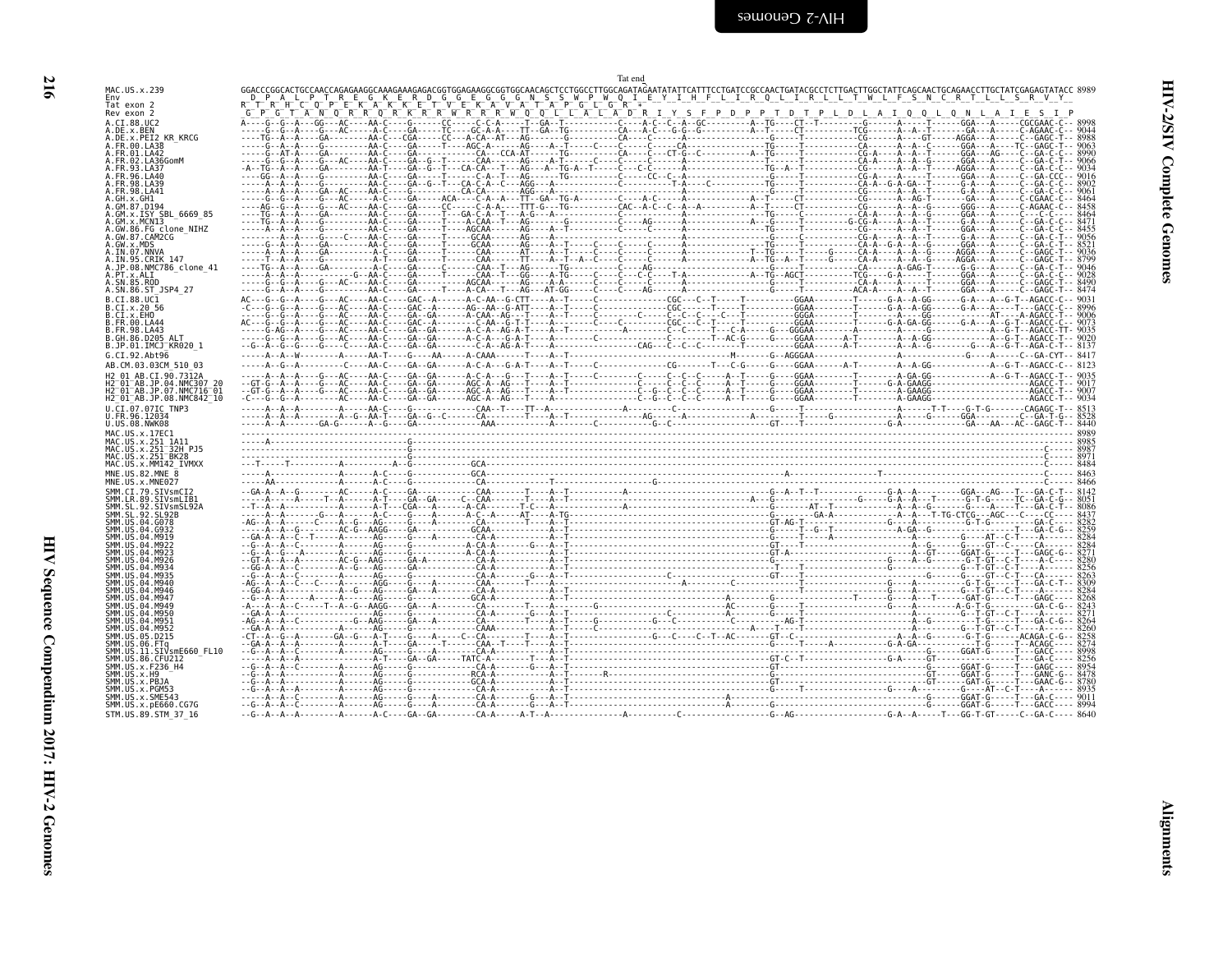<span id="page-62-0"></span>

|                                                                 | Nef start<br>T_N_T_P_E_A_L_C_D_P_T_E__.__. D_S_R_S_P<br>$\begin{bmatrix} \textbf{1} & \textbf{1} & \textbf{1} & \textbf{1} & \textbf{1} & \textbf{1} & \textbf{1} & \textbf{1} & \textbf{1} & \textbf{1} & \textbf{1} & \textbf{1} & \textbf{1} & \textbf{1} & \textbf{1} & \textbf{1} & \textbf{1} & \textbf{1} & \textbf{1} & \textbf{1} & \textbf{1} & \textbf{1} & \textbf{1} & \textbf{1} & \textbf{1} & \textbf{1} & \textbf{1} & \textbf{1} & \textbf{1} & \textbf{1} & \textbf{$<br>A.GW.86.FG_clone NIHZ<br>H2 <sup>-</sup> 01 <sup>-</sup> AB.JP.08.NMC842 <sup>-</sup> 10<br>SMM.SL.92.SIVsmSL92A<br>SMM US.04.M947 |  |
|-----------------------------------------------------------------|--------------------------------------------------------------------------------------------------------------------------------------------------------------------------------------------------------------------------------------------------------------------------------------------------------------------------------------------------------------------------------------------------------------------------------------------------------------------------------------------------------------------------------------------------------------------------------------------------------------------------------|--|
| MAC.US.x.239                                                    |                                                                                                                                                                                                                                                                                                                                                                                                                                                                                                                                                                                                                                |  |
| Nef<br>Rev exon 2                                               |                                                                                                                                                                                                                                                                                                                                                                                                                                                                                                                                                                                                                                |  |
| A.CI.88.UC2                                                     |                                                                                                                                                                                                                                                                                                                                                                                                                                                                                                                                                                                                                                |  |
| A.DE.x.BEN<br>A.DE.x.PEI2 KR KRCG                               |                                                                                                                                                                                                                                                                                                                                                                                                                                                                                                                                                                                                                                |  |
| A.FR.00.LA38                                                    |                                                                                                                                                                                                                                                                                                                                                                                                                                                                                                                                                                                                                                |  |
| A. FR. 01. LA42<br>.FR.02.LA36GomM                              |                                                                                                                                                                                                                                                                                                                                                                                                                                                                                                                                                                                                                                |  |
| A FR 93 1 437<br>96.LA46                                        |                                                                                                                                                                                                                                                                                                                                                                                                                                                                                                                                                                                                                                |  |
| A FR 98 IA39<br>4.FR.98.LA41                                    |                                                                                                                                                                                                                                                                                                                                                                                                                                                                                                                                                                                                                                |  |
| A.GH.x.GH1                                                      |                                                                                                                                                                                                                                                                                                                                                                                                                                                                                                                                                                                                                                |  |
| A.GM.x.ISY SBL 6669 85                                          |                                                                                                                                                                                                                                                                                                                                                                                                                                                                                                                                                                                                                                |  |
| .GM.x.MCNI3                                                     |                                                                                                                                                                                                                                                                                                                                                                                                                                                                                                                                                                                                                                |  |
| A.GW.87.CAM2CG<br>A GW x MDS                                    |                                                                                                                                                                                                                                                                                                                                                                                                                                                                                                                                                                                                                                |  |
| A.IN.07.NNVA                                                    |                                                                                                                                                                                                                                                                                                                                                                                                                                                                                                                                                                                                                                |  |
| A.IN.95.CRIK 147<br>A.JP.08.NMC786 clone 41                     |                                                                                                                                                                                                                                                                                                                                                                                                                                                                                                                                                                                                                                |  |
| A.PT.x.ALI<br>A.SN.85.ROD                                       |                                                                                                                                                                                                                                                                                                                                                                                                                                                                                                                                                                                                                                |  |
| A.SN.86.ST JSP4 27                                              |                                                                                                                                                                                                                                                                                                                                                                                                                                                                                                                                                                                                                                |  |
| B.CI.X.20 56                                                    |                                                                                                                                                                                                                                                                                                                                                                                                                                                                                                                                                                                                                                |  |
| B.CI.x.EHO                                                      |                                                                                                                                                                                                                                                                                                                                                                                                                                                                                                                                                                                                                                |  |
| B.FR.00.LA44<br>B.FR.98.LA43                                    |                                                                                                                                                                                                                                                                                                                                                                                                                                                                                                                                                                                                                                |  |
| B.GH.86.D205 ALT<br>B.JP.01.IMCJ KR020 1                        |                                                                                                                                                                                                                                                                                                                                                                                                                                                                                                                                                                                                                                |  |
| G.CI.92.Abt96                                                   |                                                                                                                                                                                                                                                                                                                                                                                                                                                                                                                                                                                                                                |  |
| AB.CM.03.03CM 510 03                                            |                                                                                                                                                                                                                                                                                                                                                                                                                                                                                                                                                                                                                                |  |
| H <sub>2</sub> 01 AB.CT.90.7312A<br>$H2^-01^-AB$ . JP.04.NMC307 |                                                                                                                                                                                                                                                                                                                                                                                                                                                                                                                                                                                                                                |  |
| H2 <sup>-</sup> 01 <sup>-</sup> AB.JP.07.NMC716 <sup>-</sup> 01 |                                                                                                                                                                                                                                                                                                                                                                                                                                                                                                                                                                                                                                |  |
| U.CI.07.07IC TNP3                                               |                                                                                                                                                                                                                                                                                                                                                                                                                                                                                                                                                                                                                                |  |
| U.FR.96.12034<br>U.US.08.NWK08                                  |                                                                                                                                                                                                                                                                                                                                                                                                                                                                                                                                                                                                                                |  |
| MAC. US. x. 17EC1                                               |                                                                                                                                                                                                                                                                                                                                                                                                                                                                                                                                                                                                                                |  |
| MAC.US.x.251 1A11<br>MAC.US.x.251 <sup>-</sup> 32H PJ5          |                                                                                                                                                                                                                                                                                                                                                                                                                                                                                                                                                                                                                                |  |
| MAC.US.x.251 <sup>-</sup> BK28<br>MAC.US.x.MM142 IVMXX          |                                                                                                                                                                                                                                                                                                                                                                                                                                                                                                                                                                                                                                |  |
| MNE.US.82.MNE 8                                                 |                                                                                                                                                                                                                                                                                                                                                                                                                                                                                                                                                                                                                                |  |
| MNE.US.x.MNE027<br>MM.CI.79.SIVsmCI2                            |                                                                                                                                                                                                                                                                                                                                                                                                                                                                                                                                                                                                                                |  |
| SMM.LR.89.SIVsmLIB1                                             |                                                                                                                                                                                                                                                                                                                                                                                                                                                                                                                                                                                                                                |  |
|                                                                 |                                                                                                                                                                                                                                                                                                                                                                                                                                                                                                                                                                                                                                |  |
| MM.US.04.G078                                                   |                                                                                                                                                                                                                                                                                                                                                                                                                                                                                                                                                                                                                                |  |
|                                                                 |                                                                                                                                                                                                                                                                                                                                                                                                                                                                                                                                                                                                                                |  |
|                                                                 |                                                                                                                                                                                                                                                                                                                                                                                                                                                                                                                                                                                                                                |  |
|                                                                 |                                                                                                                                                                                                                                                                                                                                                                                                                                                                                                                                                                                                                                |  |
| SMM.US.04.M935<br>MM IIS A4 MQ4A                                |                                                                                                                                                                                                                                                                                                                                                                                                                                                                                                                                                                                                                                |  |
|                                                                 |                                                                                                                                                                                                                                                                                                                                                                                                                                                                                                                                                                                                                                |  |
|                                                                 |                                                                                                                                                                                                                                                                                                                                                                                                                                                                                                                                                                                                                                |  |
|                                                                 |                                                                                                                                                                                                                                                                                                                                                                                                                                                                                                                                                                                                                                |  |
|                                                                 |                                                                                                                                                                                                                                                                                                                                                                                                                                                                                                                                                                                                                                |  |
| MM.US.06.FTa                                                    |                                                                                                                                                                                                                                                                                                                                                                                                                                                                                                                                                                                                                                |  |
| SMM.US.11.SIVsmE660 FL10<br>SMM.US.86.CFU212                    |                                                                                                                                                                                                                                                                                                                                                                                                                                                                                                                                                                                                                                |  |
| SMM.US.x.F236 H4<br>SMM.US.x.H9                                 |                                                                                                                                                                                                                                                                                                                                                                                                                                                                                                                                                                                                                                |  |
| SMM.US.x.PBJA<br>SMM IIS x PGM53                                |                                                                                                                                                                                                                                                                                                                                                                                                                                                                                                                                                                                                                                |  |
| SMM.US.x.SME543                                                 |                                                                                                                                                                                                                                                                                                                                                                                                                                                                                                                                                                                                                                |  |
| SMM.US.x.pE660.CG7G<br>STM.US.89.STM 37 16                      |                                                                                                                                                                                                                                                                                                                                                                                                                                                                                                                                                                                                                                |  |
|                                                                 |                                                                                                                                                                                                                                                                                                                                                                                                                                                                                                                                                                                                                                |  |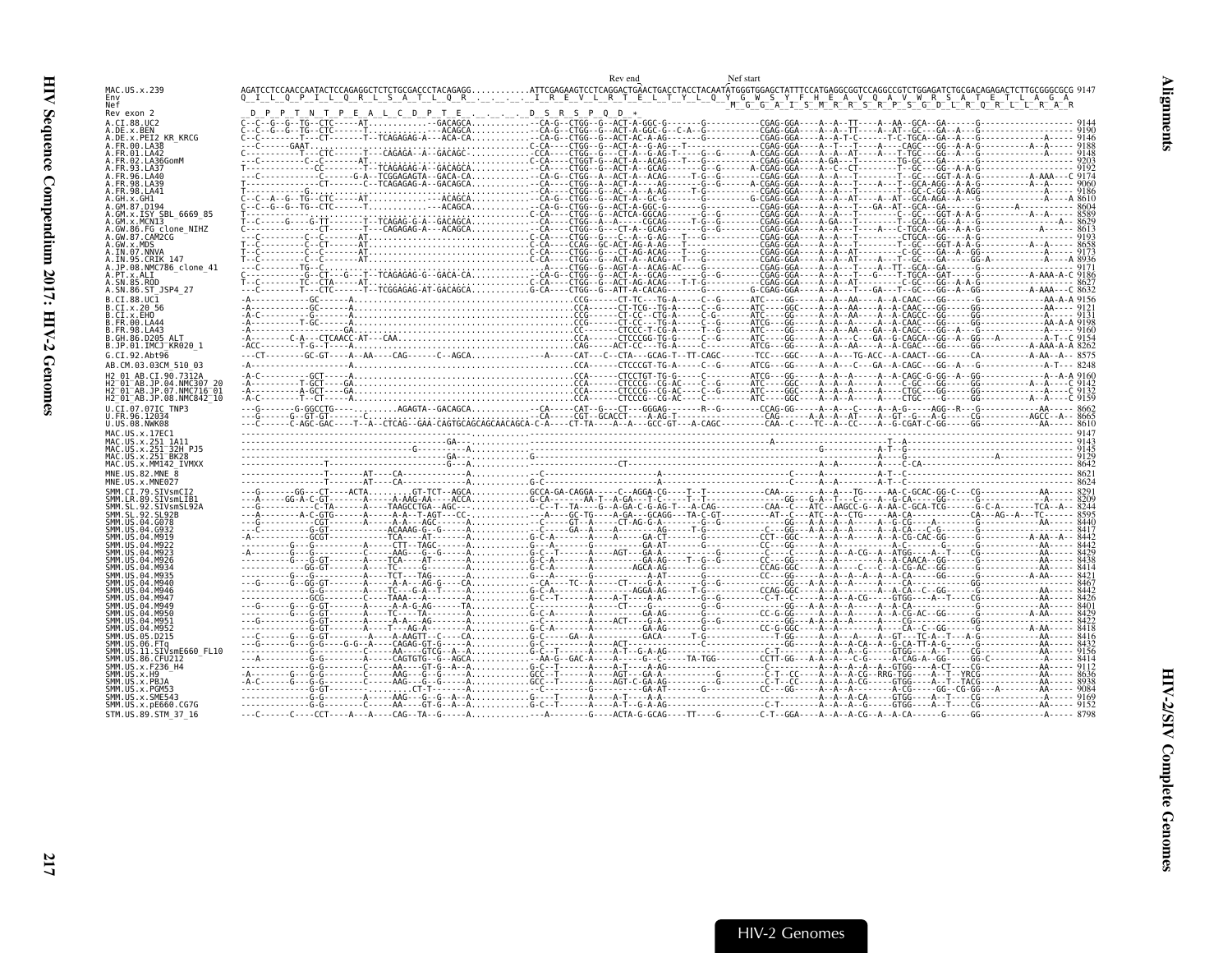<span id="page-63-0"></span>

| A.CT.88.UC2<br>A.DE.x.BEN<br>A.DE.x.PEI2_KR_KRCG                                                       |  | WE COLL WE TILIRIRIGIOR WITLATEP RIRIRIQ CLELITLLA ANNO COLLECTION CONTROLLATER CONTROLLATER MAILP WERE ERE.<br>CE ETTY GRILLIGE VE DIGIY SOOS POSIPOIDIK GILS SILS CLEGQKY N.Q.GQY MNTP WR N.P.A.E.E.R.E |  |  |  |  |  |  |  |
|--------------------------------------------------------------------------------------------------------|--|-----------------------------------------------------------------------------------------------------------------------------------------------------------------------------------------------------------|--|--|--|--|--|--|--|
| A.FR.00.LA38<br>A.FR.01.LA42<br>A.FR.02.LA36GomM                                                       |  |                                                                                                                                                                                                           |  |  |  |  |  |  |  |
| A.FR.93.LA37<br>A.FR.96.LA40<br>A.FR.98.LA39                                                           |  |                                                                                                                                                                                                           |  |  |  |  |  |  |  |
| A.FR.98.LA41<br>A.GH.x.GH1<br>A.GM.87.D194                                                             |  |                                                                                                                                                                                                           |  |  |  |  |  |  |  |
| .GM.x.ISY SBL 6669 85<br>.GM.x.MCN13<br>A.GW.86.FG clone_NIHZ<br>A.GW.87.CAM2CG                        |  |                                                                                                                                                                                                           |  |  |  |  |  |  |  |
| .GW.x.MDS<br>A.IN.07.NNVA<br>A.IN.95.CRIK_147                                                          |  |                                                                                                                                                                                                           |  |  |  |  |  |  |  |
| .JP.08.NMC786_clone_41<br>.PT.x.ALI<br>A.SN.85.ROD                                                     |  |                                                                                                                                                                                                           |  |  |  |  |  |  |  |
| A.SN.86.ST JSP4 27<br>B.CI.88.UC1<br>B.CI.x.20 56                                                      |  |                                                                                                                                                                                                           |  |  |  |  |  |  |  |
| B.CI.x.EHO<br>B.FR.00.LA44<br>B.FR.98.LA43                                                             |  |                                                                                                                                                                                                           |  |  |  |  |  |  |  |
| B.GH.86.D205 ALT<br>B.JP.01.IMCJ_KR020_1<br>G.CI.92.Abt96                                              |  |                                                                                                                                                                                                           |  |  |  |  |  |  |  |
| AB.CM.03.03CM 510 03<br>H2_01_AB.CI.90.7312A<br>H2 <sup>_</sup> 01 <sup>_</sup> AB.JP.04.NMC307_20     |  |                                                                                                                                                                                                           |  |  |  |  |  |  |  |
| H2 01 AB.JP.07.NMC716 01<br>H2 <sup>-</sup> 01 <sup>-</sup> AB.JP.08.NMC842 <sup>-</sup> 10            |  |                                                                                                                                                                                                           |  |  |  |  |  |  |  |
| U.CI.07.07IC TNP3<br>U.FR.96.12034<br>U.US.08.NWK08<br>MAC.US.x.17EC1                                  |  |                                                                                                                                                                                                           |  |  |  |  |  |  |  |
| нмс.∪S.x.175<br>MAC.US.x.251 1А11<br>MAC.US.x.251 32Н РЈ5<br>MAC.US.x.251 BK28<br>MAC.US.x.MM142_IVMXX |  |                                                                                                                                                                                                           |  |  |  |  |  |  |  |
| MNE.US.82.MNE 8<br>MNE.US.x.MNE027                                                                     |  |                                                                                                                                                                                                           |  |  |  |  |  |  |  |
| SMM.CI.79.SIVsmCI2<br>SMM.CL.79.SIVSMLIB1<br>SMM.SL.92.SIVSMLIB1<br>SMM.SL.92.SL92B<br>SMM.SL.92.SL92B |  |                                                                                                                                                                                                           |  |  |  |  |  |  |  |
| SMM.US.04.G078<br>SMM. US. 04. 0932                                                                    |  |                                                                                                                                                                                                           |  |  |  |  |  |  |  |
| SMM.US.04.M919<br>SMM.US.04.M922<br>SMM.US.04.M923                                                     |  |                                                                                                                                                                                                           |  |  |  |  |  |  |  |
| SMM.US.04.M926<br>SMM. US. 04. M934<br>SMM.US.04.M935                                                  |  |                                                                                                                                                                                                           |  |  |  |  |  |  |  |
| SMM.US.04.M940<br>SMM.US.04.M946<br>ŠMM. ŪŠ. 04. M947<br>SMM. US. 04. M949                             |  |                                                                                                                                                                                                           |  |  |  |  |  |  |  |
| SMM.US.04.M950<br>SMM.US.04.M951<br>SMM.US.04.M95                                                      |  |                                                                                                                                                                                                           |  |  |  |  |  |  |  |
| 31111.03.04.113215<br>SMM.US.06.FTq<br>SMM.US.11.SIVsmE660_FL10<br>SMM.US.86.CFU212                    |  |                                                                                                                                                                                                           |  |  |  |  |  |  |  |
| SMM.US.x.F236 H4                                                                                       |  |                                                                                                                                                                                                           |  |  |  |  |  |  |  |
| SMM.US.x.H9<br>SMM.US.x.PBJA<br>SMM.US.x.PGM53<br>SMM.US.x.SME543                                      |  |                                                                                                                                                                                                           |  |  |  |  |  |  |  |
| SMM.US.x.pE660.CG7G<br>STM.US.89.STM 37 16                                                             |  |                                                                                                                                                                                                           |  |  |  |  |  |  |  |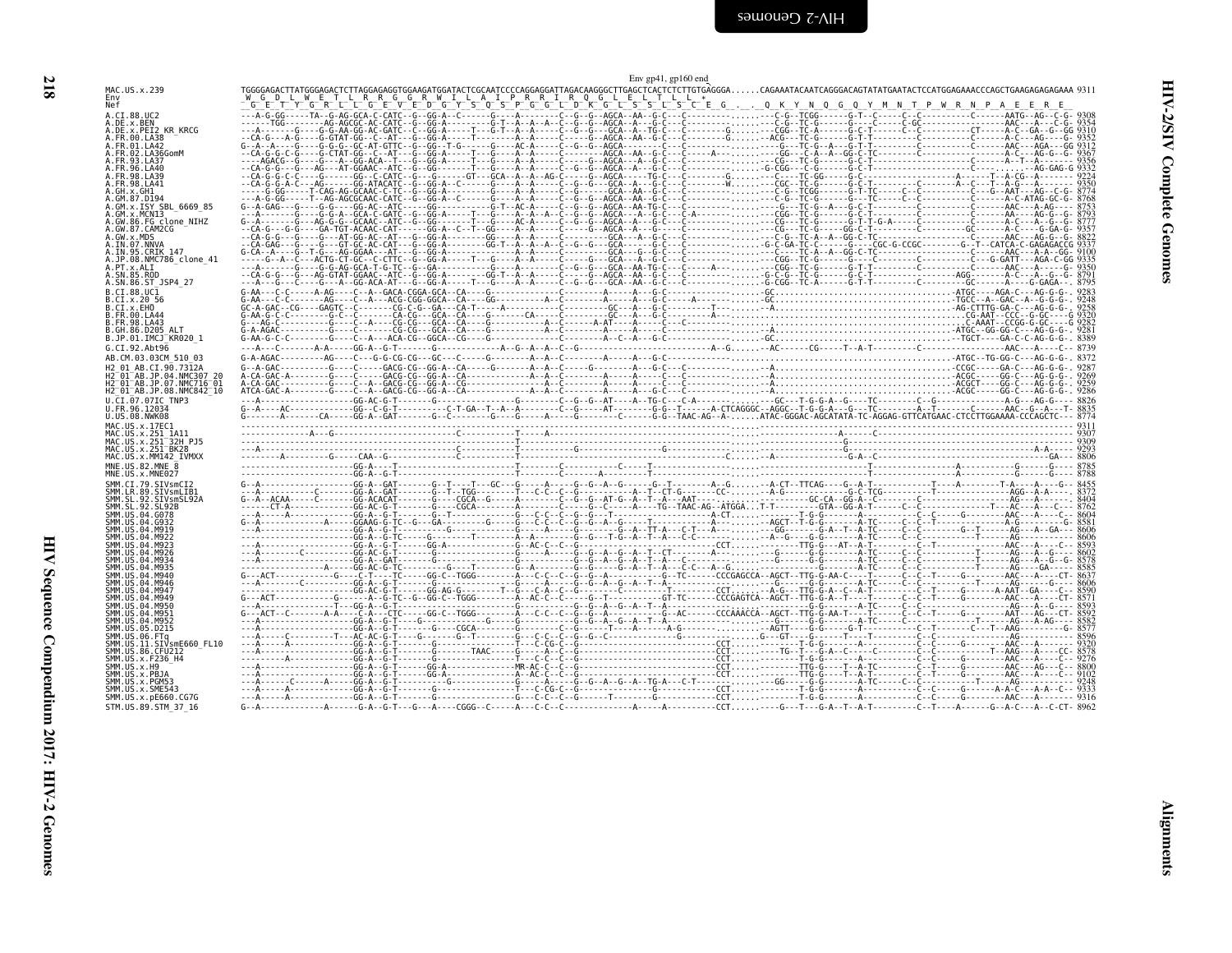<span id="page-64-0"></span>

|                                                                  | Premature stop in SMM239 |                                                                                                                                                                                                                                                                                                                                                                                                                                  | 3' LTR U3 start |
|------------------------------------------------------------------|--------------------------|----------------------------------------------------------------------------------------------------------------------------------------------------------------------------------------------------------------------------------------------------------------------------------------------------------------------------------------------------------------------------------------------------------------------------------|-----------------|
| MAC.US.x.239<br>Nef                                              |                          |                                                                                                                                                                                                                                                                                                                                                                                                                                  |                 |
| A.CI.88.UC2                                                      |                          |                                                                                                                                                                                                                                                                                                                                                                                                                                  |                 |
| A.DE.x.BEN<br>A.DE.x.PEI2 KR KRCG                                |                          |                                                                                                                                                                                                                                                                                                                                                                                                                                  |                 |
| A.FR.00.LA38                                                     |                          |                                                                                                                                                                                                                                                                                                                                                                                                                                  |                 |
| A.FR.01.LA42<br>A. FR. 02. LA36GomM                              |                          |                                                                                                                                                                                                                                                                                                                                                                                                                                  |                 |
| A FR 93 LA37                                                     |                          |                                                                                                                                                                                                                                                                                                                                                                                                                                  |                 |
| A FR 96   A46<br>A. FR. 98. LA39                                 |                          |                                                                                                                                                                                                                                                                                                                                                                                                                                  |                 |
| A.FR.98.LA41                                                     |                          |                                                                                                                                                                                                                                                                                                                                                                                                                                  |                 |
| A.GH.x.GH1                                                       |                          |                                                                                                                                                                                                                                                                                                                                                                                                                                  |                 |
| A.GM.87.D194<br>A.GM.x.ISY SBL 6669 85                           |                          |                                                                                                                                                                                                                                                                                                                                                                                                                                  |                 |
| A.GM.x.MCNI3                                                     |                          |                                                                                                                                                                                                                                                                                                                                                                                                                                  |                 |
| A.GW.86.FG clone NIHZ<br>A.GW.87.CAM2CG                          |                          |                                                                                                                                                                                                                                                                                                                                                                                                                                  |                 |
| A.GW.x.MDS                                                       |                          |                                                                                                                                                                                                                                                                                                                                                                                                                                  |                 |
| A.IN.07.NNVA<br>A.IN.95.CRIK 147                                 |                          |                                                                                                                                                                                                                                                                                                                                                                                                                                  |                 |
| A.JP.08.NMC786 clone 41                                          |                          |                                                                                                                                                                                                                                                                                                                                                                                                                                  |                 |
| A.PT.x.ALI                                                       |                          |                                                                                                                                                                                                                                                                                                                                                                                                                                  |                 |
| A.SN.85.ROD<br>A.SN.86.ST JSP4 27                                |                          |                                                                                                                                                                                                                                                                                                                                                                                                                                  |                 |
| B.CI.88.UC1                                                      |                          |                                                                                                                                                                                                                                                                                                                                                                                                                                  |                 |
| B.CI.X.20 56                                                     |                          |                                                                                                                                                                                                                                                                                                                                                                                                                                  |                 |
| B.CI.X.EHO<br>B.FR.00.LA44                                       |                          |                                                                                                                                                                                                                                                                                                                                                                                                                                  |                 |
| B. FR. 98. LA43                                                  |                          |                                                                                                                                                                                                                                                                                                                                                                                                                                  |                 |
| B.GH.86.D205 ALT<br>B.JP.01.IMCJ KR020 1                         |                          |                                                                                                                                                                                                                                                                                                                                                                                                                                  |                 |
| G.CI.92.Abt96                                                    |                          |                                                                                                                                                                                                                                                                                                                                                                                                                                  |                 |
| AB.CM.03.03CM 510 03                                             |                          |                                                                                                                                                                                                                                                                                                                                                                                                                                  |                 |
| H2 01 AB.CI.90.7312A                                             |                          |                                                                                                                                                                                                                                                                                                                                                                                                                                  |                 |
| H2 <sup>-01-AB.JP.04.NMC307</sup>                                |                          |                                                                                                                                                                                                                                                                                                                                                                                                                                  |                 |
| H2 <sup>-01-AB.JP.07.NMC716-01</sup><br>H2 01 AB.JP.08.NMC842 10 |                          | $\begin{bmatrix} \textbf{0} & \textbf{0} & \textbf{0} & \textbf{0} & \textbf{0} & \textbf{0} & \textbf{0} & \textbf{0} & \textbf{0} & \textbf{0} & \textbf{0} & \textbf{0} & \textbf{0} & \textbf{0} & \textbf{0} & \textbf{0} & \textbf{0} & \textbf{0} & \textbf{0} & \textbf{0} & \textbf{0} & \textbf{0} & \textbf{0} & \textbf{0} & \textbf{0} & \textbf{0} & \textbf{0} & \textbf{0} & \textbf{0} & \textbf{0} & \textbf{$ |                 |
| U.CI.07.07IC TNP3                                                |                          |                                                                                                                                                                                                                                                                                                                                                                                                                                  |                 |
| U.FR.96.12034<br>U.US.08.NWK08                                   |                          |                                                                                                                                                                                                                                                                                                                                                                                                                                  |                 |
| MAC.US.x.17EC1                                                   |                          |                                                                                                                                                                                                                                                                                                                                                                                                                                  |                 |
| MAC.US.x.251 1A11                                                |                          |                                                                                                                                                                                                                                                                                                                                                                                                                                  |                 |
| MAC.US.x.251 <sup>-</sup> 32H PJ5                                |                          |                                                                                                                                                                                                                                                                                                                                                                                                                                  |                 |
| MAC.US.x.251 <sup>-</sup> BK28<br>MAC.US.x.MM142 IVMXX           |                          |                                                                                                                                                                                                                                                                                                                                                                                                                                  |                 |
| MNE.US.82.MNE                                                    |                          |                                                                                                                                                                                                                                                                                                                                                                                                                                  |                 |
| MNE.US.x.MNE027                                                  |                          |                                                                                                                                                                                                                                                                                                                                                                                                                                  |                 |
| SMM.CI.79.SIVsmCI2<br>SMM.LR.89.SIVsmLIB1                        |                          |                                                                                                                                                                                                                                                                                                                                                                                                                                  |                 |
| STVsmSL924                                                       |                          |                                                                                                                                                                                                                                                                                                                                                                                                                                  |                 |
| SMM.US.04.G078                                                   |                          |                                                                                                                                                                                                                                                                                                                                                                                                                                  |                 |
| SMM.US.04.G932                                                   |                          |                                                                                                                                                                                                                                                                                                                                                                                                                                  |                 |
| SMM.US.04.M919                                                   |                          |                                                                                                                                                                                                                                                                                                                                                                                                                                  |                 |
| SMM US 04 M923                                                   |                          |                                                                                                                                                                                                                                                                                                                                                                                                                                  |                 |
| SMM. US. 04. M926                                                |                          |                                                                                                                                                                                                                                                                                                                                                                                                                                  |                 |
| SMM US 04 M935                                                   |                          |                                                                                                                                                                                                                                                                                                                                                                                                                                  |                 |
|                                                                  |                          |                                                                                                                                                                                                                                                                                                                                                                                                                                  |                 |
| SMM.US.04.M946<br>SMM.US.04.M947                                 |                          |                                                                                                                                                                                                                                                                                                                                                                                                                                  |                 |
| SMM.US.04.M949                                                   |                          |                                                                                                                                                                                                                                                                                                                                                                                                                                  |                 |
| SMM.US.04.M950                                                   |                          |                                                                                                                                                                                                                                                                                                                                                                                                                                  |                 |
| SMM.US.04.M951<br>SMM.US.04.M952                                 |                          |                                                                                                                                                                                                                                                                                                                                                                                                                                  |                 |
| SMM.US.05.D215                                                   |                          |                                                                                                                                                                                                                                                                                                                                                                                                                                  |                 |
| SMM.US.11.SIVsmE660 FL10                                         |                          |                                                                                                                                                                                                                                                                                                                                                                                                                                  |                 |
| SMM.US.86.CFU212                                                 |                          |                                                                                                                                                                                                                                                                                                                                                                                                                                  |                 |
| SMM.US.x.F236 H4<br>SMM.US.x.H9                                  |                          |                                                                                                                                                                                                                                                                                                                                                                                                                                  |                 |
| SMM.US.x.PBJA                                                    |                          |                                                                                                                                                                                                                                                                                                                                                                                                                                  |                 |
| SMM.US.x.PGM53                                                   |                          |                                                                                                                                                                                                                                                                                                                                                                                                                                  |                 |
| SMM.US.x.SME543<br>SMM.US.x.pE660.CG7G                           |                          |                                                                                                                                                                                                                                                                                                                                                                                                                                  |                 |
| STM.US.89.STM 37 16                                              |                          |                                                                                                                                                                                                                                                                                                                                                                                                                                  |                 |
|                                                                  |                          |                                                                                                                                                                                                                                                                                                                                                                                                                                  |                 |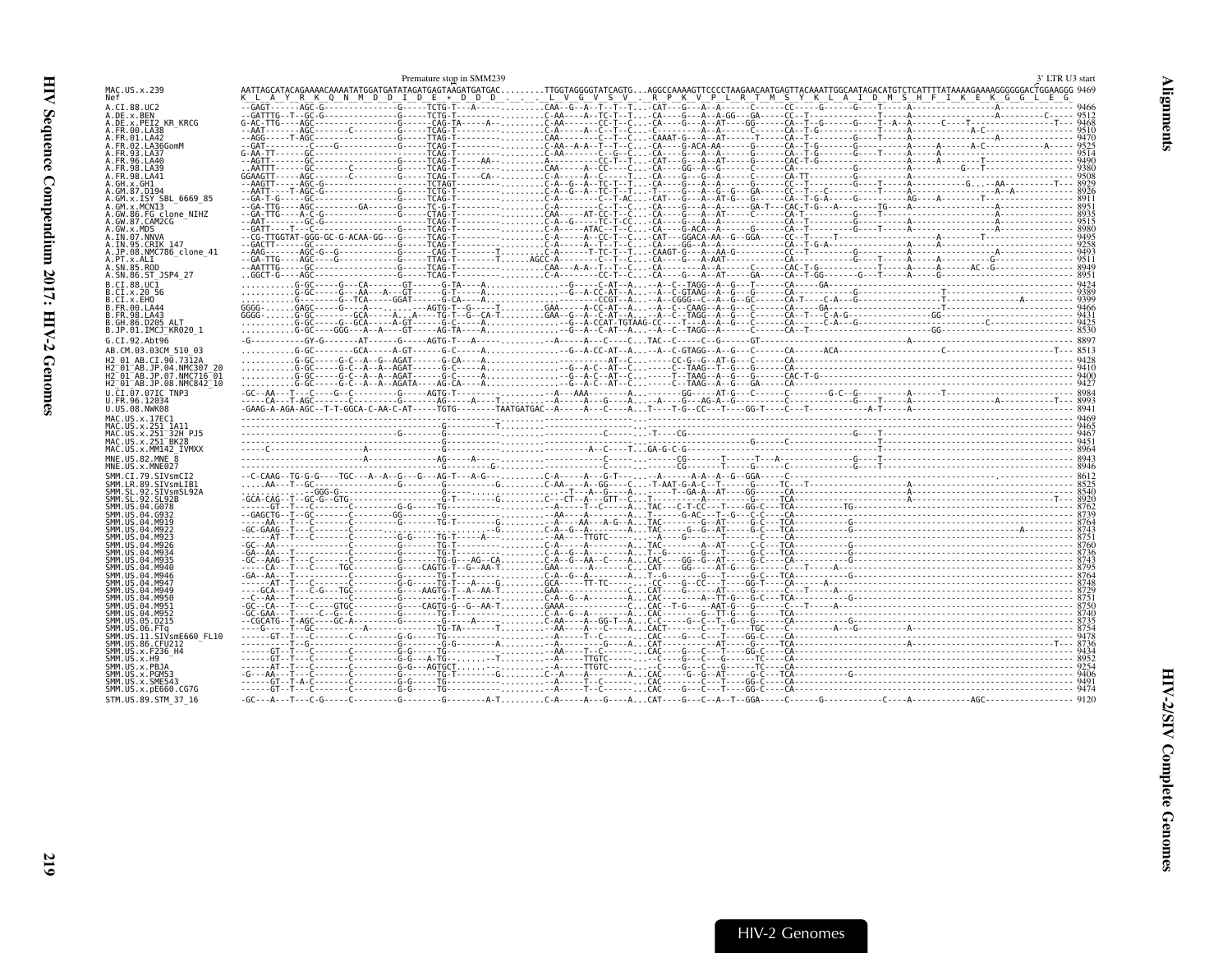| MAC.US.x.239                                                                |  |  | Y S A R R H R I L D I Y L E K E E G I I P D W Q D Y T S G P G I R Y P K T F G W L W K L V P |                                                                                                                                                                                                                                                                                                             |
|-----------------------------------------------------------------------------|--|--|---------------------------------------------------------------------------------------------|-------------------------------------------------------------------------------------------------------------------------------------------------------------------------------------------------------------------------------------------------------------------------------------------------------------|
| A.CI.88.UC2<br>A.DE.x.BEN                                                   |  |  |                                                                                             |                                                                                                                                                                                                                                                                                                             |
| A.DE.x.PEI2 KR KRCG<br>A.FR.00.LA38                                         |  |  |                                                                                             |                                                                                                                                                                                                                                                                                                             |
| A.FR.01.LA42<br>A.FR.02.LA36GomM                                            |  |  |                                                                                             |                                                                                                                                                                                                                                                                                                             |
| 93.1437<br>4 FR 96 IA46                                                     |  |  |                                                                                             |                                                                                                                                                                                                                                                                                                             |
| .FR.98.LA39                                                                 |  |  |                                                                                             |                                                                                                                                                                                                                                                                                                             |
| A.FR.98.LA41<br>A.GH.x.GH1                                                  |  |  |                                                                                             |                                                                                                                                                                                                                                                                                                             |
| A GM 87 D194<br>A.GM.x.ISY SBL 6669 85                                      |  |  |                                                                                             |                                                                                                                                                                                                                                                                                                             |
| A.GM.x.MCNI3<br>A.GW.86.FG clone NIHZ                                       |  |  |                                                                                             |                                                                                                                                                                                                                                                                                                             |
| A.GW.87.CAM2CG<br>A.GW.x.MDS                                                |  |  |                                                                                             |                                                                                                                                                                                                                                                                                                             |
| A.IN.07.NNVA<br>A. IN. 95. CRIK 147                                         |  |  |                                                                                             |                                                                                                                                                                                                                                                                                                             |
| A.JP.08.NMC786 clone 41<br>A.PT.x.ALI                                       |  |  |                                                                                             |                                                                                                                                                                                                                                                                                                             |
| A.SN.85.ROD                                                                 |  |  |                                                                                             |                                                                                                                                                                                                                                                                                                             |
| A.SN.86.ST JSP4 27<br>B.CI.88.UC1                                           |  |  |                                                                                             |                                                                                                                                                                                                                                                                                                             |
| B.CI.X.20 56<br>B.CI.x.EHO                                                  |  |  |                                                                                             |                                                                                                                                                                                                                                                                                                             |
| B.FR.00.LA44<br>B. FR. 98. LA43                                             |  |  |                                                                                             |                                                                                                                                                                                                                                                                                                             |
| B.GH.86.D205 ALT                                                            |  |  |                                                                                             |                                                                                                                                                                                                                                                                                                             |
| B.JP.01.IMCJ KR020 1<br>G.CI.92.Abt96                                       |  |  |                                                                                             |                                                                                                                                                                                                                                                                                                             |
| AB.CM.03.03CM 510 03                                                        |  |  |                                                                                             |                                                                                                                                                                                                                                                                                                             |
| H2 01 AB.CI.90.7312A<br>H2 <sup>-01-AB.JP.04.NMC307</sup>                   |  |  |                                                                                             |                                                                                                                                                                                                                                                                                                             |
| H2 01 AB.JP.07.NMC716 01<br>H2 <sup>-01-AB.JP.08.NMC842<sup>-10</sup></sup> |  |  |                                                                                             |                                                                                                                                                                                                                                                                                                             |
| U.CI.07.07IC TNP3                                                           |  |  |                                                                                             |                                                                                                                                                                                                                                                                                                             |
|                                                                             |  |  |                                                                                             |                                                                                                                                                                                                                                                                                                             |
| U.FR.96.12037<br>U.US.08.NWK08                                              |  |  |                                                                                             |                                                                                                                                                                                                                                                                                                             |
| MAC.US.x.17EC1<br>MAC.US.x.251 1A11                                         |  |  |                                                                                             |                                                                                                                                                                                                                                                                                                             |
| MAC.US.x.251 32H PJ5                                                        |  |  |                                                                                             |                                                                                                                                                                                                                                                                                                             |
| MAC.US.x.251 BK28<br>MAC.US.x.MM142 IVMXX                                   |  |  |                                                                                             |                                                                                                                                                                                                                                                                                                             |
| MNE.US.82.MNE 8<br>MNE.US.x.MNE027                                          |  |  |                                                                                             |                                                                                                                                                                                                                                                                                                             |
| SMM.CI.79.SIVsmCI2                                                          |  |  |                                                                                             |                                                                                                                                                                                                                                                                                                             |
| SMM.LR.89.SIVsmLIB1<br>SMM.SL.92.SIVsmSL92A                                 |  |  |                                                                                             |                                                                                                                                                                                                                                                                                                             |
| SMM.SL.92.SL92B<br>SMM IIS A4 GA78                                          |  |  |                                                                                             |                                                                                                                                                                                                                                                                                                             |
|                                                                             |  |  |                                                                                             |                                                                                                                                                                                                                                                                                                             |
|                                                                             |  |  |                                                                                             |                                                                                                                                                                                                                                                                                                             |
| SMM IIS                                                                     |  |  |                                                                                             |                                                                                                                                                                                                                                                                                                             |
|                                                                             |  |  |                                                                                             |                                                                                                                                                                                                                                                                                                             |
| SMM.US.04.M940<br>SMM.US.04.M946                                            |  |  |                                                                                             | $\frac{1}{16}$ $\frac{1}{16}$ $\frac{1}{16}$ $\frac{1}{16}$ $\frac{1}{16}$ $\frac{1}{16}$ $\frac{1}{16}$ $\frac{1}{16}$ $\frac{1}{16}$ $\frac{1}{16}$ $\frac{1}{16}$ $\frac{1}{16}$ $\frac{1}{16}$ $\frac{1}{16}$ $\frac{1}{16}$ $\frac{1}{16}$ $\frac{1}{16}$ $\frac{1}{16}$ $\frac{1}{16}$ $\frac{1}{16}$ |
| SMM US.04.M947<br>SMM.US.04.M949                                            |  |  |                                                                                             |                                                                                                                                                                                                                                                                                                             |
| SMM IIS 04 M950<br>SMM.US<br>.04 M95                                        |  |  |                                                                                             |                                                                                                                                                                                                                                                                                                             |
| SMM.US.<br>04.M952<br>SMM.US.05.D215                                        |  |  |                                                                                             |                                                                                                                                                                                                                                                                                                             |
| SMM.US.11.SIVsmE660 FL10                                                    |  |  |                                                                                             |                                                                                                                                                                                                                                                                                                             |
| SMM.US.86.CFU212                                                            |  |  |                                                                                             |                                                                                                                                                                                                                                                                                                             |
| SMM.US.x.F236 H4<br>SMM.US.x.H9                                             |  |  |                                                                                             |                                                                                                                                                                                                                                                                                                             |
| SMM.US.x.PBJA<br>SMM.US.x.PGM53                                             |  |  |                                                                                             |                                                                                                                                                                                                                                                                                                             |
| SMM.US.x.SME543<br>SMM.US.x.pE660.CG7G<br>STM.US.89.STM 37 16               |  |  |                                                                                             |                                                                                                                                                                                                                                                                                                             |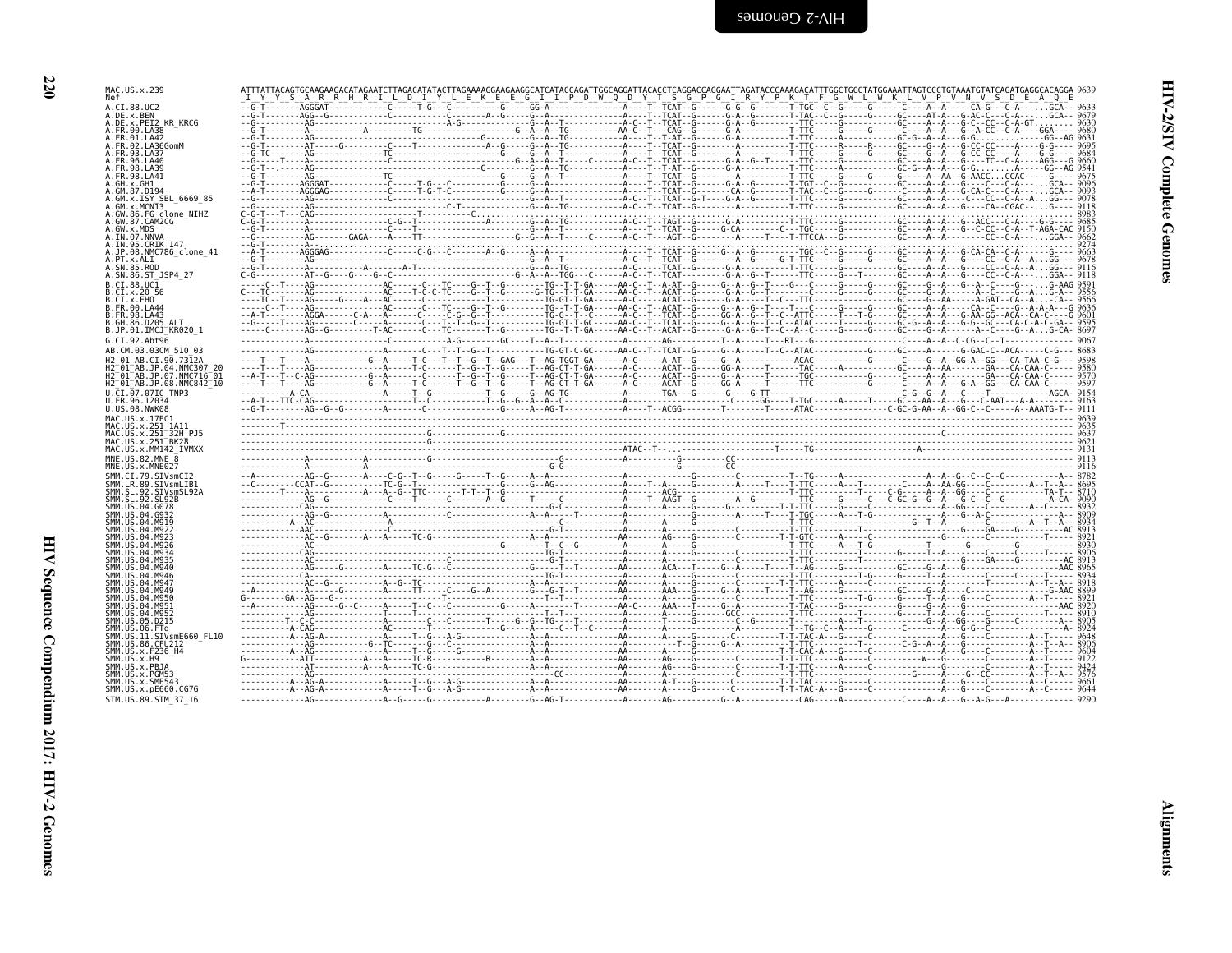<span id="page-66-0"></span>

|                                                               | TCF-1 alpha binding |
|---------------------------------------------------------------|---------------------|
| MAC.US.x.239                                                  |                     |
| A.CI.88.UC2<br>A.DE.x.BEN                                     |                     |
| A.DE.X.PEI2 KR KRCG                                           |                     |
| A.FR.00.LA38<br>A.FR.01.LA42                                  |                     |
| FR.02.LA36GomM<br>93.LA37                                     |                     |
| FR 96 IA40                                                    |                     |
| .FR 98 IA41                                                   |                     |
|                                                               |                     |
| GM.X.ISY SBL 6669 85<br>.GM.x.MCNI3                           |                     |
| .GW.86.FG_clone_NIHZ<br>.GW.87.CAM2CG                         |                     |
| .GW.x.MDS<br>.IN.07.NNVA                                      |                     |
| A.IN.95.CRIK 147<br>A.JP.08.NMC786 clone 41                   |                     |
|                                                               |                     |
| A.SN.86.ST JSP4 27                                            |                     |
| <b>R CT 88 HC1</b><br>B.CI.X.20 56                            |                     |
| B.CI.x.EHO<br>B.FR.00.LA44                                    |                     |
| B.FR.98.LA43                                                  |                     |
| B.GH.86.D205<br>B.JP.01.IMCJ KR020 1                          |                     |
| G.CI.92.Abt96<br>AB.CM.03.03CM 510 03                         |                     |
| H2 01 AR CT 90 7312A                                          |                     |
| H2 01 AB.JP.04.NMC307<br>H2 <sup>-01-AB.JP.07.NMC716-01</sup> |                     |
| H2 01 AB.JP.08.NMC842 10<br>U.CI.07.07IC TNP3                 |                     |
| U.FR.96.12034                                                 |                     |
| U.US.08.NWK08<br>MAC.US.x.17EC1                               |                     |
| MAC.US.x.251 1A11<br>MAC.US.x.251 <sup>-</sup> 32H PJ5        |                     |
| MAC.US.x.251 <sup>-</sup> BK28<br>MAC.US.x.MM142 IVMXX        |                     |
| MNE.US.82.MNE 8                                               |                     |
| MNE.US.x.MNE027                                               |                     |
|                                                               |                     |
|                                                               |                     |
|                                                               |                     |
|                                                               |                     |
|                                                               |                     |
|                                                               |                     |
|                                                               |                     |
|                                                               |                     |
|                                                               |                     |
|                                                               |                     |
|                                                               |                     |
| MM.US.86.CFU212                                               |                     |
|                                                               |                     |
|                                                               |                     |
| MM.US.x.SME543                                                |                     |
| SMM.US.x.pE660.CG7G<br>STM.US.89.STM 37 16                    |                     |
|                                                               |                     |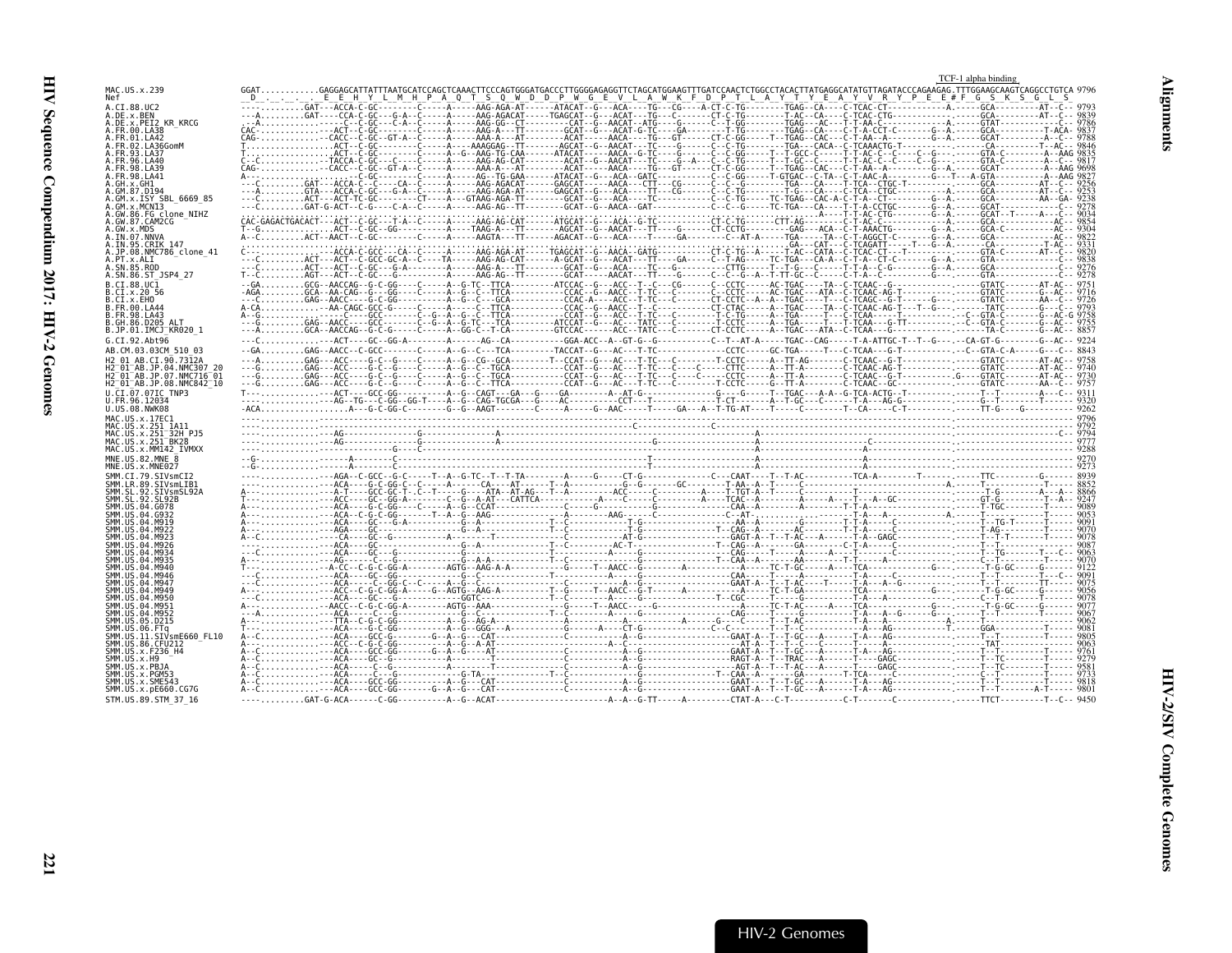<span id="page-67-0"></span>

| MAC.US.x.239                                                                                                                                                                                                                        |  |  | $NF - K - B - II$ | $NF-K-B-I$ |
|-------------------------------------------------------------------------------------------------------------------------------------------------------------------------------------------------------------------------------------|--|--|-------------------|------------|
| A.CI.88.UC2                                                                                                                                                                                                                         |  |  |                   |            |
| A.DE.x.BEN<br>A.DE.x.PEI2_KR_KRCG<br>A.FR.00.LA38                                                                                                                                                                                   |  |  |                   |            |
| A.FR.00.LA30<br>A.FR.01.LA42<br>A.FR.02.LA36GomM<br>A.FR.93.LA37<br>A.FR.98.LA40<br>A.FR.98.LA39                                                                                                                                    |  |  |                   |            |
|                                                                                                                                                                                                                                     |  |  |                   |            |
| .FR.98.LA41                                                                                                                                                                                                                         |  |  |                   |            |
|                                                                                                                                                                                                                                     |  |  |                   |            |
|                                                                                                                                                                                                                                     |  |  |                   |            |
| A.GW.86.FG clone_NIHZ<br>A.GW.86.FG clone_NIHZ                                                                                                                                                                                      |  |  |                   |            |
| .GW.x.MDS                                                                                                                                                                                                                           |  |  |                   |            |
| A.IN.ô7.NNVA<br>A.IN.95.CRIK 147<br>A.JP.08.NMC786_clone_41                                                                                                                                                                         |  |  |                   |            |
| .PT.x.ALI                                                                                                                                                                                                                           |  |  |                   |            |
| $B.CI.88.UC\bar{1}$                                                                                                                                                                                                                 |  |  |                   |            |
| B.CI.x.20 56<br>B.CI.x.EHO                                                                                                                                                                                                          |  |  |                   |            |
| .FR.00.LA44<br>.FR.98.LA43                                                                                                                                                                                                          |  |  |                   |            |
| B.GH.86.D205 ALT<br>B.JP.01.IMCJ_KR020_1                                                                                                                                                                                            |  |  |                   |            |
| G.CI.92.Abt96<br>AB.CM.03.03CM 510 03                                                                                                                                                                                               |  |  |                   |            |
| H2_01_AB.CI.90.7312A<br>H2 <sup>_</sup> 01 <sup>_</sup> AB.JP.04.NMC307_20                                                                                                                                                          |  |  |                   |            |
| H2 01 AB.JP.07.NMC716 01<br>H2 <sup>-</sup> 01 <sup>-</sup> AB.JP.08.NMC842 <sup>-</sup> 10                                                                                                                                         |  |  |                   |            |
| U.ČI.07.07IC TNP3<br>U.FR.96.12034                                                                                                                                                                                                  |  |  |                   |            |
| U.US.08.NWK08                                                                                                                                                                                                                       |  |  |                   |            |
| MAC.US.x.17EC1<br>MAC.US.x.251_1A11<br>MAC.US.x.251_1A11<br>MAC.US.x.251_32H_PJ5                                                                                                                                                    |  |  |                   |            |
| MAC.US.x.251-BK28<br>MAC.US.x.251-BK28<br>MAC.US.x.MM142_IVMXX                                                                                                                                                                      |  |  |                   |            |
| $MNE. US.82.MNE \overline{8}$                                                                                                                                                                                                       |  |  |                   |            |
| MNE.US.x.MNE027                                                                                                                                                                                                                     |  |  |                   |            |
| MWE. US. X. MWEM27<br>SMM. C. I. 79. SIVSMCI2<br>SMM. C. R. 99. SIVSMCI81<br>SMM. SL. 92. SIVSMSL92A<br>SMM. SL. 92. SL928<br>SMM. US. 04. 0922<br>SMM. US. 04. M919<br>SMM. US. 04. M922<br>SMM. US. 04. M922<br>SMM. US. 04. M922 |  |  |                   |            |
|                                                                                                                                                                                                                                     |  |  |                   |            |
|                                                                                                                                                                                                                                     |  |  |                   |            |
| SMM.US.04.M923                                                                                                                                                                                                                      |  |  |                   |            |
| SMM.US.04.M926                                                                                                                                                                                                                      |  |  |                   |            |
| SMM. US. 04. M934<br>SMM. US. 04. M934<br>SMM. US. 04. M940<br>SMM. US. 04. M946                                                                                                                                                    |  |  |                   |            |
| SMM.US.04.M947<br>SMM.US.04.M949                                                                                                                                                                                                    |  |  |                   |            |
|                                                                                                                                                                                                                                     |  |  |                   |            |
| SMM. US. 04. M950<br>SMM. US. 04. M950<br>SMM. US. 04. M952<br>SMM. US. 05. D215                                                                                                                                                    |  |  |                   |            |
| SMM.US.06.FTq<br>SMM.US.06.FTq<br>SMM.US.11.SIVsmE660_FL10                                                                                                                                                                          |  |  |                   |            |
| ŠMM.UŠ.86.ČFUŽI2<br>SMM.US.x.F236_H4                                                                                                                                                                                                |  |  |                   |            |
| SMM.US.x.H9<br>SMM.US.x.PBJA                                                                                                                                                                                                        |  |  |                   |            |
| SMM.US.x.PGM53<br>SMM.US.x.SME543                                                                                                                                                                                                   |  |  |                   |            |
| SMM.US.x.pE660.CG7G<br>STM.US.89.STM 37 16                                                                                                                                                                                          |  |  |                   |            |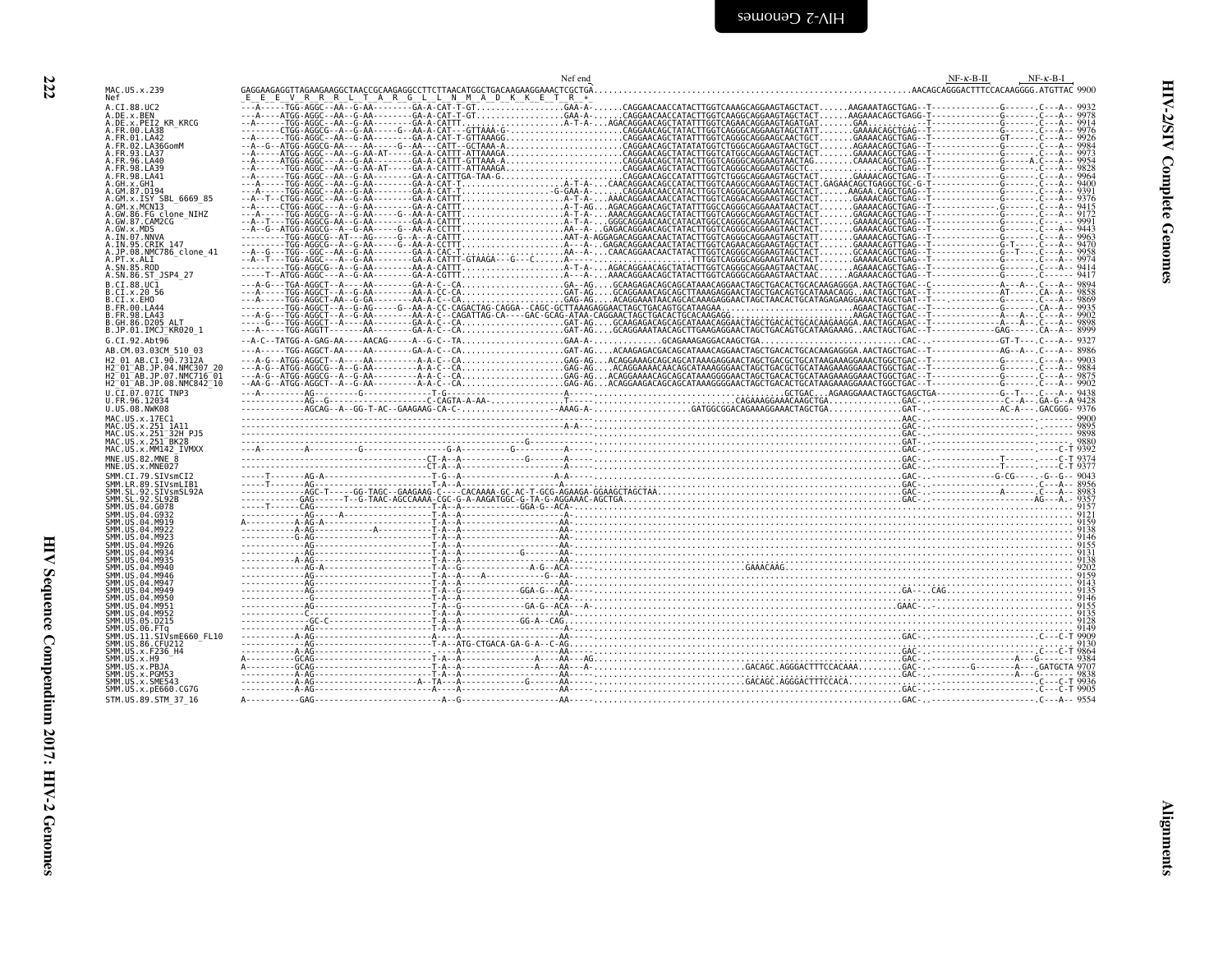<span id="page-68-0"></span>

|                                                                  | TATA box | 3' LTR U3 end <sup>3</sup> LTR repeat start | TAR element start                                                                                                                                                                                                                                                                                                                                                                                                                                                                                                |  |
|------------------------------------------------------------------|----------|---------------------------------------------|------------------------------------------------------------------------------------------------------------------------------------------------------------------------------------------------------------------------------------------------------------------------------------------------------------------------------------------------------------------------------------------------------------------------------------------------------------------------------------------------------------------|--|
| MAC.US.x.239                                                     |          |                                             |                                                                                                                                                                                                                                                                                                                                                                                                                                                                                                                  |  |
| A.CI.88.UC2                                                      |          |                                             |                                                                                                                                                                                                                                                                                                                                                                                                                                                                                                                  |  |
| A.DE.X.BEN<br>A.DE.X.PEI2 KR KRCG                                |          |                                             |                                                                                                                                                                                                                                                                                                                                                                                                                                                                                                                  |  |
| A.FR.00.LA38                                                     |          |                                             |                                                                                                                                                                                                                                                                                                                                                                                                                                                                                                                  |  |
|                                                                  |          |                                             |                                                                                                                                                                                                                                                                                                                                                                                                                                                                                                                  |  |
| A.FR.01.LA42<br>A.FR.02.LA36GomM<br>A.FR.93.LA37<br>A.FR.93.LA37 |          |                                             |                                                                                                                                                                                                                                                                                                                                                                                                                                                                                                                  |  |
| A. FR. 98. LA39                                                  |          |                                             |                                                                                                                                                                                                                                                                                                                                                                                                                                                                                                                  |  |
| A.FR.98.LA41<br>A.GH.x.GH1                                       |          |                                             |                                                                                                                                                                                                                                                                                                                                                                                                                                                                                                                  |  |
| A.GM.87.D194                                                     |          |                                             |                                                                                                                                                                                                                                                                                                                                                                                                                                                                                                                  |  |
| A.GM.x.ISY SBL_6669_85<br>A.GM.x.MCNI3                           |          |                                             |                                                                                                                                                                                                                                                                                                                                                                                                                                                                                                                  |  |
| A.GW.86.FG clone_NIHZ<br>A.GW.87.CAM2CG<br>A.GW.x.MDS            |          |                                             |                                                                                                                                                                                                                                                                                                                                                                                                                                                                                                                  |  |
|                                                                  |          |                                             |                                                                                                                                                                                                                                                                                                                                                                                                                                                                                                                  |  |
|                                                                  |          |                                             |                                                                                                                                                                                                                                                                                                                                                                                                                                                                                                                  |  |
| A.IN.07.NNVA<br>A.IN.95.CRIK 147<br>A.JP.08.NMC786_clone_41      |          |                                             |                                                                                                                                                                                                                                                                                                                                                                                                                                                                                                                  |  |
| A.PT.x.ALI                                                       |          |                                             |                                                                                                                                                                                                                                                                                                                                                                                                                                                                                                                  |  |
|                                                                  |          |                                             |                                                                                                                                                                                                                                                                                                                                                                                                                                                                                                                  |  |
| A.SN.85.ROD<br>A.SN.86.ST_JSP4_27                                |          |                                             |                                                                                                                                                                                                                                                                                                                                                                                                                                                                                                                  |  |
| B.CI.88.UC1                                                      |          |                                             |                                                                                                                                                                                                                                                                                                                                                                                                                                                                                                                  |  |
| B.CI.X.20 56<br>B.CI.X.EHO                                       |          |                                             |                                                                                                                                                                                                                                                                                                                                                                                                                                                                                                                  |  |
| B. FR. 00. LA44                                                  |          |                                             |                                                                                                                                                                                                                                                                                                                                                                                                                                                                                                                  |  |
| B.FR.98.LA43                                                     |          |                                             |                                                                                                                                                                                                                                                                                                                                                                                                                                                                                                                  |  |
| B.GH.86.D205 ALT<br>B.JP.01.IMCJ KR020 1                         |          |                                             |                                                                                                                                                                                                                                                                                                                                                                                                                                                                                                                  |  |
| G.CI.92.Abt96                                                    |          |                                             |                                                                                                                                                                                                                                                                                                                                                                                                                                                                                                                  |  |
| AB.CM.03.03CM 510 03                                             |          |                                             |                                                                                                                                                                                                                                                                                                                                                                                                                                                                                                                  |  |
| H2 01 AB.CI.90.7312A                                             |          |                                             |                                                                                                                                                                                                                                                                                                                                                                                                                                                                                                                  |  |
| H2 01 AB. JP. 04. NMC307 20                                      |          |                                             |                                                                                                                                                                                                                                                                                                                                                                                                                                                                                                                  |  |
| H2-01-AB.JP.07.NMC716-01<br>H2-01-AB.JP.08.NMC842-10             |          |                                             |                                                                                                                                                                                                                                                                                                                                                                                                                                                                                                                  |  |
| U.CI.07.07IC TNP3                                                |          |                                             |                                                                                                                                                                                                                                                                                                                                                                                                                                                                                                                  |  |
| U.FR.96.12034<br>U.US.08.NWK08                                   |          |                                             |                                                                                                                                                                                                                                                                                                                                                                                                                                                                                                                  |  |
|                                                                  |          |                                             |                                                                                                                                                                                                                                                                                                                                                                                                                                                                                                                  |  |
| MAC.US.x.17EC1<br>MAC.US.x.251 1A11                              |          |                                             |                                                                                                                                                                                                                                                                                                                                                                                                                                                                                                                  |  |
| MAC.US.x.251 32H PJ5                                             |          |                                             |                                                                                                                                                                                                                                                                                                                                                                                                                                                                                                                  |  |
| MAC.US.x.251 <sup>-</sup> BK28<br>MAC. US. x. MM142 IVMXX        |          |                                             |                                                                                                                                                                                                                                                                                                                                                                                                                                                                                                                  |  |
| MNE.US.82.MNE 8                                                  |          |                                             |                                                                                                                                                                                                                                                                                                                                                                                                                                                                                                                  |  |
| MNE.US.x.MNE027                                                  |          |                                             |                                                                                                                                                                                                                                                                                                                                                                                                                                                                                                                  |  |
| SMM.CI.79.SIVsmCI2                                               |          |                                             |                                                                                                                                                                                                                                                                                                                                                                                                                                                                                                                  |  |
| SMM.LR.89.SIVsmLIB1<br>SMM.SL.92.SIVsmSL92A                      |          |                                             | $\mathsf{A}\underbrace{\mathsf{a}}_{\mathsf{A}\text{-}\mathsf{1}\text{-}\mathsf{1}\text{-}\mathsf{A}\mathsf{A}\text{-}\mathsf{2}\text{-}\mathsf{2}\text{-}\mathsf{3}\text{-}\mathsf{4}}_{\mathsf{A}\text{-}\mathsf{2}\text{-}\mathsf{2}\text{-}\mathsf{3}\text{-}\mathsf{4}}\underbrace{\mathsf{1}\text{-}\mathsf{a}}_{\mathsf{2}\text{-}\mathsf{3}\text{-}\mathsf{2}\text{-}\mathsf{4}}\underbrace{\mathsf{1}\text{-}\mathsf{a}}_{\mathsf{3}\text{-}\mathsf{2}\text{-}\mathsf{3}\text{-}\mathsf{4}}\underbrace$ |  |
| SMM. SL. 92. SL92B                                               |          |                                             |                                                                                                                                                                                                                                                                                                                                                                                                                                                                                                                  |  |
| SMM.US.04.G078<br>SMM.US.04.G932                                 |          |                                             |                                                                                                                                                                                                                                                                                                                                                                                                                                                                                                                  |  |
| SMM.US.04.M919                                                   |          |                                             |                                                                                                                                                                                                                                                                                                                                                                                                                                                                                                                  |  |
| SMM.US.04.M922                                                   |          |                                             |                                                                                                                                                                                                                                                                                                                                                                                                                                                                                                                  |  |
| SMM.US.04.M923<br>SMM.US.04.M926                                 |          |                                             |                                                                                                                                                                                                                                                                                                                                                                                                                                                                                                                  |  |
| SMM.US.04.M934                                                   |          |                                             |                                                                                                                                                                                                                                                                                                                                                                                                                                                                                                                  |  |
| SMM.US.04.M935<br>SMM.US.04.M940                                 |          |                                             |                                                                                                                                                                                                                                                                                                                                                                                                                                                                                                                  |  |
| SMM.US.04.M946                                                   |          |                                             |                                                                                                                                                                                                                                                                                                                                                                                                                                                                                                                  |  |
| SMM.US.04.M947                                                   |          |                                             |                                                                                                                                                                                                                                                                                                                                                                                                                                                                                                                  |  |
| SMM.US.04.M949<br>SMM.US.04.M950                                 |          |                                             |                                                                                                                                                                                                                                                                                                                                                                                                                                                                                                                  |  |
| SMM.US.04.M951                                                   |          |                                             |                                                                                                                                                                                                                                                                                                                                                                                                                                                                                                                  |  |
| SMM.US.04.M952                                                   |          |                                             |                                                                                                                                                                                                                                                                                                                                                                                                                                                                                                                  |  |
| SMM.US.05.D215<br>SMM.US.06.FTa                                  |          |                                             |                                                                                                                                                                                                                                                                                                                                                                                                                                                                                                                  |  |
| SMM.US.11.SIVsmE660 FL10                                         |          |                                             |                                                                                                                                                                                                                                                                                                                                                                                                                                                                                                                  |  |
| SMM. US. 86. CFU212<br>SMM. US. x. F236 H4                       |          |                                             |                                                                                                                                                                                                                                                                                                                                                                                                                                                                                                                  |  |
| SMM. US. x. H9                                                   |          |                                             |                                                                                                                                                                                                                                                                                                                                                                                                                                                                                                                  |  |
| SMM.US.x.PBJA                                                    |          |                                             |                                                                                                                                                                                                                                                                                                                                                                                                                                                                                                                  |  |
| SMM.US.x.PGM53<br>SMM.US.x.SME543                                |          |                                             |                                                                                                                                                                                                                                                                                                                                                                                                                                                                                                                  |  |
| SMM. US. x. pE660. CG7G                                          |          |                                             |                                                                                                                                                                                                                                                                                                                                                                                                                                                                                                                  |  |

STM. US. 89. STM\_37\_16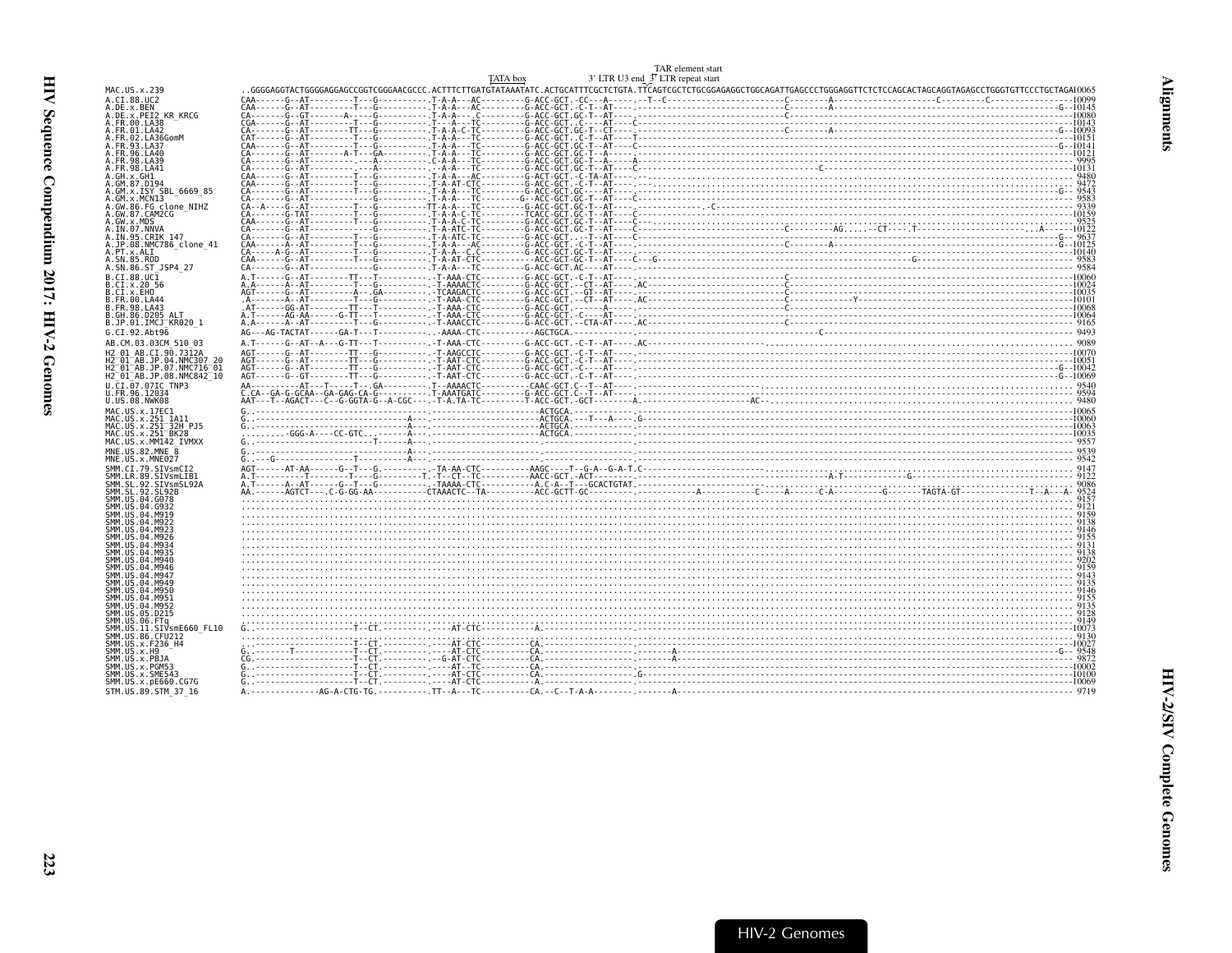<span id="page-69-0"></span>

| <b>HIV-2 Cenomes</b> |  |
|----------------------|--|
|                      |  |

| 7<br>I |
|--------|
| ۰.     |
| ٧      |

| MAC.US.x.239                                                    |  |  |  |                                                                                                                                                                                                                                                                                                                          |  |
|-----------------------------------------------------------------|--|--|--|--------------------------------------------------------------------------------------------------------------------------------------------------------------------------------------------------------------------------------------------------------------------------------------------------------------------------|--|
| A.CI.88.UC2                                                     |  |  |  |                                                                                                                                                                                                                                                                                                                          |  |
| A.DE.x.BEN<br>A.DE.x.PEI2 KR KRCG                               |  |  |  |                                                                                                                                                                                                                                                                                                                          |  |
| A.FR.00.LA38                                                    |  |  |  |                                                                                                                                                                                                                                                                                                                          |  |
| FR.01.LA42                                                      |  |  |  |                                                                                                                                                                                                                                                                                                                          |  |
| FR.02.LA36GomM                                                  |  |  |  |                                                                                                                                                                                                                                                                                                                          |  |
| FR.93.LA37<br>FR.96.LA40                                        |  |  |  |                                                                                                                                                                                                                                                                                                                          |  |
| FR.98.LA39                                                      |  |  |  |                                                                                                                                                                                                                                                                                                                          |  |
| FR.98.LA41                                                      |  |  |  |                                                                                                                                                                                                                                                                                                                          |  |
| A.GH.x.GH1                                                      |  |  |  |                                                                                                                                                                                                                                                                                                                          |  |
| .GM.87.D194                                                     |  |  |  |                                                                                                                                                                                                                                                                                                                          |  |
| A.GM.x.ISY_SBL_6669_85<br>GM.x.MCN13                            |  |  |  |                                                                                                                                                                                                                                                                                                                          |  |
| A.GW.86.FG clone NIHZ                                           |  |  |  |                                                                                                                                                                                                                                                                                                                          |  |
| A.GW.87.CAM2CG                                                  |  |  |  |                                                                                                                                                                                                                                                                                                                          |  |
| A.GW.x.MDS                                                      |  |  |  |                                                                                                                                                                                                                                                                                                                          |  |
| A.IN.07.NNVA                                                    |  |  |  |                                                                                                                                                                                                                                                                                                                          |  |
| A.IN.95.CRIK 147<br>A.JP.08.NMC786 clone 41                     |  |  |  |                                                                                                                                                                                                                                                                                                                          |  |
| A.PT.x.ALI                                                      |  |  |  |                                                                                                                                                                                                                                                                                                                          |  |
| A.SN.85.ROD                                                     |  |  |  |                                                                                                                                                                                                                                                                                                                          |  |
| A.SN.86.ST JSP4 27                                              |  |  |  |                                                                                                                                                                                                                                                                                                                          |  |
| B.CI.88.UC1                                                     |  |  |  | $f_{\text{1}}$ , $f_{\text{2}}$ , $f_{\text{3}}$ , $f_{\text{4}}$ , $f_{\text{5}}$ , $f_{\text{6}}$ , $f_{\text{7}}$ , $f_{\text{8}}$ , $f_{\text{9}}$ , $f_{\text{10}}$ , $f_{\text{11}}$ , $f_{\text{12}}$ , $f_{\text{13}}$ , $f_{\text{14}}$ , $f_{\text{15}}$ , $f_{\text{16}}$ , $f_{\text{18}}$ , $f_{\text{19}}$ |  |
| CI.x.2056                                                       |  |  |  |                                                                                                                                                                                                                                                                                                                          |  |
| B.CI.x.EHO<br>B.FR.00.LA44                                      |  |  |  | $(160.102)$ $(160.103)$ $(160.104)$ $(160.105)$ $(160.105)$ $(160.105)$ $(160.105)$ $(160.105)$ $(160.105)$ $(160.105)$ $(160.105)$ $(160.105)$ $(160.105)$ $(160.105)$ $(160.105)$ $(160.105)$ $(160.105)$ $(160.105)$ $(160$                                                                                           |  |
| FR.98.LA43                                                      |  |  |  |                                                                                                                                                                                                                                                                                                                          |  |
| GH.86.D205 ALT                                                  |  |  |  |                                                                                                                                                                                                                                                                                                                          |  |
| B.JP.01.IMCJ <sup>-</sup> KR020 1                               |  |  |  |                                                                                                                                                                                                                                                                                                                          |  |
| G.CI.92.Abt96                                                   |  |  |  |                                                                                                                                                                                                                                                                                                                          |  |
| AB.CM.03.03CM 510 03                                            |  |  |  |                                                                                                                                                                                                                                                                                                                          |  |
| H2 01 AB.CI.90.7312A                                            |  |  |  | $\begin{bmatrix} 0.91 & 0.000 & 0.000 & 0.000 & 0.000 & 0.000 & 0.000 & 0.000 & 0.000 & 0.000 & 0.000 & 0.000 & 0.000 & 0.000 & 0.000 & 0.000 & 0.000 & 0.000 & 0.000 & 0.000 & 0.000 & 0.000 & 0.000 & 0.000 & 0.000 & 0.000 & 0.000 & 0.000 & 0.000 & 0.000 & 0.00$                                                    |  |
| 12 <sup>-</sup> 01 <sup>-</sup> AB.JP.04.NMC307 20              |  |  |  |                                                                                                                                                                                                                                                                                                                          |  |
| H2 <sup>-</sup> 01 <sup>-</sup> AB.JP.07.NMC716 <sup>-</sup> 01 |  |  |  |                                                                                                                                                                                                                                                                                                                          |  |
| H2 <sup>-</sup> 01 <sup>-</sup> AB.JP.08.NMC842 <sup>-</sup> 10 |  |  |  |                                                                                                                                                                                                                                                                                                                          |  |
| U.CI.07.07IC TNP3                                               |  |  |  |                                                                                                                                                                                                                                                                                                                          |  |
| U.FR.96.12034<br>U.US.08.NWK08                                  |  |  |  |                                                                                                                                                                                                                                                                                                                          |  |
|                                                                 |  |  |  |                                                                                                                                                                                                                                                                                                                          |  |
| MAC.US.x.17EC1<br>MAC.US.x.251 1A11                             |  |  |  |                                                                                                                                                                                                                                                                                                                          |  |
| MAC.US.x.251 <sup>-</sup> 32H PJ5                               |  |  |  |                                                                                                                                                                                                                                                                                                                          |  |
| MAC.US.x.251 <sup>-</sup> BK28                                  |  |  |  |                                                                                                                                                                                                                                                                                                                          |  |
| MAC.US.x.MM142 IVMXX                                            |  |  |  |                                                                                                                                                                                                                                                                                                                          |  |
| MNE.US.82.MNE 8                                                 |  |  |  |                                                                                                                                                                                                                                                                                                                          |  |
| MNE.US.x.MNE027                                                 |  |  |  |                                                                                                                                                                                                                                                                                                                          |  |
|                                                                 |  |  |  |                                                                                                                                                                                                                                                                                                                          |  |
| SMM IR 89 STVsmlTR1                                             |  |  |  |                                                                                                                                                                                                                                                                                                                          |  |
|                                                                 |  |  |  |                                                                                                                                                                                                                                                                                                                          |  |
|                                                                 |  |  |  |                                                                                                                                                                                                                                                                                                                          |  |
|                                                                 |  |  |  |                                                                                                                                                                                                                                                                                                                          |  |
|                                                                 |  |  |  |                                                                                                                                                                                                                                                                                                                          |  |
|                                                                 |  |  |  |                                                                                                                                                                                                                                                                                                                          |  |
|                                                                 |  |  |  |                                                                                                                                                                                                                                                                                                                          |  |
|                                                                 |  |  |  |                                                                                                                                                                                                                                                                                                                          |  |
|                                                                 |  |  |  |                                                                                                                                                                                                                                                                                                                          |  |
|                                                                 |  |  |  |                                                                                                                                                                                                                                                                                                                          |  |
| SMM IIS 04 M94                                                  |  |  |  |                                                                                                                                                                                                                                                                                                                          |  |
| .04 M949                                                        |  |  |  |                                                                                                                                                                                                                                                                                                                          |  |
|                                                                 |  |  |  |                                                                                                                                                                                                                                                                                                                          |  |
|                                                                 |  |  |  |                                                                                                                                                                                                                                                                                                                          |  |
|                                                                 |  |  |  |                                                                                                                                                                                                                                                                                                                          |  |
|                                                                 |  |  |  |                                                                                                                                                                                                                                                                                                                          |  |
| SMM.US.11.SIVsmE660 FL10                                        |  |  |  |                                                                                                                                                                                                                                                                                                                          |  |
| SMM.US.86.CFU212                                                |  |  |  |                                                                                                                                                                                                                                                                                                                          |  |
| SMM.US.x.F236 H4                                                |  |  |  |                                                                                                                                                                                                                                                                                                                          |  |
| SMM.US.x.H9                                                     |  |  |  |                                                                                                                                                                                                                                                                                                                          |  |
| SMM.US.x.PBJA                                                   |  |  |  |                                                                                                                                                                                                                                                                                                                          |  |
| SMM.US.x.PGM53<br>SMM.US.x.SME543                               |  |  |  |                                                                                                                                                                                                                                                                                                                          |  |
| SMM.US.x.pE660.CG7G                                             |  |  |  |                                                                                                                                                                                                                                                                                                                          |  |
|                                                                 |  |  |  |                                                                                                                                                                                                                                                                                                                          |  |

**HIV-2/SIV Complete Genomes**